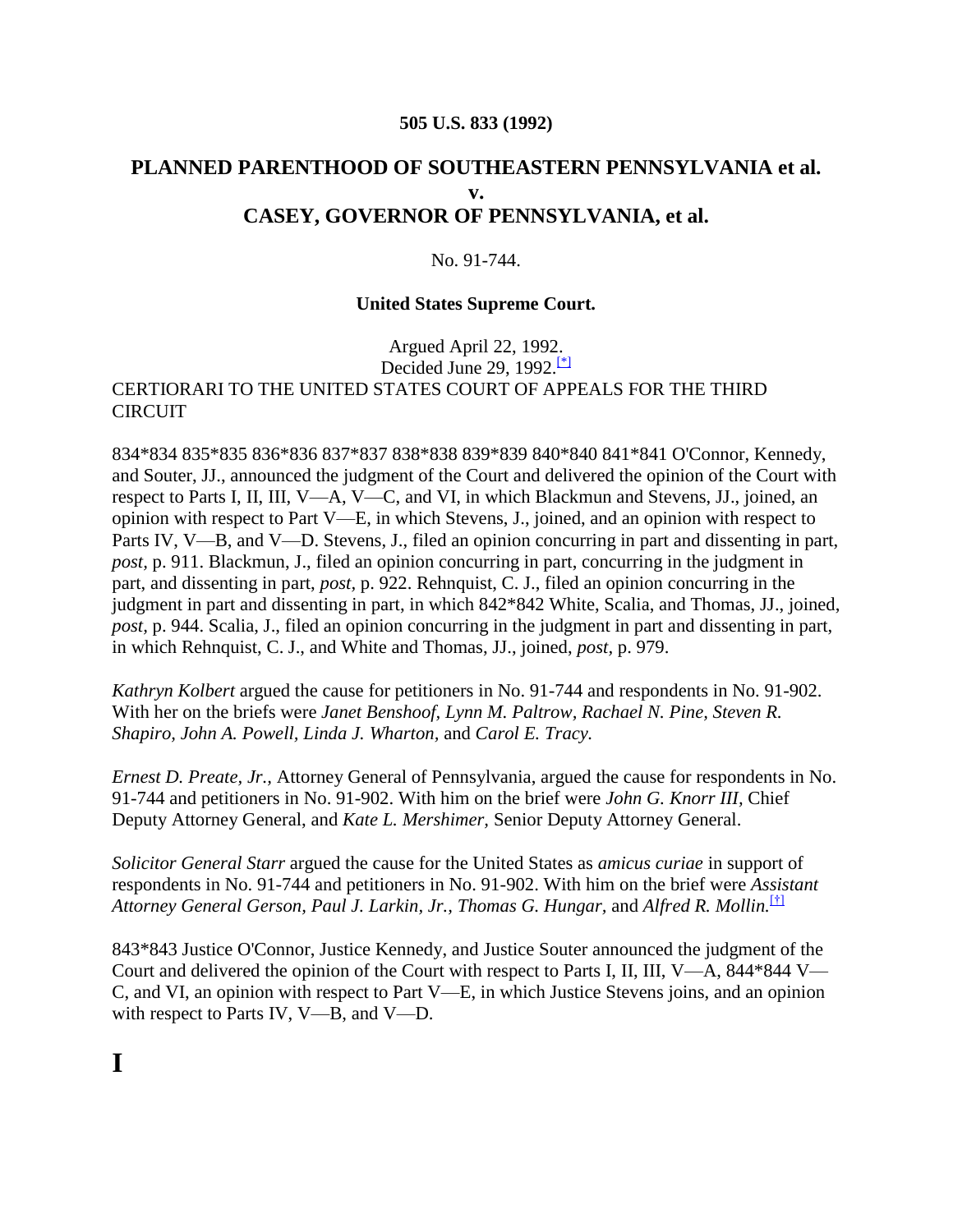Liberty finds no refuge in a jurisprudence of doubt. Yet 19 years after our holding that the Constitution protects a woman's right to terminate her pregnancy in its early stages, *Roe* v. *[Wade,](http://scholar.google.co.in/scholar_case?case=12334123945835207673&q=planned+parenthood+v.+casey&hl=en&as_sdt=2,5&scilh=0)* [410 U. S. 113 \(1973\),](http://scholar.google.co.in/scholar_case?case=12334123945835207673&q=planned+parenthood+v.+casey&hl=en&as_sdt=2,5&scilh=0) that definition of liberty is still questioned. Joining the respondents as *amicus curiae,* the United States, as it has done in five other cases in the last decade, again asks us to overrule *[Roe.](http://scholar.google.co.in/scholar_case?case=12334123945835207673&q=planned+parenthood+v.+casey&hl=en&as_sdt=2,5&scilh=0)* See Brief for Respondents 104-117; Brief for United States as *Amicus Curiae* 8.

At issue in these cases are five provisions of the Pennsylvania Abortion Control Act of 1982, as amended in 1988 and 1989. 18 Pa. Cons. Stat. §§ 3203-3220 (1990). Relevant portions of the Act are set forth in the Appendix. *Infra,* at 902. The Act requires that a woman seeking an abortion give her informed consent prior to the abortion procedure, and specifies that she be provided with certain information at least 24 hours before the abortion is performed. § 3205. For a minor to obtain an abortion, the Act requires the informed consent of one of her parents, but provides for a judicial bypass option if the minor does not wish to or cannot obtain a parent's consent. § 3206. Another provision of the Act requires that, unless certain exceptions apply, a married woman seeking an abortion must sign a statement indicating that she has notified her husband of her intended abortion. § 3209. The Act exempts compliance with these three requirements in the event of a "medical emergency," which is defined in § 3203 of the Act. See §§ 3203, 3205(a), 3206(a), 3209(c). In addition to the above provisions regulating the performance of abortions, the Act imposes certain reporting requirements on facilities that provide abortion services. §§ 3207(b), 3214(a), 3214(f).

845\*845 Before any of these provisions took effect, the petitioners, who are five abortion clinics and one physician representing himself as well as a class of physicians who provide abortion services, brought this suit seeking declaratory and injunctive relief. Each provision was challenged as unconstitutional on its face. The District Court entered a preliminary injunction against the enforcement of the regulations, and, after a 3-day bench trial, held all the provisions at issue here unconstitutional, entering a permanent injunction against Pennsylvania's enforcement of them. 744 F. Supp. 1323 (ED Pa. 1990). The Court of Appeals for the Third Circuit affirmed in part and reversed in part, upholding all of the regulations except for the husband notification requirement. 947 F. 2d 682 (1991). We granted certiorari. 502 U. S. 1056 (1992).

The Court of Appeals found it necessary to follow an elaborate course of reasoning even to identify the first premise to use to determine whether the statute enacted by Pennsylvania meets constitutional standards. See 947 F. 2d, at 687— 698. And at oral argument in this Court, the attorney for the parties challenging the statute took the position that none of the enactments can be upheld without overruling *Roe* v. *[Wade.](http://scholar.google.co.in/scholar_case?case=12334123945835207673&q=planned+parenthood+v.+casey&hl=en&as_sdt=2,5&scilh=0)* Tr. of Oral Arg. 5-6. We disagree with that analysis; but we acknowledge that our decisions after *[Roe](http://scholar.google.co.in/scholar_case?case=12334123945835207673&q=planned+parenthood+v.+casey&hl=en&as_sdt=2,5&scilh=0)* cast doubt upon the meaning and reach of its holding. Further, The Chief Justice admits that he would overrule the central holding of*[Roe](http://scholar.google.co.in/scholar_case?case=12334123945835207673&q=planned+parenthood+v.+casey&hl=en&as_sdt=2,5&scilh=0)* and adopt the rational relationship test as the sole criterion of constitutionality. See *post,* at 944, 966. State and federal courts as well as legislatures throughout the Union must have guidance as they seek to address this subject in conformance with the Constitution. Given these premises, we find it imperative to review once more the principles that define the rights of the woman and the legitimate authority of the State respecting the termination of pregnancies by abortion procedures.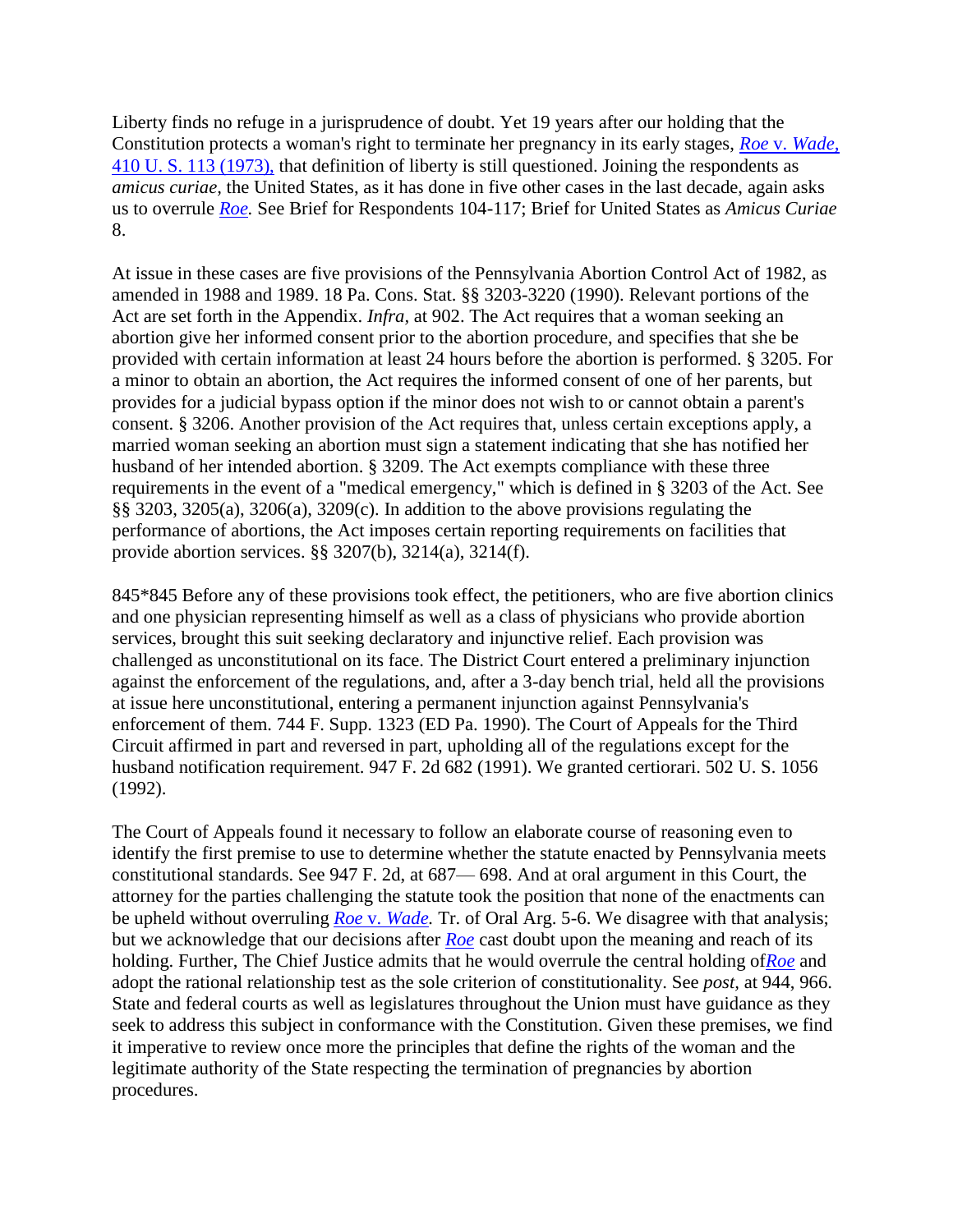After considering the fundamental constitutional questions resolved by *[Roe,](http://scholar.google.co.in/scholar_case?case=12334123945835207673&q=planned+parenthood+v.+casey&hl=en&as_sdt=2,5&scilh=0)* principles of institutional integrity, 846\*846 and the rule of *stare decisis,* we are led to conclude this: the essential holding of *Roe* v. *[Wade](http://scholar.google.co.in/scholar_case?case=12334123945835207673&q=planned+parenthood+v.+casey&hl=en&as_sdt=2,5&scilh=0)* should be retained and once again reaffirmed.

It must be stated at the outset and with clarity that *[Roe](http://scholar.google.co.in/scholar_case?case=12334123945835207673&q=planned+parenthood+v.+casey&hl=en&as_sdt=2,5&scilh=0)* `s essential holding, the holding we reaffirm, has three parts. First is a recognition of the right of the woman to choose to have an abortion before viability and to obtain it without undue interference from the State. Before viability, the State's interests are not strong enough to support a prohibition of abortion or the imposition of a substantial obstacle to the woman's effective right to elect the procedure. Second is a confirmation of the State's power to restrict abortions after fetal viability, if the law contains exceptions for pregnancies which endanger the woman's life or health. And third is the principle that the State has legitimate interests from the outset of the pregnancy in protecting the health of the woman and the life of the fetus that may become a child. These principles do not contradict one another; and we adhere to each.

# **II**

Constitutional protection of the woman's decision to terminate her pregnancy derives from the Due Process Clause of the Fourteenth Amendment. It declares that no State shall "deprive any person of life, liberty, or property, without due process of law." The controlling word in the cases before us is "liberty." Although a literal reading of the Clause might suggest that it governs only the procedures by which a State may deprive persons of liberty, for at least 105 years, since *Mugler* v. *Kansas,* [123 U. S. 623, 660-661 \(1887\),](http://scholar.google.co.in/scholar_case?case=12658364258779560123&q=planned+parenthood+v.+casey&hl=en&as_sdt=2,5&scilh=0) the Clause has been understood to contain a substantive component as well, one "barring certain government actions regardless of the fairness of the procedures used to implement them." *Daniels* v. *Williams,* [474 U. S. 327, 331](http://scholar.google.co.in/scholar_case?case=18161900280485366529&q=planned+parenthood+v.+casey&hl=en&as_sdt=2,5&scilh=0)  [\(1986\).](http://scholar.google.co.in/scholar_case?case=18161900280485366529&q=planned+parenthood+v.+casey&hl=en&as_sdt=2,5&scilh=0) As Justice Brandeis (joined by Justice Holmes) observed, "[d]espite arguments to the contrary which had seemed to me persuasive, it is settled that the due process clause of the Fourteenth 847\*847 Amendment applies to matters of substantive law as well as to matters of procedure. Thus all fundamental rights comprised within the term liberty are protected by the Federal Constitution from invasion by the States." *Whitney* v. *California,* [274 U. S. 357, 373](http://scholar.google.co.in/scholar_case?case=9558803063364299687&q=planned+parenthood+v.+casey&hl=en&as_sdt=2,5&scilh=0)  [\(1927\) \(concurring opinion\).](http://scholar.google.co.in/scholar_case?case=9558803063364299687&q=planned+parenthood+v.+casey&hl=en&as_sdt=2,5&scilh=0) "[T]he guaranties of due process, though having their roots in Magna Carta's *`per legem terrae'* and considered as procedural safeguards `against executive usurpation and tyranny,' have in this country `become bulwarks also against arbitrary legislation.' " *Poe* v. *Ullman,* [367 U. S. 497, 541 \(1961\) \(Harlan, J., dissenting from dismissal on](http://scholar.google.co.in/scholar_case?case=642884283459215206&q=planned+parenthood+v.+casey&hl=en&as_sdt=2,5&scilh=0)  [jurisdictional grounds\)](http://scholar.google.co.in/scholar_case?case=642884283459215206&q=planned+parenthood+v.+casey&hl=en&as_sdt=2,5&scilh=0) (quoting *Hurtado* v. *California,* [110 U. S. 516, 532 \(1884\)\)](http://scholar.google.co.in/scholar_case?case=1776527263855738233&q=planned+parenthood+v.+casey&hl=en&as_sdt=2,5&scilh=0).

The most familiar of the substantive liberties protected by the Fourteenth Amendment are those recognized by the Bill of Rights. We have held that the Due Process Clause of the Fourteenth Amendment incorporates most of the Bill of Rights against the States. See, *e. g., [Duncan](http://scholar.google.co.in/scholar_case?case=4898025508980632610&q=planned+parenthood+v.+casey&hl=en&as_sdt=2,5&scilh=0)* v. *Louisiana,* [391 U. S. 145, 147-148 \(1968\).](http://scholar.google.co.in/scholar_case?case=4898025508980632610&q=planned+parenthood+v.+casey&hl=en&as_sdt=2,5&scilh=0) It is tempting, as a means of curbing the discretion of federal judges, to suppose that liberty encompasses no more than those rights already guaranteed to the individual against federal interference by the express provisions of the first eight Amendments to the Constitution. See *Adamson* v. *California,* [332 U. S. 46, 68-92 \(1947\) \(Black,](http://scholar.google.co.in/scholar_case?case=474434680704292554&q=planned+parenthood+v.+casey&hl=en&as_sdt=2,5&scilh=0)  [J., dissenting\).](http://scholar.google.co.in/scholar_case?case=474434680704292554&q=planned+parenthood+v.+casey&hl=en&as_sdt=2,5&scilh=0) But of course this Court has never accepted that view.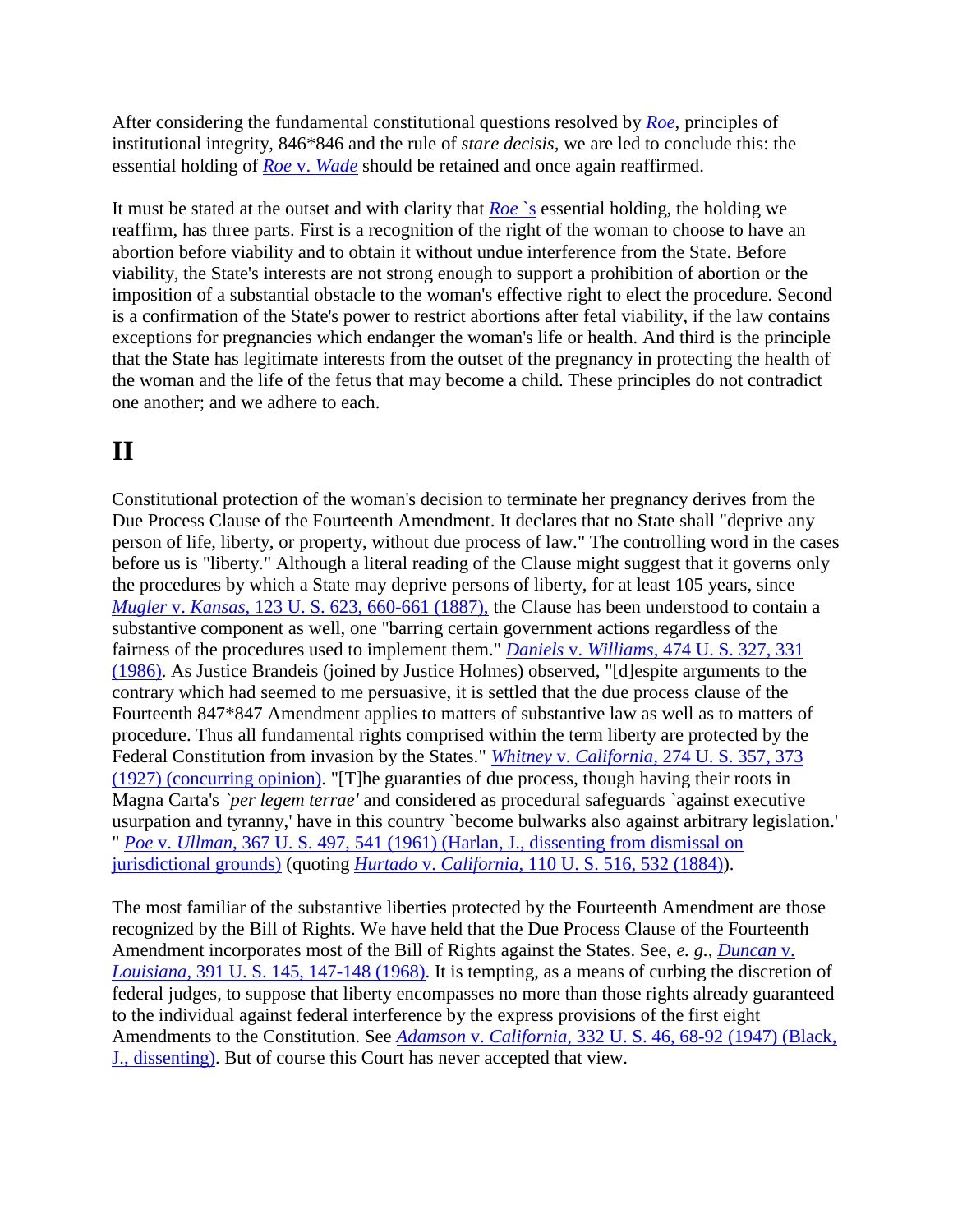It is also tempting, for the same reason, to suppose that the Due Process Clause protects only those practices, defined at the most specific level, that were protected against government interference by other rules of law when the Fourteenth Amendment was ratified. See *[Michael H.](http://scholar.google.co.in/scholar_case?case=18282912377125168373&q=planned+parenthood+v.+casey&hl=en&as_sdt=2,5&scilh=0)* v. *Gerald D.,* [491 U. S. 110, 127-128, n. 6 \(1989\) \(opinion](http://scholar.google.co.in/scholar_case?case=18282912377125168373&q=planned+parenthood+v.+casey&hl=en&as_sdt=2,5&scilh=0) of Scalia, J.). But such a view would be inconsistent with our law. It is a promise of the Constitution that there is a realm of personal liberty which the government may not enter. We have vindicated this principle before. Marriage is mentioned nowhere in the Bill of Rights and interracial marriage was illegal 848\*848 in most States in the 19th century, but the Court was no doubt correct in finding it to be an aspect of liberty protected against state interference by the substantive component of the Due Process Clause in *Loving* v. *Virginia,* [388 U. S. 1, 12 \(1967\)](http://scholar.google.co.in/scholar_case?case=5103666188878568597&q=planned+parenthood+v.+casey&hl=en&as_sdt=2,5&scilh=0) (relying, in an opinion for eight Justices, on the Due Process Clause). Similar examples may be found in *Turner* v. *Safley,* [482 U. S. 78, 94-](http://scholar.google.co.in/scholar_case?case=15686747716085264205&q=planned+parenthood+v.+casey&hl=en&as_sdt=2,5&scilh=0) [99 \(1987\);](http://scholar.google.co.in/scholar_case?case=15686747716085264205&q=planned+parenthood+v.+casey&hl=en&as_sdt=2,5&scilh=0) in *Carey* v. *[Population Services International,](http://scholar.google.co.in/scholar_case?case=4801034783278981738&q=planned+parenthood+v.+casey&hl=en&as_sdt=2,5&scilh=0)* 431 U. S. 678, 684-686 (1977); in *Griswold* v. *Connecticut,* [381 U. S. 479, 481-482 \(1965\),](http://scholar.google.co.in/scholar_case?case=12276922145000050979&q=planned+parenthood+v.+casey&hl=en&as_sdt=2,5&scilh=0) as well as in the separate opinions of a majority of the Members of the Court in that case, *id.,* at 486-488 (Goldberg, J., joined by Warren, C. J., and Brennan, J., concurring) (expressly relying on due process), *id.,* at 500-502 (Harlan, J., concurring in judgment) (same), *id.,* at 502-507 (White, J., concurring in judgment) (same); in *Pierce* v. *Society of Sisters,* [268 U. S. 510, 534-535 \(1925\);](http://scholar.google.co.in/scholar_case?case=6094501649208458004&q=planned+parenthood+v.+casey&hl=en&as_sdt=2,5&scilh=0) and in *Meyer* v. *[Nebraska,](http://scholar.google.co.in/scholar_case?case=16175793893966768030&q=planned+parenthood+v.+casey&hl=en&as_sdt=2,5&scilh=0)* [262 U. S. 390, 399-403 \(1923\).](http://scholar.google.co.in/scholar_case?case=16175793893966768030&q=planned+parenthood+v.+casey&hl=en&as_sdt=2,5&scilh=0)

Neither the Bill of Rights nor the specific practices of States at the time of the adoption of the Fourteenth Amendment marks the outer limits of the substantive sphere of liberty which the Fourteenth Amendment protects. See U. S. Const., Amdt. 9. As the second Justice Harlan recognized:

"[T]he full scope of the liberty guaranteed by the Due Process Clause cannot be found in or limited by the precise terms of the specific guarantees elsewhere provided in the Constitution. This `liberty' is not a series of isolated points pricked out in terms of the taking of property; the freedom of speech, press, and religion; the right to keep and bear arms; the freedom from unreasonable searches and seizures; and so on. It is a rational continuum which, broadly speaking, includes a freedom from all substantial arbitrary impositions and purposeless restraints, . . . and which also recognizes, what a reasonable and sensitive judgment must, that certain interests require particularly careful scrutiny of the state needs asserted to justify their abridgment." *[Poe](http://scholar.google.co.in/scholar_case?case=642884283459215206&q=planned+parenthood+v.+casey&hl=en&as_sdt=2,5&scilh=0)* v. 849\*849 *[Ullman, supra,](http://scholar.google.co.in/scholar_case?case=642884283459215206&q=planned+parenthood+v.+casey&hl=en&as_sdt=2,5&scilh=0)* at 543 (opinion dissenting from dismissal on jurisdictional grounds).

Justice Harlan wrote these words in addressing an issue the full Court did not reach in *[Poe](http://scholar.google.co.in/scholar_case?case=642884283459215206&q=planned+parenthood+v.+casey&hl=en&as_sdt=2,5&scilh=0)* v. *[Ullman,](http://scholar.google.co.in/scholar_case?case=642884283459215206&q=planned+parenthood+v.+casey&hl=en&as_sdt=2,5&scilh=0)* but the Court adopted his position four Terms later in *Griswold* v. *[Connecticut, supra.](http://scholar.google.co.in/scholar_case?case=12276922145000050979&q=planned+parenthood+v.+casey&hl=en&as_sdt=2,5&scilh=0)* In *[Griswold,](http://scholar.google.co.in/scholar_case?case=12276922145000050979&q=planned+parenthood+v.+casey&hl=en&as_sdt=2,5&scilh=0)* we held that the Constitution does not permit a State to forbid a married couple to use contraceptives. That same freedom was later guaranteed, under the Equal Protection Clause, for unmarried couples. See *Eisenstadt* v. *Baird,* [405 U. S. 438 \(1972\).](http://scholar.google.co.in/scholar_case?case=14131534241682283357&q=planned+parenthood+v.+casey&hl=en&as_sdt=2,5&scilh=0) Constitutional protection was extended to the sale and distribution of contraceptives in *Carey* v. *[Population Services](http://scholar.google.co.in/scholar_case?case=4801034783278981738&q=planned+parenthood+v.+casey&hl=en&as_sdt=2,5&scilh=0)  [International, supra.](http://scholar.google.co.in/scholar_case?case=4801034783278981738&q=planned+parenthood+v.+casey&hl=en&as_sdt=2,5&scilh=0)* It is settled now, as it was when the Court heard arguments in *Roe* v. *[Wade,](http://scholar.google.co.in/scholar_case?case=12334123945835207673&q=planned+parenthood+v.+casey&hl=en&as_sdt=2,5&scilh=0)* that the Constitution places limits on a State's right to interfere with a person's most basic decisions about family and parenthood, see *Carey* v. *[Population Services International, supra;](http://scholar.google.co.in/scholar_case?case=4801034783278981738&q=planned+parenthood+v.+casey&hl=en&as_sdt=2,5&scilh=0) Moore* v. *East Cleveland,* [431 U. S. 494 \(1977\);](http://scholar.google.co.in/scholar_case?case=2901986314146432010&q=planned+parenthood+v.+casey&hl=en&as_sdt=2,5&scilh=0) *Eisenstadt* v. *[Baird, supra;](http://scholar.google.co.in/scholar_case?case=14131534241682283357&q=planned+parenthood+v.+casey&hl=en&as_sdt=2,5&scilh=0) Loving* v. *[Virginia,](http://scholar.google.co.in/scholar_case?case=5103666188878568597&q=planned+parenthood+v.+casey&hl=en&as_sdt=2,5&scilh=0)  [supra;](http://scholar.google.co.in/scholar_case?case=5103666188878568597&q=planned+parenthood+v.+casey&hl=en&as_sdt=2,5&scilh=0) Griswold* v. *[Connecticut, supra;](http://scholar.google.co.in/scholar_case?case=12276922145000050979&q=planned+parenthood+v.+casey&hl=en&as_sdt=2,5&scilh=0) Skinner* v. *[Oklahoma ex rel. Williamson,](http://scholar.google.co.in/scholar_case?case=8050731321644873759&q=planned+parenthood+v.+casey&hl=en&as_sdt=2,5&scilh=0)* 316 U. S. 535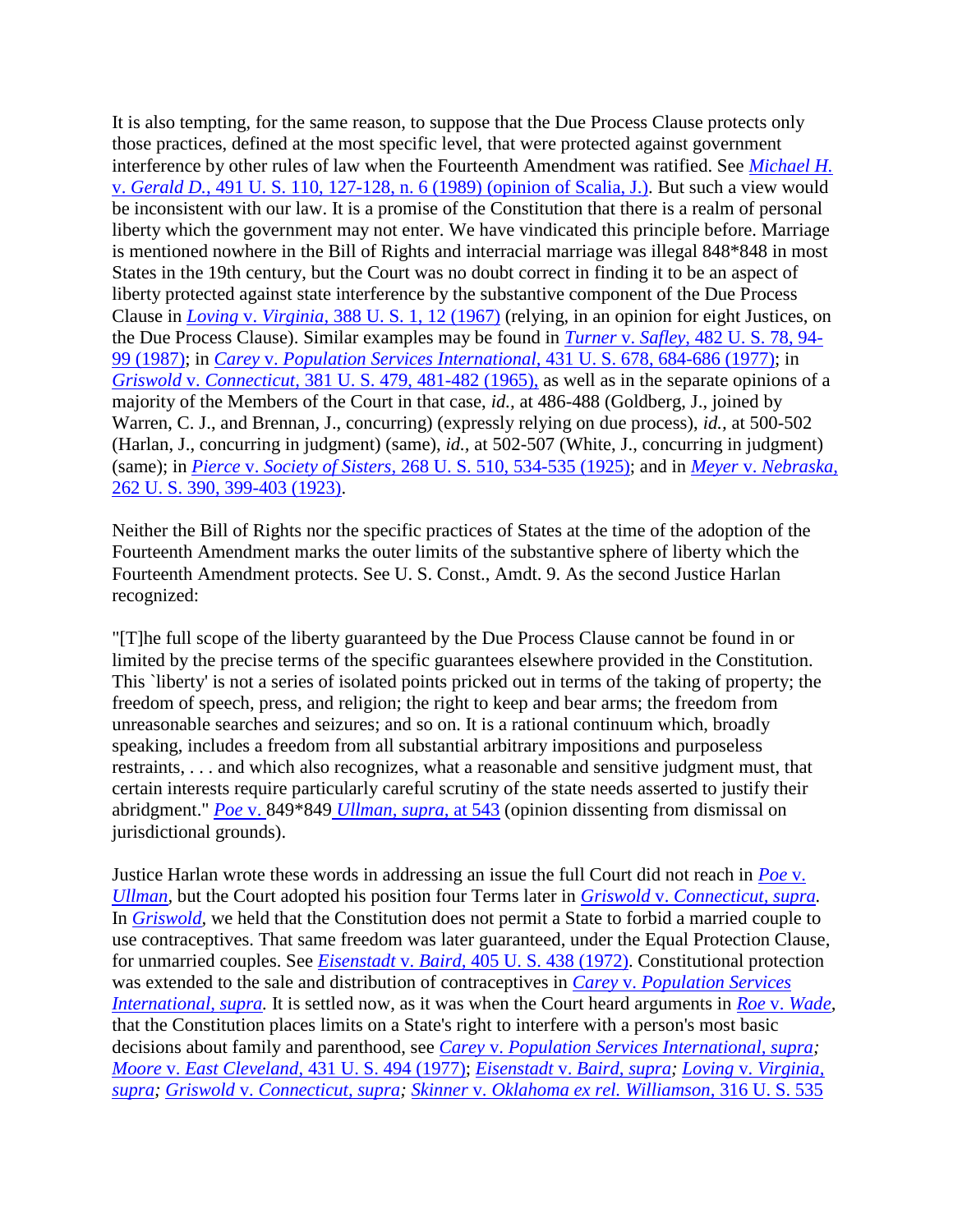(1942); *Pierce* v. *[Society of Sisters, supra;](http://scholar.google.co.in/scholar_case?case=6094501649208458004&q=planned+parenthood+v.+casey&hl=en&as_sdt=2,5&scilh=0) Meyer* v. *[Nebraska, supra,](http://scholar.google.co.in/scholar_case?case=16175793893966768030&q=planned+parenthood+v.+casey&hl=en&as_sdt=2,5&scilh=0)* as well as bodily integrity, see, *e. g., Washington* v. *Harper,* [494 U. S. 210, 221-222 \(1990\);](http://scholar.google.co.in/scholar_case?case=13274222040240404814&q=planned+parenthood+v.+casey&hl=en&as_sdt=2,5&scilh=0) *Winston* v. *Lee,* [470 U. S. 753](http://scholar.google.co.in/scholar_case?case=6619239343305962305&q=planned+parenthood+v.+casey&hl=en&as_sdt=2,5&scilh=0)  [\(1985\);](http://scholar.google.co.in/scholar_case?case=6619239343305962305&q=planned+parenthood+v.+casey&hl=en&as_sdt=2,5&scilh=0) *Rochin* v. *California,* [342 U. S. 165 \(1952\).](http://scholar.google.co.in/scholar_case?case=13189177772806165249&q=planned+parenthood+v.+casey&hl=en&as_sdt=2,5&scilh=0)

The inescapable fact is that adjudication of substantive due process claims may call upon the Court in interpreting the Constitution to exercise that same capacity which by tradition courts always have exercised: reasoned judgment. Its boundaries are not susceptible of expression as a simple rule. That does not mean we are free to invalidate state policy choices with which we disagree; yet neither does it permit us to shrink from the duties of our office. As Justice Harlan observed:

"Due process has not been reduced to any formula; its content cannot be determined by reference to any code.

850\*850 The best that can be said is that through the course of this Court's decisions it has represented the balance which our Nation, built upon postulates of respect for the liberty of the individual, has struck between that liberty and the demands of organized society. If the supplying of content to this Constitutional concept has of necessity been a rational process, it certainly has not been one where judges have felt free to roam where unguided speculation might take them. The balance of which I speak is the balance struck by this country, having regard to what history teaches are the traditions from which it developed as well as the traditions from which it broke. That tradition is a living thing. A decision of this Court which radically departs from it could not long survive, while a decision which builds on what has survived is likely to be sound. No formula could serve as a substitute, in this area, for judgment and restraint." *Poe* v. *[Ullman,](http://scholar.google.co.in/scholar_case?case=642884283459215206&q=planned+parenthood+v.+casey&hl=en&as_sdt=2,5&scilh=0)* 367 [U. S., at 542 \(opinion dissenting from dismissal on jurisdictional grounds\).](http://scholar.google.co.in/scholar_case?case=642884283459215206&q=planned+parenthood+v.+casey&hl=en&as_sdt=2,5&scilh=0)

See also *Rochin* v. *[California, supra,](http://scholar.google.co.in/scholar_case?case=13189177772806165249&q=planned+parenthood+v.+casey&hl=en&as_sdt=2,5&scilh=0)* at 171-172 (Frankfurter, J., writing for the Court) ("To believe that this judicial exercise of judgment could be avoided by freezing `due process of law' at some fixed stage of time or thought is to suggest that the most important aspect of constitutional adjudication is a function for inanimate machines and not for judges").

Men and women of good conscience can disagree, and we suppose some always shall disagree, about the profound moral and spiritual implications of terminating a pregnancy, even in its earliest stage. Some of us as individuals find abortion offensive to our most basic principles of morality, but that cannot control our decision. Our obligation is to define the liberty of all, not to mandate our own moral code. The underlying constitutional issue is whether the State can resolve these philosophic questions in such a definitive way that a woman lacks all choice in the matter, except perhaps 851\*851 in those rare circumstances in which the pregnancy is itself a danger to her own life or health, or is the result of rape or incest.

It is conventional constitutional doctrine that where reasonable people disagree the government can adopt one position or the other. See, *e. g., Ferguson* v. *Skrupa,* [372 U. S. 726 \(1963\);](http://scholar.google.co.in/scholar_case?case=6949389772947979819&q=planned+parenthood+v.+casey&hl=en&as_sdt=2,5&scilh=0) *Williamson* v. *[Lee Optical of Okla., Inc.,](http://scholar.google.co.in/scholar_case?case=17779134010247423421&q=planned+parenthood+v.+casey&hl=en&as_sdt=2,5&scilh=0)* 348 U. S. 483 (1955). That theorem, however, assumes a state of affairs in which the choice does not intrude upon a protected liberty. Thus, while some people might disagree about whether or not the flag should be saluted, or disagree about the proposition that it may not be defiled, we have ruled that a State may not compel or enforce one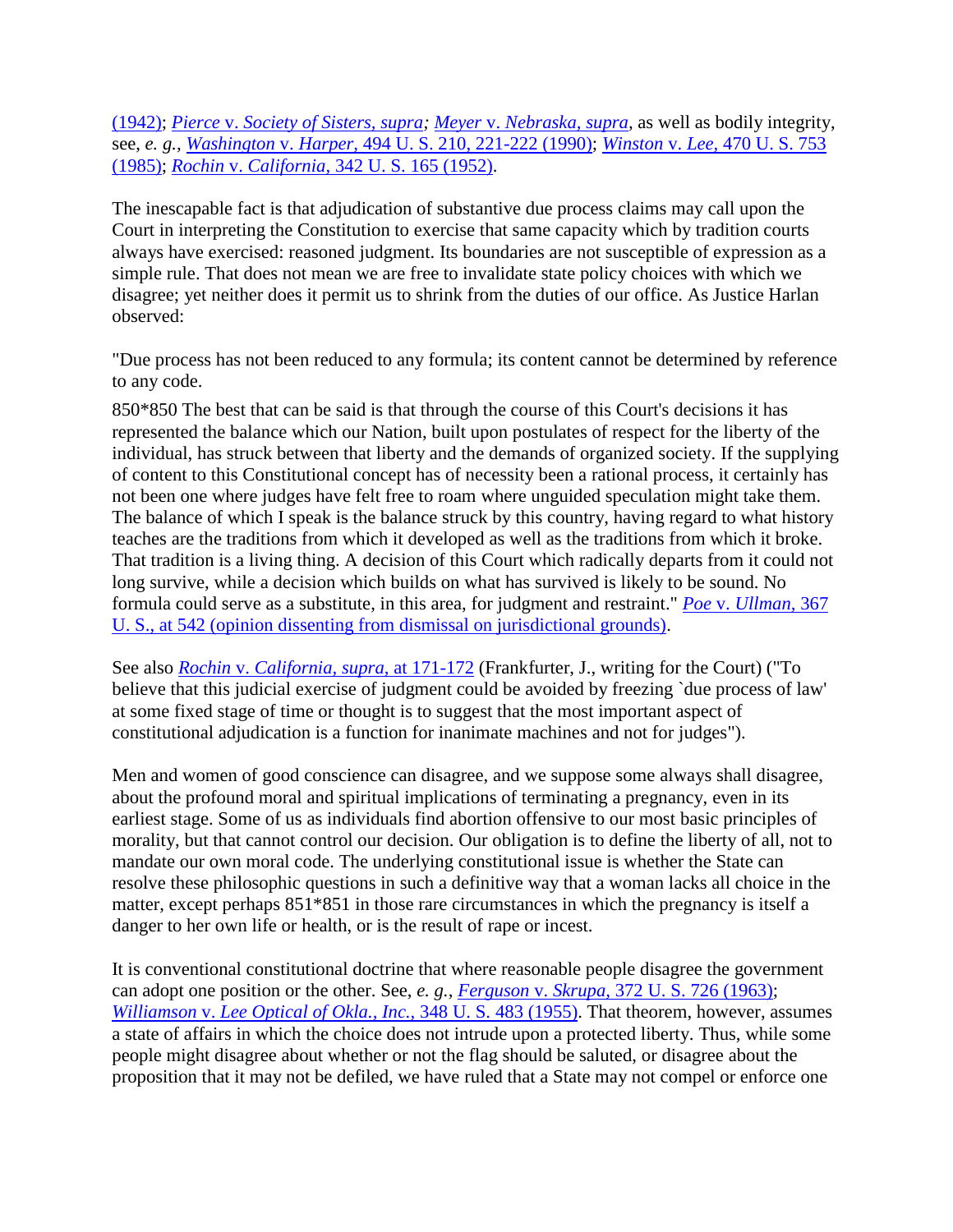view or the other. See *[West Virginia Bd. of Ed.](http://scholar.google.co.in/scholar_case?case=8030119134463419441&q=planned+parenthood+v.+casey&hl=en&as_sdt=2,5&scilh=0)* v. *Barnette,* 319 U. S. 624 (1943); *[Texas](http://scholar.google.co.in/scholar_case?case=2084618710761560217&q=planned+parenthood+v.+casey&hl=en&as_sdt=2,5&scilh=0)* v. *Johnson,* [491 U. S. 397 \(1989\).](http://scholar.google.co.in/scholar_case?case=2084618710761560217&q=planned+parenthood+v.+casey&hl=en&as_sdt=2,5&scilh=0)

Our law affords constitutional protection to personal decisions relating to marriage, procreation, contraception, family relationships, child rearing, and education. *Carey* v. *[Population Services](http://scholar.google.co.in/scholar_case?case=4801034783278981738&q=planned+parenthood+v.+casey&hl=en&as_sdt=2,5&scilh=0)  International,* [431 U. S., at 685.](http://scholar.google.co.in/scholar_case?case=4801034783278981738&q=planned+parenthood+v.+casey&hl=en&as_sdt=2,5&scilh=0) Our cases recognize "the right of the *individual,* married or single, to be free from unwarranted governmental intrusion into matters so fundamentally affecting a person as the decision whether to bear or beget a child." *Eisenstadt* v. *[Baird, supra,](http://scholar.google.co.in/scholar_case?case=14131534241682283357&q=planned+parenthood+v.+casey&hl=en&as_sdt=2,5&scilh=0)* at [453](http://scholar.google.co.in/scholar_case?case=14131534241682283357&q=planned+parenthood+v.+casey&hl=en&as_sdt=2,5&scilh=0) (emphasis in original). Our precedents "have respected the private realm of family life which the state cannot enter." *Prince* v. *Massachusetts,* [321 U. S. 158, 166 \(1944\).](http://scholar.google.co.in/scholar_case?case=3012582275354260465&q=planned+parenthood+v.+casey&hl=en&as_sdt=2,5&scilh=0) These matters, involving the most intimate and personal choices a person may make in a lifetime, choices central to personal dignity and autonomy, are central to the liberty protected by the Fourteenth Amendment. At the heart of liberty is the right to define one's own concept of existence, of meaning, of the universe, and of the mystery of human life. Beliefs about these matters could not define the attributes of personhood were they formed under compulsion of the State.

852\*852 These considerations begin our analysis of the woman's interest in terminating her pregnancy but cannot end it, for this reason: though the abortion decision may originate within the zone of conscience and belief, it is more than a philosophic exercise. Abortion is a unique act. It is an act fraught with consequences for others: for the woman who must live with the implications of her decision; for the persons who perform and assist in the procedure; for the spouse, family, and society which must confront the knowledge that these procedures exist, procedures some deem nothing short of an act of violence against innocent human life; and, depending on one's beliefs, for the life or potential life that is aborted. Though abortion is conduct, it does not follow that the State is entitled to proscribe it in all instances. That is because the liberty of the woman is at stake in a sense unique to the human condition and so unique to the law. The mother who carries a child to full term is subject to anxieties, to physical constraints, to pain that only she must bear. That these sacrifices have from the beginning of the human race been endured by woman with a pride that ennobles her in the eyes of others and gives to the infant a bond of love cannot alone be grounds for the State to insist she make the sacrifice. Her suffering is too intimate and personal for the State to insist, without more, upon its own vision of the woman's role, however dominant that vision has been in the course of our history and our culture. The destiny of the woman must be shaped to a large extent on her own conception of her spiritual imperatives and her place in society.

It should be recognized, moreover, that in some critical respects the abortion decision is of the same character as the decision to use contraception, to which *Griswold* v. *[Connecticut,](http://scholar.google.co.in/scholar_case?case=12276922145000050979&q=planned+parenthood+v.+casey&hl=en&as_sdt=2,5&scilh=0) [Eisenstadt](http://scholar.google.co.in/scholar_case?case=14131534241682283357&q=planned+parenthood+v.+casey&hl=en&as_sdt=2,5&scilh=0)* v. *Baird,* and *Carey* v. *[Population Services International](http://scholar.google.co.in/scholar_case?case=4801034783278981738&q=planned+parenthood+v.+casey&hl=en&as_sdt=2,5&scilh=0)* afford constitutional protection. We have no doubt as to the correctness of those decisions. They support 853\*853 the reasoning in *[Roe](http://scholar.google.co.in/scholar_case?case=12334123945835207673&q=planned+parenthood+v.+casey&hl=en&as_sdt=2,5&scilh=0)* relating to the woman's liberty because they involve personal decisions concerning not only the meaning of procreation but also human responsibility and respect for it. As with abortion, reasonable people will have differences of opinion about these matters. One view is based on such reverence for the wonder of creation that any pregnancy ought to be welcomed and carried to full term no matter how difficult it will be to provide for the child and ensure its well-being. Another is that the inability to provide for the nurture and care of the infant is a cruelty to the child and an anguish to the parent. These are intimate views with infinite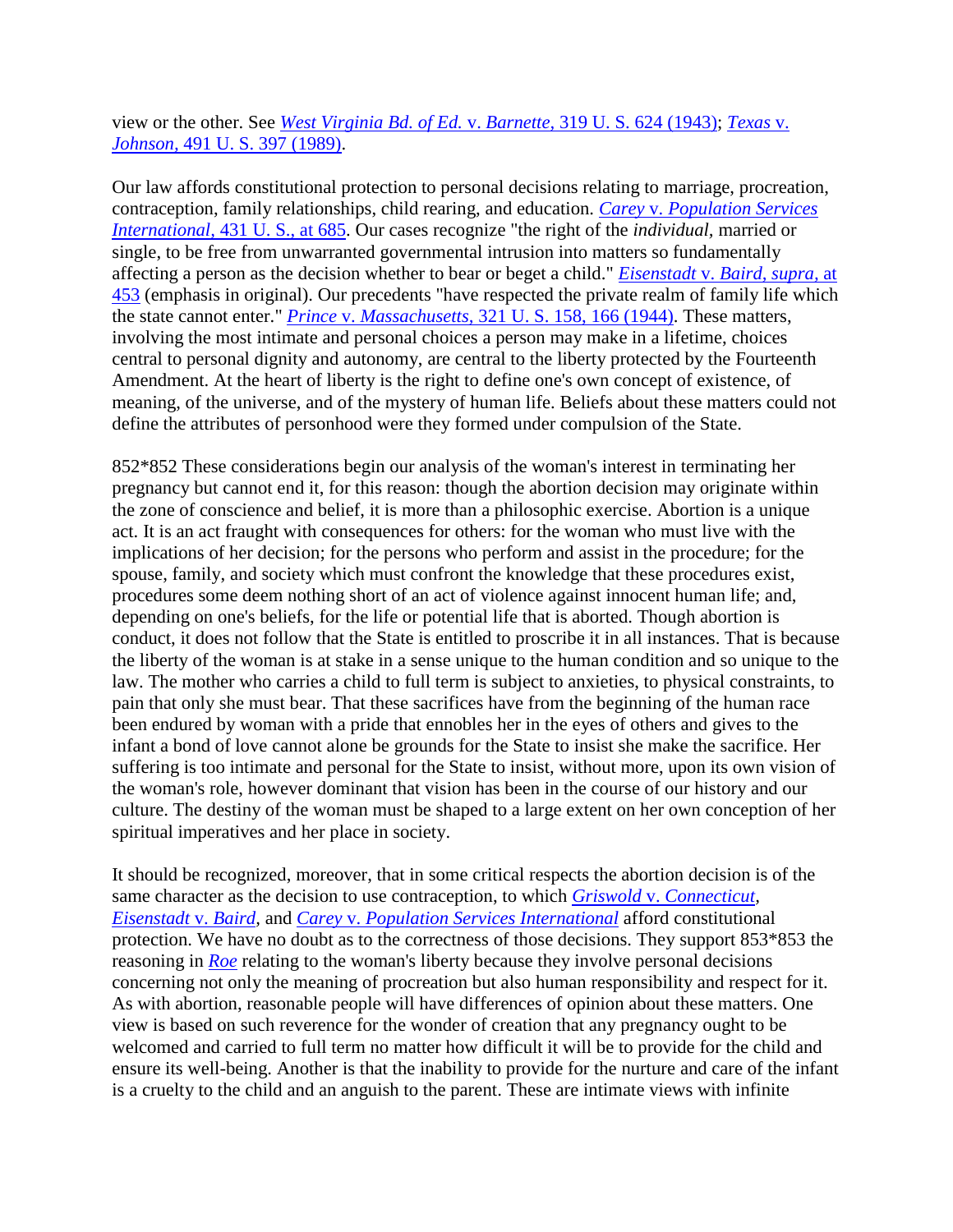variations, and their deep, personal character underlay our decisions in *[Griswold,](http://scholar.google.co.in/scholar_case?case=12276922145000050979&q=planned+parenthood+v.+casey&hl=en&as_sdt=2,5&scilh=0) [Eisenstadt,](http://scholar.google.co.in/scholar_case?case=14131534241682283357&q=planned+parenthood+v.+casey&hl=en&as_sdt=2,5&scilh=0)* and *Carey*. The same concerns are present when the woman confronts the reality that, perhaps despite her attempts to avoid it, she has become pregnant.

It was this dimension of personal liberty that *[Roe](http://scholar.google.co.in/scholar_case?case=12334123945835207673&q=planned+parenthood+v.+casey&hl=en&as_sdt=2,5&scilh=0)* sought to protect, and its holding invoked the reasoning and the tradition of the precedents we have discussed, granting protection to substantive liberties of the person. *[Roe](http://scholar.google.co.in/scholar_case?case=12334123945835207673&q=planned+parenthood+v.+casey&hl=en&as_sdt=2,5&scilh=0)* was, of course, an extension of those cases and, as the decision itself indicated, the separate States could act in some degree to further their own legitimate interests in protecting prenatal life. The extent to which the legislatures of the States might act to outweigh the interests of the woman in choosing to terminate her pregnancy was a subject of debate both in *[Roe](http://scholar.google.co.in/scholar_case?case=12334123945835207673&q=planned+parenthood+v.+casey&hl=en&as_sdt=2,5&scilh=0)* itself and in decisions following it.

While we appreciate the weight of the arguments made on behalf of the State in the cases before us, arguments which in their ultimate formulation conclude that *[Roe](http://scholar.google.co.in/scholar_case?case=12334123945835207673&q=planned+parenthood+v.+casey&hl=en&as_sdt=2,5&scilh=0)* should be overruled, the reservations any of us may have in reaffirming the central holding of *[Roe](http://scholar.google.co.in/scholar_case?case=12334123945835207673&q=planned+parenthood+v.+casey&hl=en&as_sdt=2,5&scilh=0)* are outweighed by the explication of individual liberty we have given combined with the force of *stare decisis.* We turn now to that doctrine.

# **854\*854 III**

# **A**

The obligation to follow precedent begins with necessity, and a contrary necessity marks its outer limit. With Cardozo, we recognize that no judicial system could do society's work if it eyed each issue afresh in every case that raised it. See B. Cardozo, The Nature of the Judicial Process 149 (1921). Indeed, the very concept of the rule of law underlying our own Constitution requires such continuity over time that a respect for precedent is, by definition, indispensable. See Powell, Stare Decisis and Judicial Restraint, 1991 Journal of Supreme Court History 13, 16. At the other extreme, a different necessity would make itself felt if a prior judicial ruling should come to be seen so clearly as error that its enforcement was for that very reason doomed.

Even when the decision to overrule a prior case is not, as in the rare, latter instance, virtually foreordained, it is common wisdom that the rule of *stare decisis* is not an "inexorable command," and certainly it is not such in every constitutional case, see *Burnet* v. *[Coronado Oil & Gas Co.,](http://scholar.google.co.in/scholar_case?case=6732469902141375873&q=planned+parenthood+v.+casey&hl=en&as_sdt=2,5&scilh=0)* [285 U. S. 393, 405-411 \(1932\) \(Brandeis, J., dissenting\).](http://scholar.google.co.in/scholar_case?case=6732469902141375873&q=planned+parenthood+v.+casey&hl=en&as_sdt=2,5&scilh=0) See also *Payne* v. *[Tennessee,](http://scholar.google.co.in/scholar_case?case=7795411704028596196&q=planned+parenthood+v.+casey&hl=en&as_sdt=2,5&scilh=0)* 501 U. S. [808, 842 \(1991\) \(Souter, J., joined by Kennedy, J., concurring\);](http://scholar.google.co.in/scholar_case?case=7795411704028596196&q=planned+parenthood+v.+casey&hl=en&as_sdt=2,5&scilh=0) *Arizona* v. *Rumsey,* [467 U. S.](http://scholar.google.co.in/scholar_case?case=8310948922946502461&q=planned+parenthood+v.+casey&hl=en&as_sdt=2,5&scilh=0)  [203, 212 \(1984\).](http://scholar.google.co.in/scholar_case?case=8310948922946502461&q=planned+parenthood+v.+casey&hl=en&as_sdt=2,5&scilh=0) Rather, when this Court reexamines a prior holding, its judgment is customarily informed by a series of prudential and pragmatic considerations designed to test the consistency of overruling a prior decision with the ideal of the rule of law, and to gauge the respective costs of reaffirming and overruling a prior case. Thus, for example, we may ask whether the rule has proven to be intolerable simply in defying practical workability, *[Swift & Co.](http://scholar.google.co.in/scholar_case?case=2900562249410925785&q=planned+parenthood+v.+casey&hl=en&as_sdt=2,5&scilh=0)* v. *Wickham,* 382 U. [S. 111, 116 \(1965\);](http://scholar.google.co.in/scholar_case?case=2900562249410925785&q=planned+parenthood+v.+casey&hl=en&as_sdt=2,5&scilh=0) whether the rule is subject to a kind of reliance that would lend a special hardship to the consequences of overruling and add inequity to the cost of repudiation, *e. g., United States* v. *[Title Ins. & Trust](http://scholar.google.co.in/scholar_case?case=12671985430736796801&q=planned+parenthood+v.+casey&hl=en&as_sdt=2,5&scilh=0)* 855\*855 *Co.,* [265 U. S. 472, 486 \(1924\);](http://scholar.google.co.in/scholar_case?case=12671985430736796801&q=planned+parenthood+v.+casey&hl=en&as_sdt=2,5&scilh=0) whether related principles of law have so far developed as to have left the old rule no more than a remnant of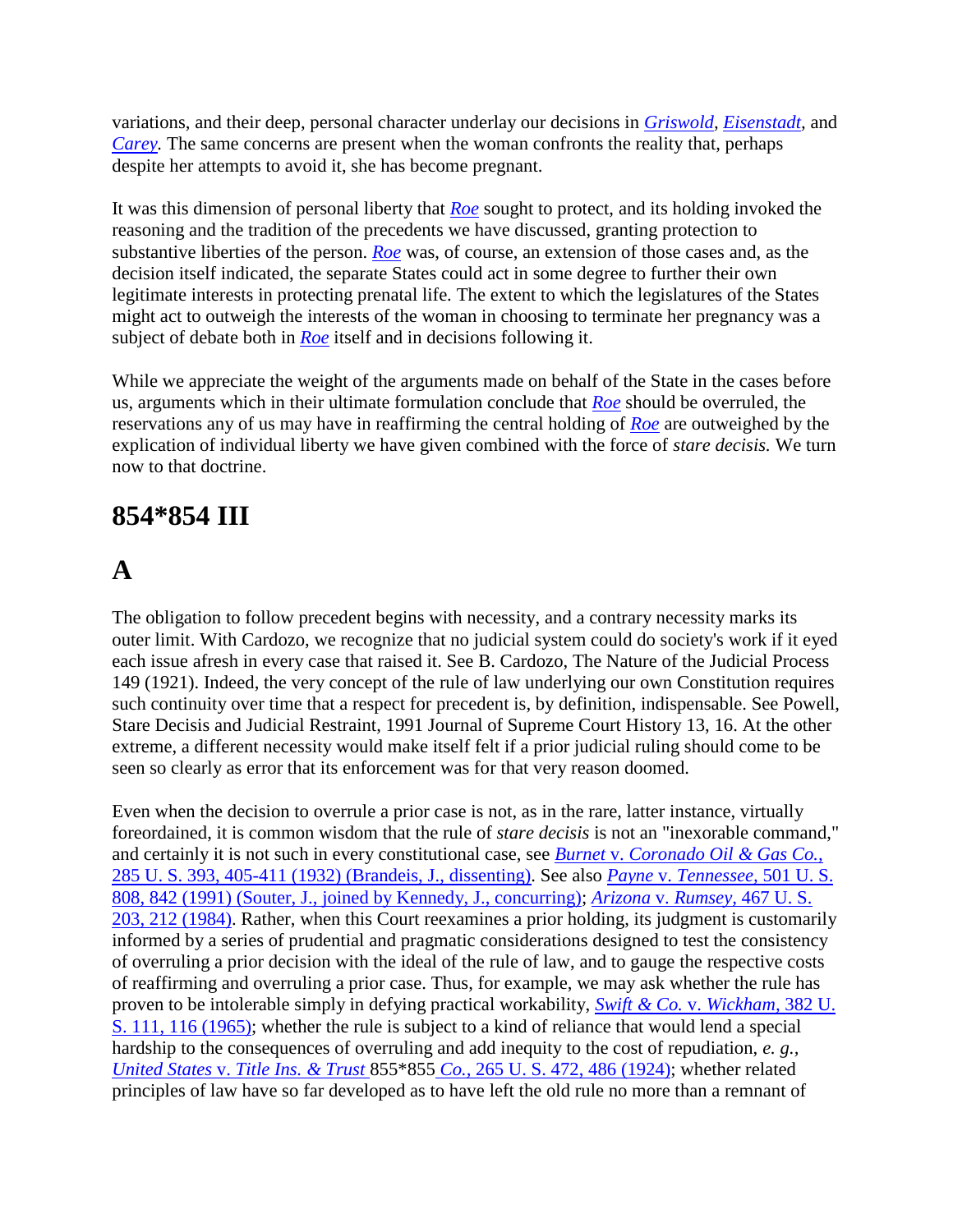abandoned doctrine, see *Patterson* v. *McLean Credit Union,* [491 U. S. 164, 173-174 \(1989\);](http://scholar.google.co.in/scholar_case?case=1263679142063583847&q=planned+parenthood+v.+casey&hl=en&as_sdt=2,5&scilh=0) or whether facts have so changed, or come to be seen so differently, as to have robbed the old rule of significant application or justification, *e. g., [Burnet, supra,](http://scholar.google.co.in/scholar_case?case=6732469902141375873&q=planned+parenthood+v.+casey&hl=en&as_sdt=2,5&scilh=0)* at 412 (Brandeis, J., dissenting).

So in this case we may enquire whether *[Roe](http://scholar.google.co.in/scholar_case?case=12334123945835207673&q=planned+parenthood+v.+casey&hl=en&as_sdt=2,5&scilh=0)* `s central rule has been found unworkable; whether the rule's limitation on state power could be removed without serious inequity to those who have relied upon it or significant damage to the stability of the society governed by it; whether the law's growth in the intervening years has left *[Roe's](http://scholar.google.co.in/scholar_case?case=12334123945835207673&q=planned+parenthood+v.+casey&hl=en&as_sdt=2,5&scilh=0)* central rule a doctrinal anachronism discounted by society; and whether *[Roe](http://scholar.google.co.in/scholar_case?case=12334123945835207673&q=planned+parenthood+v.+casey&hl=en&as_sdt=2,5&scilh=0)* `s premises of fact have so far changed in the ensuing two decades as to render its central holding somehow irrelevant or unjustifiable in dealing with the issue it addressed.

## **1**

Although *[Roe](http://scholar.google.co.in/scholar_case?case=12334123945835207673&q=planned+parenthood+v.+casey&hl=en&as_sdt=2,5&scilh=0)* has engendered opposition, it has in no sense proven "unworkable," see *[Garcia](http://scholar.google.co.in/scholar_case?case=14324093602590092926&q=planned+parenthood+v.+casey&hl=en&as_sdt=2,5&scilh=0)* v. *[San Antonio Metropolitan Transit Authority,](http://scholar.google.co.in/scholar_case?case=14324093602590092926&q=planned+parenthood+v.+casey&hl=en&as_sdt=2,5&scilh=0)* 469 U. S. 528, 546 (1985), representing as it does a simple limitation beyond which a state law is unenforceable. While *[Roe](http://scholar.google.co.in/scholar_case?case=12334123945835207673&q=planned+parenthood+v.+casey&hl=en&as_sdt=2,5&scilh=0)* has, of course, required judicial assessment of state laws affecting the exercise of the choice guaranteed against government infringement, and although the need for such review will remain as a consequence of today's decision, the required determinations fall within judicial competence.

### **2**

The inquiry into reliance counts the cost of a rule's repudiation as it would fall on those who have relied reasonably on the rule's continued application. Since the classic case for weighing reliance heavily in favor of following the earlier rule occurs in the commercial context, see *Payne* v. *[Tennes-](http://scholar.google.co.in/scholar_case?case=7795411704028596196&q=planned+parenthood+v.+casey&hl=en&as_sdt=2,5&scilh=0)* 856\*856 *[see, supra,](http://scholar.google.co.in/scholar_case?case=7795411704028596196&q=planned+parenthood+v.+casey&hl=en&as_sdt=2,5&scilh=0)* at 828, where advance planning of great precision is most obviously a necessity, it is no cause for surprise that some would find no reliance worthy of consideration in support of *[Roe.](http://scholar.google.co.in/scholar_case?case=12334123945835207673&q=planned+parenthood+v.+casey&hl=en&as_sdt=2,5&scilh=0)*

While neither respondents nor their *amici* in so many words deny that the abortion right invites some reliance prior to its actual exercise, one can readily imagine an argument stressing the dissimilarity of this case to one involving property or contract. Abortion is customarily chosen as an unplanned response to the consequence of unplanned activity or to the failure of conventional birth control, and except on the assumption that no intercourse would have occurred but for *[Roe](http://scholar.google.co.in/scholar_case?case=12334123945835207673&q=planned+parenthood+v.+casey&hl=en&as_sdt=2,5&scilh=0)* [`s](http://scholar.google.co.in/scholar_case?case=12334123945835207673&q=planned+parenthood+v.+casey&hl=en&as_sdt=2,5&scilh=0) holding, such behavior may appear to justify no reliance claim. Even if reliance could be claimed on that unrealistic assumption, the argument might run, any reliance interest would be *de minimis*. This argument would be premised on the hypothesis that reproductive planning could take virtually immediate account of any sudden restoration of state authority to ban abortions.

To eliminate the issue of reliance that easily, however, one would need to limit cognizable reliance to specific instances of sexual activity. But to do this would be simply to refuse to face the fact that for two decades of economic and social developments, people have organized intimate relationships and made choices that define their views of themselves and their places in society, in reliance on the availability of abortion in the event that contraception should fail. The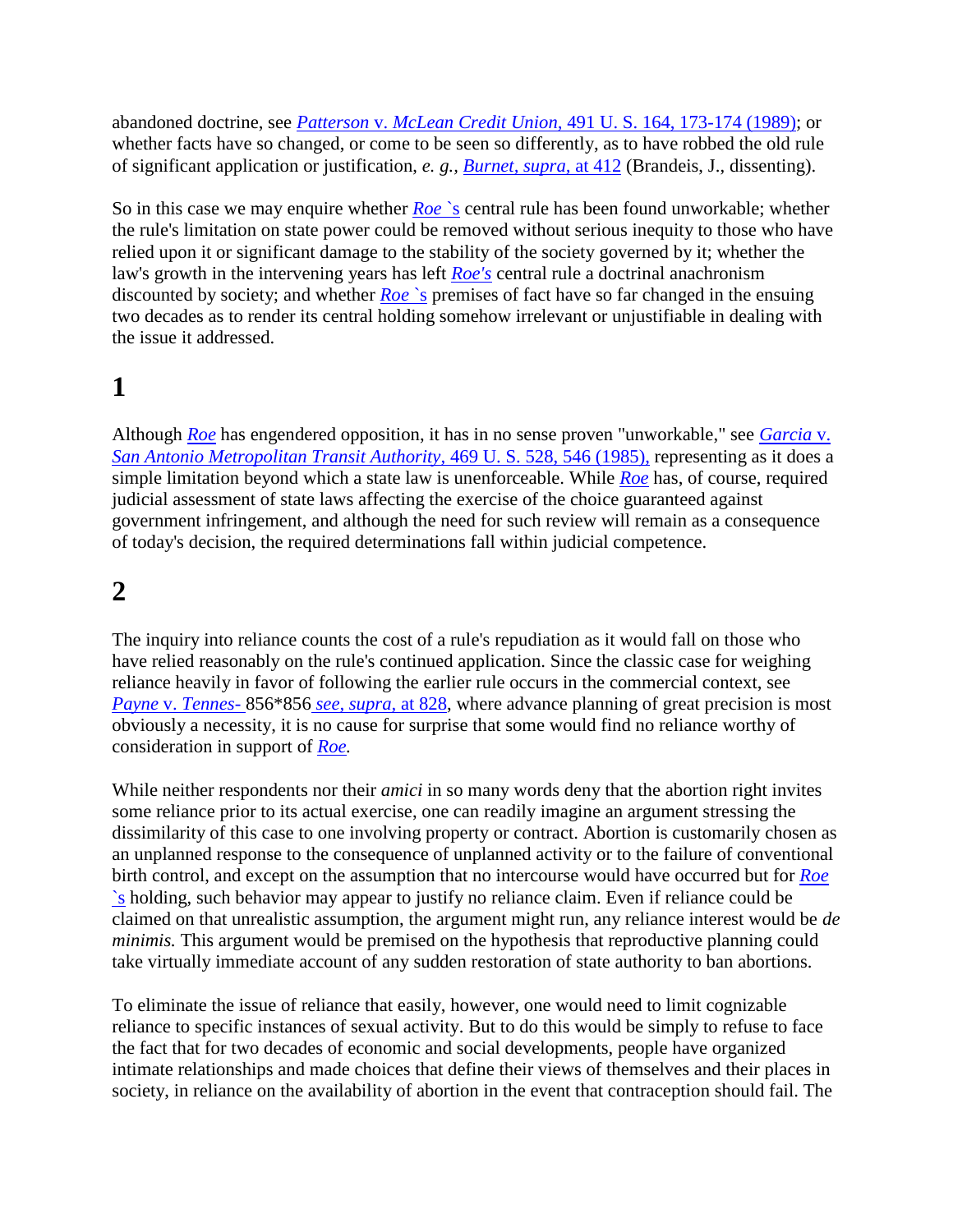ability of women to participate equally in the economic and social life of the Nation has been facilitated by their ability to control their reproductive lives. See, *e. g.,* R. Petchesky, Abortion and Woman's Choice 109, 133, n. 7 (rev. ed. 1990). The Constitution serves human values, and while the effect of reliance on *[Roe](http://scholar.google.co.in/scholar_case?case=12334123945835207673&q=planned+parenthood+v.+casey&hl=en&as_sdt=2,5&scilh=0)* cannot be exactly measured, neither can the certain cost of overruling *[Roe](http://scholar.google.co.in/scholar_case?case=12334123945835207673&q=planned+parenthood+v.+casey&hl=en&as_sdt=2,5&scilh=0)* for people who have ordered their thinking and living around that case be dismissed.

# **857\*857 3**

No evolution of legal principle has left *[Roe](http://scholar.google.co.in/scholar_case?case=12334123945835207673&q=planned+parenthood+v.+casey&hl=en&as_sdt=2,5&scilh=0)* `s doctrinal footings weaker than they were in 1973. No development of constitutional law since the case was decided has implicitly or explicitly left *[Roe](http://scholar.google.co.in/scholar_case?case=12334123945835207673&q=planned+parenthood+v.+casey&hl=en&as_sdt=2,5&scilh=0)* behind as a mere survivor of obsolete constitutional thinking.

It will be recognized, of course, that *[Roe](http://scholar.google.co.in/scholar_case?case=12334123945835207673&q=planned+parenthood+v.+casey&hl=en&as_sdt=2,5&scilh=0)* stands at an intersection of two lines of decisions, but in whichever doctrinal category one reads the case, the result for present purposes will be the same. The *[Roe](http://scholar.google.co.in/scholar_case?case=12334123945835207673&q=planned+parenthood+v.+casey&hl=en&as_sdt=2,5&scilh=0)* Court itself placed its holding in the succession of cases most prominently exemplified by *Griswold* v. *Connecticut,* [381 U. S. 479 \(1965\).](http://scholar.google.co.in/scholar_case?case=12276922145000050979&q=planned+parenthood+v.+casey&hl=en&as_sdt=2,5&scilh=0) See *Roe,* [410 U. S., at 152-153.](http://scholar.google.co.in/scholar_case?case=12334123945835207673&q=planned+parenthood+v.+casey&hl=en&as_sdt=2,5&scilh=0) When it is so seen, *[Roe](http://scholar.google.co.in/scholar_case?case=12334123945835207673&q=planned+parenthood+v.+casey&hl=en&as_sdt=2,5&scilh=0)* is clearly in no jeopardy, since subsequent constitutional developments have neither disturbed, nor do they threaten to diminish, the scope of recognized protection accorded to the liberty relating to intimate relationships, the family, and decisions about whether or not to beget or bear a child. See, *e. g., Carey* v. *[Population Services International,](http://scholar.google.co.in/scholar_case?case=4801034783278981738&q=planned+parenthood+v.+casey&hl=en&as_sdt=2,5&scilh=0)* 431 U. S. 678 (1977); *Moore* v. *East Cleveland,* [431 U. S. 494 \(1977\).](http://scholar.google.co.in/scholar_case?case=2901986314146432010&q=planned+parenthood+v.+casey&hl=en&as_sdt=2,5&scilh=0)

*[Roe,](http://scholar.google.co.in/scholar_case?case=12334123945835207673&q=planned+parenthood+v.+casey&hl=en&as_sdt=2,5&scilh=0)* however, may be seen not only as an exemplar of *[Griswold](http://scholar.google.co.in/scholar_case?case=12276922145000050979&q=planned+parenthood+v.+casey&hl=en&as_sdt=2,5&scilh=0)* liberty but as a rule (whether or not mistaken) of personal autonomy and bodily integrity, with doctrinal affinity to cases recognizing limits on governmental power to mandate medical treatment or to bar its rejection. If so, our cases since *[Roe](http://scholar.google.co.in/scholar_case?case=12334123945835207673&q=planned+parenthood+v.+casey&hl=en&as_sdt=2,5&scilh=0)* accord with *[Roe](http://scholar.google.co.in/scholar_case?case=12334123945835207673&q=planned+parenthood+v.+casey&hl=en&as_sdt=2,5&scilh=0)* `s view that a State's interest in the protection of life falls short of justifying any plenary override of individual liberty claims. *Cruzan* v. *[Director, Mo.](http://scholar.google.co.in/scholar_case?case=8467471114673973761&q=planned+parenthood+v.+casey&hl=en&as_sdt=2,5&scilh=0)  Dept. of Health,* [497 U. S. 261, 278 \(1990\);](http://scholar.google.co.in/scholar_case?case=8467471114673973761&q=planned+parenthood+v.+casey&hl=en&as_sdt=2,5&scilh=0) cf., *e. g., Riggins* v. *Nevada,* [504 U. S. 127, 135](http://scholar.google.co.in/scholar_case?case=7905994277524677132&q=planned+parenthood+v.+casey&hl=en&as_sdt=2,5&scilh=0)  [\(1992\);](http://scholar.google.co.in/scholar_case?case=7905994277524677132&q=planned+parenthood+v.+casey&hl=en&as_sdt=2,5&scilh=0) *Washington* v. *Harper,* [494 U. S. 210 \(1990\);](http://scholar.google.co.in/scholar_case?case=13274222040240404814&q=planned+parenthood+v.+casey&hl=en&as_sdt=2,5&scilh=0) see also, *e. g., Rochin* v. *[California,](http://scholar.google.co.in/scholar_case?case=13189177772806165249&q=planned+parenthood+v.+casey&hl=en&as_sdt=2,5&scilh=0)* 342 U. [S. 165 \(1952\);](http://scholar.google.co.in/scholar_case?case=13189177772806165249&q=planned+parenthood+v.+casey&hl=en&as_sdt=2,5&scilh=0) *Jacobson* v. *Massachusetts,* [197 U. S. 11, 24-30 \(1905\).](http://scholar.google.co.in/scholar_case?case=16169198038706839183&q=planned+parenthood+v.+casey&hl=en&as_sdt=2,5&scilh=0)

Finally, one could classify *[Roe](http://scholar.google.co.in/scholar_case?case=12334123945835207673&q=planned+parenthood+v.+casey&hl=en&as_sdt=2,5&scilh=0)* as *sui generis.* If the case is so viewed, then there clearly has been no erosion of its central determination. The original holding resting on the 858\*858 concurrence of seven Members of the Court in 1973 was expressly affirmed by a majority of six in 1983, see *Akron* v. *[Akron Center for Reproductive Health, Inc.,](http://scholar.google.co.in/scholar_case?case=7944230995323582140&q=planned+parenthood+v.+casey&hl=en&as_sdt=2,5&scilh=0)* 462 U. S. 416 *(Akron I),* and by a majority of five in 1986, see *Thornburgh* v. *[American College of Obstetricians and](http://scholar.google.co.in/scholar_case?case=3420134328076928385&q=planned+parenthood+v.+casey&hl=en&as_sdt=2,5&scilh=0)  [Gynecologists,](http://scholar.google.co.in/scholar_case?case=3420134328076928385&q=planned+parenthood+v.+casey&hl=en&as_sdt=2,5&scilh=0)* 476 U. S. 747, expressing adherence to the constitutional ruling despite legislative efforts in some States to test its limits. More recently, in *Webster* v. *[Reproductive](http://scholar.google.co.in/scholar_case?case=2944985204861123439&q=planned+parenthood+v.+casey&hl=en&as_sdt=2,5&scilh=0)  Health Services,* [492 U. S. 490 \(1989\),](http://scholar.google.co.in/scholar_case?case=2944985204861123439&q=planned+parenthood+v.+casey&hl=en&as_sdt=2,5&scilh=0) although two of the present authors questioned the trimester framework in a way consistent with our judgment today, see *id.,* at 518 (Rehnquist, C. J., joined by White and Kennedy, JJ.); *id.,* at 529 (O'Connor, J., concurring in part and concurring in judgment), a majority of the Court either decided to reaffirm or declined to address the constitutional validity of the central holding of *[Roe.](http://scholar.google.co.in/scholar_case?case=12334123945835207673&q=planned+parenthood+v.+casey&hl=en&as_sdt=2,5&scilh=0)* See *Webster,* [492 U. S., at 521](http://scholar.google.co.in/scholar_case?case=2944985204861123439&q=planned+parenthood+v.+casey&hl=en&as_sdt=2,5&scilh=0) (Rehnquist, C. J., joined by White and Kennedy, JJ.); *id.,* at 525-526 (O'Connor, J., concurring in part and concurring in judgment); *id.,* at 537, 553 (Blackmun, J., joined by Brennan and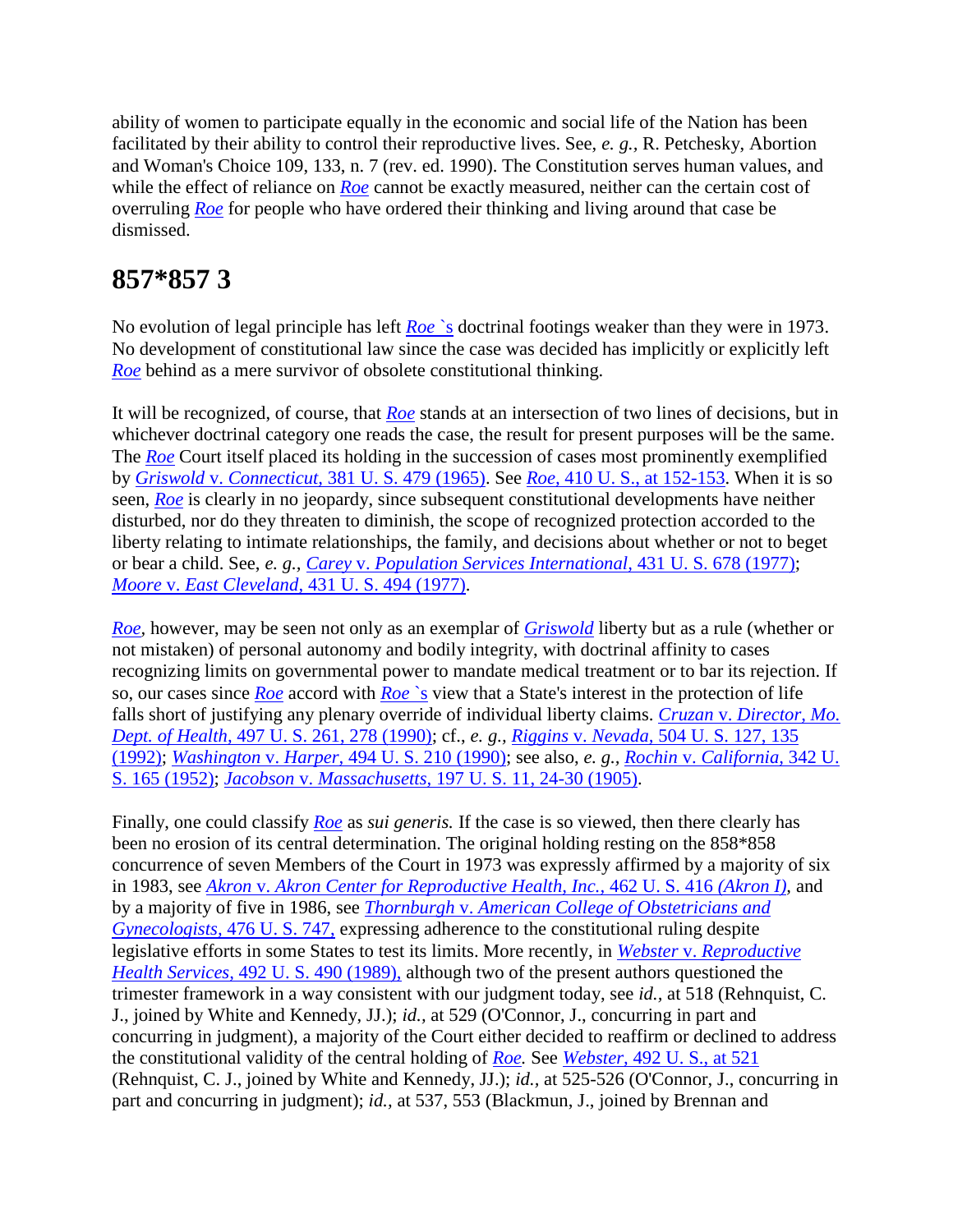Marshall, JJ., concurring in part and dissenting in part); *id.,* at 561-563 (Stevens, J., concurring in part and dissenting in part).

Nor will courts building upon *[Roe](http://scholar.google.co.in/scholar_case?case=12334123945835207673&q=planned+parenthood+v.+casey&hl=en&as_sdt=2,5&scilh=0)* be likely to hand down erroneous decisions as a consequence. Even on the assumption that the central holding of *[Roe](http://scholar.google.co.in/scholar_case?case=12334123945835207673&q=planned+parenthood+v.+casey&hl=en&as_sdt=2,5&scilh=0)* was in error, that error would go only to the strength of the state interest in fetal protection, not to the recognition afforded by the Constitution to the woman's liberty. The latter aspect of the decision fits comfortably within the framework of the Court's prior decisions, including *Skinner* v. *[Oklahoma ex rel. Williamson,](http://scholar.google.co.in/scholar_case?case=8050731321644873759&q=planned+parenthood+v.+casey&hl=en&as_sdt=2,5&scilh=0)* 316 [U. S. 535 \(1942\);](http://scholar.google.co.in/scholar_case?case=8050731321644873759&q=planned+parenthood+v.+casey&hl=en&as_sdt=2,5&scilh=0) *[Griswold, supra;](http://scholar.google.co.in/scholar_case?case=12276922145000050979&q=planned+parenthood+v.+casey&hl=en&as_sdt=2,5&scilh=0) Loving* v. *Virginia,* [388 U. S. 1 \(1967\);](http://scholar.google.co.in/scholar_case?case=5103666188878568597&q=planned+parenthood+v.+casey&hl=en&as_sdt=2,5&scilh=0) and *[Eisenstadt](http://scholar.google.co.in/scholar_case?case=14131534241682283357&q=planned+parenthood+v.+casey&hl=en&as_sdt=2,5&scilh=0)* v. *Baird*, [405 U. S. 438 \(1972\),](http://scholar.google.co.in/scholar_case?case=14131534241682283357&q=planned+parenthood+v.+casey&hl=en&as_sdt=2,5&scilh=0) the holdings of which are "not a series of isolated points," but mark a "rational continuum." *Poe* v. *Ullman,* [367 U. S., at 543 \(Harlan, J., dissenting\).](http://scholar.google.co.in/scholar_case?case=642884283459215206&q=planned+parenthood+v.+casey&hl=en&as_sdt=2,5&scilh=0) As we described in 859\*859 *Carey* v. *[Population Services International, supra,](http://scholar.google.co.in/scholar_case?case=4801034783278981738&q=planned+parenthood+v.+casey&hl=en&as_sdt=2,5&scilh=0)* the liberty which encompasses those decisions

"includes `the interest in independence in making certain kinds of important decisions.' While the outer limits of this aspect of [protected liberty] have not been marked by the Court, it is clear that among the decisions that an individual may make without unjustified government interference are personal decisions `relating to marriage, procreation, contraception, family relationships, and child rearing and education.' " [431 U. S., at 684-685](http://scholar.google.co.in/scholar_case?case=4801034783278981738&q=planned+parenthood+v.+casey&hl=en&as_sdt=2,5&scilh=0) (citations omitted).

The soundness of this prong of the *[Roe](http://scholar.google.co.in/scholar_case?case=12334123945835207673&q=planned+parenthood+v.+casey&hl=en&as_sdt=2,5&scilh=0)* analysis is apparent from a consideration of the alternative. If indeed the woman's interest in deciding whether to bear and beget a child had not been recognized as in *[Roe,](http://scholar.google.co.in/scholar_case?case=12334123945835207673&q=planned+parenthood+v.+casey&hl=en&as_sdt=2,5&scilh=0)* the State might as readily restrict a woman's right to choose to carry a pregnancy to term as to terminate it, to further asserted state interests in population control, or eugenics, for example. Yet *[Roe](http://scholar.google.co.in/scholar_case?case=12334123945835207673&q=planned+parenthood+v.+casey&hl=en&as_sdt=2,5&scilh=0)* has been sensibly relied upon to counter any such suggestions. *E. g., Arnold* v. *[Board of Education of Escambia County, Ala.,](http://scholar.google.co.in/scholar_case?case=14054724718219703124&q=planned+parenthood+v.+casey&hl=en&as_sdt=2,5&scilh=0)* 880 F. 2d 305, 311 (CA11 1989) (relying upon *[Roe](http://scholar.google.co.in/scholar_case?case=12334123945835207673&q=planned+parenthood+v.+casey&hl=en&as_sdt=2,5&scilh=0)* and concluding that government officials violate the Constitution by coercing a minor to have an abortion); *Avery* v. *County of Burke,* [660 F. 2d 111, 115 \(CA4 1981\)](http://scholar.google.co.in/scholar_case?case=4635817231779434729&q=planned+parenthood+v.+casey&hl=en&as_sdt=2,5&scilh=0) (county agency inducing teenage girl to undergo unwanted sterilization on the basis of misrepresentation that she had sickle cell trait); see also *In re Quinlan,* [70 N. J. 10, 355 A. 2d 647](http://scholar.google.co.in/scholar_case?case=12643283625542054584&q=planned+parenthood+v.+casey&hl=en&as_sdt=2,5&scilh=0) (relying on *[Roe](http://scholar.google.co.in/scholar_case?case=12334123945835207673&q=planned+parenthood+v.+casey&hl=en&as_sdt=2,5&scilh=0)* in finding a right to terminate medical treatment), cert. denied *sub nom. Garger* v. *[New Jersey,](http://scholar.google.co.in/scholar_case?about=17795909379176841730&q=planned+parenthood+v.+casey&hl=en&as_sdt=2,5&scilh=0)* [429 U. S. 922 \(1976\)\)](http://scholar.google.co.in/scholar_case?about=17795909379176841730&q=planned+parenthood+v.+casey&hl=en&as_sdt=2,5&scilh=0). In any event, because *[Roe](http://scholar.google.co.in/scholar_case?case=12334123945835207673&q=planned+parenthood+v.+casey&hl=en&as_sdt=2,5&scilh=0)* `s scope is confined by the fact of its concern with postconception potential life, a concern otherwise likely to be implicated only by some forms of contraception protected independently under *[Griswold](http://scholar.google.co.in/scholar_case?case=12276922145000050979&q=planned+parenthood+v.+casey&hl=en&as_sdt=2,5&scilh=0)* and later cases, any error in *[Roe](http://scholar.google.co.in/scholar_case?case=12334123945835207673&q=planned+parenthood+v.+casey&hl=en&as_sdt=2,5&scilh=0)* is unlikely to have serious ramifications in future cases.

# **860\*860 4**

We have seen how time has overtaken some of *[Roe](http://scholar.google.co.in/scholar_case?case=12334123945835207673&q=planned+parenthood+v.+casey&hl=en&as_sdt=2,5&scilh=0)* `s factual assumptions: advances in maternal health care allow for abortions safe to the mother later in pregnancy than was true in 1973, see *[Akron I, supra,](http://scholar.google.co.in/scholar_case?case=7944230995323582140&q=planned+parenthood+v.+casey&hl=en&as_sdt=2,5&scilh=0)* at 429, n. 11, and advances in neonatal care have advanced viability to a point somewhat earlier. Compare *Roe,* [410 U. S., at 160,](http://scholar.google.co.in/scholar_case?case=12334123945835207673&q=planned+parenthood+v.+casey&hl=en&as_sdt=2,5&scilh=0) with *[Webster, supra,](http://scholar.google.co.in/scholar_case?case=2944985204861123439&q=planned+parenthood+v.+casey&hl=en&as_sdt=2,5&scilh=0)* at 515-516 (opinion of Rehnquist, C. J.); see *Akron I,* [462 U. S., at 457,](http://scholar.google.co.in/scholar_case?case=7944230995323582140&q=planned+parenthood+v.+casey&hl=en&as_sdt=2,5&scilh=0) and n. 5 (O'Connor, J., dissenting). But these facts go only to the scheme of time limits on the realization of competing interests, and the divergences from the factual premises of 1973 have no bearing on the validity of *[Roe](http://scholar.google.co.in/scholar_case?case=12334123945835207673&q=planned+parenthood+v.+casey&hl=en&as_sdt=2,5&scilh=0)* `s central holding, that viability marks the earliest point at which the State's interest in fetal life is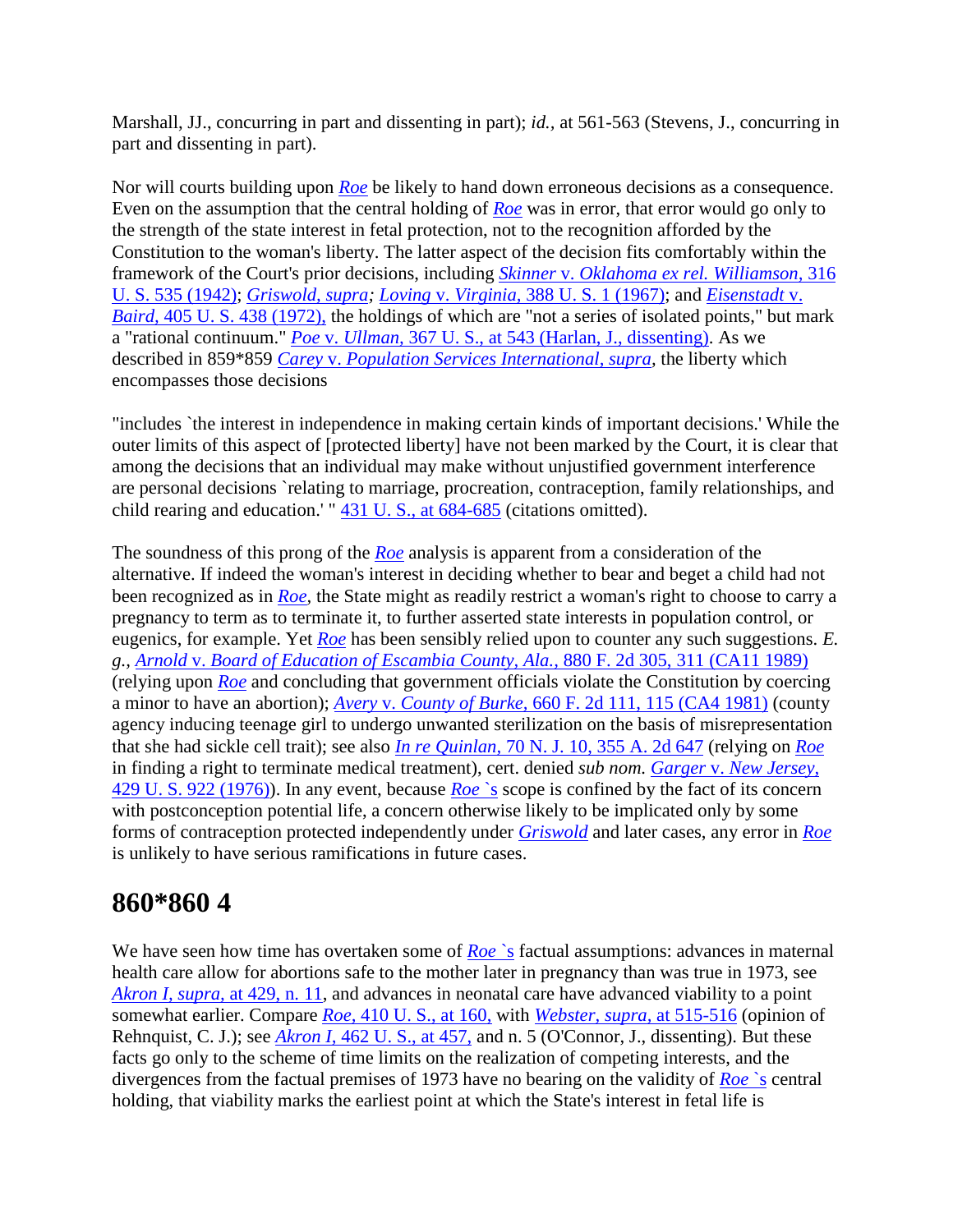constitutionally adequate to justify a legislative ban on nontherapeutic abortions. The soundness or unsoundness of that constitutional judgment in no sense turns on whether viability occurs at approximately 28 weeks, as was usual at the time of *[Roe,](http://scholar.google.co.in/scholar_case?case=12334123945835207673&q=planned+parenthood+v.+casey&hl=en&as_sdt=2,5&scilh=0)* at 23 to 24 weeks, as it sometimes does today, or at some moment even slightly earlier in pregnancy, as it may if fetal respiratory capacity can somehow be enhanced in the future. Whenever it may occur, the attainment of viability may continue to serve as the critical fact, just as it has done since *[Roe](http://scholar.google.co.in/scholar_case?case=12334123945835207673&q=planned+parenthood+v.+casey&hl=en&as_sdt=2,5&scilh=0)* was decided; which is to say that no change in *[Roe](http://scholar.google.co.in/scholar_case?case=12334123945835207673&q=planned+parenthood+v.+casey&hl=en&as_sdt=2,5&scilh=0)* `s factual underpinning has left its central holding obsolete, and none supports an argument for overruling it.

### **5**

The sum of the precedential enquiry to this point shows *[Roe](http://scholar.google.co.in/scholar_case?case=12334123945835207673&q=planned+parenthood+v.+casey&hl=en&as_sdt=2,5&scilh=0)* `s underpinnings unweakened in any way affecting its central holding. While it has engendered disapproval, it has not been unworkable. An entire generation has come of age free to assume *[Roe](http://scholar.google.co.in/scholar_case?case=12334123945835207673&q=planned+parenthood+v.+casey&hl=en&as_sdt=2,5&scilh=0)* `s concept of liberty in defining the capacity of women to act in society, and to make reproductive decisions; no erosion of principle going to liberty or personal autonomy has left *[Roe](http://scholar.google.co.in/scholar_case?case=12334123945835207673&q=planned+parenthood+v.+casey&hl=en&as_sdt=2,5&scilh=0)* `s central holding a doctrinal remnant; 861\*861 *[Roe](http://scholar.google.co.in/scholar_case?case=12334123945835207673&q=planned+parenthood+v.+casey&hl=en&as_sdt=2,5&scilh=0)* portends no developments at odds with other precedent for the analysis of personal liberty; and no changes of fact have rendered viability more or less appropriate as the point at which the balance of interests tips. Within the bounds of normal *stare decisis* analysis, then, and subject to the considerations on which it customarily turns, the stronger argument is for affirming *[Roe](http://scholar.google.co.in/scholar_case?case=12334123945835207673&q=planned+parenthood+v.+casey&hl=en&as_sdt=2,5&scilh=0)* `s central holding, with whatever degree of personal reluctance any of us may have, not for overruling it.

### **B**

In a less significant case, *stare decisis* analysis could, and would, stop at the point we have reached. But the sustained and widespread debate *[Roe](http://scholar.google.co.in/scholar_case?case=12334123945835207673&q=planned+parenthood+v.+casey&hl=en&as_sdt=2,5&scilh=0)* has provoked calls for some comparison between that case and others of comparable dimension that have responded to national controversies and taken on the impress of the controversies addressed. Only two such decisional lines from the past century present themselves for examination, and in each instance the result reached by the Court accorded with the principles we apply today.

The first example is that line of cases identified with *Lochner* v. *New York,* [198 U. S. 45 \(1905\),](http://scholar.google.co.in/scholar_case?case=10760991087928264675&q=planned+parenthood+v.+casey&hl=en&as_sdt=2,5&scilh=0) which imposed substantive limitations on legislation limiting economic autonomy in favor of health and welfare regulation, adopting, in Justice Holmes's view, the theory of laissez-faire. *Id.,* at 75 (dissenting opinion). The *[Lochner](http://scholar.google.co.in/scholar_case?case=10760991087928264675&q=planned+parenthood+v.+casey&hl=en&as_sdt=2,5&scilh=0)* decisions were exemplified by *Adkins* v. *[Children's](http://scholar.google.co.in/scholar_case?case=17221682896309679546&q=planned+parenthood+v.+casey&hl=en&as_sdt=2,5&scilh=0)  [Hospital of District of Columbia,](http://scholar.google.co.in/scholar_case?case=17221682896309679546&q=planned+parenthood+v.+casey&hl=en&as_sdt=2,5&scilh=0)* 261 U. S. 525 (1923), in which this Court held it to be an infringement of constitutionally protected liberty of contract to require the employers of adult women to satisfy minimum wage standards. Fourteen years later, *[West Coast Hotel Co.](http://scholar.google.co.in/scholar_case?case=3438251361651586340&q=planned+parenthood+v.+casey&hl=en&as_sdt=2,5&scilh=0)* v. *Parrish,* [300 U. S. 379 \(1937\),](http://scholar.google.co.in/scholar_case?case=3438251361651586340&q=planned+parenthood+v.+casey&hl=en&as_sdt=2,5&scilh=0) signaled the demise of *[Lochner](http://scholar.google.co.in/scholar_case?case=10760991087928264675&q=planned+parenthood+v.+casey&hl=en&as_sdt=2,5&scilh=0)* by overruling *[Adkins.](http://scholar.google.co.in/scholar_case?case=17221682896309679546&q=planned+parenthood+v.+casey&hl=en&as_sdt=2,5&scilh=0)* In the meantime, the Depression had come and, with it, the lesson that seemed unmistakable to most people by 1937, that the interpretation of contractual freedom protected in *[Adkins](http://scholar.google.co.in/scholar_case?case=17221682896309679546&q=planned+parenthood+v.+casey&hl=en&as_sdt=2,5&scilh=0)* rested on fundamentally 862\*862 false factual assumptions about the capacity of a relatively unregulated market to satisfy minimal levels of human welfare. See *[West Coast Hotel Co., supra,](http://scholar.google.co.in/scholar_case?case=3438251361651586340&q=planned+parenthood+v.+casey&hl=en&as_sdt=2,5&scilh=0)* at 399. As Justice Jackson wrote of the constitutional crisis of 1937 shortly before he came on the bench: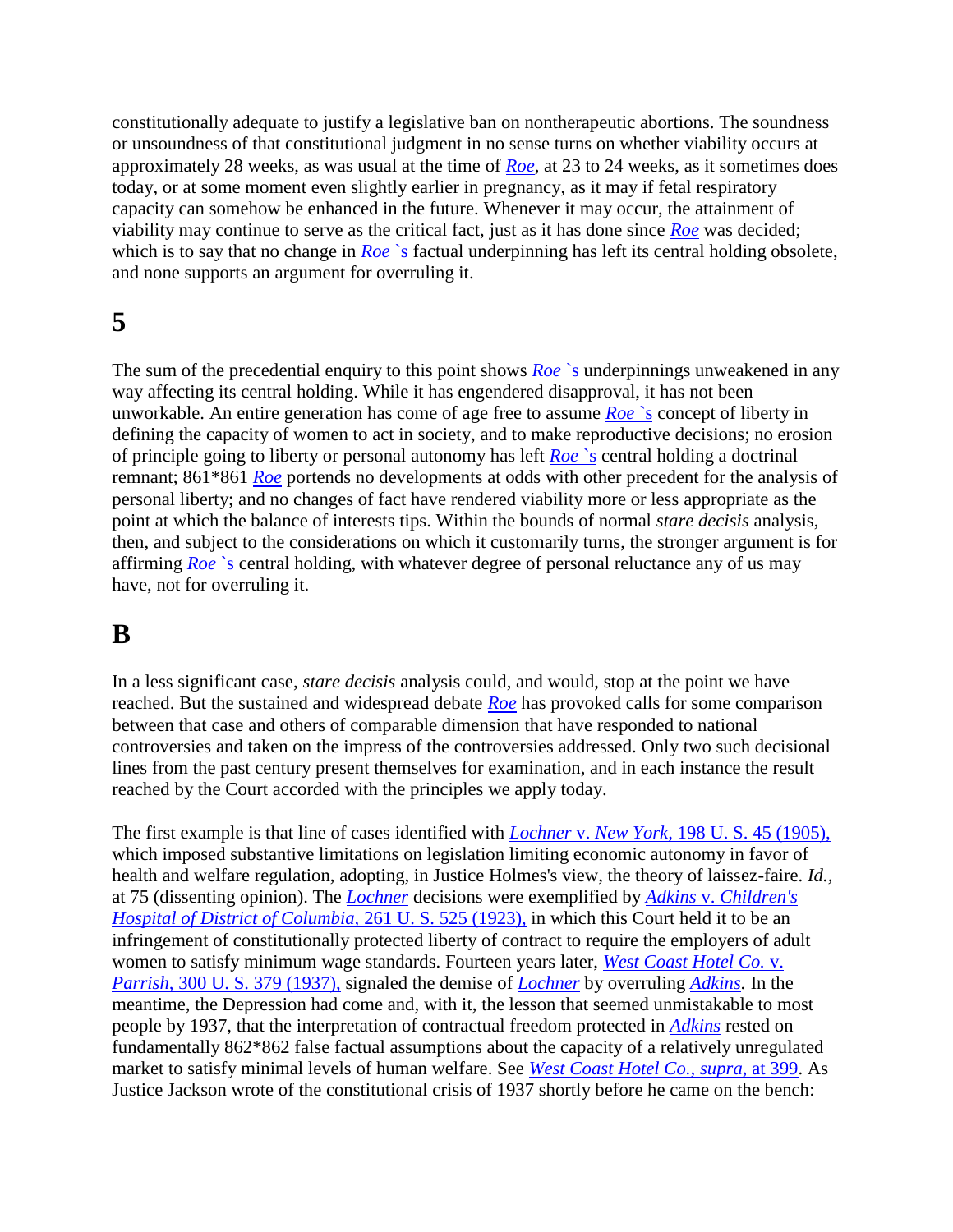"The older world of *laissez faire* was recognized everywhere outside the Court to be dead." The Struggle for Judicial Supremacy 85 (1941). The facts upon which the earlier case had premised a constitutional resolution of social controversy had proven to be untrue, and history's demonstration of their untruth not only justified but required the new choice of constitutional principle that *[West Coast Hotel](http://scholar.google.co.in/scholar_case?case=3438251361651586340&q=planned+parenthood+v.+casey&hl=en&as_sdt=2,5&scilh=0)* announced. Of course, it was true that the Court lost something by its misperception, or its lack of prescience, and the Court-packing crisis only magnified the loss; but the clear demonstration that the facts of economic life were different from those previously assumed warranted the repudiation of the old law.

The second comparison that 20th century history invites is with the cases employing the separate-but-equal rule for applying the Fourteenth Amendment's equal protection guarantee. They began with *Plessy* v. *Ferguson,* [163 U. S. 537 \(1896\),](http://scholar.google.co.in/scholar_case?case=16038751515555215717&q=planned+parenthood+v.+casey&hl=en&as_sdt=2,5&scilh=0) holding that legislatively mandated racial segregation in public transportation works no denial of equal protection, rejecting the argument that racial separation enforced by the legal machinery of American society treats the black race as inferior. The *[Plessy](http://scholar.google.co.in/scholar_case?case=16038751515555215717&q=planned+parenthood+v.+casey&hl=en&as_sdt=2,5&scilh=0)* Court considered "the underlying fallacy of the plaintiff's argument to consist in the assumption that the enforced separation of the two races stamps the colored race with a badge of inferiority. If this be so, it is not by reason of anything found in the act, but solely because the colored race chooses to put that construction upon it." *Id.,* at 551. Whether, as a matter of historical fact, the Justices in the *[Plessy](http://scholar.google.co.in/scholar_case?case=16038751515555215717&q=planned+parenthood+v.+casey&hl=en&as_sdt=2,5&scilh=0)* majority believed this or not, see *id.,* at 557, 562 (Harlan, J., dissenting), this understanding of the implication of segregation was the stated justification for the Court's opinion. But this understanding of 863\*863 the facts and the rule it was stated to justify were repudiated in *Brown* v. *[Board of Education,](http://scholar.google.co.in/scholar_case?case=12120372216939101759&q=planned+parenthood+v.+casey&hl=en&as_sdt=2,5&scilh=0)* 347 U. S. 483 (1954) *[\(Brown I\).](http://scholar.google.co.in/scholar_case?case=12120372216939101759&q=planned+parenthood+v.+casey&hl=en&as_sdt=2,5&scilh=0)* As one commentator observed, the question before the Court in *[Brown](http://scholar.google.co.in/scholar_case?case=12120372216939101759&q=planned+parenthood+v.+casey&hl=en&as_sdt=2,5&scilh=0)* was "whether discrimination inheres in that segregation which is imposed by law in the twentieth century in certain specific states in the American Union. And that question has meaning and can find an answer only on the ground of history and of common knowledge about the facts of life in the times and places aforesaid." Black, The Lawfulness of the Segregation Decisions, 69 Yale L. J. 421, 427 (1960).

The Court in *[Brown](http://scholar.google.co.in/scholar_case?case=12120372216939101759&q=planned+parenthood+v.+casey&hl=en&as_sdt=2,5&scilh=0)* addressed these facts of life by observing that whatever may have been the understanding in *[Plessy](http://scholar.google.co.in/scholar_case?case=16038751515555215717&q=planned+parenthood+v.+casey&hl=en&as_sdt=2,5&scilh=0)* `s time of the power of segregation to stigmatize those who were segregated with a "badge of inferiority," it was clear by 1954 that legally sanctioned segregation had just such an effect, to the point that racially separate public educational facilities were deemed inherently unequal. [347 U. S., at 494-495.](http://scholar.google.co.in/scholar_case?case=12120372216939101759&q=planned+parenthood+v.+casey&hl=en&as_sdt=2,5&scilh=0) Society's understanding of the facts upon which a constitutional ruling was sought in 1954 was thus fundamentally different from the basis claimed for the decision in 1896. While we think *[Plessy](http://scholar.google.co.in/scholar_case?case=16038751515555215717&q=planned+parenthood+v.+casey&hl=en&as_sdt=2,5&scilh=0)* was wrong the day it was decided, see *[Plessy, supra,](http://scholar.google.co.in/scholar_case?case=16038751515555215717&q=planned+parenthood+v.+casey&hl=en&as_sdt=2,5&scilh=0)* at 552-564 (Harlan, J., dissenting), we must also recognize that the *[Plessy](http://scholar.google.co.in/scholar_case?case=16038751515555215717&q=planned+parenthood+v.+casey&hl=en&as_sdt=2,5&scilh=0)* Court's explanation for its decision was so clearly at odds with the facts apparent to the Court in 1954 that the decision to reexamine *[Plessy](http://scholar.google.co.in/scholar_case?case=16038751515555215717&q=planned+parenthood+v.+casey&hl=en&as_sdt=2,5&scilh=0)* was on this ground alone not only justified but required.

*[West Coast Hotel](http://scholar.google.co.in/scholar_case?case=3438251361651586340&q=planned+parenthood+v.+casey&hl=en&as_sdt=2,5&scilh=0)* and *[Brown](http://scholar.google.co.in/scholar_case?case=12120372216939101759&q=planned+parenthood+v.+casey&hl=en&as_sdt=2,5&scilh=0)* each rested on facts, or an understanding of facts, changed from those which furnished the claimed justifications for the earlier constitutional resolutions. Each case was comprehensible as the Court's response to facts that the country could understand, or had come to understand already, but which the Court of an earlier day, as its own declarations disclosed, had not been able to perceive. As the decisions were thus comprehensible 864\*864 they were also defensible, not merely as the victories of one doctrinal school over another by dint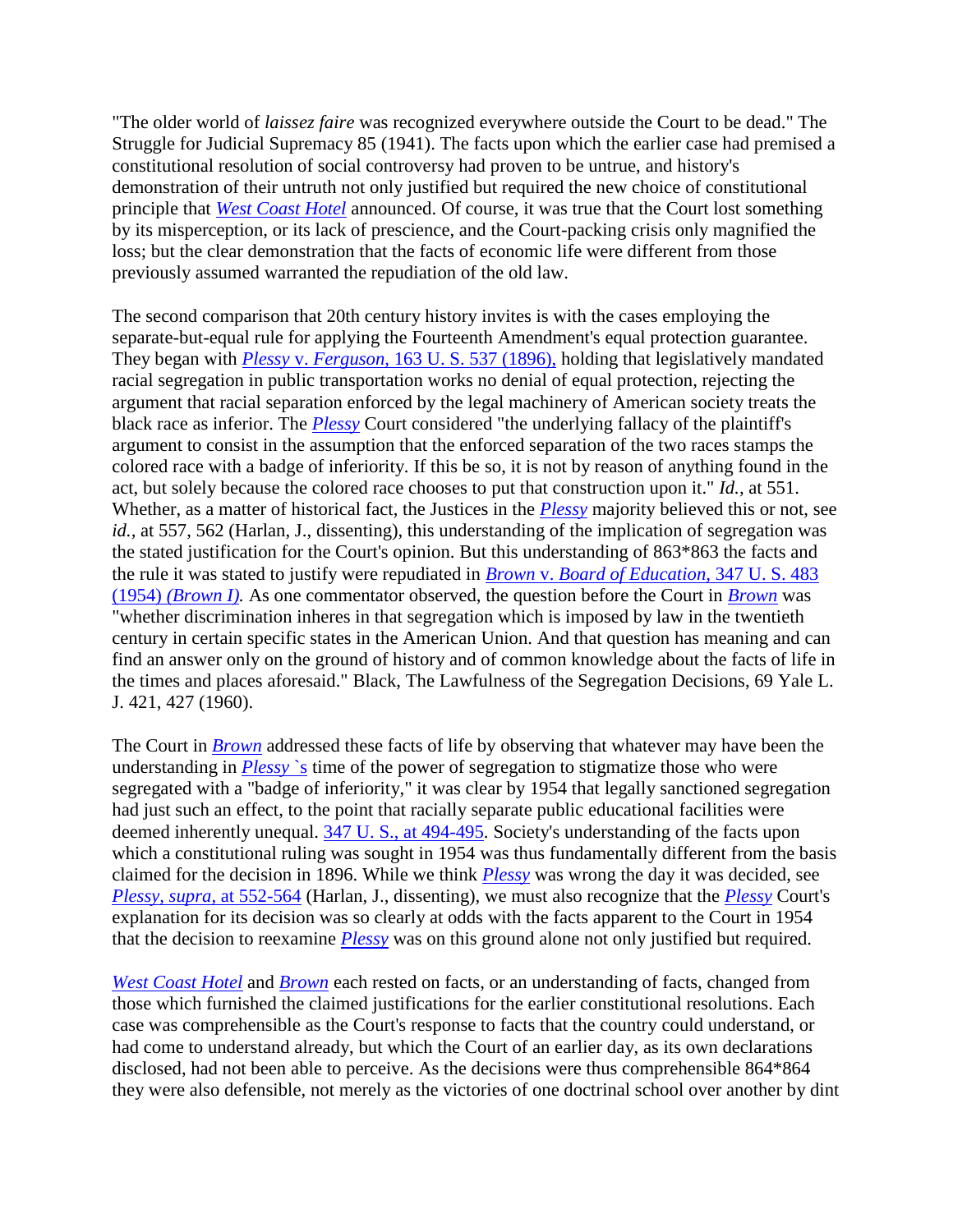of numbers (victories though they were), but as applications of constitutional principle to facts as they had not been seen by the Court before. In constitutional adjudication as elsewhere in life, changed circumstances may impose new obligations, and the thoughtful part of the Nation could accept each decision to overrule a prior case as a response to the Court's constitutional duty.

Because the cases before us present no such occasion it could be seen as no such response. Because neither the factual underpinnings of *[Roe](http://scholar.google.co.in/scholar_case?case=12334123945835207673&q=planned+parenthood+v.+casey&hl=en&as_sdt=2,5&scilh=0)* `s central holding nor our understanding of it has changed (and because no other indication of weakened precedent has been shown), the Court could not pretend to be reexamining the prior law with any justification beyond a present doctrinal disposition to come out differently from the Court of 1973. To overrule prior law for no other reason than that would run counter to the view repeated in our cases, that a decision to overrule should rest on some special reason over and above the belief that a prior case was wrongly decided. See*, e. g., Mitchell* v. *W. T. Grant Co.,* [416 U. S. 600, 636 \(1974\) \(Stewart, J.,](http://scholar.google.co.in/scholar_case?case=6876788155063609868&q=planned+parenthood+v.+casey&hl=en&as_sdt=2,5&scilh=0)  [dissenting\)](http://scholar.google.co.in/scholar_case?case=6876788155063609868&q=planned+parenthood+v.+casey&hl=en&as_sdt=2,5&scilh=0) ("A basic change in the law upon a ground no firmer than a change in our membership invites the popular misconception that this institution is little different from the two political branches of the Government. No misconception could do more lasting injury to this Court and to the system of law which it is our abiding mission to serve"); *Mapp* v. *Ohio,* [367 U.](http://scholar.google.co.in/scholar_case?case=589965672959279882&q=planned+parenthood+v.+casey&hl=en&as_sdt=2,5&scilh=0)  [S. 643, 677 \(1961\) \(Harlan, J., dissenting\).](http://scholar.google.co.in/scholar_case?case=589965672959279882&q=planned+parenthood+v.+casey&hl=en&as_sdt=2,5&scilh=0)

# **C**

The examination of the conditions justifying the repudiation of *[Adkins](http://scholar.google.co.in/scholar_case?case=17221682896309679546&q=planned+parenthood+v.+casey&hl=en&as_sdt=2,5&scilh=0)* by *[West Coast Hotel](http://scholar.google.co.in/scholar_case?case=3438251361651586340&q=planned+parenthood+v.+casey&hl=en&as_sdt=2,5&scilh=0)* and *[Plessy](http://scholar.google.co.in/scholar_case?case=16038751515555215717&q=planned+parenthood+v.+casey&hl=en&as_sdt=2,5&scilh=0)* by *[Brown](http://scholar.google.co.in/scholar_case?case=12120372216939101759&q=planned+parenthood+v.+casey&hl=en&as_sdt=2,5&scilh=0)* is enough to suggest the terrible price that would have been paid if the Court had not overruled as it did. In the present cases, however, as our analysis to this point makes clear, the terrible price would be paid for overruling. Our analysis 865\*865 would not be complete, however, without explaining why overruling *[Roe](http://scholar.google.co.in/scholar_case?case=12334123945835207673&q=planned+parenthood+v.+casey&hl=en&as_sdt=2,5&scilh=0)* `s central holding would not only reach an unjustifiable result under principles of *stare decisis,* but would seriously weaken the Court's capacity to exercise the judicial power and to function as the Supreme Court of a Nation dedicated to the rule of law. To understand why this would be so it is necessary to understand the source of this Court's authority, the conditions necessary for its preservation, and its relationship to the country's understanding of itself as a constitutional Republic.

The root of American governmental power is revealed most clearly in the instance of the power conferred by the Constitution upon the Judiciary of the United States and specifically upon this Court. As Americans of each succeeding generation are rightly told, the Court cannot buy support for its decisions by spending money and, except to a minor degree, it cannot independently coerce obedience to its decrees. The Court's power lies, rather, in its legitimacy, a product of substance and perception that shows itself in the people's acceptance of the Judiciary as fit to determine what the Nation's law means and to declare what it demands.

The underlying substance of this legitimacy is of course the warrant for the Court's decisions in the Constitution and the lesser sources of legal principle on which the Court draws. That substance is expressed in the Court's opinions, and our contemporary understanding is such that a decision without principled justification would be no judicial act at all. But even when justification is furnished by apposite legal principle, something more is required. Because not every conscientious claim of principled justification will be accepted as such, the justification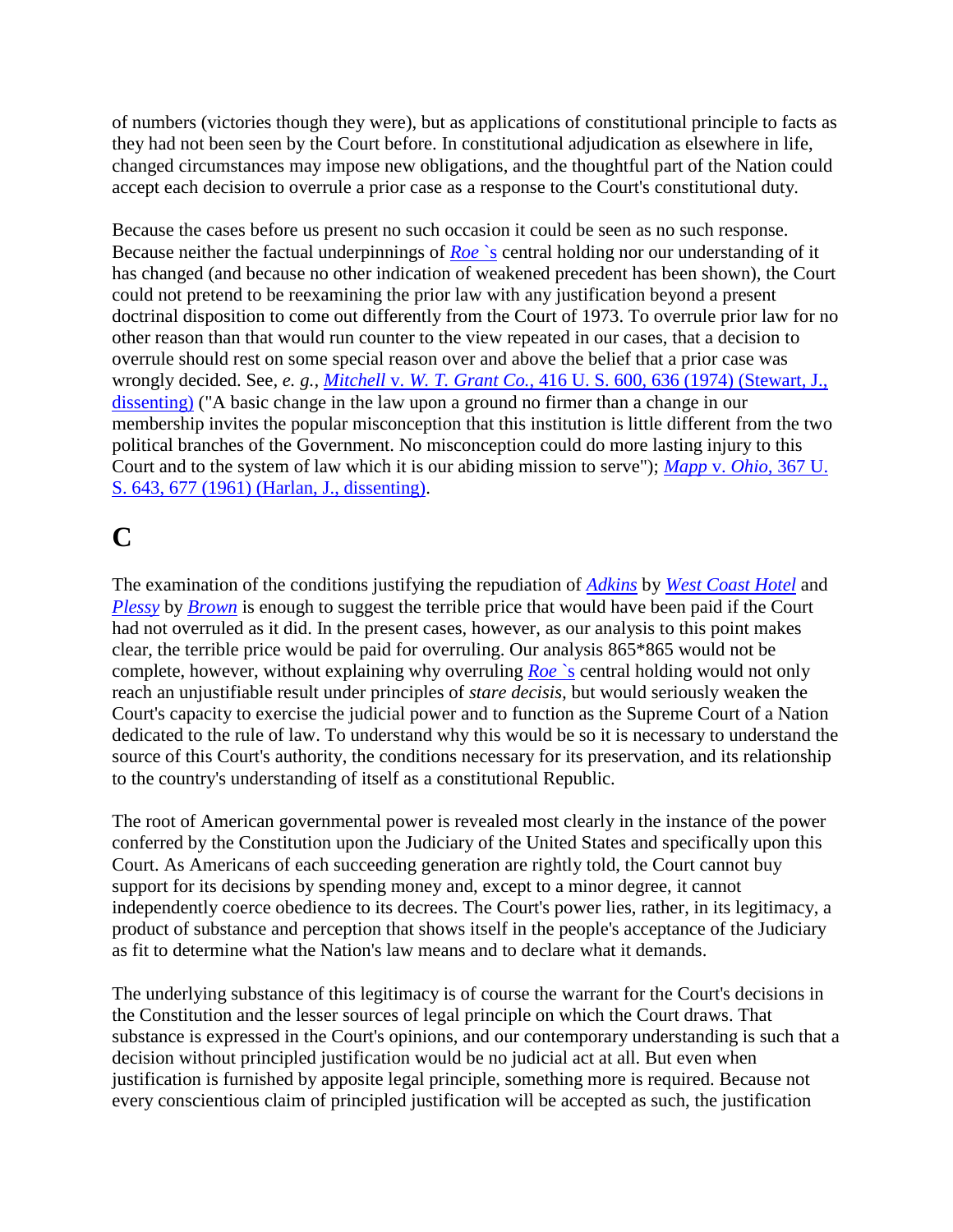claimed must be beyond dispute. The Court must take care to speak and act in ways that allow people to accept its decisions on the terms the Court claims for them, as grounded truly in principle, not as compromises with social and political pressures having, as such, no bearing on the principled choices that the Court is 866\*866 obliged to make. Thus, the Court's legitimacy depends on making legally principled decisions under circumstances in which their principled character is sufficiently plausible to be accepted by the Nation.

The need for principled action to be perceived as such is implicated to some degree whenever this, or any other appellate court, overrules a prior case. This is not to say, of course, that this Court cannot give a perfectly satisfactory explanation in most cases. People understand that some of the Constitution's language is hard to fathom and that the Court's Justices are sometimes able to perceive significant facts or to understand principles of law that eluded their predecessors and that justify departures from existing decisions. However upsetting it may be to those most directly affected when one judicially derived rule replaces another, the country can accept some correction of error without necessarily questioning the legitimacy of the Court.

In two circumstances, however, the Court would almost certainly fail to receive the benefit of the doubt in overruling prior cases. There is, first, a point beyond which frequent overruling would overtax the country's belief in the Court's good faith. Despite the variety of reasons that may inform and justify a decision to overrule, we cannot forget that such a decision is usually perceived (and perceived correctly) as, at the least, a statement that a prior decision was wrong. There is a limit to the amount of error that can plausibly be imputed to prior Courts. If that limit should be exceeded, disturbance of prior rulings would be taken as evidence that justifiable reexamination of principle had given way to drives for particular results in the short term. The legitimacy of the Court would fade with the frequency of its vacillation.

That first circumstance can be described as hypothetical; the second is to the point here and now. Where, in the performance of its judicial duties, the Court decides a case in such a way as to resolve the sort of intensely divisive controversy reflected in *[Roe](http://scholar.google.co.in/scholar_case?case=12334123945835207673&q=planned+parenthood+v.+casey&hl=en&as_sdt=2,5&scilh=0)* and those rare, comparable cases, its 867\*867 decision has a dimension that the resolution of the normal case does not carry. It is the dimension present whenever the Court's interpretation of the Constitution calls the contending sides of a national controversy to end their national division by accepting a common mandate rooted in the Constitution.

The Court is not asked to do this very often, having thus addressed the Nation only twice in our lifetime, in the decisions of *[Brown](http://scholar.google.co.in/scholar_case?case=12120372216939101759&q=planned+parenthood+v.+casey&hl=en&as_sdt=2,5&scilh=0)* and *[Roe.](http://scholar.google.co.in/scholar_case?case=12334123945835207673&q=planned+parenthood+v.+casey&hl=en&as_sdt=2,5&scilh=0)* But when the Court does act in this way, its decision requires an equally rare precedential force to counter the inevitable efforts to overturn it and to thwart its implementation. Some of those efforts may be mere unprincipled emotional reactions; others may proceed from principles worthy of profound respect. But whatever the premises of opposition may be, only the most convincing justification under accepted standards of precedent could suffice to demonstrate that a later decision overruling the first was anything but a surrender to political pressure, and an unjustified repudiation of the principle on which the Court staked its authority in the first instance. So to overrule under fire in the absence of the most compelling reason to reexamine a watershed decision would subvert the Court's legitimacy beyond any serious question. Cf. *Brown* v. *Board of Education,* [349 U. S. 294, 300 \(1955\)](http://scholar.google.co.in/scholar_case?case=13102254740887304967&q=planned+parenthood+v.+casey&hl=en&as_sdt=2,5&scilh=0) *(Brown II)* ("[I]t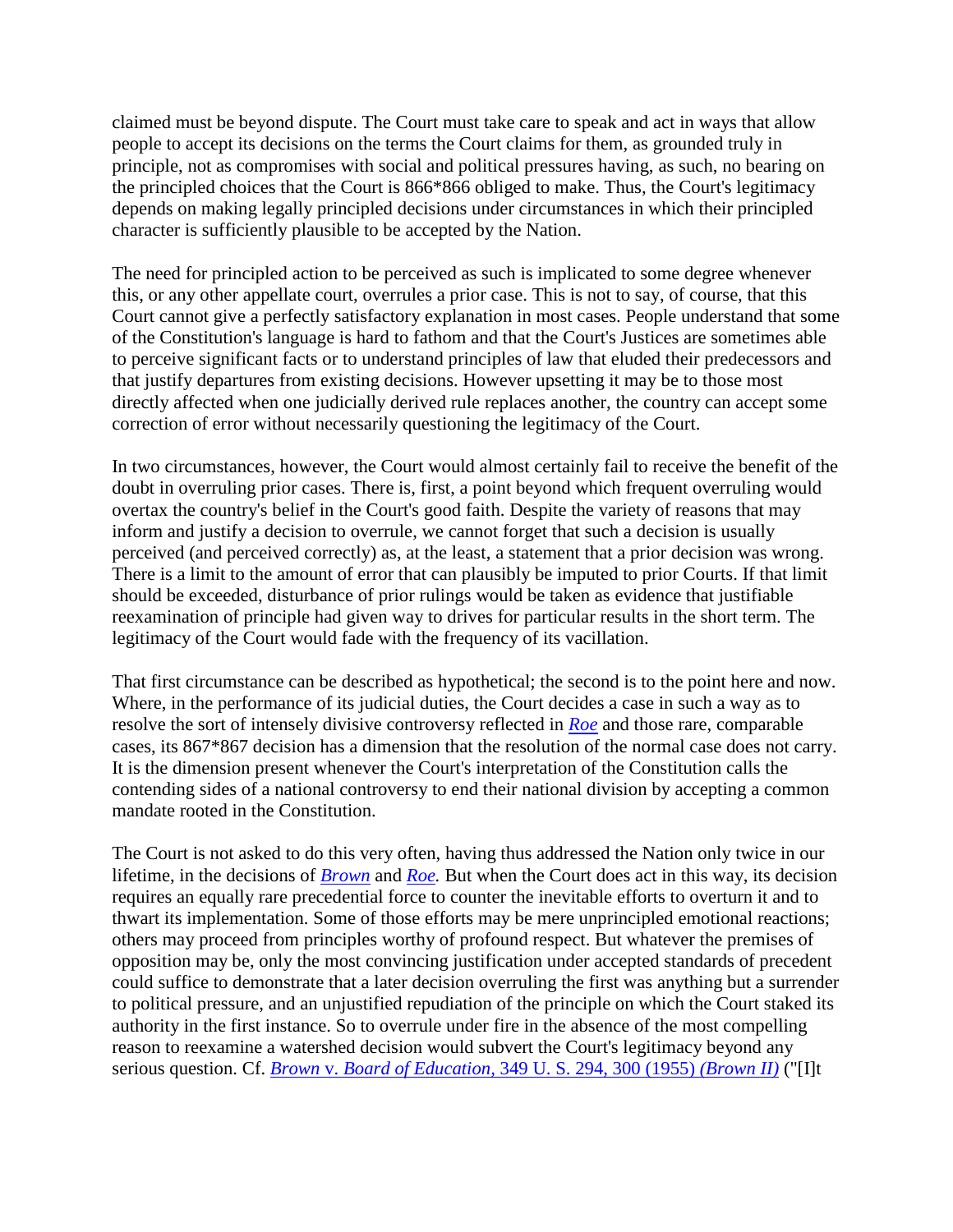should go without saying that the vitality of th[e] constitutional principles [announced in *[Brown](http://scholar.google.co.in/scholar_case?case=12120372216939101759&q=planned+parenthood+v.+casey&hl=en&as_sdt=2,5&scilh=0) I*, ] cannot be allowed to yield simply because of disagreement with them").

The country's loss of confidence in the Judiciary would be underscored by an equally certain and equally reasonable condemnation for another failing in overruling unnecessarily and under pressure. Some cost will be paid by anyone who approves or implements a constitutional decision where it is unpopular, or who refuses to work to undermine the decision or to force its reversal. The price may be criticism or ostracism, or it may be violence. An extra price will be paid by those who themselves disapprove of the decision's results 868\*868 when viewed outside of constitutional terms, but who nevertheless struggle to accept it, because they respect the rule of law. To all those who will be so tested by following, the Court implicitly undertakes to remain steadfast, lest in the end a price be paid for nothing. The promise of constancy, once given, binds its maker for as long as the power to stand by the decision survives and the understanding of the issue has not changed so fundamentally as to render the commitment obsolete. From the obligation of this promise this Court cannot and should not assume any exemption when duty requires it to decide a case in conformance with the Constitution. A willing breach of it would be nothing less than a breach of faith, and no Court that broke its faith with the people could sensibly expect credit for principle in the decision by which it did that.

It is true that diminished legitimacy may be restored, but only slowly. Unlike the political branches, a Court thus weakened could not seek to regain its position with a new mandate from the voters, and even if the Court could somehow go to the polls, the loss of its principled character could not be retrieved by the casting of so many votes. Like the character of an individual, the legitimacy of the Court must be earned over time. So, indeed, must be the character of a Nation of people who aspire to live according to the rule of law. Their belief in themselves as such a people is not readily separable from their understanding of the Court invested with the authority to decide their constitutional cases and speak before all others for their constitutional ideals. If the Court's legitimacy should be undermined, then, so would the country be in its very ability to see itself through its constitutional ideals. The Court's concern with legitimacy is not for the sake of the Court, but for the sake of the Nation to which it is responsible.

The Court's duty in the present cases is clear. In 1973, it confronted the already-divisive issue of governmental power 869\*869 to limit personal choice to undergo abortion, for which it provided a new resolution based on the due process guaranteed by the Fourteenth Amendment. Whether or not a new social consensus is developing on that issue, its divisiveness is no less today than in 1973, and pressure to overrule the decision, like pressure to retain it, has grown only more intense. A decision to overrule *[Roe](http://scholar.google.co.in/scholar_case?case=12334123945835207673&q=planned+parenthood+v.+casey&hl=en&as_sdt=2,5&scilh=0)* `s essential holding under the existing circumstances would address error, if error there was, at the cost of both profound and unnecessary damage to the Court's legitimacy, and to the Nation's commitment to the rule of law. It is therefore imperative to adhere to the essence of *[Roe](http://scholar.google.co.in/scholar_case?case=12334123945835207673&q=planned+parenthood+v.+casey&hl=en&as_sdt=2,5&scilh=0)* `s original decision, and we do so today.

# **IV**

From what we have said so far it follows that it is a constitutional liberty of the woman to have some freedom to terminate her pregnancy. We conclude that the basic decision in *[Roe](http://scholar.google.co.in/scholar_case?case=12334123945835207673&q=planned+parenthood+v.+casey&hl=en&as_sdt=2,5&scilh=0)* was based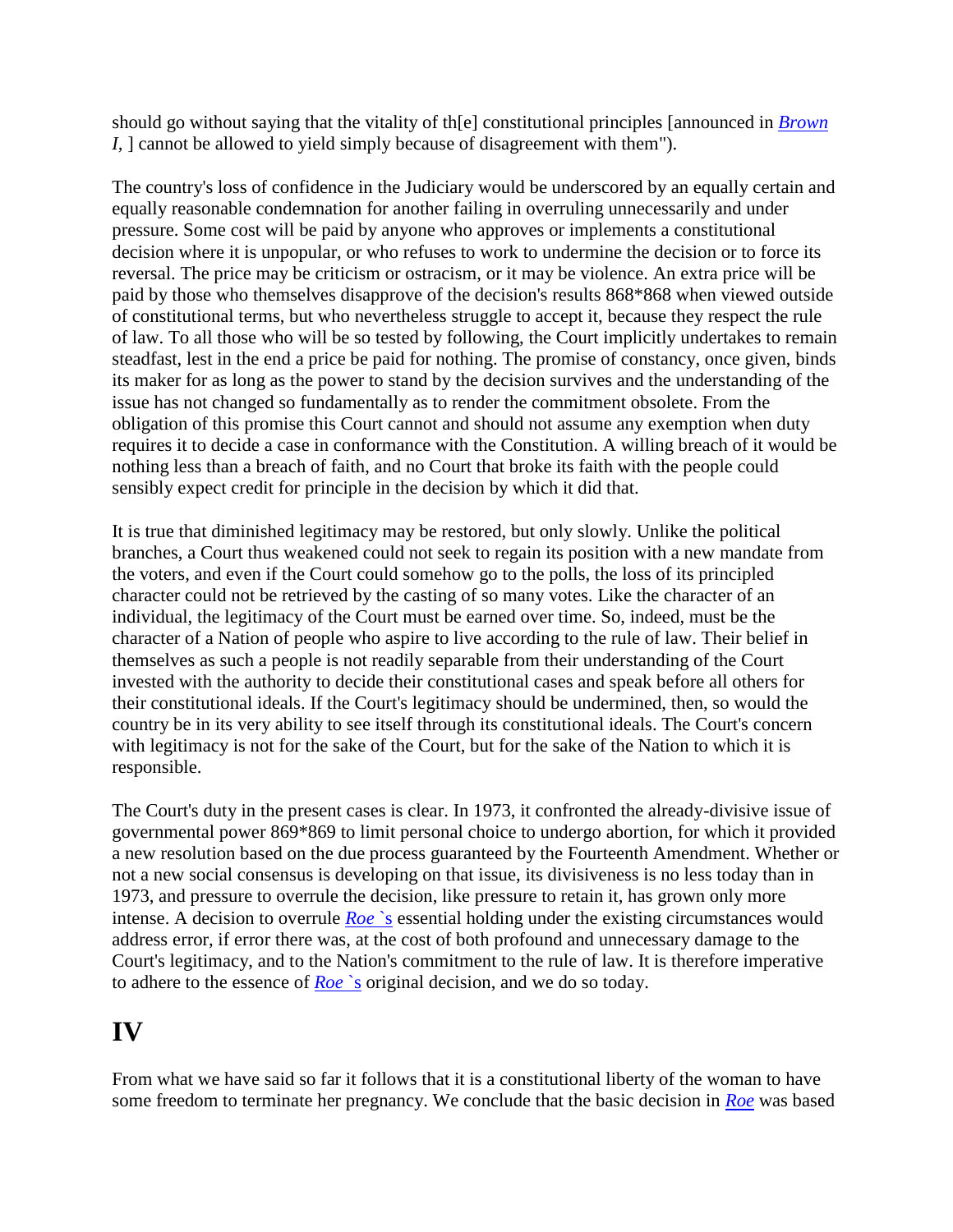on a constitutional analysis which we cannot now repudiate. The woman's liberty is not so unlimited, however, that from the outset the State cannot show its concern for the life of the unborn, and at a later point in fetal development the State's interest in life has sufficient force so that the right of the woman to terminate the pregnancy can be restricted.

That brings us, of course, to the point where much criticism has been directed at *[Roe,](http://scholar.google.co.in/scholar_case?case=12334123945835207673&q=planned+parenthood+v.+casey&hl=en&as_sdt=2,5&scilh=0)* a criticism that always inheres when the Court draws a specific rule from what in the Constitution is but a general standard. We conclude, however, that the urgent claims of the woman to retain the ultimate control over her destiny and her body, claims implicit in the meaning of liberty, require us to perform that function. Liberty must not be extinguished for want of a line that is clear. And it falls to us to give some real substance to the woman's liberty to determine whether to carry her pregnancy to full term.

870\*870 We conclude the line should be drawn at viability, so that before that time the woman has a right to choose to terminate her pregnancy. We adhere to this principle for two reasons. First, as we have said, is the doctrine of *stare decisis.* Any judicial act of line-drawing may seem somewhat arbitrary, but *[Roe](http://scholar.google.co.in/scholar_case?case=12334123945835207673&q=planned+parenthood+v.+casey&hl=en&as_sdt=2,5&scilh=0)* was a reasoned statement, elaborated with great care. We have twice reaffirmed it in the face of great opposition. See *Thornburgh* v. *[American College of](http://scholar.google.co.in/scholar_case?case=3420134328076928385&q=planned+parenthood+v.+casey&hl=en&as_sdt=2,5&scilh=0)  [Obstetricians and Gynecologists,](http://scholar.google.co.in/scholar_case?case=3420134328076928385&q=planned+parenthood+v.+casey&hl=en&as_sdt=2,5&scilh=0)* 476 U. S., at 759; *Akron I* [, 462 U. S., at 419-420.](http://scholar.google.co.in/scholar_case?case=7944230995323582140&q=planned+parenthood+v.+casey&hl=en&as_sdt=2,5&scilh=0) Although we must overrule those parts of *[Thornburgh](http://scholar.google.co.in/scholar_case?case=3420134328076928385&q=planned+parenthood+v.+casey&hl=en&as_sdt=2,5&scilh=0)* and *[Akron I](http://scholar.google.co.in/scholar_case?case=7944230995323582140&q=planned+parenthood+v.+casey&hl=en&as_sdt=2,5&scilh=0)* which, in our view, are inconsistent with *[Roe](http://scholar.google.co.in/scholar_case?case=12334123945835207673&q=planned+parenthood+v.+casey&hl=en&as_sdt=2,5&scilh=0)* `s statement that the State has a legitimate interest in promoting the life or potential life of the unborn, see *infra,* at 882-883, the central premise of those cases represents an unbroken commitment by this Court to the essential holding of *[Roe.](http://scholar.google.co.in/scholar_case?case=12334123945835207673&q=planned+parenthood+v.+casey&hl=en&as_sdt=2,5&scilh=0)* It is that premise which we reaffirm today.

The second reason is that the concept of viability, as we noted in *[Roe,](http://scholar.google.co.in/scholar_case?case=12334123945835207673&q=planned+parenthood+v.+casey&hl=en&as_sdt=2,5&scilh=0)* is the time at which there is a realistic possibility of maintaining and nourishing a life outside the womb, so that the independent existence of the second life can in reason and all fairness be the object of state protection that now overrides the rights of the woman. See *Roe* v. *Wade,* [410 U. S., at 163.](http://scholar.google.co.in/scholar_case?case=12334123945835207673&q=planned+parenthood+v.+casey&hl=en&as_sdt=2,5&scilh=0) Consistent with other constitutional norms, legislatures may draw lines which appear arbitrary without the necessity of offering a justification. But courts may not. We must justify the lines we draw. And there is no line other than viability which is more workable. To be sure, as we have said, there may be some medical developments that affect the precise point of viability, see *supra,* at 860, but this is an imprecision within tolerable limits given that the medical community and all those who must apply its discoveries will continue to explore the matter. The viability line also has, as a practical matter, an element of fairness. In some broad sense it might be said that a woman who fails to act before viability has consented to the State's intervention on behalf of the developing child.

871\*871 The woman's right to terminate her pregnancy before viability is the most central principle of *Roe* v. *[Wade.](http://scholar.google.co.in/scholar_case?case=12334123945835207673&q=planned+parenthood+v.+casey&hl=en&as_sdt=2,5&scilh=0)* It is a rule of law and a component of liberty we cannot renounce.

On the other side of the equation is the interest of the State in the protection of potential life. The *[Roe](http://scholar.google.co.in/scholar_case?case=12334123945835207673&q=planned+parenthood+v.+casey&hl=en&as_sdt=2,5&scilh=0)* Court recognized the State's "important and legitimate interest in protecting the potentiality of human life." *[Roe, supra,](http://scholar.google.co.in/scholar_case?case=12334123945835207673&q=planned+parenthood+v.+casey&hl=en&as_sdt=2,5&scilh=0)* at 162. The weight to be given this state interest, not the strength of the woman's interest, was the difficult question faced in *[Roe.](http://scholar.google.co.in/scholar_case?case=12334123945835207673&q=planned+parenthood+v.+casey&hl=en&as_sdt=2,5&scilh=0)* We do not need to say whether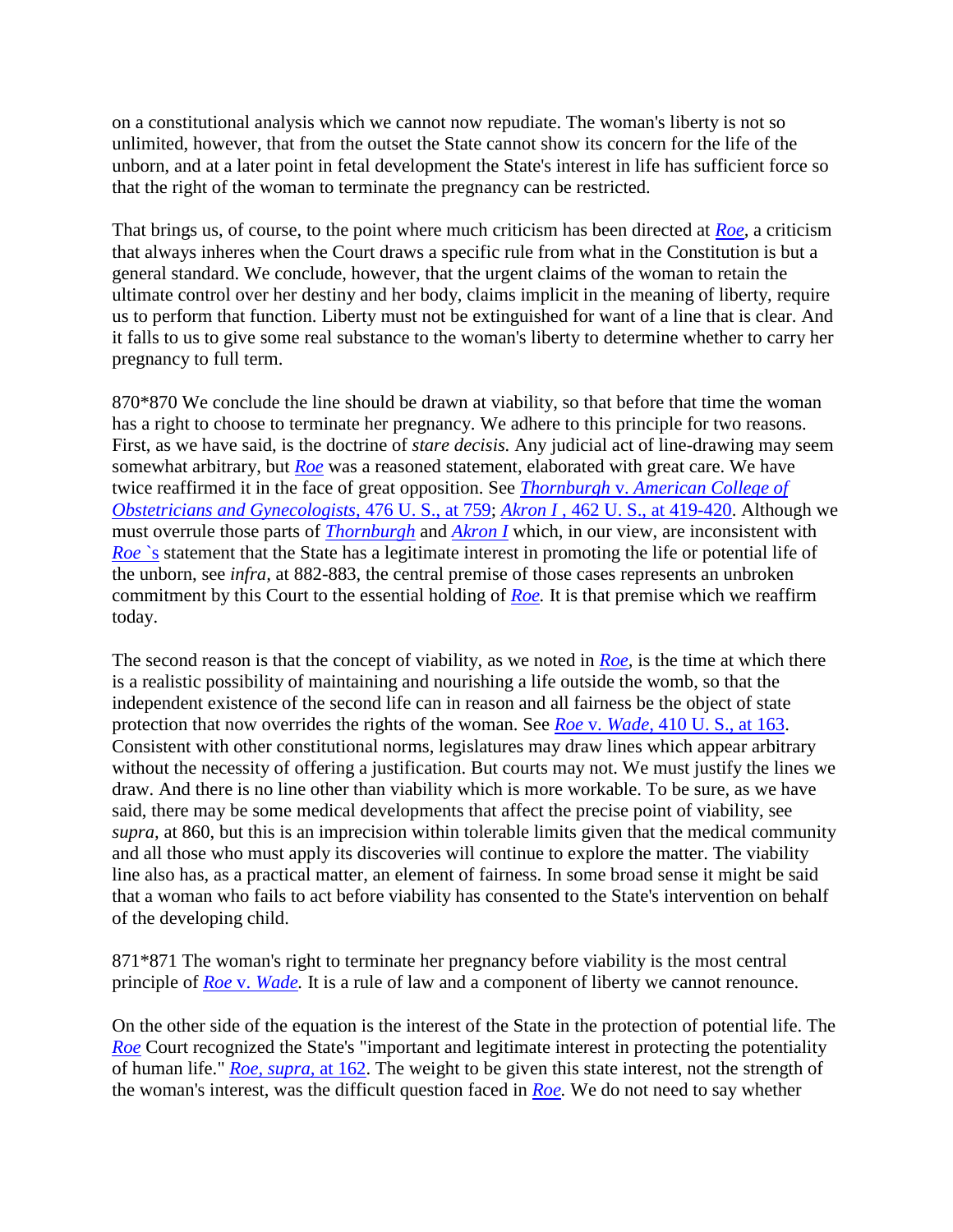each of us, had we been Members of the Court when the valuation of the state interest came before it as an original matter, would have concluded, as the *[Roe](http://scholar.google.co.in/scholar_case?case=12334123945835207673&q=planned+parenthood+v.+casey&hl=en&as_sdt=2,5&scilh=0)* Court did, that its weight is insufficient to justify a ban on abortions prior to viability even when it is subject to certain exceptions. The matter is not before us in the first instance, and coming as it does after nearly 20 years of litigation in *[Roe](http://scholar.google.co.in/scholar_case?case=12334123945835207673&q=planned+parenthood+v.+casey&hl=en&as_sdt=2,5&scilh=0)* `s wake we are satisfied that the immediate question is not the soundness of *[Roe](http://scholar.google.co.in/scholar_case?case=12334123945835207673&q=planned+parenthood+v.+casey&hl=en&as_sdt=2,5&scilh=0)* `s resolution of the issue, but the precedential force that must be accorded to its holding. And we have concluded that the essential holding of *[Roe](http://scholar.google.co.in/scholar_case?case=12334123945835207673&q=planned+parenthood+v.+casey&hl=en&as_sdt=2,5&scilh=0)* should be reaffirmed.

Yet it must be remembered that *Roe* v. *[Wade](http://scholar.google.co.in/scholar_case?case=12334123945835207673&q=planned+parenthood+v.+casey&hl=en&as_sdt=2,5&scilh=0)* speaks with clarity in establishing not only the woman's liberty but also the State's "important and legitimate interest in potential life." *[Roe,](http://scholar.google.co.in/scholar_case?case=12334123945835207673&q=planned+parenthood+v.+casey&hl=en&as_sdt=2,5&scilh=0)  supra,* [at 163.](http://scholar.google.co.in/scholar_case?case=12334123945835207673&q=planned+parenthood+v.+casey&hl=en&as_sdt=2,5&scilh=0) That portion of the decision in *[Roe](http://scholar.google.co.in/scholar_case?case=12334123945835207673&q=planned+parenthood+v.+casey&hl=en&as_sdt=2,5&scilh=0)* has been given too little acknowledgment and implementation by the Court in its subsequent cases. Those cases decided that any regulation touching upon the abortion decision must survive strict scrutiny, to be sustained only if drawn in narrow terms to further a compelling state interest. See, *e. g., [Akron I, supra,](http://scholar.google.co.in/scholar_case?case=7944230995323582140&q=planned+parenthood+v.+casey&hl=en&as_sdt=2,5&scilh=0)* at 427. Not all of the cases decided under that formulation can be reconciled with the holding in *[Roe](http://scholar.google.co.in/scholar_case?case=12334123945835207673&q=planned+parenthood+v.+casey&hl=en&as_sdt=2,5&scilh=0)* itself that the State has legitimate interests in the health of the woman and in protecting the potential life within her. In resolving this tension, we choose to rely upon *[Roe,](http://scholar.google.co.in/scholar_case?case=12334123945835207673&q=planned+parenthood+v.+casey&hl=en&as_sdt=2,5&scilh=0)* as against the later cases.

872\*872 *[Roe](http://scholar.google.co.in/scholar_case?case=12334123945835207673&q=planned+parenthood+v.+casey&hl=en&as_sdt=2,5&scilh=0)* established a trimester framework to govern abortion regulations. Under this elaborate but rigid construct, almost no regulation at all is permitted during the first trimester of pregnancy; regulations designed to protect the woman's health, but not to further the State's interest in potential life, are permitted during the second trimester; and during the third trimester, when the fetus is viable, prohibitions are permitted provided the life or health of the mother is not at stake. *[Roe, supra,](http://scholar.google.co.in/scholar_case?case=12334123945835207673&q=planned+parenthood+v.+casey&hl=en&as_sdt=2,5&scilh=0)* at 163-166. Most of our cases since *[Roe](http://scholar.google.co.in/scholar_case?case=12334123945835207673&q=planned+parenthood+v.+casey&hl=en&as_sdt=2,5&scilh=0)* have involved the application of rules derived from the trimester framework. See, *e. g., Thornburgh* v. *[American College of](http://scholar.google.co.in/scholar_case?case=3420134328076928385&q=planned+parenthood+v.+casey&hl=en&as_sdt=2,5&scilh=0)  [Obstetricians and Gynecologists, supra;](http://scholar.google.co.in/scholar_case?case=3420134328076928385&q=planned+parenthood+v.+casey&hl=en&as_sdt=2,5&scilh=0) [Akron I, supra.](http://scholar.google.co.in/scholar_case?case=7944230995323582140&q=planned+parenthood+v.+casey&hl=en&as_sdt=2,5&scilh=0)*

The trimester framework no doubt was erected to ensure that the woman's right to choose not become so subordinate to the State's interest in promoting fetal life that her choice exists in theory but not in fact. We do not agree, however, that the trimester approach is necessary to accomplish this objective. A framework of this rigidity was unnecessary and in its later interpretation sometimes contradicted the State's permissible exercise of its powers.

Though the woman has a right to choose to terminate or continue her pregnancy before viability, it does not at all follow that the State is prohibited from taking steps to ensure that this choice is thoughtful and informed. Even in the earliest stages of pregnancy, the State may enact rules and regulations designed to encourage her to know that there are philosophic and social arguments of great weight that can be brought to bear in favor of continuing the pregnancy to full term and that there are procedures and institutions to allow adoption of unwanted children as well as a certain degree of state assistance if the mother chooses to raise the child herself. "`[T]he Constitution does not forbid a State or city, pursuant to democratic processes, from expressing a preference for normal childbirth.' " *Webster* v. *[Reproductive Health Services,](http://scholar.google.co.in/scholar_case?case=2944985204861123439&q=planned+parenthood+v.+casey&hl=en&as_sdt=2,5&scilh=0)* 492 U. S., at 511 (opinion of 873\*873 the Court) (quoting *Poelker* v. *Doe,* [432 U. S. 519, 521 \(1977\)\)](http://scholar.google.co.in/scholar_case?case=5435042964771855106&q=planned+parenthood+v.+casey&hl=en&as_sdt=2,5&scilh=0). It follows that States are free to enact laws to provide a reasonable framework for a woman to make a decision that has such profound and lasting meaning. This, too, we find consistent with *[Roe](http://scholar.google.co.in/scholar_case?case=12334123945835207673&q=planned+parenthood+v.+casey&hl=en&as_sdt=2,5&scilh=0)* `s central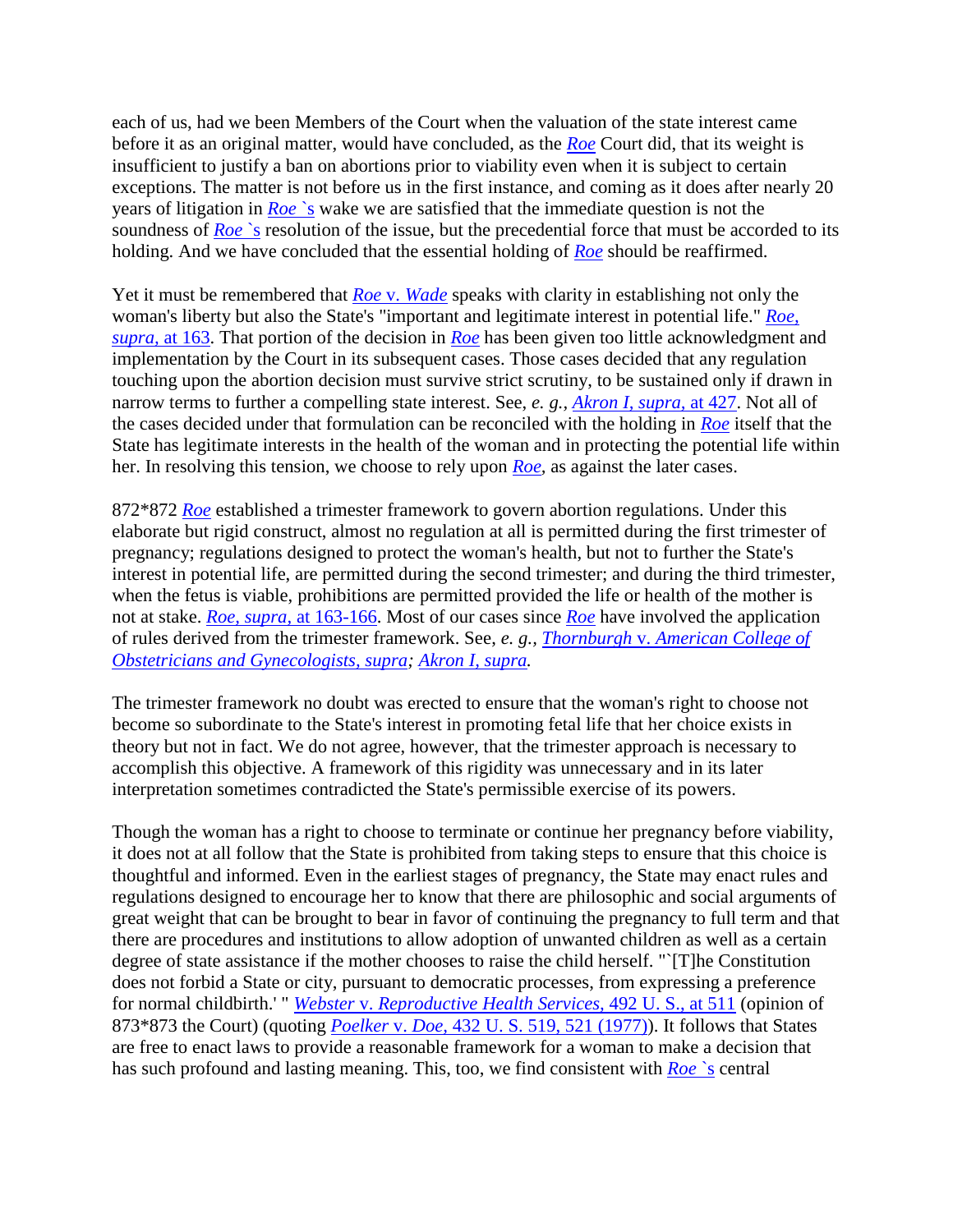premises, and indeed the inevitable consequence of our holding that the State has an interest in protecting the life of the unborn.

We reject the trimester framework, which we do not consider to be part of the essential holding of *[Roe.](http://scholar.google.co.in/scholar_case?case=12334123945835207673&q=planned+parenthood+v.+casey&hl=en&as_sdt=2,5&scilh=0)* See *Webster* v. *Reproductive Health Services,* [492 U. S., at 518 \(opinion of Rehnquist, C.](http://scholar.google.co.in/scholar_case?case=2944985204861123439&q=planned+parenthood+v.+casey&hl=en&as_sdt=2,5&scilh=0)  [J.](http://scholar.google.co.in/scholar_case?case=2944985204861123439&q=planned+parenthood+v.+casey&hl=en&as_sdt=2,5&scilh=0)); *id.,* at 529 (O'Connor, J., concurring in part and concurring in judgment) (describing the trimester framework as "problematic"). Measures aimed at ensuring that a woman's choice contemplates the consequences for the fetus do not necessarily interfere with the right recognized in *[Roe,](http://scholar.google.co.in/scholar_case?case=12334123945835207673&q=planned+parenthood+v.+casey&hl=en&as_sdt=2,5&scilh=0)* although those measures have been found to be inconsistent with the rigid trimester framework announced in that case. A logical reading of the central holding in *[Roe](http://scholar.google.co.in/scholar_case?case=12334123945835207673&q=planned+parenthood+v.+casey&hl=en&as_sdt=2,5&scilh=0)* itself, and a necessary reconciliation of the liberty of the woman and the interest of the State in promoting prenatal life, require, in our view, that we abandon the trimester framework as a rigid prohibition on all previability regulation aimed at the protection of fetal life. The trimester framework suffers from these basic flaws: in its formulation it misconceives the nature of the pregnant woman's interest; and in practice it undervalues the State's interest in potential life, as recognized in *[Roe.](http://scholar.google.co.in/scholar_case?case=12334123945835207673&q=planned+parenthood+v.+casey&hl=en&as_sdt=2,5&scilh=0)*

As our jurisprudence relating to all liberties save perhaps abortion has recognized, not every law which makes a right more difficult to exercise is, *ipso facto,* an infringement of that right. An example clarifies the point. We have held that not every ballot access limitation amounts to an infringement of the right to vote. Rather, the States are granted substantial flexibility in establishing the framework within which voters choose the candidates for whom they 874\*874 wish to vote. *Anderson* v. *Celebrezze,* [460 U. S. 780, 788 \(1983\);](http://scholar.google.co.in/scholar_case?case=1881199224878775691&q=planned+parenthood+v.+casey&hl=en&as_sdt=2,5&scilh=0) *Norman* v. *Reed,* [502 U. S. 279](http://scholar.google.co.in/scholar_case?case=14120575815282233965&q=planned+parenthood+v.+casey&hl=en&as_sdt=2,5&scilh=0)  [\(1992\).](http://scholar.google.co.in/scholar_case?case=14120575815282233965&q=planned+parenthood+v.+casey&hl=en&as_sdt=2,5&scilh=0)

The abortion right is similar. Numerous forms of state regulation might have the incidental effect of increasing the cost or decreasing the availability of medical care, whether for abortion or any other medical procedure. The fact that a law which serves a valid purpose, one not designed to strike at the right itself, has the incidental effect of making it more difficult or more expensive to procure an abortion cannot be enough to invalidate it. Only where state regulation imposes an undue burden on a woman's ability to make this decision does the power of the State reach into the heart of the liberty protected by the Due Process Clause. See *Hodgson* v. *[Minnesota,](http://scholar.google.co.in/scholar_case?case=15890213352888117836&q=planned+parenthood+v.+casey&hl=en&as_sdt=2,5&scilh=0)* 497 U. [S. 417, 458-459 \(1990\) \(O'Connor, J., concurring in part and concurring in judgment in part\);](http://scholar.google.co.in/scholar_case?case=15890213352888117836&q=planned+parenthood+v.+casey&hl=en&as_sdt=2,5&scilh=0) *Ohio* v. *[Akron Center for Reproductive Health,](http://scholar.google.co.in/scholar_case?case=9736627999207272791&q=planned+parenthood+v.+casey&hl=en&as_sdt=2,5&scilh=0)* 497 U. S. 502, 519-520 (1990) *(Akron II)* (opinion of Kennedy, J.); *Webster* v. *[Reproductive Health Services, supra,](http://scholar.google.co.in/scholar_case?case=2944985204861123439&q=planned+parenthood+v.+casey&hl=en&as_sdt=2,5&scilh=0)* at 530 (O'Connor, J., concurring in part and concurring in judgment); *Thornburgh* v. *[American College of](http://scholar.google.co.in/scholar_case?case=3420134328076928385&q=planned+parenthood+v.+casey&hl=en&as_sdt=2,5&scilh=0)  Obstetricians and Gynecologists,* [476 U. S., at 828 \(O'Connor, J., dissenting\);](http://scholar.google.co.in/scholar_case?case=3420134328076928385&q=planned+parenthood+v.+casey&hl=en&as_sdt=2,5&scilh=0) *[Simopoulos](http://scholar.google.co.in/scholar_case?case=383681397468331850&q=planned+parenthood+v.+casey&hl=en&as_sdt=2,5&scilh=0)* v. *Virginia,* [462 U. S. 506, 520 \(1983\) \(O'Connor, J., concurring in part and concurring in](http://scholar.google.co.in/scholar_case?case=383681397468331850&q=planned+parenthood+v.+casey&hl=en&as_sdt=2,5&scilh=0)  [judgment\);](http://scholar.google.co.in/scholar_case?case=383681397468331850&q=planned+parenthood+v.+casey&hl=en&as_sdt=2,5&scilh=0) *[Planned Parenthood Assn. of Kansas City, Mo., Inc.](http://scholar.google.co.in/scholar_case?case=16358226321487983194&q=planned+parenthood+v.+casey&hl=en&as_sdt=2,5&scilh=0)* v. *Ashcroft,* 462 U. S. 476, 505 [\(1983\) \(O'Connor, J., concurring in judgment in part and dissenting in part\);](http://scholar.google.co.in/scholar_case?case=16358226321487983194&q=planned+parenthood+v.+casey&hl=en&as_sdt=2,5&scilh=0) *Akron I,* [462 U. S.,](http://scholar.google.co.in/scholar_case?case=7944230995323582140&q=planned+parenthood+v.+casey&hl=en&as_sdt=2,5&scilh=0)  [at 464 \(O'Connor, J., joined by White and Rehnquist, JJ., dissenting\);](http://scholar.google.co.in/scholar_case?case=7944230995323582140&q=planned+parenthood+v.+casey&hl=en&as_sdt=2,5&scilh=0) *Bellotti* v. *Baird,* [428 U. S.](http://scholar.google.co.in/scholar_case?case=13318947486987437593&q=planned+parenthood+v.+casey&hl=en&as_sdt=2,5&scilh=0)  [132, 147 \(1976\)](http://scholar.google.co.in/scholar_case?case=13318947486987437593&q=planned+parenthood+v.+casey&hl=en&as_sdt=2,5&scilh=0) *(Bellotti I)* .

For the most part, the Court's early abortion cases adhered to this view. In *Maher* v. *Roe,* [432 U.](http://scholar.google.co.in/scholar_case?case=10803349459097846233&q=planned+parenthood+v.+casey&hl=en&as_sdt=2,5&scilh=0)  [S. 464, 473-474 \(1977\),](http://scholar.google.co.in/scholar_case?case=10803349459097846233&q=planned+parenthood+v.+casey&hl=en&as_sdt=2,5&scilh=0) the Court explained: "*[Roe](http://scholar.google.co.in/scholar_case?case=12334123945835207673&q=planned+parenthood+v.+casey&hl=en&as_sdt=2,5&scilh=0)* did not declare an unqualified `constitutional right to an abortion,' as the District Court seemed to think. Rather, the right protects the woman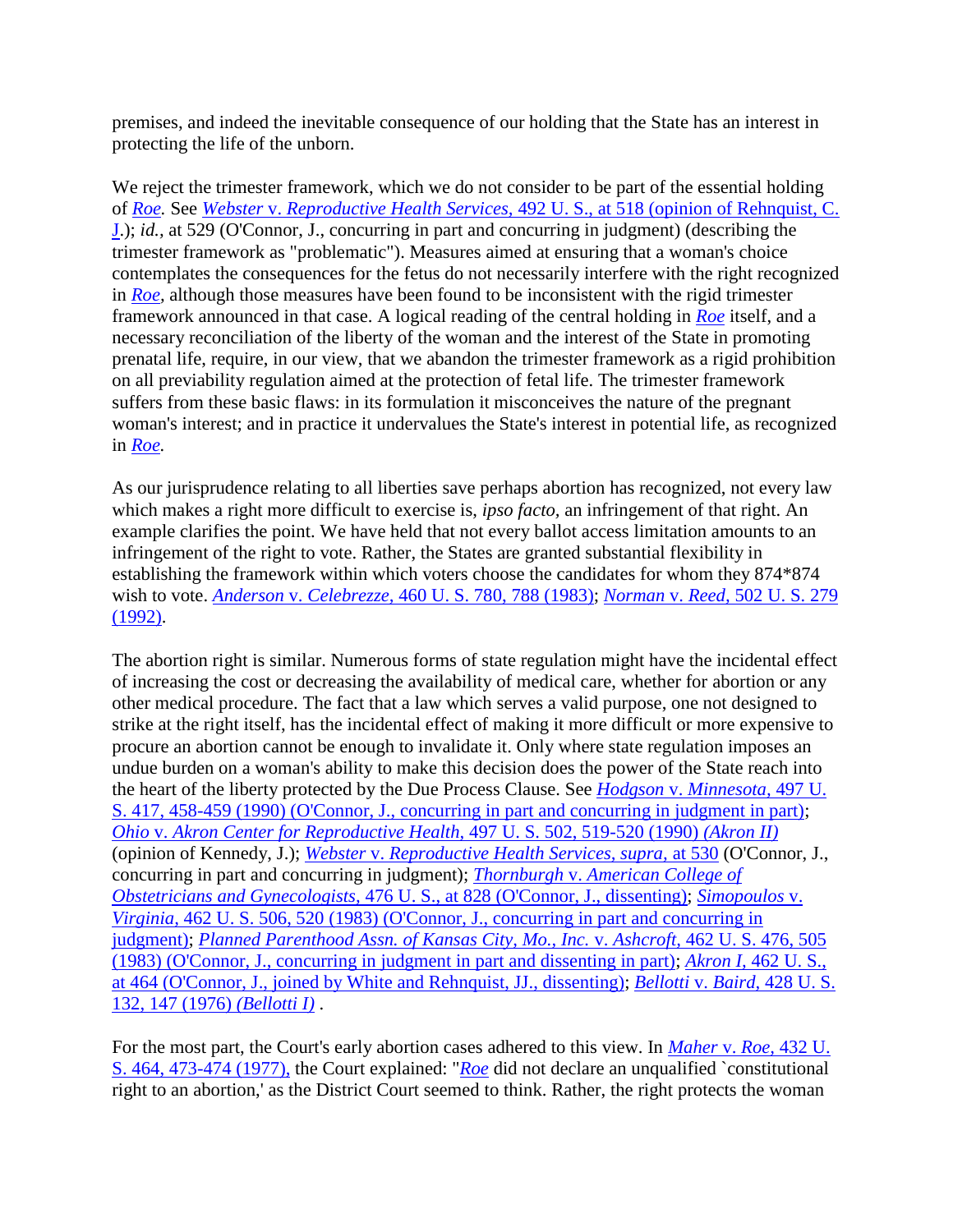from unduly burdensome interference with her freedom to decide whether to terminate her pregnancy." See 875\*875 also *Doe* v. *Bolton,* [410 U. S. 179, 198 \(1973\)](http://scholar.google.co.in/scholar_case?case=11713857759343795310&q=planned+parenthood+v.+casey&hl=en&as_sdt=2,5&scilh=0) ("[T]he interposition of the hospital abortion committee is unduly restrictive of the patient's rights"); *[Bellotti I, supra,](http://scholar.google.co.in/scholar_case?case=13318947486987437593&q=planned+parenthood+v.+casey&hl=en&as_sdt=2,5&scilh=0)* at [147](http://scholar.google.co.in/scholar_case?case=13318947486987437593&q=planned+parenthood+v.+casey&hl=en&as_sdt=2,5&scilh=0) (State may not "impose undue burdens upon a minor capable of giving an informed consent"); *Harris* v. *McRae,* [448 U. S. 297, 314 \(1980\)](http://scholar.google.co.in/scholar_case?case=8833310949486291357&q=planned+parenthood+v.+casey&hl=en&as_sdt=2,5&scilh=0) (citing *[Maher, supra](http://scholar.google.co.in/scholar_case?case=10803349459097846233&q=planned+parenthood+v.+casey&hl=en&as_sdt=2,5&scilh=0)* ). Cf. *[Carey](http://scholar.google.co.in/scholar_case?case=4801034783278981738&q=planned+parenthood+v.+casey&hl=en&as_sdt=2,5&scilh=0)* v. *[Population Services International,](http://scholar.google.co.in/scholar_case?case=4801034783278981738&q=planned+parenthood+v.+casey&hl=en&as_sdt=2,5&scilh=0)* 431 U. S., at 688 ("[T]he same test must be applied to state regulations that burden an individual's right to decide to prevent conception or terminate pregnancy by substantially limiting access to the means of effectuating that decision as is applied to state statutes that prohibit the decision entirely").

These considerations of the nature of the abortion right illustrate that it is an overstatement to describe it as a right to decide whether to have an abortion "without interference from the State." *[Planned Parenthood of Central Mo.](http://scholar.google.co.in/scholar_case?case=3638004152923873163&q=planned+parenthood+v.+casey&hl=en&as_sdt=2,5&scilh=0)* v. *Danforth,* 428 U. S. 52, 61 (1976). All abortion regulations interfere to some degree with a woman's ability to decide whether to terminate her pregnancy. It is, as a consequence, not surprising that despite the protestations contained in the original *[Roe](http://scholar.google.co.in/scholar_case?case=12334123945835207673&q=planned+parenthood+v.+casey&hl=en&as_sdt=2,5&scilh=0)* opinion to the effect that the Court was not recognizing an absolute right, [410 U. S.,](http://scholar.google.co.in/scholar_case?case=12334123945835207673&q=planned+parenthood+v.+casey&hl=en&as_sdt=2,5&scilh=0)  [at 154-155,](http://scholar.google.co.in/scholar_case?case=12334123945835207673&q=planned+parenthood+v.+casey&hl=en&as_sdt=2,5&scilh=0) the Court's experience applying the trimester framework has led to the striking down of some abortion regulations which in no real sense deprived women of the ultimate decision. Those decisions went too far because the right recognized by *[Roe](http://scholar.google.co.in/scholar_case?case=12334123945835207673&q=planned+parenthood+v.+casey&hl=en&as_sdt=2,5&scilh=0)* is a right "to be free from unwarranted governmental intrusion into matters so fundamentally affecting a person as the decision whether to bear or beget a child." *Eisenstadt* v. *Baird,* [405 U. S., at 453.](http://scholar.google.co.in/scholar_case?case=14131534241682283357&q=planned+parenthood+v.+casey&hl=en&as_sdt=2,5&scilh=0) Not all governmental intrusion is of necessity unwarranted; and that brings us to the other basic flaw in the trimester framework: even in *[Roe](http://scholar.google.co.in/scholar_case?case=12334123945835207673&q=planned+parenthood+v.+casey&hl=en&as_sdt=2,5&scilh=0)* `s terms, in practice it undervalues the State's interest in the potential life within the woman.

*Roe* v. *[Wade](http://scholar.google.co.in/scholar_case?case=12334123945835207673&q=planned+parenthood+v.+casey&hl=en&as_sdt=2,5&scilh=0)* was express in its recognition of the State's "important and legitimate interest[s] in preserving and protecting 876\*876 the health of the pregnant woman [and] in protecting the potentiality of human life." [410 U. S., at 162.](http://scholar.google.co.in/scholar_case?case=12334123945835207673&q=planned+parenthood+v.+casey&hl=en&as_sdt=2,5&scilh=0) The trimester framework, however, does not fulfill *[Roe](http://scholar.google.co.in/scholar_case?case=12334123945835207673&q=planned+parenthood+v.+casey&hl=en&as_sdt=2,5&scilh=0)* `s own promise that the State has an interest in protecting fetal life or potential life. *[Roe](http://scholar.google.co.in/scholar_case?case=12334123945835207673&q=planned+parenthood+v.+casey&hl=en&as_sdt=2,5&scilh=0)* began the contradiction by using the trimester framework to forbid any regulation of abortion designed to advance that interest before viability. *Id.,* at 163. Before viability, *[Roe](http://scholar.google.co.in/scholar_case?case=12334123945835207673&q=planned+parenthood+v.+casey&hl=en&as_sdt=2,5&scilh=0)* and subsequent cases treat all governmental attempts to influence a woman's decision on behalf of the potential life within her as unwarranted. This treatment is, in our judgment, incompatible with the recognition that there is a substantial state interest in potential life throughout pregnancy. Cf. *Webster,* [492 U. S., at 519 \(opinion of Rehnquist, C. J.](http://scholar.google.co.in/scholar_case?case=2944985204861123439&q=planned+parenthood+v.+casey&hl=en&as_sdt=2,5&scilh=0)); *[Akron I, supra,](http://scholar.google.co.in/scholar_case?case=7944230995323582140&q=planned+parenthood+v.+casey&hl=en&as_sdt=2,5&scilh=0)* at 461 (O'Connor, J., dissenting).

The very notion that the State has a substantial interest in potential life leads to the conclusion that not all regulations must be deemed unwarranted. Not all burdens on the right to decide whether to terminate a pregnancy will be undue. In our view, the undue burden standard is the appropriate means of reconciling the State's interest with the woman's constitutionally protected liberty.

The concept of an undue burden has been utilized by the Court as well as individual Members of the Court, including two of us, in ways that could be considered inconsistent. See, *e. g., [Hodgson](http://scholar.google.co.in/scholar_case?case=15890213352888117836&q=planned+parenthood+v.+casey&hl=en&as_sdt=2,5&scilh=0)* v. *[Minnesota, supra,](http://scholar.google.co.in/scholar_case?case=15890213352888117836&q=planned+parenthood+v.+casey&hl=en&as_sdt=2,5&scilh=0)* at 459-461 (O'Connor, J., concurring in part and concurring in judgment);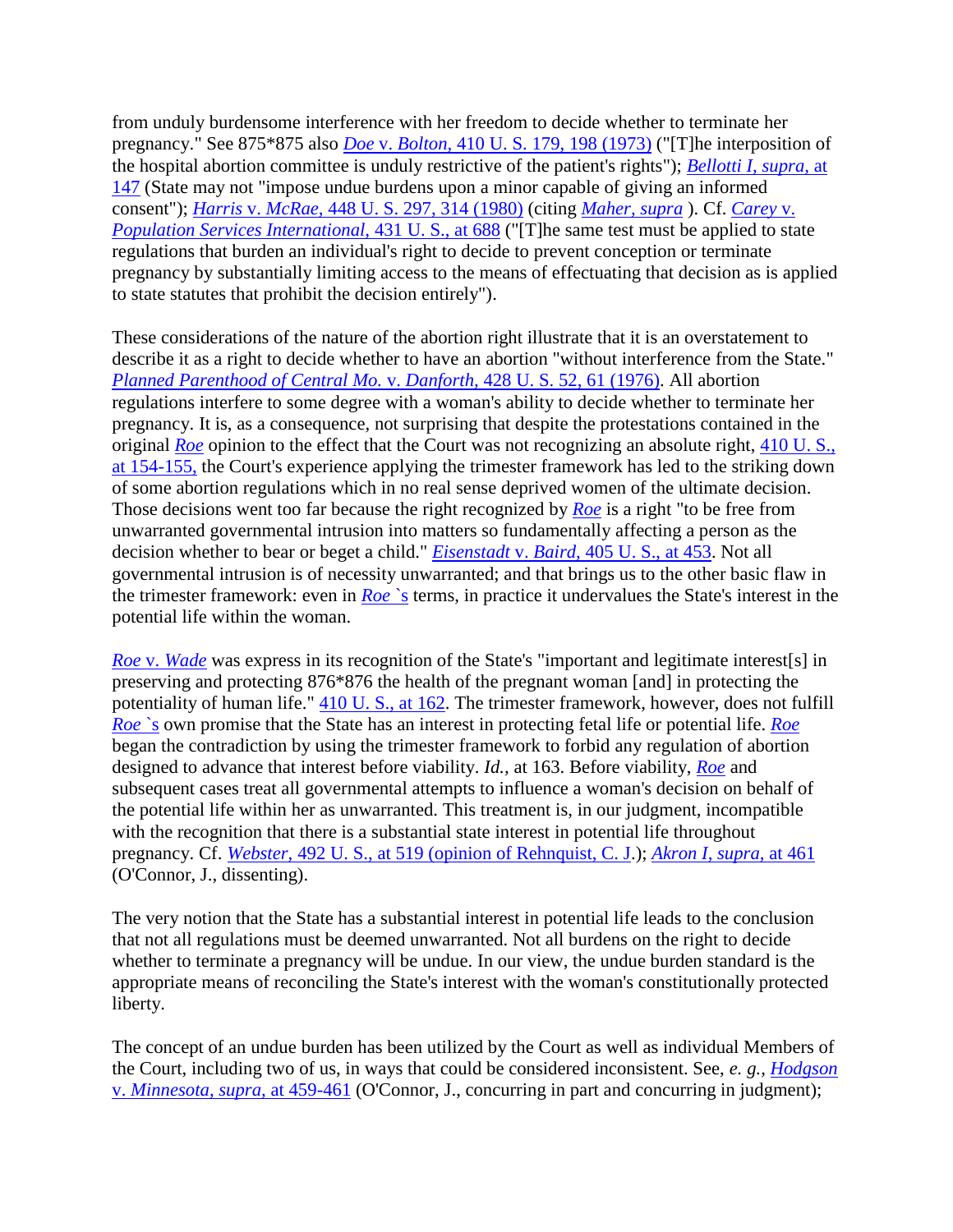*[Akron II, supra,](http://scholar.google.co.in/scholar_case?case=9736627999207272791&q=planned+parenthood+v.+casey&hl=en&as_sdt=2,5&scilh=0)* at 519-520 (opinion of Kennedy, J.); *Thornburgh* v. *[American College of](http://scholar.google.co.in/scholar_case?case=3420134328076928385&q=planned+parenthood+v.+casey&hl=en&as_sdt=2,5&scilh=0)  [Obstetricians and Gynecologists, supra,](http://scholar.google.co.in/scholar_case?case=3420134328076928385&q=planned+parenthood+v.+casey&hl=en&as_sdt=2,5&scilh=0)* at 828-829 (O'Connor, J., dissenting); *[Akron I, supra,](http://scholar.google.co.in/scholar_case?case=7944230995323582140&q=planned+parenthood+v.+casey&hl=en&as_sdt=2,5&scilh=0)* at [461-466](http://scholar.google.co.in/scholar_case?case=7944230995323582140&q=planned+parenthood+v.+casey&hl=en&as_sdt=2,5&scilh=0) (O'Connor, J., dissenting); *Harris* v. *[McRae, supra,](http://scholar.google.co.in/scholar_case?case=8833310949486291357&q=planned+parenthood+v.+casey&hl=en&as_sdt=2,5&scilh=0)* at 314; *Maher* v. *[Roe, supra,](http://scholar.google.co.in/scholar_case?case=10803349459097846233&q=planned+parenthood+v.+casey&hl=en&as_sdt=2,5&scilh=0)* at 473; *Beal* v. *Doe,* [432 U. S. 438, 446 \(1977\);](http://scholar.google.co.in/scholar_case?case=4067161982742187409&q=planned+parenthood+v.+casey&hl=en&as_sdt=2,5&scilh=0) *[Bellotti I, supra,](http://scholar.google.co.in/scholar_case?case=13318947486987437593&q=planned+parenthood+v.+casey&hl=en&as_sdt=2,5&scilh=0)* at 147. Because we set forth a standard of general application to which we intend to adhere, it is important to clarify what is meant by an undue burden.

877\*877 A finding of an undue burden is a shorthand for the conclusion that a state regulation has the purpose or effect of placing a substantial obstacle in the path of a woman seeking an abortion of a nonviable fetus. A statute with this purpose is invalid because the means chosen by the State to further the interest in potential life must be calculated to inform the woman's free choice, not hinder it. And a statute which, while furthering the interest in potential life or some other valid state interest, has the effect of placing a substantial obstacle in the path of a woman's choice cannot be considered a permissible means of serving its legitimate ends. To the extent that the opinions of the Court or of individual Justices use the undue burden standard in a manner that is inconsistent with this analysis, we set out what in our view should be the controlling standard. Cf. *McCleskey* v. *Zant,* [499 U. S. 467, 489 \(1991\)](http://scholar.google.co.in/scholar_case?case=13596761522993185173&q=planned+parenthood+v.+casey&hl=en&as_sdt=2,5&scilh=0) (attempting "to define the doctrine of abuse of the writ with more precision" after acknowledging tension among earlier cases). In our considered judgment, an undue burden is an unconstitutional burden. See *Akron II,* [497 U. S., at](http://scholar.google.co.in/scholar_case?case=9736627999207272791&q=planned+parenthood+v.+casey&hl=en&as_sdt=2,5&scilh=0)  [519-520 \(opinion of Kennedy, J.\).](http://scholar.google.co.in/scholar_case?case=9736627999207272791&q=planned+parenthood+v.+casey&hl=en&as_sdt=2,5&scilh=0) Understood another way, we answer the question, left open in previous opinions discussing the undue burden formulation, whether a law designed to further the State's interest in fetal life which imposes an undue burden on the woman's decision before fetal viability could be constitutional. See, *e. g., Akron I,* [462 U. S., at 462-463 \(O'Connor, J.,](http://scholar.google.co.in/scholar_case?case=7944230995323582140&q=planned+parenthood+v.+casey&hl=en&as_sdt=2,5&scilh=0)  [dissenting\).](http://scholar.google.co.in/scholar_case?case=7944230995323582140&q=planned+parenthood+v.+casey&hl=en&as_sdt=2,5&scilh=0) The answer is no.

Some guiding principles should emerge. What is at stake is the woman's right to make the ultimate decision, not a right to be insulated from all others in doing so. Regulations which do no more than create a structural mechanism by which the State, or the parent or guardian of a minor, may express profound respect for the life of the unborn are permitted, if they are not a substantial obstacle to the woman's exercise of the right to choose. See *infra,* at 899-900 (addressing Pennsylvania's parental consent requirement).

878\*878 Unless it has that effect on her right of choice, a state measure designed to persuade her to choose childbirth over abortion will be upheld if reasonably related to that goal. Regulations designed to foster the health of a woman seeking an abortion are valid if they do not constitute an undue burden.

Even when jurists reason from shared premises, some disagreement is inevitable. Compare *Hodgson,* [497 U. S., at 482-497 \(Kennedy, J., concurring in judgment in part and dissenting in](http://scholar.google.co.in/scholar_case?case=15890213352888117836&q=planned+parenthood+v.+casey&hl=en&as_sdt=2,5&scilh=0)  [part\),](http://scholar.google.co.in/scholar_case?case=15890213352888117836&q=planned+parenthood+v.+casey&hl=en&as_sdt=2,5&scilh=0) with *id.*, at 458-460 (O'Connor, J., concurring in part and concurring in judgment in part). That is to be expected in the application of any legal standard which must accommodate life's complexity. We do not expect it to be otherwise with respect to the undue burden standard. We give this summary:

(a) To protect the central right recognized by *Roe* v. *[Wade](http://scholar.google.co.in/scholar_case?case=12334123945835207673&q=planned+parenthood+v.+casey&hl=en&as_sdt=2,5&scilh=0)* while at the same time accommodating the State's profound interest in potential life, we will employ the undue burden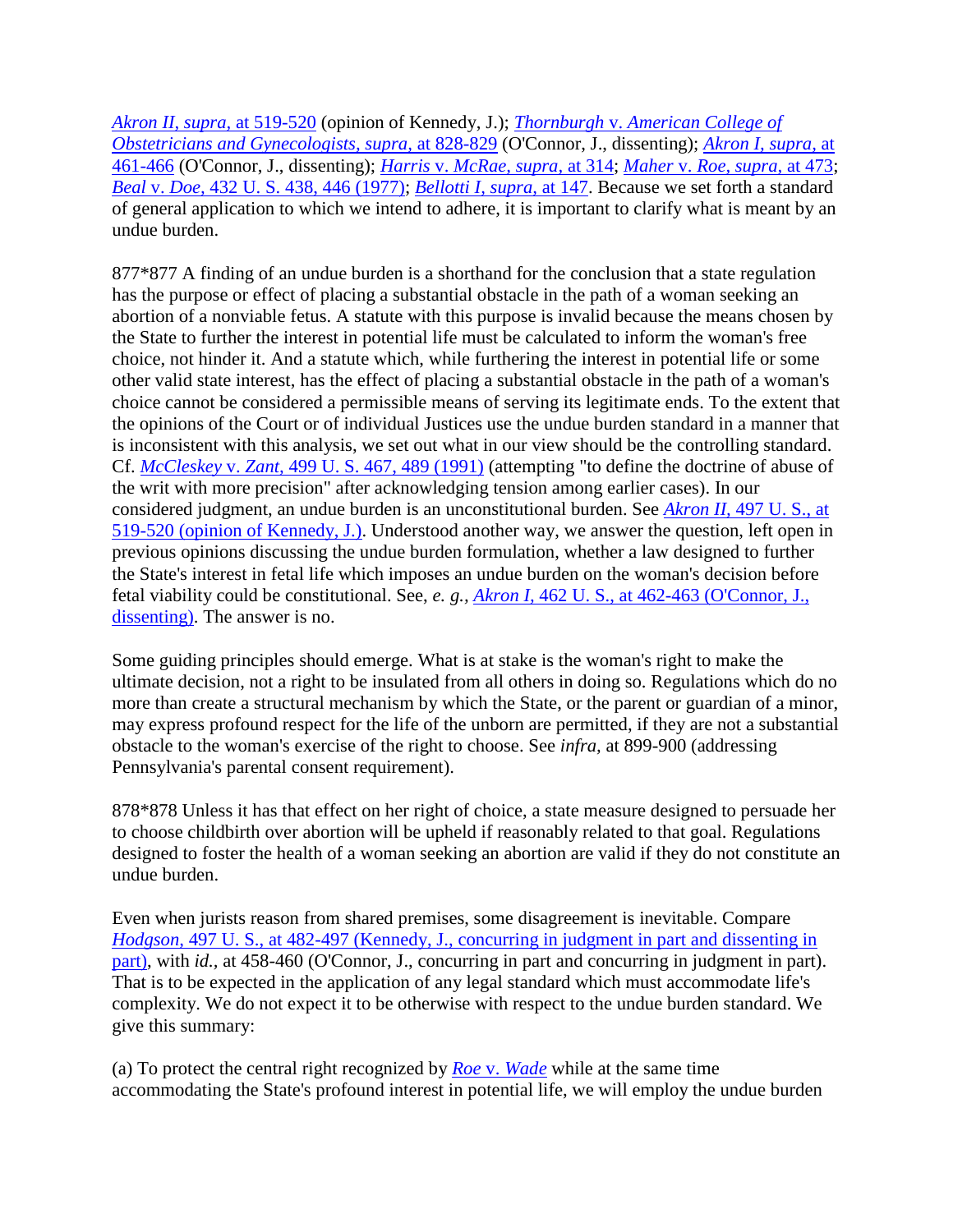analysis as explained in this opinion. An undue burden exists, and therefore a provision of law is invalid, if its purpose or effect is to place a substantial obstacle in the path of a woman seeking an abortion before the fetus attains viability.

(b) We reject the rigid trimester framework of *Roe* v. *[Wade.](http://scholar.google.co.in/scholar_case?case=12334123945835207673&q=planned+parenthood+v.+casey&hl=en&as_sdt=2,5&scilh=0)* To promote the State's profound interest in potential life, throughout pregnancy the State may take measures to ensure that the woman's choice is informed, and measures designed to advance this interest will not be invalidated as long as their purpose is to persuade the woman to choose childbirth over abortion. These measures must not be an undue burden on the right.

(c) As with any medical procedure, the State may enact regulations to further the health or safety of a woman seeking an abortion. Unnecessary health regulations that have the purpose or effect of presenting a substantial obstacle to a woman seeking an abortion impose an undue burden on the right.

879\*879 (d) Our adoption of the undue burden analysis does not disturb the central holding of *Roe* v. *[Wade,](http://scholar.google.co.in/scholar_case?case=12334123945835207673&q=planned+parenthood+v.+casey&hl=en&as_sdt=2,5&scilh=0)* and we reaffirm that holding. Regardless of whether exceptions are made for particular circumstances, a State may not prohibit any woman from making the ultimate decision to terminate her pregnancy before viability.

(e) We also reaffirm *[Roe](http://scholar.google.co.in/scholar_case?case=12334123945835207673&q=planned+parenthood+v.+casey&hl=en&as_sdt=2,5&scilh=0)* `s holding that "subsequent to viability, the State in promoting its interest in the potentiality of human life may, if it chooses, regulate, and even proscribe, abortion except where it is necessary, in appropriate medical judgment, for the preservation of the life or health of the mother." *Roe* v. *Wade,* [410 U. S., at 164-165.](http://scholar.google.co.in/scholar_case?case=12334123945835207673&q=planned+parenthood+v.+casey&hl=en&as_sdt=2,5&scilh=0)

These principles control our assessment of the Pennsylvania statute, and we now turn to the issue of the validity of its challenged provisions.

## **V**

The Court of Appeals applied what it believed to be the undue burden standard and upheld each of the provisions except for the husband notification requirement. We agree generally with this conclusion, but refine the undue burden analysis in accordance with the principles articulated above. We now consider the separate statutory sections at issue.

# **A**

Because it is central to the operation of various other requirements, we begin with the statute's definition of medical emergency. Under the statute, a medical emergency is

"[t]hat condition which, on the basis of the physician's good faith clinical judgment, so complicates the medical condition of a pregnant woman as to necessitate the immediate abortion of her pregnancy to avert her death or for which a delay will create serious risk of substantial and irreversible impairment of a major bodily function." 18 Pa. Cons. Stat. § 3203 (1990).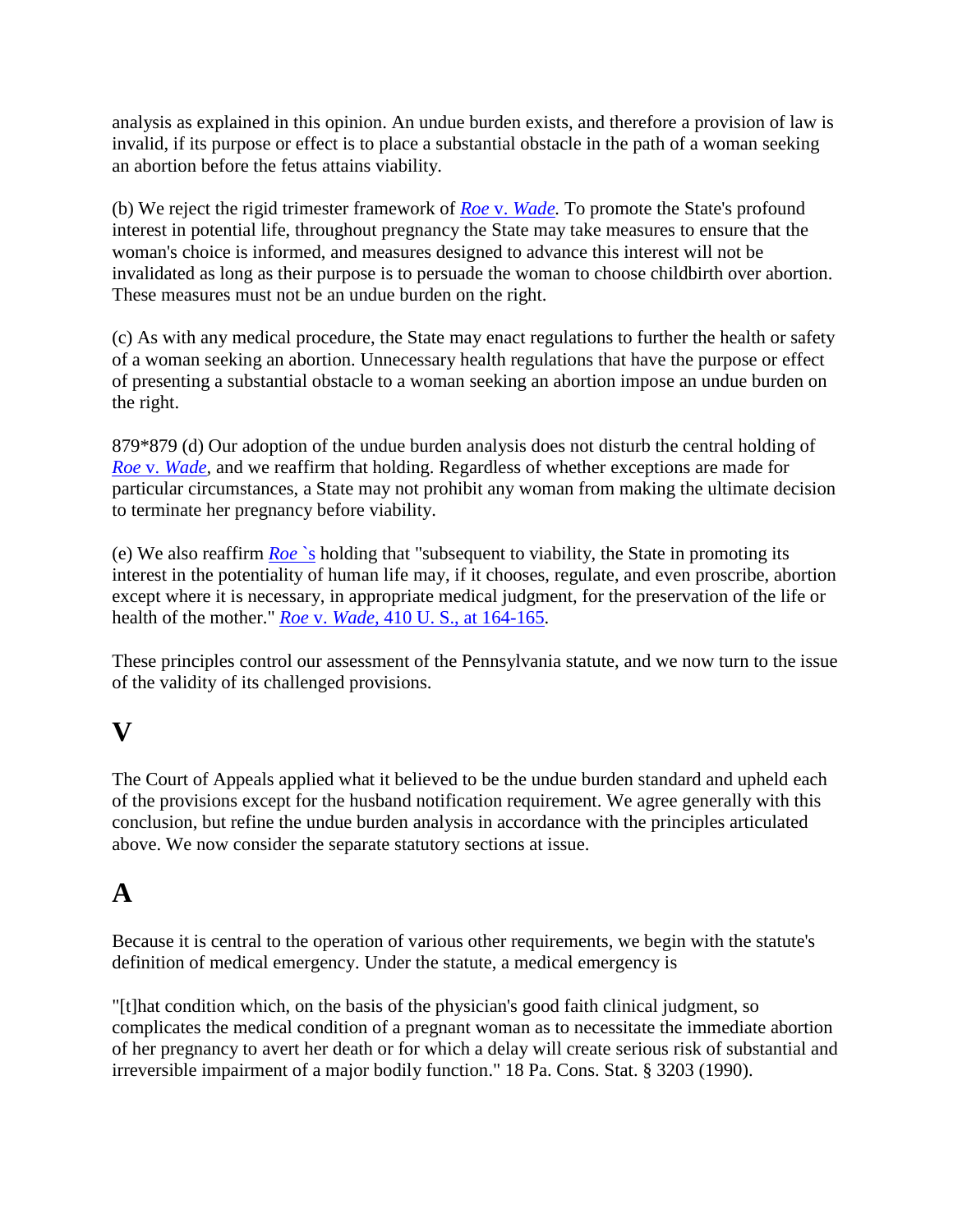880\*880 Petitioners argue that the definition is too narrow, contending that it forecloses the possibility of an immediate abortion despite some significant health risks. If the contention were correct, we would be required to invalidate the restrictive operation of the provision, for the essential holding of *[Roe](http://scholar.google.co.in/scholar_case?case=12334123945835207673&q=planned+parenthood+v.+casey&hl=en&as_sdt=2,5&scilh=0)* forbids a State to interfere with a woman's choice to undergo an abortion procedure if continuing her pregnancy would constitute a threat to her health. [410 U. S.,](http://scholar.google.co.in/scholar_case?case=12334123945835207673&q=planned+parenthood+v.+casey&hl=en&as_sdt=2,5&scilh=0)  [at 164.](http://scholar.google.co.in/scholar_case?case=12334123945835207673&q=planned+parenthood+v.+casey&hl=en&as_sdt=2,5&scilh=0) See also *Harris* v. *McRae,* [448 U. S., at 316.](http://scholar.google.co.in/scholar_case?case=8833310949486291357&q=planned+parenthood+v.+casey&hl=en&as_sdt=2,5&scilh=0)

The District Court found that there were three serious conditions which would not be covered by the statute: preeclampsia, inevitable abortion, and premature ruptured membrane. 744 F. Supp., at 1378. Yet, as the Court of Appeals observed, 947 F. 2d, at 700-701, it is undisputed that under some circumstances each of these conditions could lead to an illness with substantial and irreversible consequences. While the definition could be interpreted in an unconstitutional manner, the Court of Appeals construed the phrase "serious risk" to include those circumstances. *Id.,* at 701. It stated: "[W]e read the medical emergency exception as intended by the Pennsylvania legislature to assure that compliance with its abortion regulations would not in any way pose a significant threat to the life or health of a woman." *Ibid.* As we said in *[Brockett](http://scholar.google.co.in/scholar_case?case=975894151134542505&q=planned+parenthood+v.+casey&hl=en&as_sdt=2,5&scilh=0)* v. *Spokane Arcades, Inc.,* [472 U. S. 491, 499-500 \(1985\):](http://scholar.google.co.in/scholar_case?case=975894151134542505&q=planned+parenthood+v.+casey&hl=en&as_sdt=2,5&scilh=0) "Normally, . . . we defer to the construction of a state statute given it by the lower federal courts." Indeed, we have said that we will defer to lower court interpretations of state law unless they amount to "plain" error. *[Palmer](http://scholar.google.co.in/scholar_case?case=12467922602294001395&q=planned+parenthood+v.+casey&hl=en&as_sdt=2,5&scilh=0)* v. *Hoffman,* [318 U. S. 109, 118 \(1943\).](http://scholar.google.co.in/scholar_case?case=12467922602294001395&q=planned+parenthood+v.+casey&hl=en&as_sdt=2,5&scilh=0) This "`reflect[s] our belief that district courts and courts of appeals are better schooled in and more able to interpret the laws of their respective States.' " *Frisby* v. *Schultz,* [487 U. S. 474, 482 \(1988\)](http://scholar.google.co.in/scholar_case?case=482676064630549656&q=planned+parenthood+v.+casey&hl=en&as_sdt=2,5&scilh=0) (citation omitted). We adhere to that course today, and conclude that, as construed by the Court of Appeals, the medical emergency definition imposes no undue burden on a woman's abortion right.

## **881\*881 B**

We next consider the informed consent requirement. 18 Pa. Cons. Stat. § 3205 (1990). Except in a medical emergency, the statute requires that at least 24 hours before performing an abortion a physician inform the woman of the nature of the procedure, the health risks of the abortion and of childbirth, and the "probable gestational age of the unborn child." The physician or a qualified nonphysician must inform the woman of the availability of printed materials published by the State describing the fetus and providing information about medical assistance for childbirth, information about child support from the father, and a list of agencies which provide adoption and other services as alternatives to abortion. An abortion may not be performed unless the woman certifies in writing that she has been informed of the availability of these printed materials and has been provided them if she chooses to view them.

Our prior decisions establish that as with any medical procedure, the State may require a woman to give her written informed consent to an abortion. See *[Planned Parenthood of Central Mo.](http://scholar.google.co.in/scholar_case?case=3638004152923873163&q=planned+parenthood+v.+casey&hl=en&as_sdt=2,5&scilh=0)* v. *Danforth*, [428 U. S., at 67.](http://scholar.google.co.in/scholar_case?case=3638004152923873163&q=planned+parenthood+v.+casey&hl=en&as_sdt=2,5&scilh=0) In this respect, the statute is unexceptional. Petitioners challenge the statute's definition of informed consent because it includes the provision of specific information by the doctor and the mandatory 24-hour waiting period. The conclusions reached by a majority of the Justices in the separate opinions filed today and the undue burden standard adopted in this opinion require us to overrule in part some of the Court's past decisions, decisions driven by the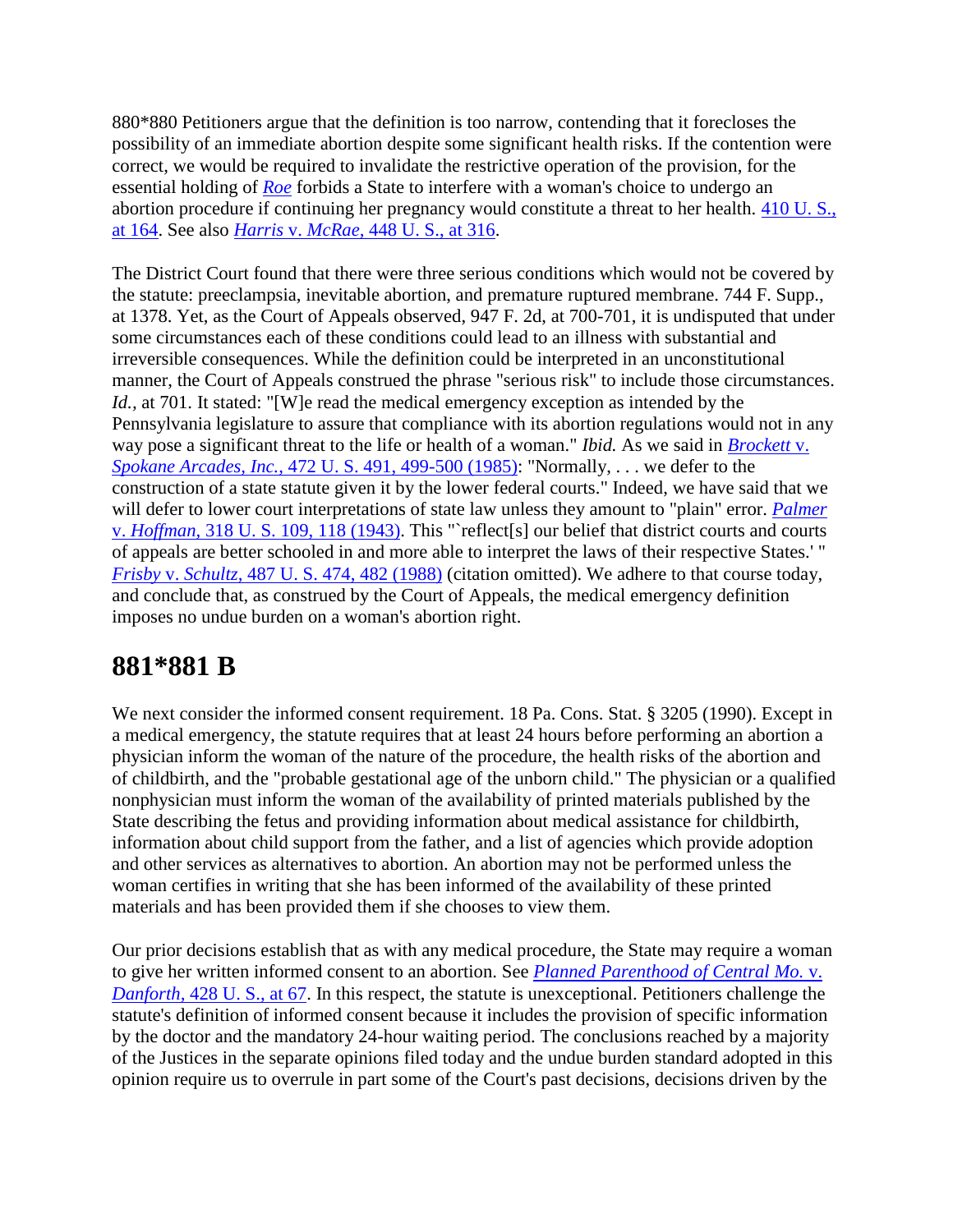trimester framework's prohibition of all previability regulations designed to further the State's interest in fetal life.

In *Akron I*, [462 U. S. 416 \(1983\),](http://scholar.google.co.in/scholar_case?case=7944230995323582140&q=planned+parenthood+v.+casey&hl=en&as_sdt=2,5&scilh=0) we invalidated an ordinance which required that a woman seeking an abortion be provided by her physician with specific information "designed to influence the woman's informed choice between abortion or childbirth." *Id.,* at 444. As we later described 882\*882 the *[Akron I](http://scholar.google.co.in/scholar_case?case=7944230995323582140&q=planned+parenthood+v.+casey&hl=en&as_sdt=2,5&scilh=0)* holding in *Thornburgh* v. *[American College of Obstetricians and](http://scholar.google.co.in/scholar_case?case=3420134328076928385&q=planned+parenthood+v.+casey&hl=en&as_sdt=2,5&scilh=0)  Gynecologists,* [476 U. S., at 762,](http://scholar.google.co.in/scholar_case?case=3420134328076928385&q=planned+parenthood+v.+casey&hl=en&as_sdt=2,5&scilh=0) there were two purported flaws in the [Akron](http://scholar.google.co.in/scholar_case?case=7944230995323582140&q=planned+parenthood+v.+casey&hl=en&as_sdt=2,5&scilh=0) ordinance: the information was designed to dissuade the woman from having an abortion and the ordinance imposed "a rigid requirement that a specific body of information be given in all cases, irrespective of the particular needs of the patient . . . ." *Ibid.*

To the extent *[Akron I](http://scholar.google.co.in/scholar_case?case=7944230995323582140&q=planned+parenthood+v.+casey&hl=en&as_sdt=2,5&scilh=0)* and *[Thornburgh](http://scholar.google.co.in/scholar_case?case=3420134328076928385&q=planned+parenthood+v.+casey&hl=en&as_sdt=2,5&scilh=0)* find a constitutional violation when the government requires, as it does here, the giving of truthful, nonmisleading information about the nature of the procedure, the attendant health risks and those of childbirth, and the "probable gestational age" of the fetus, those cases go too far, are inconsistent with *[Roe](http://scholar.google.co.in/scholar_case?case=12334123945835207673&q=planned+parenthood+v.+casey&hl=en&as_sdt=2,5&scilh=0)* `s acknowledgment of an important interest in potential life, and are overruled. This is clear even on the very terms of *[Akron I](http://scholar.google.co.in/scholar_case?case=7944230995323582140&q=planned+parenthood+v.+casey&hl=en&as_sdt=2,5&scilh=0)* and *[Thornburgh.](http://scholar.google.co.in/scholar_case?case=3420134328076928385&q=planned+parenthood+v.+casey&hl=en&as_sdt=2,5&scilh=0)* Those decisions, along with *[Danforth,](http://scholar.google.co.in/scholar_case?case=3638004152923873163&q=planned+parenthood+v.+casey&hl=en&as_sdt=2,5&scilh=0)* recognize a substantial government interest justifying a requirement that a woman be apprised of the health risks of abortion and childbirth. *E. g., [Danforth, supra,](http://scholar.google.co.in/scholar_case?case=3638004152923873163&q=planned+parenthood+v.+casey&hl=en&as_sdt=2,5&scilh=0)* at 66-67. It cannot be questioned that psychological well-being is a facet of health. Nor can it be doubted that most women considering an abortion would deem the impact on the fetus relevant, if not dispositive, to the decision. In attempting to ensure that a woman apprehend the full consequences of her decision, the State furthers the legitimate purpose of reducing the risk that a woman may elect an abortion, only to discover later, with devastating psychological consequences, that her decision was not fully informed. If the information the State requires to be made available to the woman is truthful and not misleading, the requirement may be permissible.

We also see no reason why the State may not require doctors to inform a woman seeking an abortion of the availability of materials relating to the consequences to the fetus, even when those consequences have no direct relation to her health. An example illustrates the point. We would think 883\*883 it constitutional for the State to require that in order for there to be informed consent to a kidney transplant operation the recipient must be supplied with information about risks to the donor as well as risks to himself or herself. A requirement that the physician make available information similar to that mandated by the statute here was described in *[Thornburgh](http://scholar.google.co.in/scholar_case?case=3420134328076928385&q=planned+parenthood+v.+casey&hl=en&as_sdt=2,5&scilh=0)* as "an outright attempt to wedge the Commonwealth's message discouraging abortion into the privacy of the informed-consent dialogue between the woman and her physician." [476 U. S., at 762.](http://scholar.google.co.in/scholar_case?case=3420134328076928385&q=planned+parenthood+v.+casey&hl=en&as_sdt=2,5&scilh=0) We conclude, however, that informed choice need not be defined in such narrow terms that all considerations of the effect on the fetus are made irrelevant. As we have made clear, we depart from the holdings of *[Akron I](http://scholar.google.co.in/scholar_case?case=7944230995323582140&q=planned+parenthood+v.+casey&hl=en&as_sdt=2,5&scilh=0)* and *[Thornburgh](http://scholar.google.co.in/scholar_case?case=3420134328076928385&q=planned+parenthood+v.+casey&hl=en&as_sdt=2,5&scilh=0)* to the extent that we permit a State to further its legitimate goal of protecting the life of the unborn by enacting legislation aimed at ensuring a decision that is mature and informed, even when in so doing the State expresses a preference for childbirth over abortion. In short, requiring that the woman be informed of the availability of information relating to fetal development and the assistance available should she decide to carry the pregnancy to full term is a reasonable measure to ensure an informed choice, one which might cause the woman to choose childbirth over abortion. This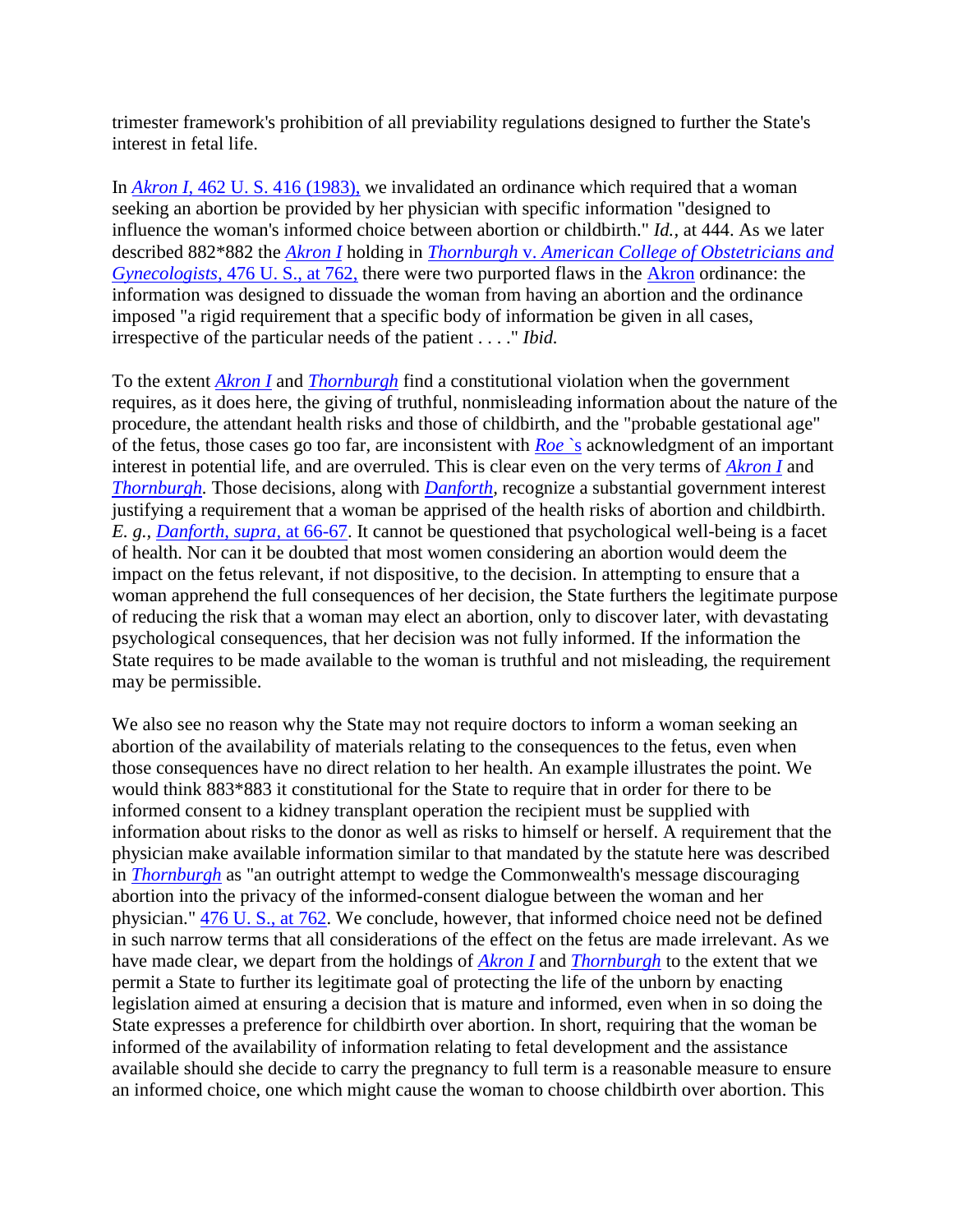requirement cannot be considered a substantial obstacle to obtaining an abortion, and, it follows, there is no undue burden.

Our prior cases also suggest that the "straitjacket," *[Thornburgh, supra,](http://scholar.google.co.in/scholar_case?case=3420134328076928385&q=planned+parenthood+v.+casey&hl=en&as_sdt=2,5&scilh=0)* at 762 (quoting *[Danforth,](http://scholar.google.co.in/scholar_case?case=3638004152923873163&q=planned+parenthood+v.+casey&hl=en&as_sdt=2,5&scilh=0)  supra,* [at 67, n. 8\)](http://scholar.google.co.in/scholar_case?case=3638004152923873163&q=planned+parenthood+v.+casey&hl=en&as_sdt=2,5&scilh=0), of particular information which must be given in each case interferes with a constitutional right of privacy between a pregnant woman and her physician. As a preliminary matter, it is worth noting that the statute now before us does not require a physician to comply with the informed consent provisions "if he or she can demonstrate by a preponderance of the evidence, that he or she reasonably believed that furnishing the information would have resulted in a severely 884\*884 adverse effect on the physical or mental health of the patient." 18 Pa. Cons. Stat. § 3205 (1990). In this respect, the statute does not prevent the physician from exercising his or her medical judgment.

Whatever constitutional status the doctor-patient relation may have as a general matter, in the present context it is derivative of the woman's position. The doctor-patient relation does not underlie or override the two more general rights under which the abortion right is justified: the right to make family decisions and the right to physical autonomy. On its own, the doctor-patient relation here is entitled to the same solicitude it receives in other contexts. Thus, a requirement that a doctor give a woman certain information as part of obtaining her consent to an abortion is, for constitutional purposes, no different from a requirement that a doctor give certain specific information about any medical procedure.

All that is left of petitioners' argument is an asserted First Amendment right of a physician not to provide information about the risks of abortion, and childbirth, in a manner mandated by the State. To be sure, the physician's First Amendment rights not to speak are implicated, see *[Wooley](http://scholar.google.co.in/scholar_case?case=15210508422263730617&q=planned+parenthood+v.+casey&hl=en&as_sdt=2,5&scilh=0)* v. *Maynard,* [430 U. S. 705 \(1977\),](http://scholar.google.co.in/scholar_case?case=15210508422263730617&q=planned+parenthood+v.+casey&hl=en&as_sdt=2,5&scilh=0) but only as part of the practice of medicine, subject to reasonable licensing and regulation by the State, cf. *Whalen* v. *Roe,* [429 U. S. 589, 603 \(1977\).](http://scholar.google.co.in/scholar_case?case=8555735987895894452&q=planned+parenthood+v.+casey&hl=en&as_sdt=2,5&scilh=0) We see no constitutional infirmity in the requirement that the physician provide the information mandated by the State here.

The Pennsylvania statute also requires us to reconsider the holding in *[Akron I](http://scholar.google.co.in/scholar_case?case=7944230995323582140&q=planned+parenthood+v.+casey&hl=en&as_sdt=2,5&scilh=0)* that the State may not require that a physician, as opposed to a qualified assistant, provide information relevant to a woman's informed consent. [462 U. S., at](http://scholar.google.co.in/scholar_case?case=7944230995323582140&q=planned+parenthood+v.+casey&hl=en&as_sdt=2,5&scilh=0) 448. Since there is no evidence on this record that requiring a doctor to give the information as provided by the statute would amount in practical terms to a substantial obstacle to a woman seeking an abortion, we conclude that it is not 885\*885 an undue burden. Our cases reflect the fact that the Constitution gives the States broad latitude to decide that particular functions may be performed only by licensed professionals, even if an objective assessment might suggest that those same tasks could be performed by others. See *Williamson* v. *[Lee Optical of Okla., Inc.,](http://scholar.google.co.in/scholar_case?case=17779134010247423421&q=planned+parenthood+v.+casey&hl=en&as_sdt=2,5&scilh=0)* 348 U. S. 483 (1955). Thus, we uphold the provision as a reasonable means to ensure that the woman's consent is informed.

Our analysis of Pennsylvania's 24-hour waiting period between the provision of the information deemed necessary to informed consent and the performance of an abortion under the undue burden standard requires us to reconsider the premise behind the decision in *[Akron I](http://scholar.google.co.in/scholar_case?case=7944230995323582140&q=planned+parenthood+v.+casey&hl=en&as_sdt=2,5&scilh=0)* invalidating a parallel requirement. In *[Akron I](http://scholar.google.co.in/scholar_case?case=7944230995323582140&q=planned+parenthood+v.+casey&hl=en&as_sdt=2,5&scilh=0)* we said: "Nor are we convinced that the State's legitimate concern that the woman's decision be informed is reasonably served by requiring a 24-hour delay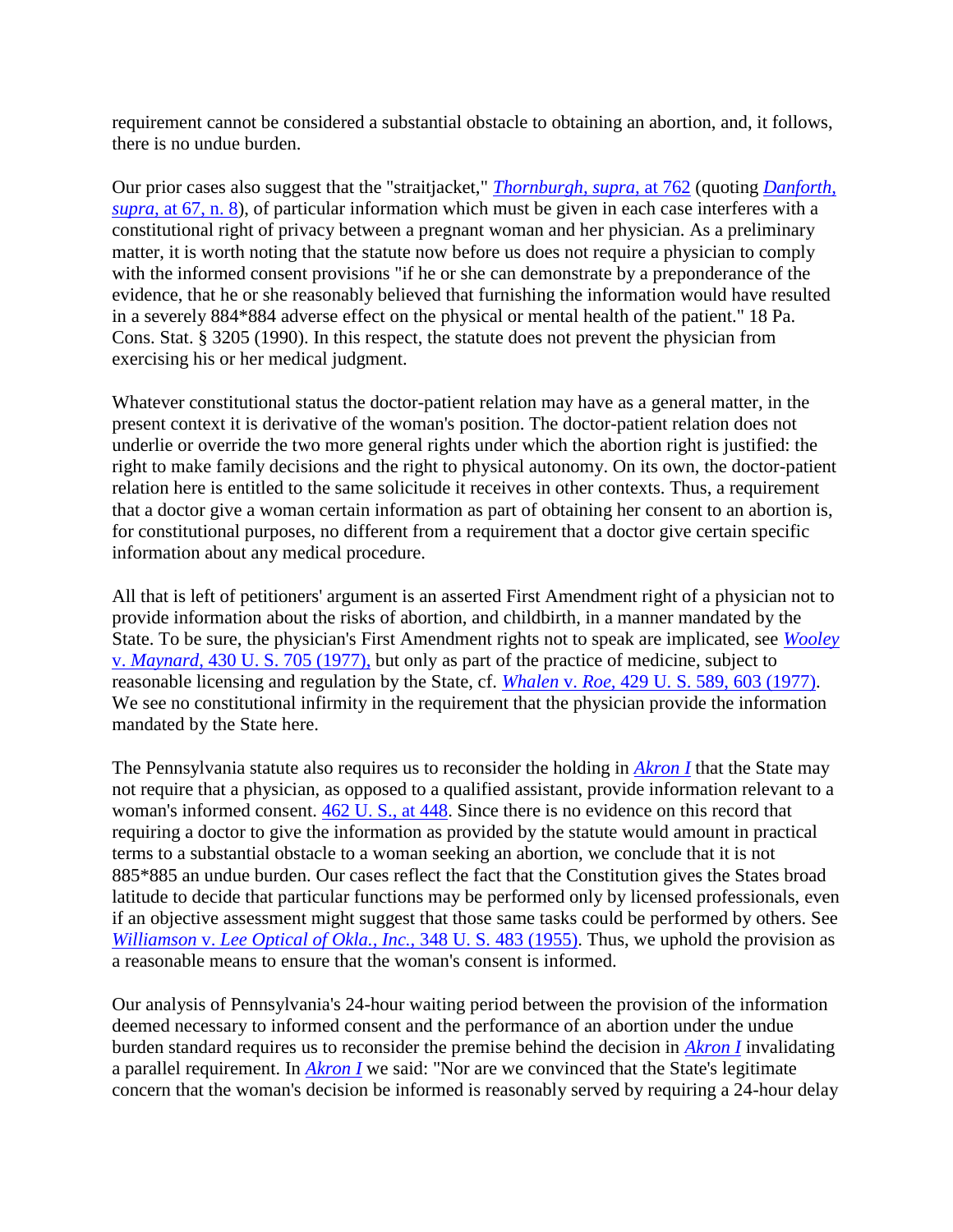as a matter of course." [462 U. S., at 450.](http://scholar.google.co.in/scholar_case?case=7944230995323582140&q=planned+parenthood+v.+casey&hl=en&as_sdt=2,5&scilh=0) We consider that conclusion to be wrong. The idea that important decisions will be more informed and deliberate if they follow some period of reflection does not strike us as unreasonable, particularly where the statute directs that important information become part of the background of the decision. The statute, as construed by the Court of Appeals, permits avoidance of the waiting period in the event of a medical emergency and the record evidence shows that in the vast majority of cases, a 24-hour delay does not create any appreciable health risk. In theory, at least, the waiting period is a reasonable measure to implement the State's interest in protecting the life of the unborn, a measure that does not amount to an undue burden.

Whether the mandatory 24-hour waiting period is nonetheless invalid because in practice it is a substantial obstacle to a woman's choice to terminate her pregnancy is a closer question. The findings of fact by the District Court indicate that because of the distances many women must travel to reach an abortion provider, the practical effect will often be 886\*886 a delay of much more than a day because the waiting period requires that a woman seeking an abortion make at least two visits to the doctor. The District Court also found that in many instances this will increase the exposure of women seeking abortions to "the harassment and hostility of antiabortion protestors demonstrating outside a clinic." 744 F. Supp., at 1351. As a result, the District Court found that for those women who have the fewest financial resources, those who must travel long distances, and those who have difficulty explaining their whereabouts to husbands, employers, or others, the 24-hour waiting period will be "particularly burdensome." *Id.,* at 1352.

These findings are troubling in some respects, but they do not demonstrate that the waiting period constitutes an undue burden. We do not doubt that, as the District Court held, the waiting period has the effect of "increasing the cost and risk of delay of abortions," *id.,* at 1378, but the District Court did not conclude that the increased costs and potential delays amount to substantial obstacles. Rather, applying the trimester framework's strict prohibition of all regulation designed to promote the State's interest in potential life before viability, see *id.,* at 1374, the District Court concluded that the waiting period does not further the state "interest in maternal health" and "infringes the physician's discretion to exercise sound medical judgment," *id.,* at 1378. Yet, as we have stated, under the undue burden standard a State is permitted to enact persuasive measures which favor childbirth over abortion, even if those measures do not further a health interest. And while the waiting period does limit a physician's discretion, that is not, standing alone, a reason to invalidate it. In light of the construction given the statute's definition of medical emergency by the Court of Appeals, and the District Court's findings, we cannot say that the waiting period imposes a real health risk.

We also disagree with the District Court's conclusion that the "particularly burdensome" effects of the waiting period 887\*887 on some women require its invalidation. A particular burden is not of necessity a substantial obstacle. Whether a burden falls on a particular group is a distinct inquiry from whether it is a substantial obstacle even as to the women in that group. And the District Court did not conclude that the waiting period is such an obstacle even for the women who are most burdened by it. Hence, on the record before us, and in the context of this facial challenge, we are not convinced that the 24-hour waiting period constitutes an undue burden.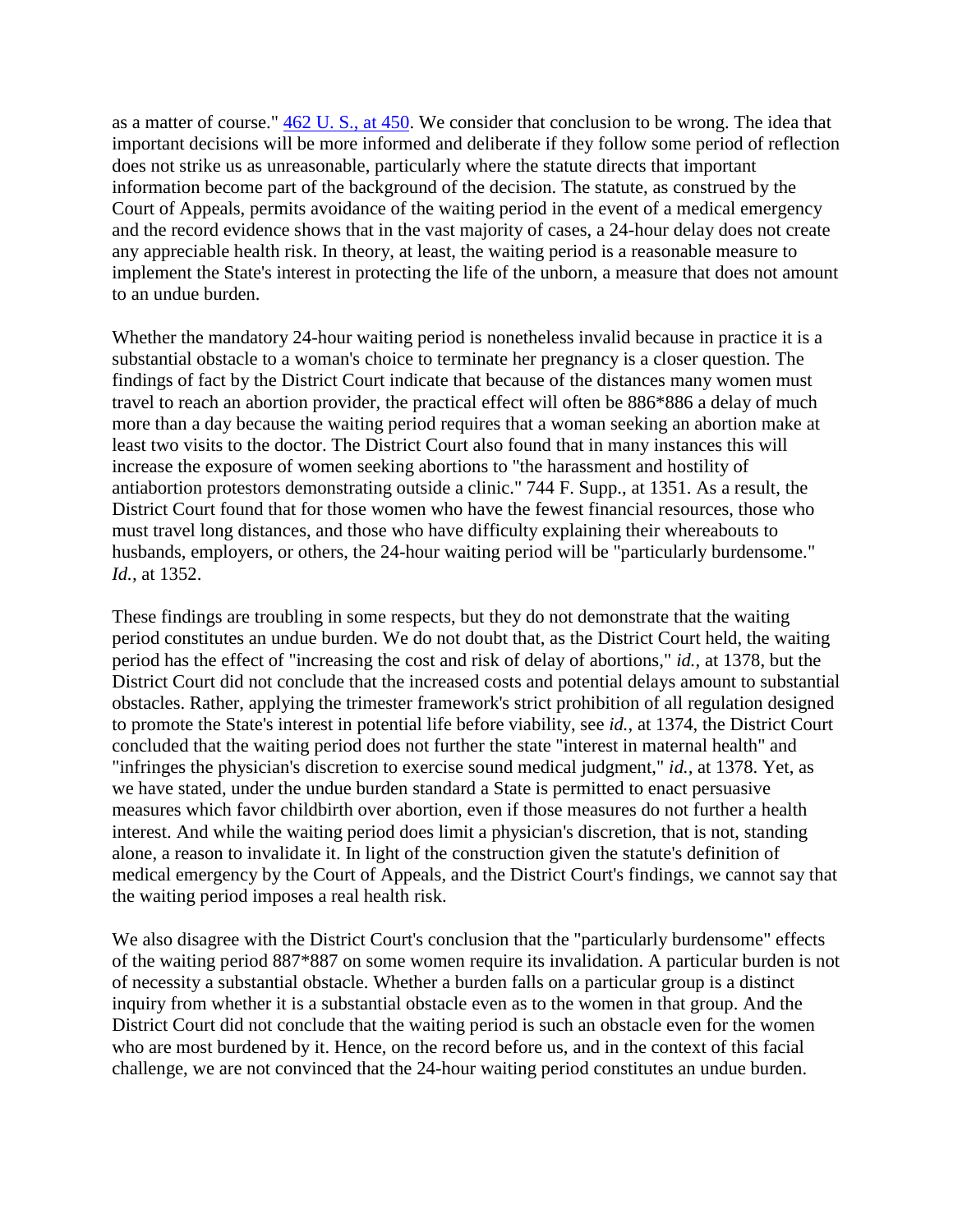We are left with the argument that the various aspects of the informed consent requirement are unconstitutional because they place barriers in the way of abortion on demand. Even the broadest reading of *Roe*, however, has not suggested that there is a constitutional right to abortion on demand. See, *e. g., Doe* v. *Bolton,* [410 U. S., at 189.](http://scholar.google.co.in/scholar_case?case=11713857759343795310&q=planned+parenthood+v.+casey&hl=en&as_sdt=2,5&scilh=0) Rather, the right protected by *[Roe](http://scholar.google.co.in/scholar_case?case=12334123945835207673&q=planned+parenthood+v.+casey&hl=en&as_sdt=2,5&scilh=0)* is a right to decide to terminate a pregnancy free of undue interference by the State. Because the informed consent requirement facilitates the wise exercise of that right, it cannot be classified as an interference with the right *[Roe](http://scholar.google.co.in/scholar_case?case=12334123945835207673&q=planned+parenthood+v.+casey&hl=en&as_sdt=2,5&scilh=0)* protects. The informed consent requirement is not an undue burden on that right.

# **C**

Section 3209 of Pennsylvania's abortion law provides, except in cases of medical emergency, that no physician shall perform an abortion on a married woman without receiving a signed statement from the woman that she has notified her spouse that she is about to undergo an abortion. The woman has the option of providing an alternative signed statement certifying that her husband is not the man who impregnated her; that her husband could not be located; that the pregnancy is the result of spousal sexual assault which she has reported; or that the woman believes that notifying her husband will cause him or someone else to inflict bodily injury upon her. A physician who performs an abortion on 888\*888 a married woman without receiving the appropriate signed statement will have his or her license revoked, and is liable to the husband for damages.

The District Court heard the testimony of numerous expert witnesses, and made detailed findings of fact regarding the effect of this statute. These included:

"273. The vast majority of women consult their husbands prior to deciding to terminate their pregnancy. . . .

. . . . .

"279. The `bodily injury' exception could not be invoked by a married woman whose husband, if notified, would, in her reasonable belief, threaten to (a) publicize her intent to have an abortion to family, friends or acquaintances; (b) retaliate against her in future child custody or divorce proceedings; (c) inflict psychological intimidation or emotional harm upon her, her children or other persons; (d) inflict bodily harm on other persons such as children, family members or other loved ones; or (e) use his control over finances to deprive of necessary monies for herself or her children. . . .

. . . . .

"281. Studies reveal that family violence occurs in two million families in the United States. This figure, however, is a conservative one that substantially understates (because battering is usually not reported until it reaches life-threatening proportions) the actual number of families affected by domestic violence. In fact, researchers estimate that one of every two women will be battered at some time in their life. . . .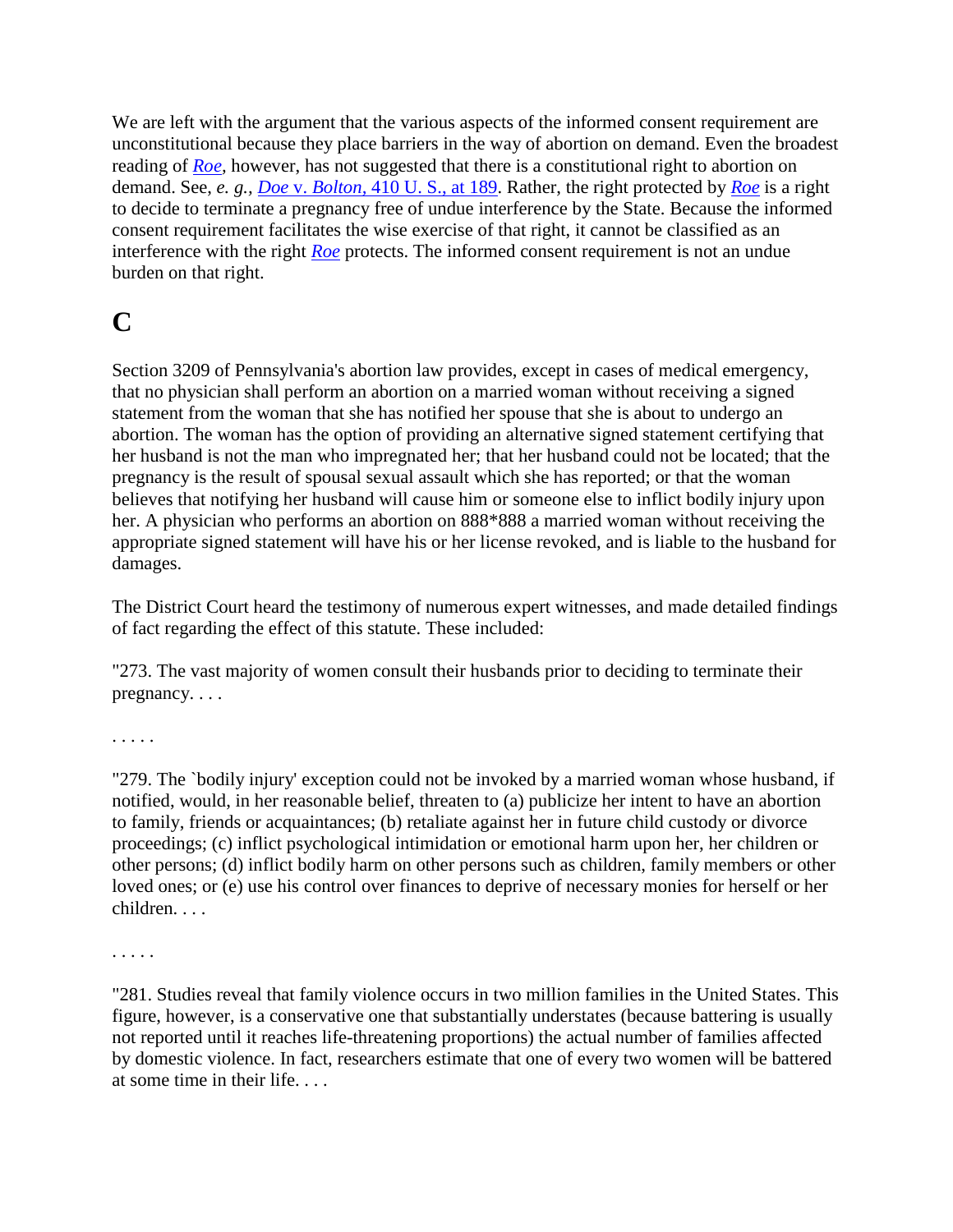"282. A wife may not elect to notify her husband of her intention to have an abortion for a variety of reasons, including the husband's illness, concern about her own health, the imminent failure of the marriage, or the husband's absolute opposition to the abortion. . . .

"283. The required filing of the spousal consent form would require plaintiff-clinics to change their counseling 889\*889 procedures and force women to reveal their most intimate decisionmaking on pain of criminal sanctions. The confidentiality of these revelations could not be guaranteed, since the woman's records are not immune from subpoena. . . .

"284. Women of all class levels, educational backgrounds, and racial, ethnic and religious groups are battered. . . .

"285. Wife-battering or abuse can take on many physical and psychological forms. The nature and scope of the battering can cover a broad range of actions and be gruesome and torturous. . . .

"286. Married women, victims of battering, have been killed in Pennsylvania and throughout the United States. . . .

"287. Battering can often involve a substantial amount of sexual abuse, including marital rape and sexual mutilation. . . .

"288. In a domestic abuse situation, it is common for the battering husband to also abuse the children in an attempt to coerce the wife. . . .

"289. Mere notification of pregnancy is frequently a flashpoint for battering and violence within the family. The number of battering incidents is high during the pregnancy and often the worst abuse can be associated with pregnancy. . . . The battering husband may deny parentage and use the pregnancy as an excuse for abuse. . . .

"290. Secrecy typically shrouds abusive families. Family members are instructed not to tell anyone, especially police or doctors, about the abuse and violence. Battering husbands often threaten their wives or her children with further abuse if she tells an outsider of the violence and tells her that nobody will believe her. A battered woman, therefore, is highly unlikely to disclose 890\*890 the violence against her for fear of retaliation by the abuser. . . .

"291. Even when confronted directly by medical personnel or other helping professionals, battered women often will not admit to the battering because they have not admitted to themselves that they are battered. . . .

. . . . .

.

"294. A woman in a shelter or a safe house unknown to her husband is not `reasonably likely' to have bodily harm inflicted upon her by her batterer, however her attempt to notify her husband pursuant to section 3209 could accidentally disclose her whereabouts to her husband. Her fear of future ramifications would be realistic under the circumstances.

"295. Marital rape is rarely discussed with others or reported to law enforcement authorities, and of those reported only few are prosecuted. . . .

"296. It is common for battered women to have sexual intercourse with their husbands to avoid being battered. While this type of coercive sexual activity would be spousal sexual assault as defined by the Act, many women may not consider it to be so and others would fear disbelief. . .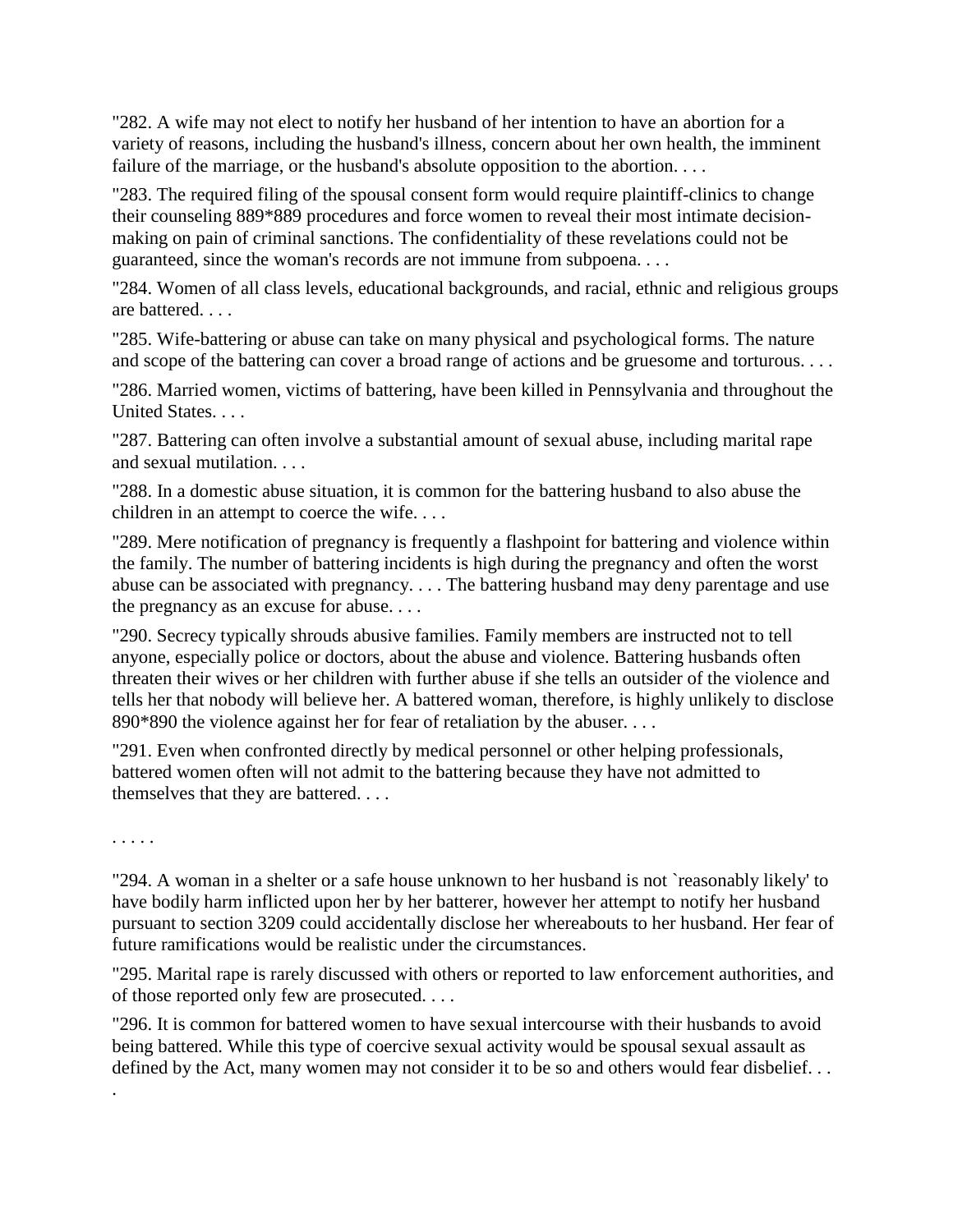"297. The marital rape exception to section 3209 cannot be claimed by women who are victims of coercive sexual behavior other than penetration. The 90-day reporting requirement of the spousal sexual assault statute, 18 Pa. Con. Stat. Ann. § 3218(c), further narrows the class of sexually abused wives who can claim the exception, since many of these women may be psychologically unable to discuss or report the rape for several years after the incident. . . .

"298. Because of the nature of the battering relationship, battered women are unlikely to avail themselves of the exceptions to section 3209 of the Act, regardless of 891\*891 whether the section applies to them." 744 F. Supp., at 1360-1362 (footnote omitted).

These findings are supported by studies of domestic violence. The American Medical Association (AMA) has published a summary of the recent research in this field, which indicates that in an average 12-month period in this country, approximately two million women are the victims of severe assaults by their male partners. In a 1985 survey, women reported that nearly one of every eight husbands had assaulted their wives during the past year. The AMA views these figures as "marked underestimates," because the nature of these incidents discourages women from reporting them, and because surveys typically exclude the very poor, those who do not speak English well, and women who are homeless or in institutions or hospitals when the survey is conducted. According to the AMA, "[r]esearchers on family violence agree that the true incidence of partner violence is probably *double* the above estimates; or four million severely assaulted women per year. Studies on prevalence suggest that from one-fifth to onethird of all women will be physically assaulted by a partner or ex-partner during their lifetime." AMA Council on Scientific Affairs, Violence Against Women 7 (1991) (emphasis in original). Thus on an average day in the United States, nearly 11,000 women are severely assaulted by their male partners. Many of these incidents involve sexual assault. *Id.,* at 3-4; Shields & Hanneke,

Battered Wives' Reactions to Marital Rape, in The Dark Side of Families: Current Family Violence Research 131, 144 (D. Finkelhor, R. Gelles, G. Hataling, & M. Straus eds. 1983). In families where wifebeating takes place, moreover, child abuse is often present as well. Violence Against Women, *supra,* at 12.

Other studies fill in the rest of this troubling picture. Physical violence is only the most visible form of abuse. Psychological abuse, particularly forced social and economic isolation of women, is also common. L. Walker, The Battered 892\*892 Woman Syndrome 27-28 (1984). Many victims of domestic violence remain with their abusers, perhaps because they perceive no superior alternative. Herbert, Silver, & Ellard, Coping with an Abusive Relationship: I. How and Why do Women Stay?, 53 J. Marriage & the Family 311 (1991). Many abused women who find temporary refuge in shelters return to their husbands, in large part because they have no other source of income. Aguirre, Why Do They Return? Abused Wives in Shelters, 30 J. Nat. Assn. of Social Workers 350, 352 (1985). Returning to one's abuser can be dangerous. Recent Federal Bureau of Investigation statistics disclose that 8.8 percent of all homicide victims in the United States are killed by their spouses. Mercy & Saltzman, Fatal Violence Among Spouses in the United States, 1976-85, 79 Am. J. Public Health 595 (1989). Thirty percent of female homicide victims are killed by their male partners. Domestic Violence: Terrorism in the Home, Hearing before the Subcommittee on Children, Family, Drugs and Alcoholism of the Senate Committee on Labor and Human Resources, 101st Cong., 2d Sess., 3 (1990).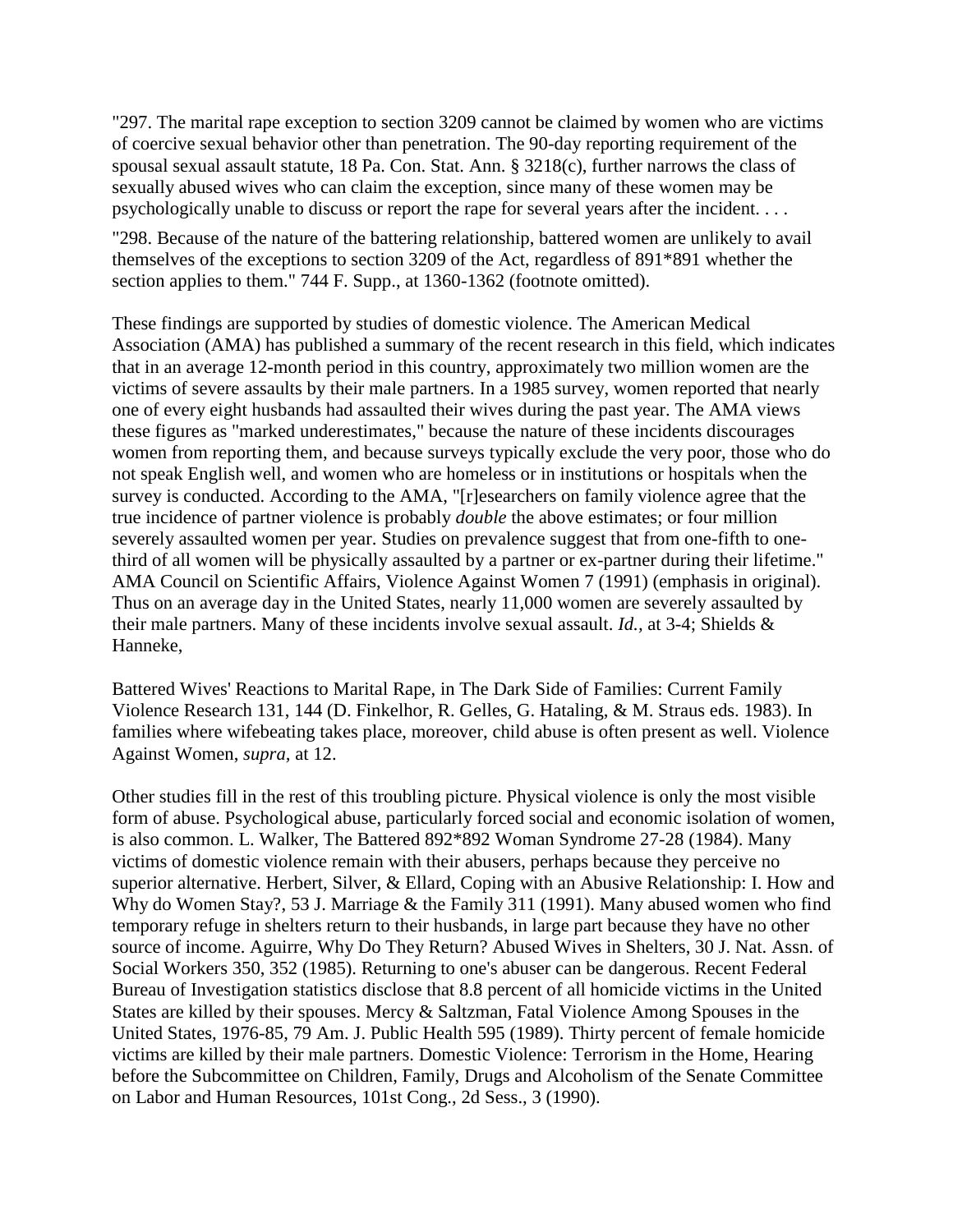The limited research that has been conducted with respect to notifying one's husband about an abortion, although involving samples too small to be representative, also supports the District Court's findings of fact. The vast majority of women notify their male partners of their decision to obtain an abortion. In many cases in which married women do not notify their husbands, the pregnancy is the result of an extramarital affair. Where the husband is the father, the primary reason women do not notify their husbands is that the husband and wife are experiencing marital difficulties, often accompanied by incidents of violence. Ryan & Plutzer, When Married Women Have Abortions: Spousal Notification and Marital Interaction, 51 J. Marriage & the Family 41, 44 (1989).

This information and the District Court's findings reinforce what common sense would suggest. In wellfunctioning 893\*893 marriages, spouses discuss important intimate decisions such as whether to bear a child. But there are millions of women in this country who are the victims of regular physical and psychological abuse at the hands of their husbands. Should these women become pregnant, they may have very good reasons for not wishing to inform their husbands of their decision to obtain an abortion. Many may have justifiable fears of physical abuse, but may be no less fearful of the consequences of reporting prior abuse to the Commonwealth of Pennsylvania. Many may have a reasonable fear that notifying their husbands will provoke further instances of child abuse; these women are not exempt from § 3209's notification requirement. Many may fear devastating forms of psychological abuse from their husbands, including verbal harassment, threats of future violence, the destruction of possessions, physical confinement to the home, the withdrawal of financial support, or the disclosure of the abortion to family and friends. These methods of psychological abuse may act as even more of a deterrent to notification than the possibility of physical violence, but women who are the victims of the abuse are not exempt from § 3209's notification requirement. And many women who are pregnant as a result of sexual assaults by their husbands will be unable to avail themselves of the exception for spousal sexual assault, § 3209(b)(3), because the exception requires that the woman have notified law enforcement authorities within 90 days of the assault, and her husband will be notified of her report once an investigation begins, § 3128(c). If anything in this field is certain, it is that victims of spousal sexual assault are extremely reluctant to report the abuse to the government; hence, a great many spousal rape victims will not be exempt from the notification requirement imposed by § 3209.

The spousal notification requirement is thus likely to prevent a significant number of women from obtaining an abortion. It does not merely make abortions a little more difficult or expensive to obtain; for many women, it will impose 894\*894 a substantial obstacle. We must not blind ourselves to the fact that the significant number of women who fear for their safety and the safety of their children are likely to be deterred from procuring an abortion as surely as if the Commonwealth had outlawed abortion in all cases.

Respondents attempt to avoid the conclusion that § 3209 is invalid by pointing out that it imposes almost no burden at all for the vast majority of women seeking abortions. They begin by noting that only about 20 percent of the women who obtain abortions are married. They then note that of these women about 95 percent notify their husbands of their own volition. Thus, respondents argue, the effects of § 3209 are felt by only one percent of the women who obtain abortions. Respondents argue that since some of these women will be able to notify their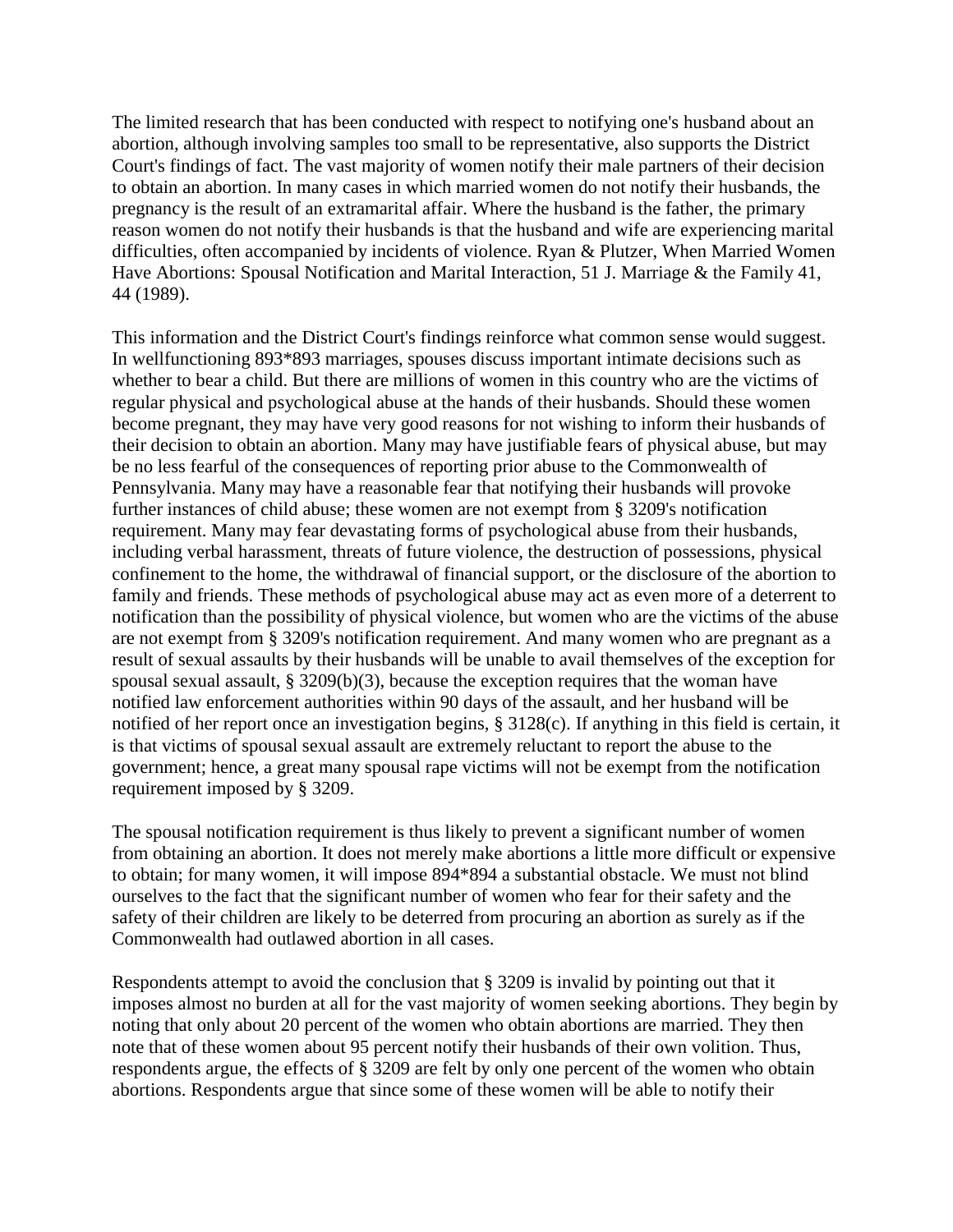husbands without adverse consequences or will qualify for one of the exceptions, the statute affects fewer than one percent of women seeking abortions. For this reason, it is asserted, the statute cannot be invalid on its face. See Brief for Respondents 83-86. We disagree with respondents' basic method of analysis.

The analysis does not end with the one percent of women upon whom the statute operates; it begins there. Legislation is measured for consistency with the Constitution by its impact on those whose conduct it affects. For example, we would not say that a law which requires a newspaper to print a candidate's reply to an unfavorable editorial is valid on its face because most newspapers would adopt the policy even absent the law. See *[Miami Herald Publishing Co.](http://scholar.google.co.in/scholar_case?case=3261378222094247847&q=planned+parenthood+v.+casey&hl=en&as_sdt=2,5&scilh=0)* v. *Tornillo,* [418 U. S. 241 \(1974\).](http://scholar.google.co.in/scholar_case?case=3261378222094247847&q=planned+parenthood+v.+casey&hl=en&as_sdt=2,5&scilh=0) The proper focus of constitutional inquiry is the group for whom the law is a restriction, not the group for whom the law is irrelevant.

Respondents' argument itself gives implicit recognition to this principle, at one of its critical points. Respondents speak of the one percent of women seeking abortions who are married and would choose not to notify their husbands of their plans. By selecting as the controlling class women 895\*895 who wish to obtain abortions, rather than all women or all pregnant women, respondents in effect concede that § 3209 must be judged by reference to those for whom it is an actual rather than an irrelevant restriction. Of course, as we have said, § 3209's real target is narrower even than the class of women seeking abortions identified by the State: it is married women seeking abortions who do not wish to notify their husbands of their intentions and who do not qualify for one of the statutory exceptions to the notice requirement. The unfortunate yet persisting conditions we document above will mean that in a large fraction of the cases in which § 3209 is relevant, it will operate as a substantial obstacle to a woman's choice to undergo an abortion. It is an undue burden, and therefore invalid.

This conclusion is in no way inconsistent with our decisions upholding parental notification or consent requirements. See, *e. g., Akron II,* [497 U. S., at 510-519;](http://scholar.google.co.in/scholar_case?case=9736627999207272791&q=planned+parenthood+v.+casey&hl=en&as_sdt=2,5&scilh=0) *Bellotti* v. *Baird,* [443 U. S. 622](http://scholar.google.co.in/scholar_case?case=13182298442826453955&q=planned+parenthood+v.+casey&hl=en&as_sdt=2,5&scilh=0)  (1979) *[\(Bellotti II\);](http://scholar.google.co.in/scholar_case?case=13182298442826453955&q=planned+parenthood+v.+casey&hl=en&as_sdt=2,5&scilh=0) [Planned Parenthood of Central Mo.](http://scholar.google.co.in/scholar_case?case=3638004152923873163&q=planned+parenthood+v.+casey&hl=en&as_sdt=2,5&scilh=0)* v. *Danforth,* 428 U. S., at 74. Those enactments, and our judgment that they are constitutional, are based on the quite reasonable assumption that minors will benefit from consultation with their parents and that children will often not realize that their parents have their best interests at heart. We cannot adopt a parallel assumption about adult women.

We recognize that a husband has a "deep and proper concern and interest . . . in his wife's pregnancy and in the growth and development of the fetus she is carrying." *[Danforth,](http://scholar.google.co.in/scholar_case?case=3638004152923873163&q=planned+parenthood+v.+casey&hl=en&as_sdt=2,5&scilh=0) supra,* at [69.](http://scholar.google.co.in/scholar_case?case=3638004152923873163&q=planned+parenthood+v.+casey&hl=en&as_sdt=2,5&scilh=0) With regard to the children he has fathered and raised, the Court has recognized his "cognizable and substantial" interest in their custody. *Stanley* v. *Illinois,* [405 U. S. 645, 651-652](http://scholar.google.co.in/scholar_case?case=1426145273543650930&q=planned+parenthood+v.+casey&hl=en&as_sdt=2,5&scilh=0)  [\(1972\);](http://scholar.google.co.in/scholar_case?case=1426145273543650930&q=planned+parenthood+v.+casey&hl=en&as_sdt=2,5&scilh=0) see also *Quilloin* v. *Walcott,* [434 U. S. 246 \(1978\);](http://scholar.google.co.in/scholar_case?case=9924539625881878959&q=planned+parenthood+v.+casey&hl=en&as_sdt=2,5&scilh=0) *Caban* v. *Mohammed,* [441 U. S. 380](http://scholar.google.co.in/scholar_case?case=17762824605036514647&q=planned+parenthood+v.+casey&hl=en&as_sdt=2,5&scilh=0)  [\(1979\);](http://scholar.google.co.in/scholar_case?case=17762824605036514647&q=planned+parenthood+v.+casey&hl=en&as_sdt=2,5&scilh=0) *Lehr* v. *Robertson,* [463 U. S. 248 \(1983\).](http://scholar.google.co.in/scholar_case?case=17809864285989683393&q=planned+parenthood+v.+casey&hl=en&as_sdt=2,5&scilh=0) If these cases concerned a State's ability to require the mother to notify the father before taking some action with respect to a living 896\*896 child raised by both, therefore, it would be reasonable to conclude as a general matter that the father's interest in the welfare of the child and the mother's interest are equal.

Before birth, however, the issue takes on a very different cast. It is an inescapable biological fact that state regulation with respect to the child a woman is carrying will have a far greater impact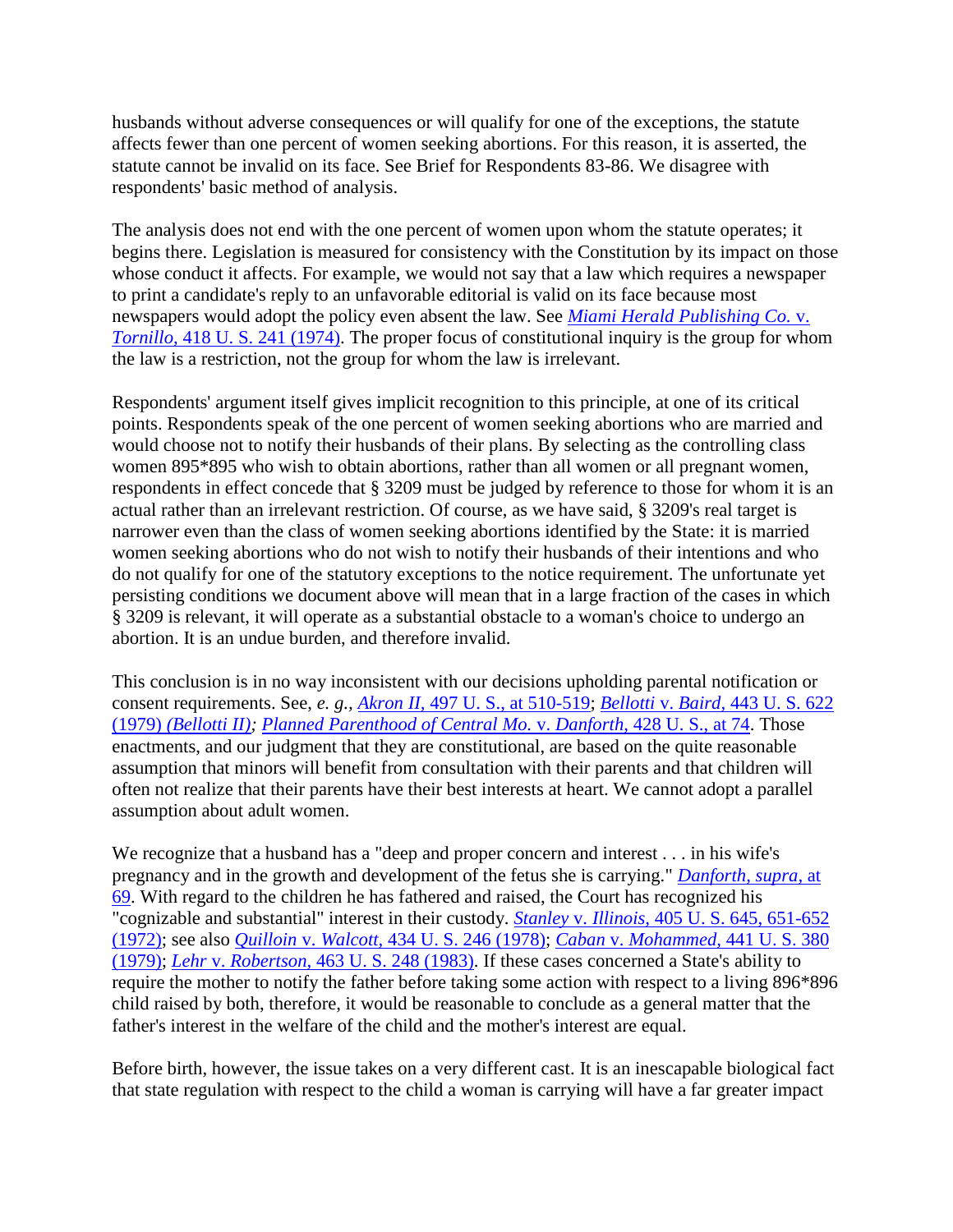on the mother's liberty than on the father's. The effect of state regulation on a woman's protected liberty is doubly deserving of scrutiny in such a case, as the State has touched not only upon the private sphere of the family but upon the very bodily integrity of the pregnant woman. Cf. *Cruzan* v. *[Director, Mo. Dept. of Health,](http://scholar.google.co.in/scholar_case?case=8467471114673973761&q=planned+parenthood+v.+casey&hl=en&as_sdt=2,5&scilh=0)* 497 U. S., at 281. The Court has held that "when the wife and the husband disagree on this decision, the view of only one of the two marriage partners can prevail. Inasmuch as it is the woman who physically bears the child and who is the more directly and immediately affected by the pregnancy, as between the two, the balance weighs in her favor." *[Danforth, supra,](http://scholar.google.co.in/scholar_case?case=3638004152923873163&q=planned+parenthood+v.+casey&hl=en&as_sdt=2,5&scilh=0)* at 71. This conclusion rests upon the basic nature of marriage and the nature of our Constitution: "[T]he marital couple is not an independent entity with a mind and heart of its own, but an association of two individuals each with a separate intellectual and emotional makeup. If the right of privacy means anything, it is the right of the *individual,* married or single, to be free from unwarranted governmental intrusion into matters so fundamentally affecting a person as the decision whether to bear or beget a child." *[Eisenstadt](http://scholar.google.co.in/scholar_case?case=14131534241682283357&q=planned+parenthood+v.+casey&hl=en&as_sdt=2,5&scilh=0)* v. *Baird*, [405 U. S., at 453](http://scholar.google.co.in/scholar_case?case=14131534241682283357&q=planned+parenthood+v.+casey&hl=en&as_sdt=2,5&scilh=0) (emphasis in original). The Constitution protects individuals, men and women alike, from unjustified state interference, even when that interference is enacted into law for the benefit of their spouses.

There was a time, not so long ago, when a different understanding of the family and of the Constitution prevailed. In *Bradwell* v. *State,* [16 Wall. 130 \(1873\),](http://scholar.google.co.in/scholar_case?case=15649619105552016921&q=planned+parenthood+v.+casey&hl=en&as_sdt=2,5&scilh=0) three Members of this 897\*897 Court reaffirmed the common-law principle that "a woman had no legal existence separate from her husband, who was regarded as her head and representative in the social state; and, notwithstanding some recent modifications of this civil status, many of the special rules of law flowing from and dependent upon this cardinal principle still exist in full force in most States." *Id.*, at 141 (Bradley, J., joined by Swayne and Field, JJ., concurring in judgment). Only one generation has passed since this Court observed that "woman is still regarded as the center of home and family life," with attendant "special responsibilities" that precluded full and independent legal status under the Constitution. *Hoyt* v. *Florida,* [368 U. S. 57, 62 \(1961\).](http://scholar.google.co.in/scholar_case?case=2709517418034000081&q=planned+parenthood+v.+casey&hl=en&as_sdt=2,5&scilh=0) These views, of course, are no longer consistent with our understanding of the family, the individual, or the Constitution.

In keeping with our rejection of the common-law understanding of a woman's role within the family, the Court held in *[Danforth](http://scholar.google.co.in/scholar_case?case=3638004152923873163&q=planned+parenthood+v.+casey&hl=en&as_sdt=2,5&scilh=0)* that the Constitution does not permit a State to require a married woman to obtain her husband's consent before undergoing an abortion. [428 U. S., at 69.](http://scholar.google.co.in/scholar_case?case=3638004152923873163&q=planned+parenthood+v.+casey&hl=en&as_sdt=2,5&scilh=0) The principles that guided the Court in *[Danforth](http://scholar.google.co.in/scholar_case?case=3638004152923873163&q=planned+parenthood+v.+casey&hl=en&as_sdt=2,5&scilh=0)* should be our guides today. For the great many women who are victims of abuse inflicted by their husbands, or whose children are the victims of such abuse, a spousal notice requirement enables the husband to wield an effective veto over his wife's decision. Whether the prospect of notification itself deters such women from seeking abortions, or whether the husband, through physical force or psychological pressure or economic coercion, prevents his wife from obtaining an abortion until it is too late, the notice requirement will often be tantamount to the veto found unconstitutional in *[Danforth.](http://scholar.google.co.in/scholar_case?case=3638004152923873163&q=planned+parenthood+v.+casey&hl=en&as_sdt=2,5&scilh=0)* The women most affected by this law—those who most reasonably fear the consequences of notifying their husbands that they are pregnant—are in the gravest danger.

898\*898 The husband's interest in the life of the child his wife is carrying does not permit the State to empower him with this troubling degree of authority over his wife. The contrary view leads to consequences reminiscent of the common law. A husband has no enforceable right to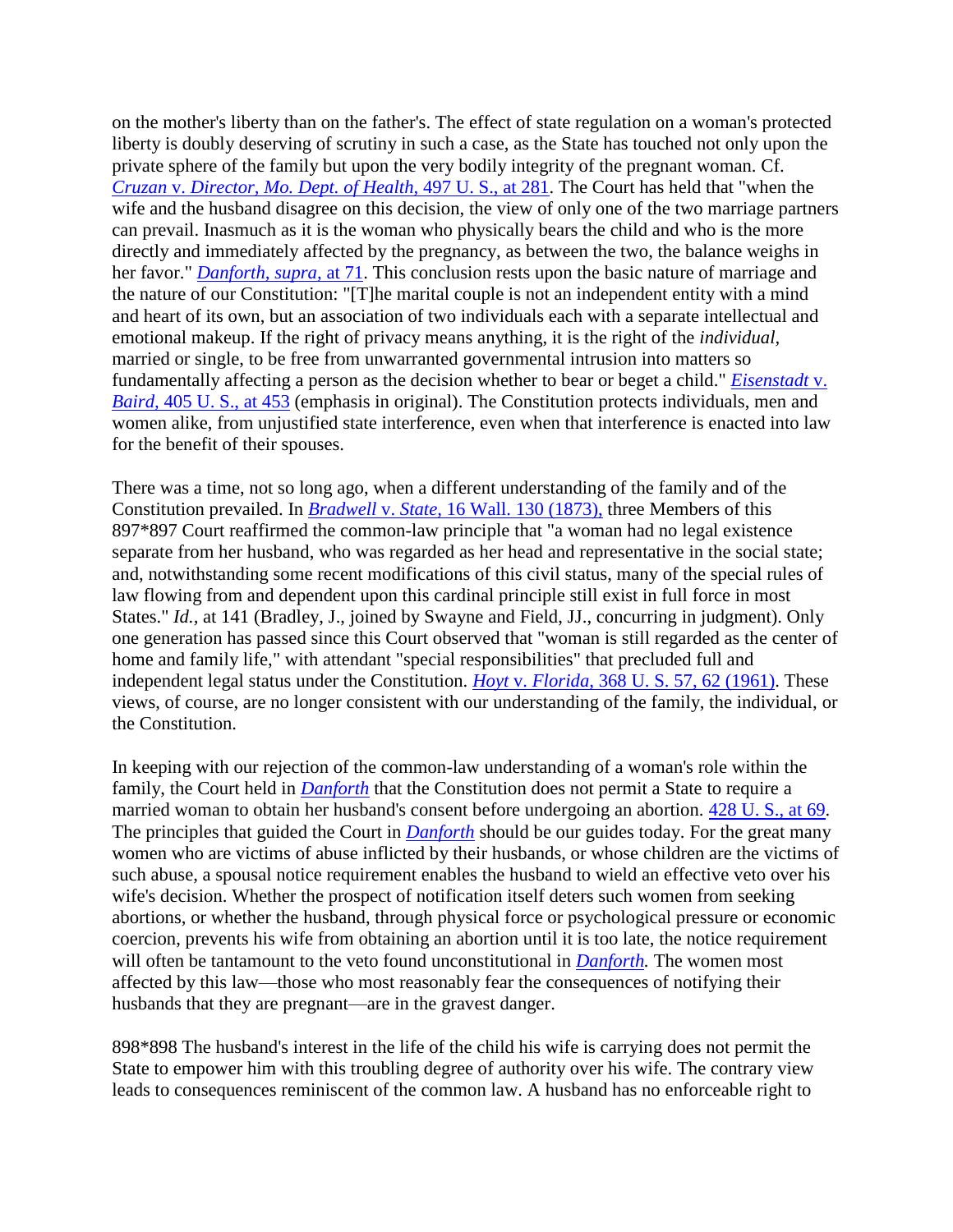require a wife to advise him before she exercises her personal choices. If a husband's interest in the potential life of the child outweighs a wife's liberty, the State could require a married woman to notify her husband before she uses a postfertilization contraceptive. Perhaps next in line would be a statute requiring pregnant married women to notify their husbands before engaging in conduct causing risks to the fetus. After all,if the husband's interest in the fetus' safety is a sufficient predicate for state regulation, the State could reasonably conclude that pregnant wives should notify their husbands before drinking alcohol or smoking. Perhaps married women should notify their husbands before using contraceptives or before undergoing any type of surgery that may have complications affecting the husband's interest in his wife's reproductive organs. And if a husband's interest justifies notice in any of these cases, one might reasonably argue that it justifies exactly what the *[Danforth](http://scholar.google.co.in/scholar_case?case=3638004152923873163&q=planned+parenthood+v.+casey&hl=en&as_sdt=2,5&scilh=0)* Court held it did not justify—a requirement of the husband's consent as well. A State may not give to a man the kind of dominion over his wife that parents exercise over their children.

Section 3209 embodies a view of marriage consonant with the common-law status of married women but repugnant to our present understanding of marriage and of the nature of the rights secured by the Constitution. Women do not lose their constitutionally protected liberty when they marry. The Constitution protects all individuals, male or female, married or unmarried, from the abuse of governmental power, even where that power is employed for the supposed benefit of a member of the individual's family. These considerations confirm our conclusion that § 3209 is invalid.

### **899\*899 D**

We next consider the parental consent provision. Except in a medical emergency, an unemancipated young woman under 18 may not obtain an abortion unless she and one of her parents (or guardian) provides informed consent as defined above. If neither a parent nor a guardian provides consent, a court may authorize the performance of an abortion upon a determination that the young woman is mature and capable of giving informed consent and has in fact given her informed consent, or that an abortion would be in her best interests.

We have been over most of this ground before. Our cases establish, and we reaffirm today, that a State may require a minor seeking an abortion to obtain the consent of a parent or guardian, provided that there is an adequate judicial bypass procedure. See, *e. g., Akron II,* [497 U. S., at](http://scholar.google.co.in/scholar_case?case=9736627999207272791&q=planned+parenthood+v.+casey&hl=en&as_sdt=2,5&scilh=0)  [510-519;](http://scholar.google.co.in/scholar_case?case=9736627999207272791&q=planned+parenthood+v.+casey&hl=en&as_sdt=2,5&scilh=0) *Hodgson,* [497 U. S., at 461 \(O'Connor, J., concurring in part and concurring in](http://scholar.google.co.in/scholar_case?case=15890213352888117836&q=planned+parenthood+v.+casey&hl=en&as_sdt=2,5&scilh=0)  [judgment in part\);](http://scholar.google.co.in/scholar_case?case=15890213352888117836&q=planned+parenthood+v.+casey&hl=en&as_sdt=2,5&scilh=0) *id.,* at 497-501 (Kennedy, J., concurring in judgment in part and dissenting in part); *Akron I,* [462 U. S., at 440;](http://scholar.google.co.in/scholar_case?case=7944230995323582140&q=planned+parenthood+v.+casey&hl=en&as_sdt=2,5&scilh=0) *Bellotti II,* [443 U. S., at 643-644 \(plurality opinion\).](http://scholar.google.co.in/scholar_case?case=13182298442826453955&q=planned+parenthood+v.+casey&hl=en&as_sdt=2,5&scilh=0) Under these precedents, in our view, the one-parent consent requirement and judicial bypass procedure are constitutional.

The only argument made by petitioners respecting this provision and to which our prior decisions do not speak is the contention that the parental consent requirement is invalid because it requires informed parental consent. For the most part, petitioners' argument is a reprise of their argument with respect to the informed consent requirement in general, and we reject it for the reasons given above. Indeed, some of the provisions regarding informed consent have particular force with respect to minors: the waiting period, for example, may provide the parent or parents of a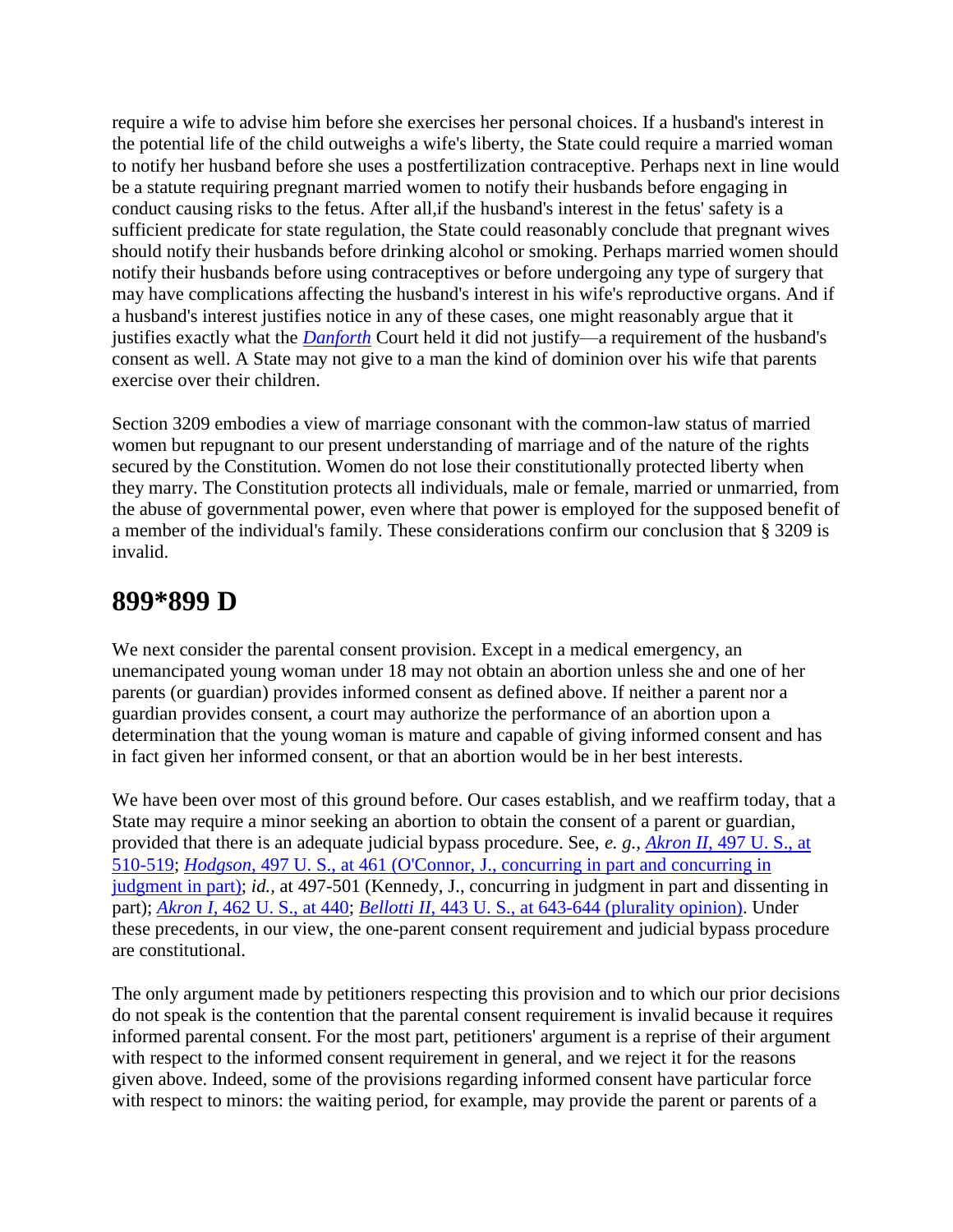pregnant young woman the opportunity to consult with her in private, and to discuss the consequences of her decision in 900\*900 the context of the values and moral or religious principles of their family. See *[Hodgson, supra,](http://scholar.google.co.in/scholar_case?case=15890213352888117836&q=planned+parenthood+v.+casey&hl=en&as_sdt=2,5&scilh=0)* at 448-449 (opinion of Stevens, J.).

# **E**

Under the recordkeeping and reporting requirements of the statute, every facility which performs abortions is required to file a report stating its name and address as well as the name and address of any related entity, such as a controlling or subsidiary organization. In the case of statefunded institutions, the information becomes public.

For each abortion performed, a report must be filed identifying: the physician (and the second physician where required); the facility; the referring physician or agency; the woman's age; the number of prior pregnancies and prior abortions she has had; gestational age; the type of abortion procedure; the date of the abortion; whether there were any pre-existing medical conditions which would complicate pregnancy; medical complications with the abortion; where applicable, the basis for the determination that the abortion was medically necessary; the weight of the aborted fetus; and whether the woman was married, and if so, whether notice was provided or the basis for the failure to give notice. Every abortion facility must also file quarterly reports showing the number of abortions performed broken down by trimester. See 18 Pa. Cons. Stat. §§ 3207, 3214 (1990). In all events, the identity of each woman who has had an abortion remains confidential.

In *Danforth,* [428 U. S., at 80,](http://scholar.google.co.in/scholar_case?case=3638004152923873163&q=planned+parenthood+v.+casey&hl=en&as_sdt=2,5&scilh=0) we held that recordkeeping and reporting provisions "that are reasonably directed to the preservation of maternal health and that properly respect a patient's confidentiality and privacy are permissible." We think that under this standard, all the provisions at issue here, except that relating to spousal notice, are constitutional. Although they do not relate to the State's interest in informing the woman's choice, they do relate to health. The collection of information with respect to actual patients 901\*901 is a vital element of medical research, and so it cannot be said that the requirements serve no purpose other than to make abortions more difficult. Nor do we find that the requirements impose a substantial obstacle to a woman's choice. At most they might increase the cost of some abortions by a slight amount. While at some point increased cost could become a substantial obstacle, there is no such showing on the record before us.

Subsection (12) of the reporting provision requires the reporting of, among other things, a married woman's "reason for failure to provide notice" to her husband. § 3214(a)(12). This provision in effect requires women, as a condition of obtaining an abortion, to provide the Commonwealth with the precise information we have already recognized that many women have pressing reasons not to reveal. Like the spousal notice requirement itself, this provision places an undue burden on a woman's choice, and must be invalidated for that reason.

# **VI**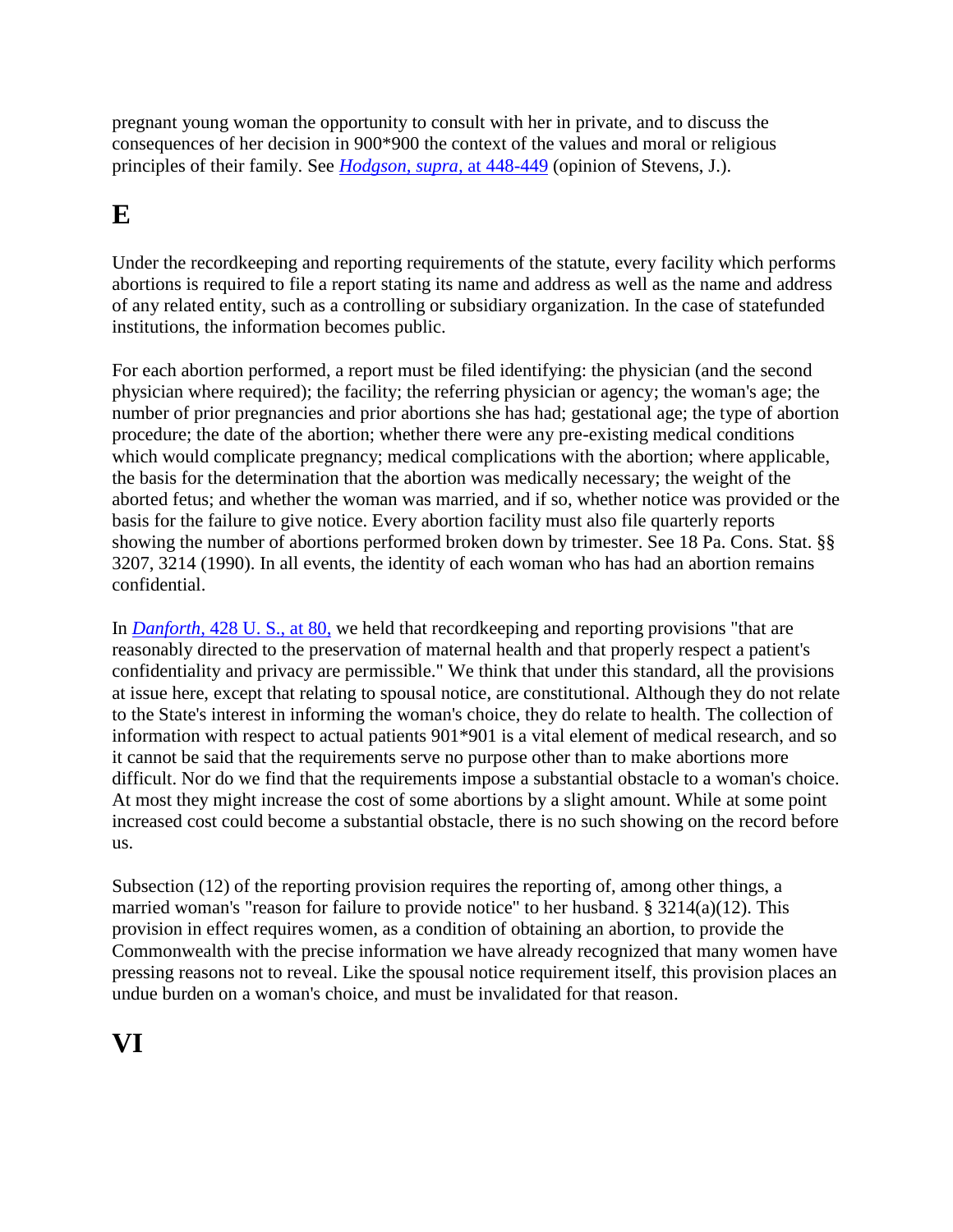Our Constitution is a covenant running from the first generation of Americans to us and then to future generations. It is a coherent succession. Each generation must learn anew that the Constitution's written terms embody ideas and aspirations that must survive more ages than one. We accept our responsibility not to retreat from interpreting the full meaning of the covenant in light of all of our precedents. We invoke it once again to define the freedom guaranteed by the Constitution's own promise, the promise of liberty.

**\* \* \***

The judgment in No. 91-902 is affirmed. The judgment in No. 91-744 is affirmed in part and reversed in part, and the case is remanded for proceedings consistent with this opinion, including consideration of the question of severability.

*It is so ordered.*

902\*902 APPENDIX TO OPINION OF O'CONNOR, KENNEDY, AND SOUTER, JJ.

Selected Provisions of the 1988 and 1989 Amendments to the

Pennsylvania Abortion Control Act of 1982 18 PA. CONS. STAT. (1990).

"§ 3203. Definitions.

. . . . .

"`Medical emergency.' That condition which, on the basis of the physician's good faith clinical judgment, so complicates the medical condition of a pregnant woman as to necessitate the immediate abortion of her pregnancy to avert her death or for which a delay will create serious risk of substantial and irreversible impairment of major bodily function."

"§ 3205. Informed consent.

"(a) General rule.—No abortion shall be performed or induced except with the voluntary and informed consent of the woman upon whom the abortion is to be performed or induced. Except in the case of a medical emergency, consent to an abortion is voluntary and informed if and only if:

"(1) At least 24 hours prior to the abortion, the physician who is to perform the abortion or the referring physician has orally informed the woman of:

"(i) The nature of the proposed procedure or treatment and of those risks and alternatives to the procedure or treatment that a reasonable patient would consider material to the decision of whether or not to undergo the abortion.

"(ii) The probable gestational age of the unborn child at the time the abortion is to be performed.

"(iii) The medical risks associated with carrying her child to term.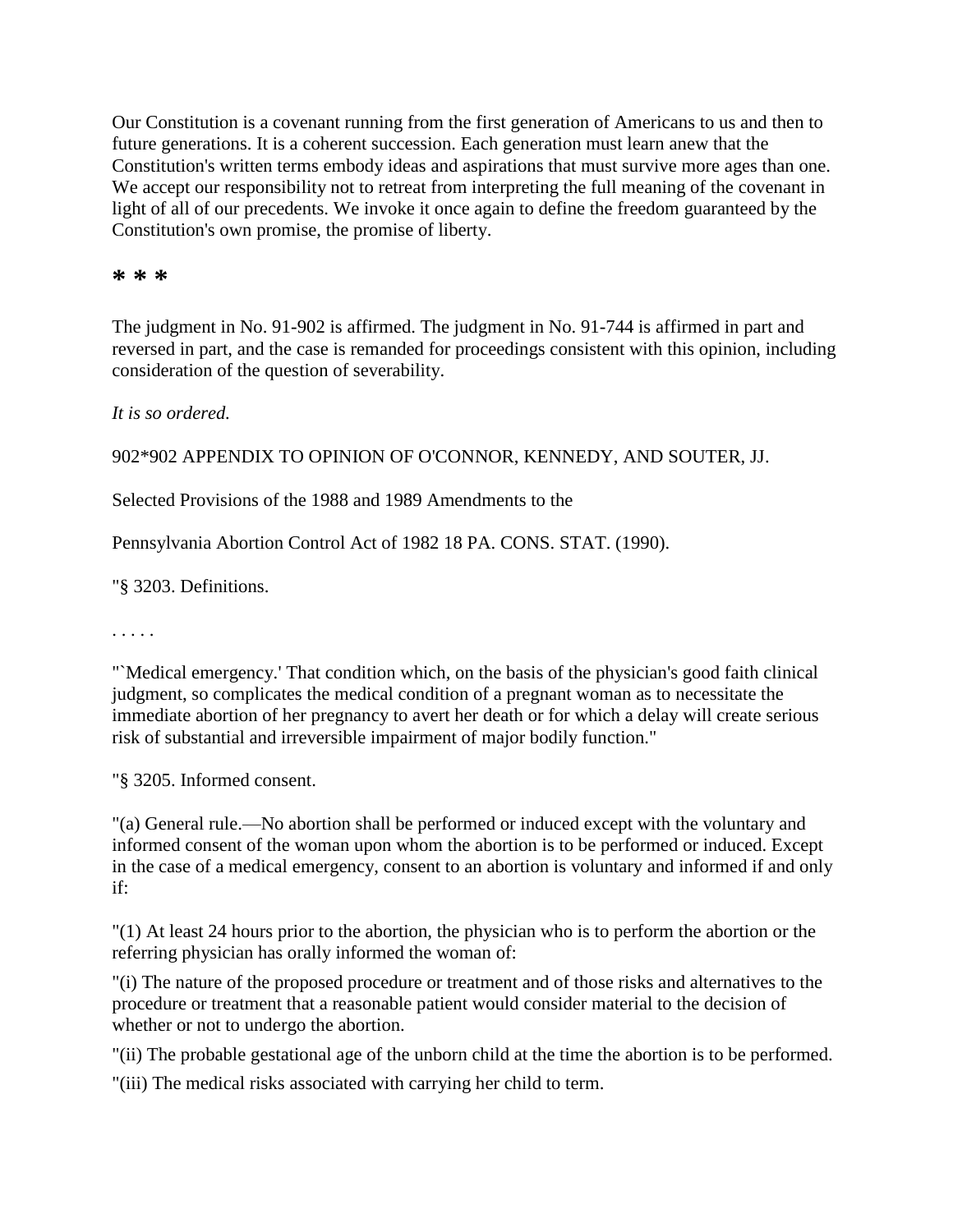"(2) At least 24 hours prior to the abortion, the physician who is to perform the abortion or the referring physician, or a qualified physician assistant, health care practitioner, technician or social worker to whom the responsibility 903\*903 has been delegated by either physician, has informed the pregnant woman that:

"(i) The department publishes printed materials which describe the unborn child and list agencies which offer alternatives to abortion and that she has a right to review the printed materials and that a copy will be provided to her free of charge if she chooses to review it.

"(ii) Medical assistance benefits may be available for prenatal care, childbirth and neonatal care, and that more detailed information on the availability of such assistance is contained in the printed materials published by the department.

"(iii) The father of the unborn child is liable to assist in the support of her child, even in instances where he has offered to pay for the abortion. In the case of rape, this information may be omitted.

"(3) A copy of the printed materials has been provided to the woman if she chooses to view these materials.

"(4) The pregnant woman certifies in writing, prior to the abortion, that the information required to be provided under paragraphs (1), (2) and (3) has been provided.

"(b) Emergency.—Where a medical emergency compels the performance of an abortion, the physician shall inform the woman, prior to the abortion if possible, of the medical indications supporting his judgment that an abortion is necessary to avert her death or to avert substantial and irreversible impairment of major bodily function.

"(c) Penalty.—Any physician who violates the provisions of this section is guilty of `unprofessional conduct' and his license for the practice of medicine and surgery shall be subject to suspension or revocation in accordance with procedures provided under the act of October 5, 1978 (P. L. 1109, No. 261), known as the Osteopathic Medical Practice Act, the 904\*904 act of December 20, 1985 (P. L. 457, No. 112), known as the Medical Practice Act of 1985, or their successor acts. Any physician who performs or induces an abortion without first obtaining the certification required by subsection (a)(4) or with knowledge or reason to know that the informed consent of the woman has not been obtained shall for the first offense be guilty of a summary offense and for each subsequent offense be guilty of a misdemeanor of the third degree. No physician shall be guilty of violating this section for failure to furnish the information required by subsection (a) if he or she can demonstrate, by a preponderance of the evidence, that he or she reasonably believed that furnishing the information would have resulted in a severely adverse effect on the physical or mental health of the patient.

"(d) Limitation on civil liability.—Any physician who complies with the provisions of this section may not be held civilly liable to his patient for failure to obtain informed consent to the abortion within the meaning of that term as defined by the act of October 15, 1975 (P. L. 390, No. 111), known as the Health Care Services Malpractice Act."

"§ 3206. Parental consent.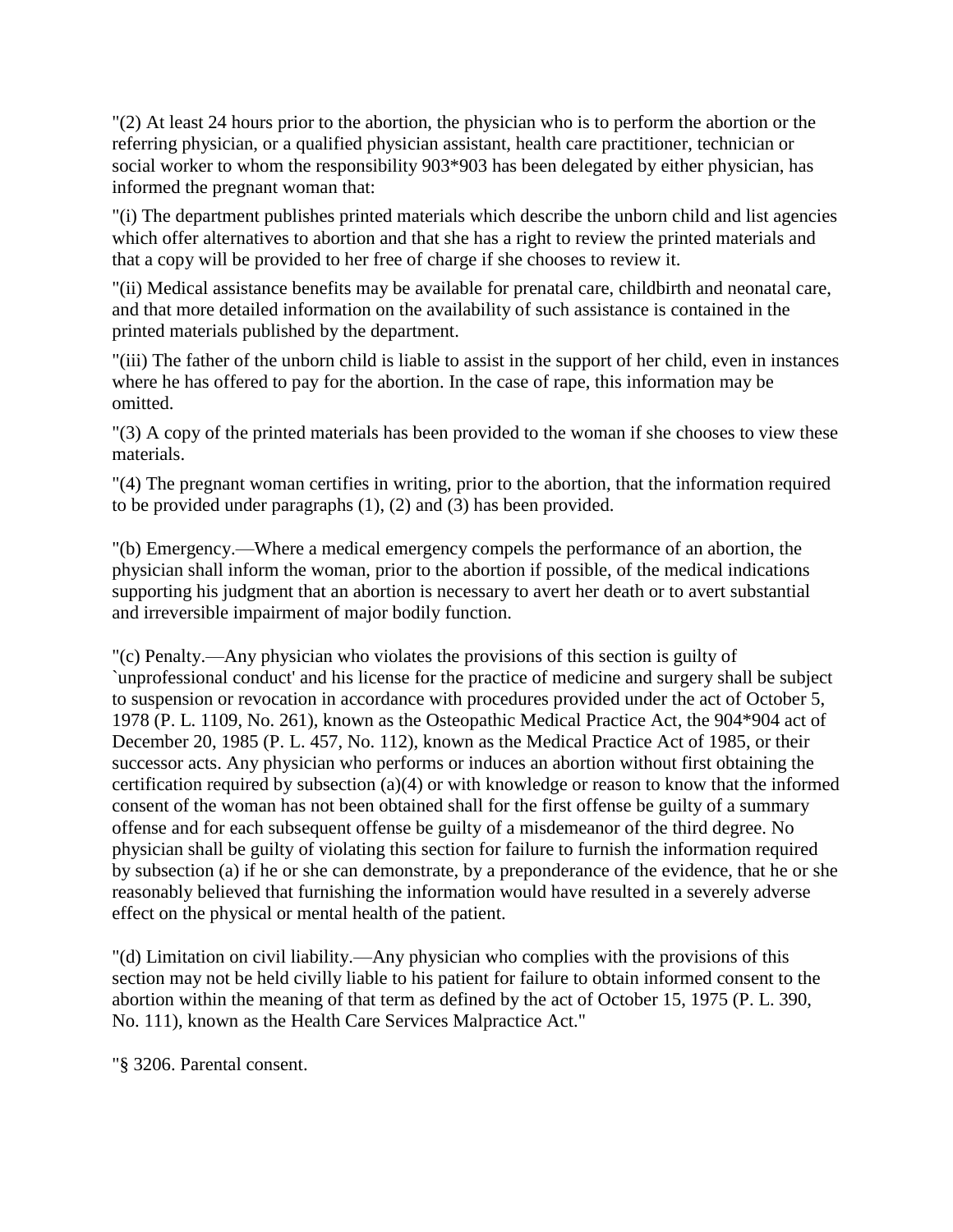"(a) General rule.—Except in the case of a medical emergency or except as provided in this section, if a pregnant woman is less than 18 years of age and not emancipated, or if she has been adjudged an incompetent under 20 Pa. C. S. § 5511 (relating to petition and hearing; examination by court-appointed physician), a physician shall not perform an abortion upon her unless, in the case of a woman who is less than 18 years of age, he first obtains the informed consent both of the pregnant woman and of one of her parents; or, in the case of a woman who is incompetent, he first obtains the informed consent of her guardian. In deciding whether to grant such consent, a pregnant woman's parent or guardian shall consider only their child's or ward's best interests. In the case of a pregnancy that is the result of incest, where 905\*905 the father is a party to the incestuous act, the pregnant woman need only obtain the consent of her mother.

"(b) Unavailability of parent or guardian.—If both parents have died or are otherwise unavailable to the physician within a reasonable time and in a reasonable manner, consent of the pregnant woman's guardian or guardians shall be sufficient. If the pregnant woman's parents are divorced, consent of the parent having custody shall be sufficient. If neither any parent nor a legal guardian is available to the physician within a reasonable time and in a reasonable manner, consent of any adult person standing in loco parentis shall be sufficient.

"(c) Petition to the court for consent.—If both of the parents or guardians of the pregnant woman refuse to consent to the performance of an abortion or if she elects not to seek the consent of either of her parents or of her guardian, the court of common pleas of the judicial district in which the applicant resides or in which the abortion is sought shall, upon petition or motion, after an appropriate hearing, authorize a physician to perform the abortion if the court determines that the pregnant woman is mature and capable of giving informed consent to the proposed abortion, and has, in fact, given such consent.

"(d) Court order.—If the court determines that the pregnant woman is not mature and capable of giving informed consent or if the pregnant woman does not claim to be mature and capable of giving informed consent, the court shall determine whether the performance of an abortion upon her would be in her best interests. If the court determines that the performance of an abortion would be in the best interests of the woman, it shall authorize a physician to perform the abortion.

"(e) Representation in proceedings.—The pregnant woman may participate in proceedings in the court on her own behalf and the court may appoint a guardian ad litem to assist her. The court shall, however, advise her that she has 906\*906 a right to court appointed counsel, and shall provide her with such counsel unless she wishes to appear with private counsel or has knowingly and intelligently waived representation by counsel."

"§ 3207. Abortion facilities.

. . . . .

"(b) Reports.—Within 30 days after the effective date of this chapter, every facility at which abortions are performed shall file, and update immediately upon any change, a report with the department, containing the following information: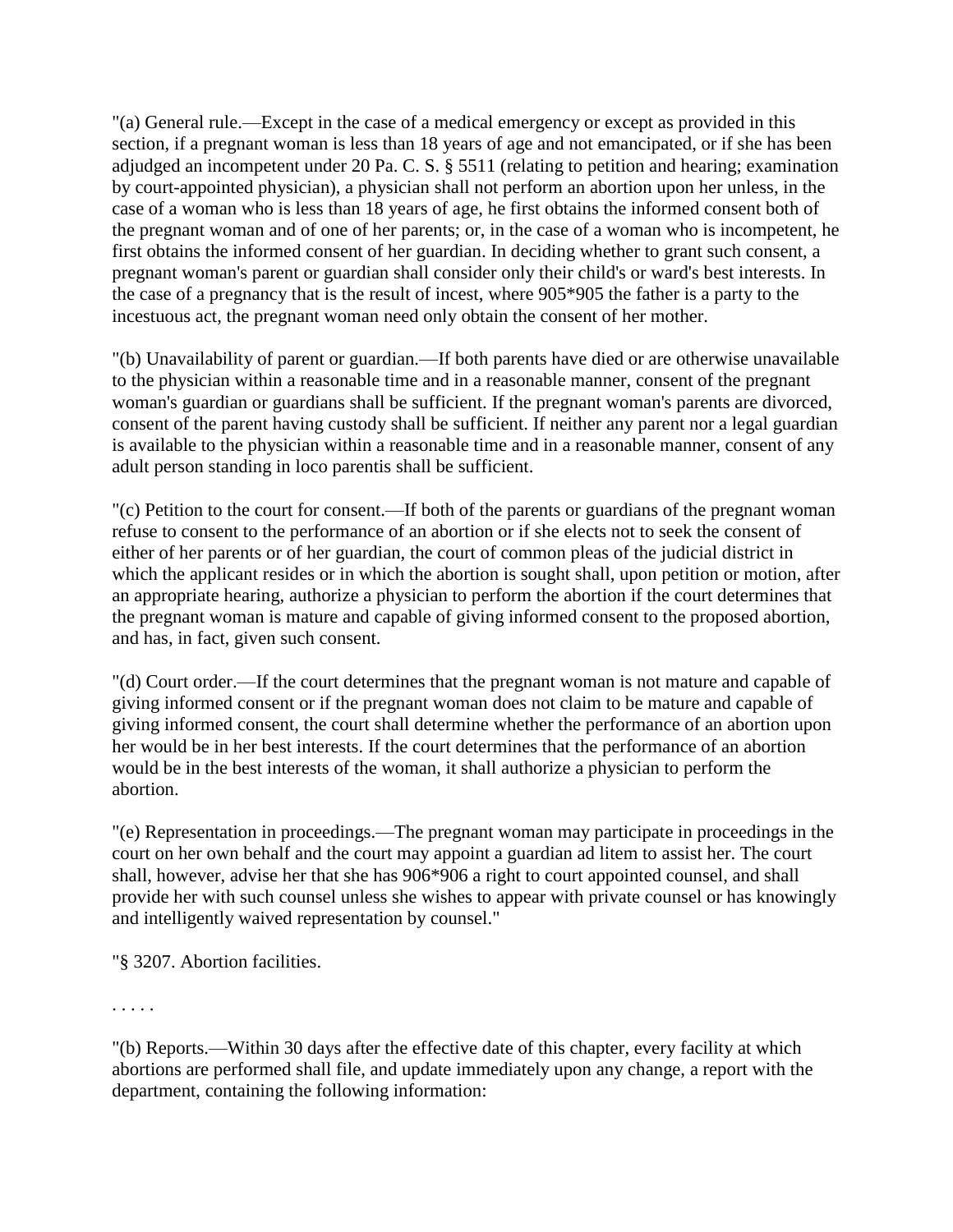"(1) Name and address of the facility.

"(2) Name and address of any parent, subsidiary or affiliated organizations, corporations or associations.

"(3) Name and address of any parent, subsidiary or affiliated organizations, corporations or associations having contemporaneous commonality of ownership, beneficial interest, directorship or officership with any other facility.

The information contained in those reports which are filed pursuant to this subsection by facilities which receive Stateappropriated funds during the 12-calendar-month period immediately preceding a request to inspect or copy such reports shall be deemed public information. Reports filed by facilities which do not receive State-appropriated funds shall only be available to law enforcement officials, the State Board of Medicine and the State Board of Osteopathic Medicine for use in the performance of their official duties. Any facility failing to comply with the provisions of this subsection shall be assessed by the department a fine of \$500 for each day it is in violation hereof."

"§ 3208. Printed information.

"(a) General rule.—The department shall cause to be published in English, Spanish and Vietnamese, within 60 days after this chapter becomes law, and shall update on an annual basis, the following easily comprehensible printed materials:

907\*907 "(1) Geographically indexed materials designed to inform the woman of public and private agencies and services available to assist a woman through pregnancy, upon childbirth and while the child is dependent, including adoption agencies, which shall include a comprehensive list of the agencies available, a description of the services they offer and a description of the manner, including telephone numbers, in which they might be contacted, or, at the option of the department, printed materials including a toll-free 24-hour a day telephone number which may be called to obtain, orally, such a list and description of agencies in the locality of the caller and of the services they offer. The materials shall provide information on the availability of medical assistance benefits for prenatal care, childbirth and neonatal care, and state that it is unlawful for any individual to coerce a woman to undergo abortion, that any physician who performs an abortion upon a woman without obtaining her informed consent or without according her a private medical consultation may be liable to her for damages in a civil action at law, that the father of a child is liable to assist in the support of that child, even in instances where the father has offered to pay for an abortion and that the law permits adoptive parents to pay costs of prenatal care, childbirth and neonatal care.

"(2) Materials designed to inform the woman of the probable anatomical and physiological characteristics of the unborn child at two-week gestational increments from fertilization to full term, including pictures representing the development of unborn children at two-week gestational increments, and any relevant information on the possibility of the unborn child's survival; provided that any such pictures or drawings must contain the dimensions of the fetus and must be realistic and appropriate for the woman's stage of pregnancy. The materials shall be objective, non-judgmental and designed 908\*908 to convey only accurate scientific information about the unborn child at the various gestational ages. The material shall also contain objective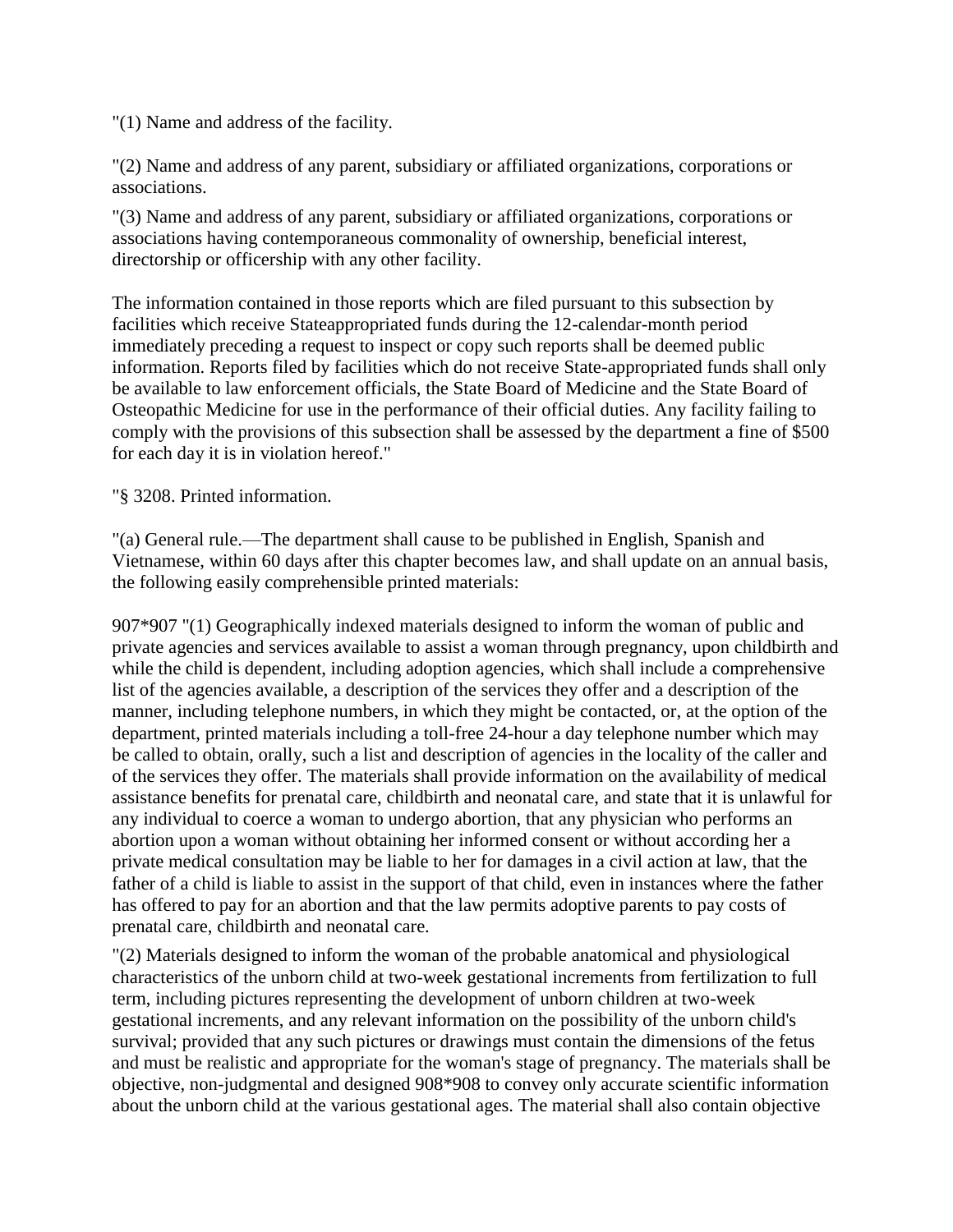information describing the methods of abortion procedures commonly employed, the medical risks commonly associated with each such procedure, the possible detrimental psychological effects of abortion and the medical risks commonly associated with each such procedure and the medical risks commonly associated with carrying a child to term.

"(b) Format.—The materials shall be printed in a typeface large enough to be clearly legible.

"(c) Free distribution.—The materials required under this section shall be available at no cost from the department upon request and in appropriate number to any person, facility or hospital."

"§ 3209. Spousal notice.

"(a) Spousal notice required.—In order to further the Commonwealth's interest in promoting the integrity of the marital relationship and to protect a spouse's interests in having children within marriage and in protecting the prenatal life of that spouse's child, no physician shall perform an abortion on a married woman, except as provided in subsections (b) and (c), unless he or she has received a signed statement, which need not be notarized, from the woman upon whom the abortion is to be performed, that she has notified her spouse that she is about to undergo an abortion. The statement shall bear a notice that any false statement made therein is punishable by law.

"(b) Exceptions.—The statement certifying that the notice required by subsection (a) has been given need not be furnished where the woman provides the physician a signed statement certifying at least one of the following:

"(1) Her spouse is not the father of the child.

"(2) Her spouse, after diligent effort, could not be located.

909\*909 "(3) The pregnancy is a result of spousal sexual assault as described in section 3128 (relating to spousal sexual assault), which has been reported to a law enforcement agency having the requisite jurisdiction.

"(4) The woman has reason to believe that the furnishing of notice to her spouse is likely to result in the infliction of bodily injury upon her by her spouse or by another individual.

Such statement need not be notarized, but shall bear a notice that any false statements made therein are punishable by law.

"(c) Medical emergency.—The requirements of subsection (a) shall not apply in case of a medical emergency.

"(d) Forms.—The department shall cause to be published, forms which may be utilized for purposes of providing the signed statements required by subsections (a) and (b). The department shall distribute an adequate supply of such forms to all abortion facilities in this Commonwealth.

"(e) Penalty; civil action.—Any physician who violates the provisions of this section is guilty of `unprofessional conduct,' and his or her license for the practice of medicine and surgery shall be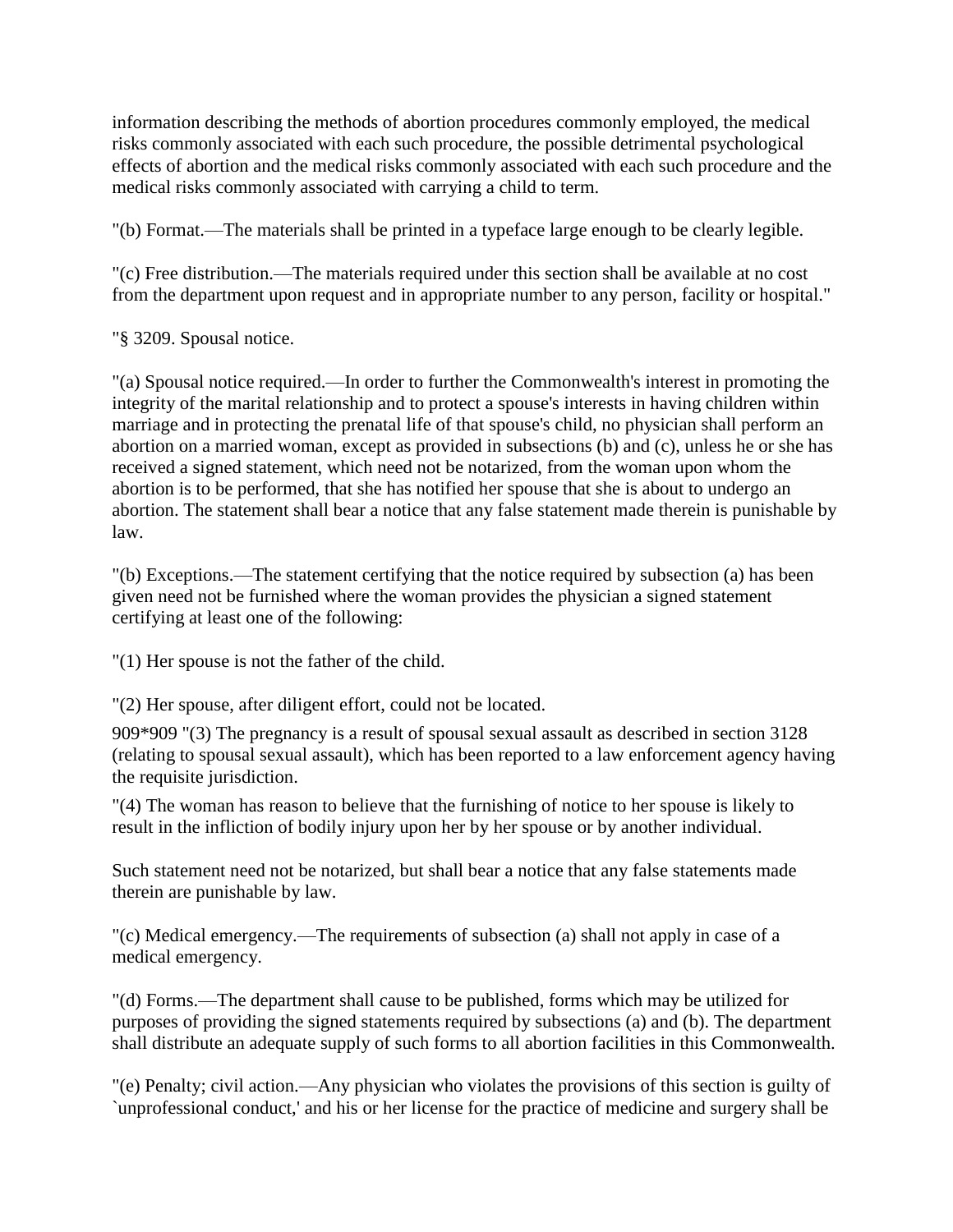subject to suspension or revocation in accordance with procedures provided under the act of October 5, 1978 (P. L. 1109, No. 261), known as the Osteopathic Medical Practice Act, the act of December 20, 1985 (P. L. 457, No. 112), known as the Medical Practice Act of 1985, or their successor acts. In addition, any physician who knowingly violates the provisions of this section shall be civilly liable to the spouse who is the father of the aborted child for any damages caused thereby and for punitive damages in the amount of \$5,000, and the court shall award a prevailing plaintiff a reasonable attorney fee as part of costs."

#### "§ 3214. Reporting.

"(a) General rule.—For the purpose of promotion of maternal health and life by adding to the sum of medical and 910\*910 public health knowledge through the compilation of relevant data, and to promote the Commonwealth's interest in protection of the unborn child, a report of each abortion performed shall be made to the department on forms prescribed by it. The report forms shall not identify the individual patient by name and shall include the following information:

"(1) Identification of the physician who performed the abortion, the concurring physician as required by section  $3211(c)(2)$  (relating to abortion on unborn child of 24 or more weeks gestational age), the second physician as required by section  $3211(c)(5)$  and the facility where the abortion was performed and of the referring physician, agency or service, if any.

"(2) The county and state in which the woman resides.

"(3) The woman's age.

"(4) The number of prior pregnancies and prior abortions of the woman.

"(5) The gestational age of the unborn child at the time of the abortion.

"(6) The type of procedure performed or prescribed and the date of the abortion.

"(7) Pre-existing medical conditions of the woman which would complicate pregnancy, if any, and if known, any medical complication which resulted from the abortion itself.

"(8) The basis for the medical judgment of the physician who performed the abortion that the abortion was necessary to prevent either the death of the pregnant woman or the substantial and irreversible impairment of a major bodily function of the woman, where an abortion has been performed pursuant to section 3211(b)(1).

"(9) The weight of the aborted child for any abortion performed pursuant to section 3211(b)(1).

"(10) Basis for any medical judgment that a medical emergency existed which excused the physician from compliance with any provision of this chapter.

911\*911 "(11) The information required to be reported under section 3210(a) (relating to determination of gestational age).

"(12) Whether the abortion was performed upon a married woman and, if so, whether notice to her spouse was given. If no notice to her spouse was given, the report shall also indicate the reason for failure to provide notice.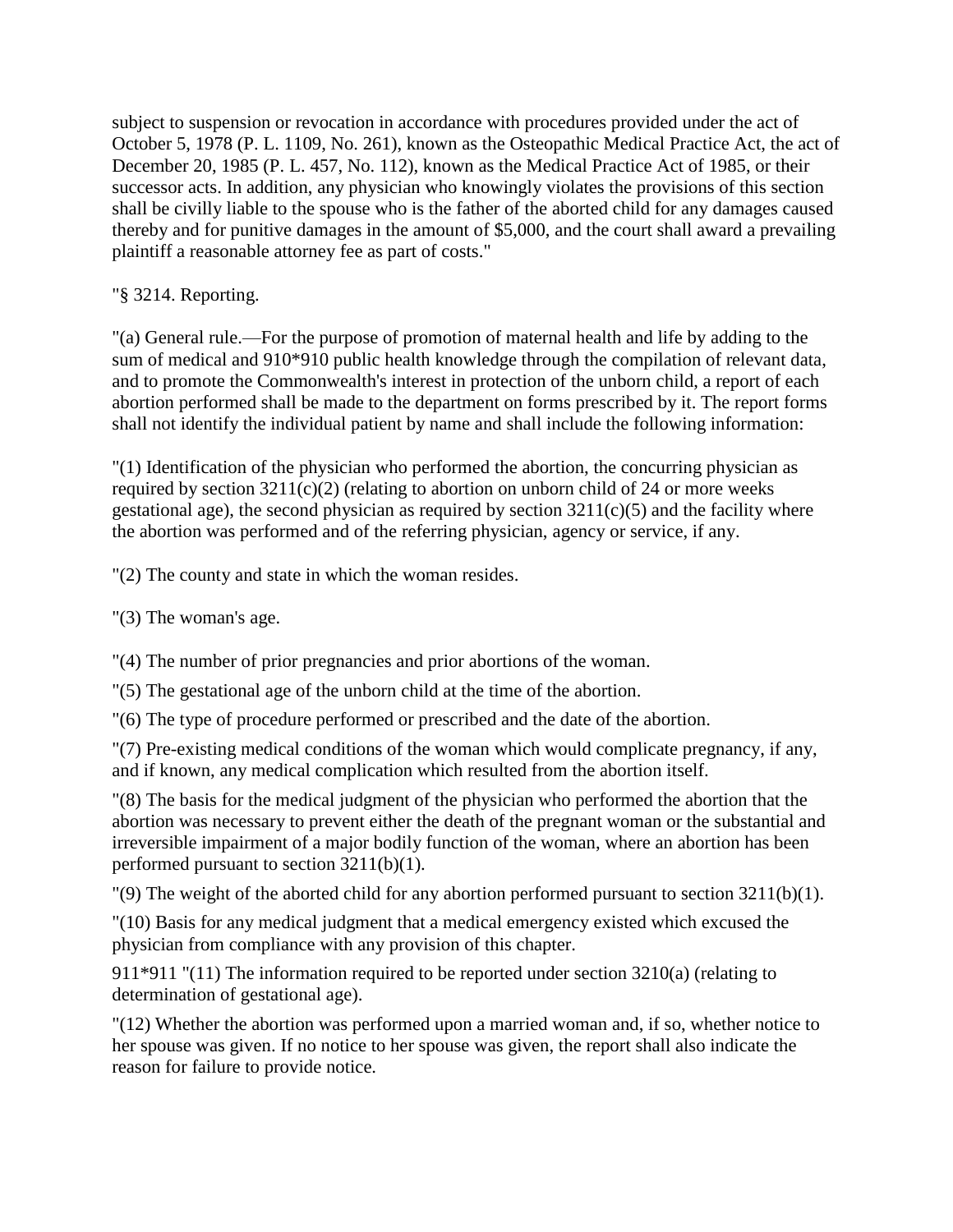"(f) Report by facility.—Every facility in which an abortion is performed within this Commonwealth during any quarter year shall file with the department a report showing the total number of abortions performed within the hospital or other facility during that quarter year. This report shall also show the total abortions performed in each trimester of pregnancy. Any report shall be available for public inspection and copying only if the facility receives Stateappropriated funds within the 12-calendar-month period immediately preceding the filing of the report. These reports shall be submitted on a form prescribed by the department which will enable a facility to indicate whether or not it is receiving State-appropriated funds. If the facility indicates on the form that it is not receiving State-appropriated funds, the department shall regard its report as confidential unless it receives other evidence which causes it to conclude that the facility receives State-appropriated funds."

Justice Stevens, concurring in part and dissenting in part.

The portions of the Court's opinion that I have joined are more important than those with which I disagree. I shall therefore first comment on significant areas of agreement, and then explain the limited character of my disagreement.

### **912\*912 I**

. . . . .

The Court is unquestionably correct in concluding that the doctrine of *stare decisis* has controlling significance in a case of this kind, notwithstanding an individual Justice's concerns about the merits.[\[1\]](http://scholar.google.co.in/scholar_case?q=planned+parenthood+v.+casey&hl=en&as_sdt=2,5&case=6298856056242550994&scilh=0#[3]) The central holding of *Roe* v. *Wade,* [410 U. S. 113 \(1973\),](http://scholar.google.co.in/scholar_case?case=12334123945835207673&q=planned+parenthood+v.+casey&hl=en&as_sdt=2,5&scilh=0) has been a "part of our law" for almost two decades. *[Planned Parenthood of Central Mo.](http://scholar.google.co.in/scholar_case?case=3638004152923873163&q=planned+parenthood+v.+casey&hl=en&as_sdt=2,5&scilh=0)* v. *Danforth,* 428 U. S. 52, [101 \(1976\) \(Stevens, J., concurring in part and dissenting in part\).](http://scholar.google.co.in/scholar_case?case=3638004152923873163&q=planned+parenthood+v.+casey&hl=en&as_sdt=2,5&scilh=0) It was a natural sequel to the protection of individual liberty established in *Griswold* v. *Connecticut,* [381 U. S. 479 \(1965\).](http://scholar.google.co.in/scholar_case?case=12276922145000050979&q=planned+parenthood+v.+casey&hl=en&as_sdt=2,5&scilh=0) See also *Carey* v. *Population Services International,* [431 U. S. 678, 687, 702 \(1977\) \(White, J.,](http://scholar.google.co.in/scholar_case?case=4801034783278981738&q=planned+parenthood+v.+casey&hl=en&as_sdt=2,5&scilh=0)  [concurring in part and concurring in result\).](http://scholar.google.co.in/scholar_case?case=4801034783278981738&q=planned+parenthood+v.+casey&hl=en&as_sdt=2,5&scilh=0) The societal costs of overruling *[Roe](http://scholar.google.co.in/scholar_case?case=12334123945835207673&q=planned+parenthood+v.+casey&hl=en&as_sdt=2,5&scilh=0)* at this late date would be enormous. *[Roe](http://scholar.google.co.in/scholar_case?case=12334123945835207673&q=planned+parenthood+v.+casey&hl=en&as_sdt=2,5&scilh=0)* is an integral part of a correct understanding of both the concept of liberty and the basic equality of men and women.

*Stare decisis* also provides a sufficient basis for my agreement with the joint opinion's reaffirmation of *[Roe](http://scholar.google.co.in/scholar_case?case=12334123945835207673&q=planned+parenthood+v.+casey&hl=en&as_sdt=2,5&scilh=0)* `s postviability analysis. Specifically, I accept the proposition that "[i]f the State is interested in protecting fetal life after viability, it may go so far as to proscribe abortion during that period, except when it is necessary to preserve the life or health of the mother." 410 [U. S., at 163-164;](http://scholar.google.co.in/scholar_case?case=12334123945835207673&q=planned+parenthood+v.+casey&hl=en&as_sdt=2,5&scilh=0) see *ante,* at 879.

I also accept what is implicit in the Court's analysis, namely, a reaffirmation of *[Roe](http://scholar.google.co.in/scholar_case?case=12334123945835207673&q=planned+parenthood+v.+casey&hl=en&as_sdt=2,5&scilh=0)* `s explanation of *why* the State's obligation to protect the life or health of the mother 913\*913 must take precedence over any duty to the unborn. The Court in *[Roe](http://scholar.google.co.in/scholar_case?case=12334123945835207673&q=planned+parenthood+v.+casey&hl=en&as_sdt=2,5&scilh=0)* carefully considered, and rejected, the State's argument "that the fetus is a `person' within the language and meaning of the Fourteenth Amendment."  $\frac{410 \text{ U.S., at } 156}{200 \text{ A}}$ . After analyzing the usage of "person" in the Constitution, the Court concluded that that word "has application only postnatally." *Id.,* at 157. Commenting on the contingent property interests of the unborn that are generally represented by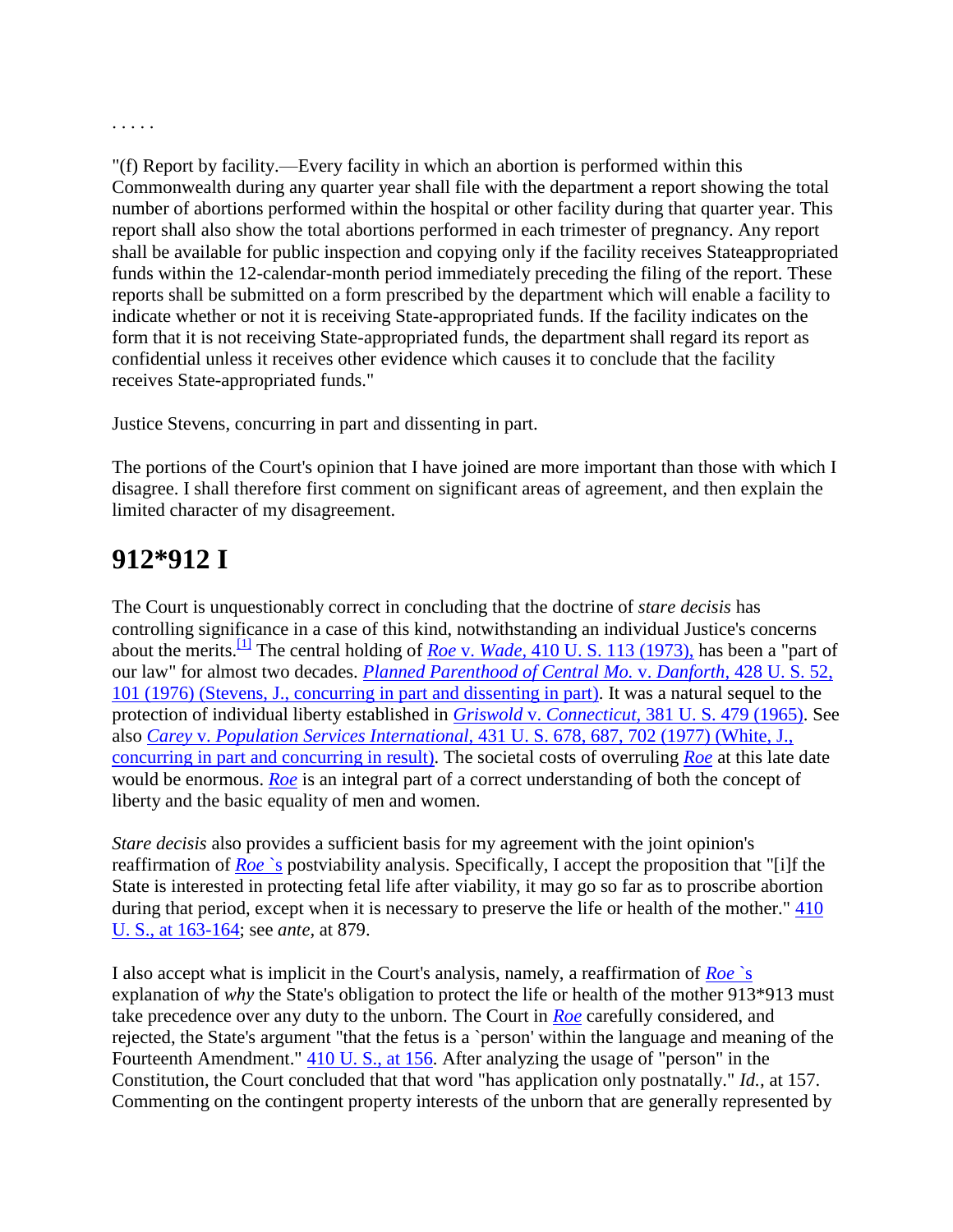guardians ad litem, the Court noted: "Perfection of the interests involved, again, has generally been contingent upon live birth. In short, the unborn have never been recognized in the law as persons in the whole sense." *Id.,* at 162. Accordingly, an abortion is not "the termination of life entitled to Fourteenth Amendment protection." *Id.,* at 159. From this holding, there was no dissent, see *id.,* at 173; indeed, no Member of the Court has ever questioned this fundamental proposition. Thus, as a matter of federal constitutional law, a developing organism that is not yet a "person" does not have what is sometimes described as a "right to life."<sup>[\[2\]](http://scholar.google.co.in/scholar_case?q=planned+parenthood+v.+casey&hl=en&as_sdt=2,5&case=6298856056242550994&scilh=0#[4])</sup> This has been and, by the Court's holding today, 914\*914 remains a fundamental premise of our constitutional law governing reproductive autonomy.

### **II**

My disagreement with the joint opinion begins with its understanding of the trimester framework established in *[Roe.](http://scholar.google.co.in/scholar_case?case=12334123945835207673&q=planned+parenthood+v.+casey&hl=en&as_sdt=2,5&scilh=0)* Contrary to the suggestion of the joint opinion, *ante,* at 876, it is not a "contradiction" to recognize that the State may have a legitimate interest in potential human life and, at the same time, to conclude that that interest does not justify the regulation of abortion before viability (although other interests, such as maternal health, may). The fact that the State's interest is legitimate does not tell us when, if ever, that interest outweighs the pregnant woman's interest in personal liberty. It is appropriate, therefore, to consider more carefully the nature of the interests at stake.

First, it is clear that, in order to be legitimate, the State's interest must be secular; consistent with the First Amendment the State may not promote a theological or sectarian interest. See *Thornburgh* v. *[American College of Obstetricians and Gynecologists,](http://scholar.google.co.in/scholar_case?case=3420134328076928385&q=planned+parenthood+v.+casey&hl=en&as_sdt=2,5&scilh=0)* 476 U. S. 747, 778 (1986) [\(Stevens, J., concurring\);](http://scholar.google.co.in/scholar_case?case=3420134328076928385&q=planned+parenthood+v.+casey&hl=en&as_sdt=2,5&scilh=0) see generally *Webster* v. *[Reproductive Health Services,](http://scholar.google.co.in/scholar_case?case=2944985204861123439&q=planned+parenthood+v.+casey&hl=en&as_sdt=2,5&scilh=0)* 492 U. S. 490, [563-572 \(1989\) \(Stevens, J., concurring in part and dissenting in part\).](http://scholar.google.co.in/scholar_case?case=2944985204861123439&q=planned+parenthood+v.+casey&hl=en&as_sdt=2,5&scilh=0) Moreover, as discussed above, the state interest in potential human life is not an interest *in loco parentis,* for the fetus is not a person.

Identifying the State's interests—which the States rarely articulate with any precision—makes clear that the interest in protecting potential life is not grounded in the Constitution. It is, instead, an indirect interest supported by both humanitarian and pragmatic concerns. Many of our citizens believe that any abortion reflects an unacceptable disrespect for potential human life and that the performance of more 915\*915 than a million abortions each year is intolerable; many find thirdtrimester abortions performed when the fetus is approaching personhood particularly offensive. The State has a legitimate interest in minimizing such offense. The State may also have a broader interest in expanding the population, $\frac{3}{3}$  believing society would benefit from the services of additional productive citizens—or that the potential human lives might include the occasional Mozart or Curie. These are the kinds of concerns that comprise the State's interest in potential human life.

In counterpoise is the woman's constitutional interest in liberty. One aspect of this liberty is a right to bodily integrity, a right to control one's person. See, *e. g., Rochin* v. *[California,](http://scholar.google.co.in/scholar_case?case=13189177772806165249&q=planned+parenthood+v.+casey&hl=en&as_sdt=2,5&scilh=0)* 342 U. S. [165 \(1952\);](http://scholar.google.co.in/scholar_case?case=13189177772806165249&q=planned+parenthood+v.+casey&hl=en&as_sdt=2,5&scilh=0) *Skinner* v. *[Oklahoma ex rel. Williamson,](http://scholar.google.co.in/scholar_case?case=8050731321644873759&q=planned+parenthood+v.+casey&hl=en&as_sdt=2,5&scilh=0)* 316 U. S. 535 (1942). This right is neutral on the question of abortion: The Constitution would be equally offended by an absolute requirement that all women undergo abortions as by an absolute prohibition on abortions. "Our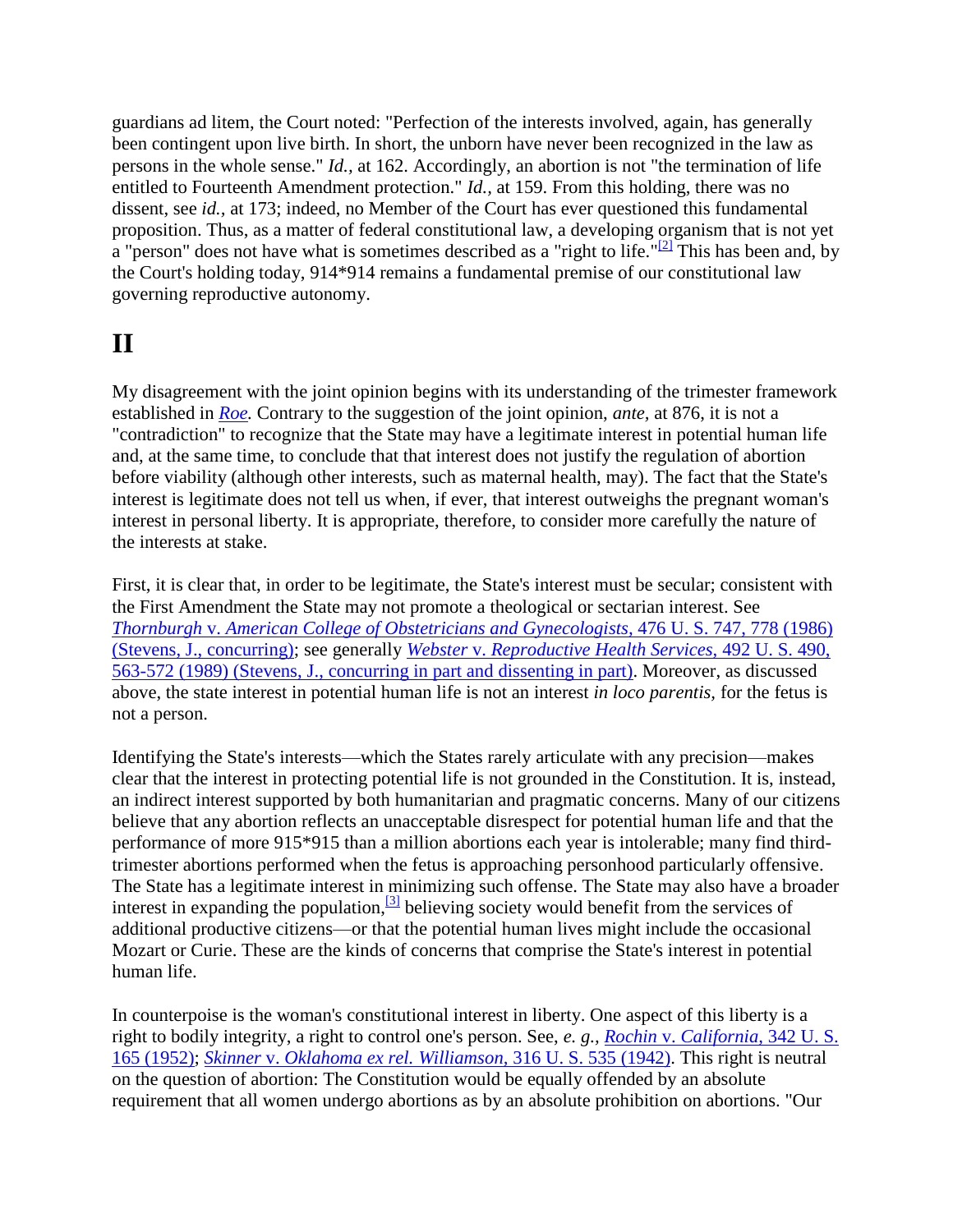whole constitutional heritage rebels at the thought of giving government the power to control men's minds." *Stanley* v. *Georgia,* [394 U. S. 557, 565 \(1969\).](http://scholar.google.co.in/scholar_case?case=6728320798248524934&q=planned+parenthood+v.+casey&hl=en&as_sdt=2,5&scilh=0) The same holds true for the power to control women's bodies.

The woman's constitutional liberty interest also involves her freedom to decide matters of the highest privacy and the most personal nature. Cf. *Whalen* v. *Roe,* [429 U. S. 589, 9](http://scholar.google.co.in/scholar_case?case=8555735987895894452&q=planned+parenthood+v.+casey&hl=en&as_sdt=2,5&scilh=0)16\*916 [598-](http://scholar.google.co.in/scholar_case?case=8555735987895894452&q=planned+parenthood+v.+casey&hl=en&as_sdt=2,5&scilh=0) [600 \(1977\).](http://scholar.google.co.in/scholar_case?case=8555735987895894452&q=planned+parenthood+v.+casey&hl=en&as_sdt=2,5&scilh=0) A woman considering abortion faces "a difficult choice having serious and personal consequences of major importance to her own future—perhaps to the salvation of her own immortal soul." *Thornburgh,* [476 U. S., at 781.](http://scholar.google.co.in/scholar_case?case=3420134328076928385&q=planned+parenthood+v.+casey&hl=en&as_sdt=2,5&scilh=0) The authority to make such traumatic and yet empowering decisions is an element of basic human dignity. As the joint opinion so eloquently demonstrates, a woman's decision to terminate her pregnancy is nothing less than a matter of conscience.

Weighing the State's interest in potential life and the woman's liberty interest, I agree with the joint opinion that the State may "` "expres[s] a preference for normal childbirth,"` " that the State may take steps to ensure that a woman's choice "is thoughtful and informed," and that "States are free to enact laws to provide a reasonable framework for a woman to make a decision that has such profound and lasting meaning." *Ante,* at 872-873. Serious questions arise, however, when a State attempts to "persuade the woman to choose childbirth over abortion." *Ante,* at 878. Decisional autonomy must limit the State's power to inject into a woman's most personal deliberations its own views of what is best. The State may promote its preferences by funding childbirth, by creating and maintaining alternatives to abortion, and by espousing the virtues of family; but it must respect the individual's freedom to make such judgments.

This theme runs throughout our decisions concerning reproductive freedom. In general, *[Roe](http://scholar.google.co.in/scholar_case?case=12334123945835207673&q=planned+parenthood+v.+casey&hl=en&as_sdt=2,5&scilh=0)* `s requirement that restrictions on abortions before viability be justified by the State's interest in *maternal* health has prevented States from interjecting regulations designed to influence a woman's decision. Thus, we have upheld regulations of abortion that are not efforts to sway or direct a woman's choice, but rather are efforts to enhance the deliberative quality of that decision or are neutral regulations on the health aspects of her decision. We have, for example, upheld regulations requiring 917\*917 written informed consent, see *[Planned Parenthood of Central Mo.](http://scholar.google.co.in/scholar_case?case=3638004152923873163&q=planned+parenthood+v.+casey&hl=en&as_sdt=2,5&scilh=0)* v. *Danforth,* [428 U. S. 52 \(1976\);](http://scholar.google.co.in/scholar_case?case=3638004152923873163&q=planned+parenthood+v.+casey&hl=en&as_sdt=2,5&scilh=0) limited recordkeeping and reporting, see *ibid.;* and pathology reports, see *[Planned Parenthood Assn. of Kansas City, Mo., Inc.](http://scholar.google.co.in/scholar_case?case=16358226321487983194&q=planned+parenthood+v.+casey&hl=en&as_sdt=2,5&scilh=0)* v. *Ashcroft,* 462 U. S. 476 [\(1983\);](http://scholar.google.co.in/scholar_case?case=16358226321487983194&q=planned+parenthood+v.+casey&hl=en&as_sdt=2,5&scilh=0) as well as various licensing and qualification provisions, see, *e. g., Roe,* [410 U. S., at](http://scholar.google.co.in/scholar_case?case=12334123945835207673&q=planned+parenthood+v.+casey&hl=en&as_sdt=2,5&scilh=0)  [150;](http://scholar.google.co.in/scholar_case?case=12334123945835207673&q=planned+parenthood+v.+casey&hl=en&as_sdt=2,5&scilh=0) *Simopoulos* v. *Virginia,* [462 U. S. 506 \(1983\).](http://scholar.google.co.in/scholar_case?case=383681397468331850&q=planned+parenthood+v.+casey&hl=en&as_sdt=2,5&scilh=0) Conversely, we have consistently rejected state efforts to prejudice a woman's choice, either by limiting the information available to her, see *Bigelow* v. *Virginia,* [421 U. S. 809 \(1975\),](http://scholar.google.co.in/scholar_case?case=4759538477634429547&q=planned+parenthood+v.+casey&hl=en&as_sdt=2,5&scilh=0) or by "requir[ing] the delivery of information designed `to influence the woman's informed choice between abortion or childbirth.' " *Thornburgh,* [476 U. S., at 760;](http://scholar.google.co.in/scholar_case?case=3420134328076928385&q=planned+parenthood+v.+casey&hl=en&as_sdt=2,5&scilh=0) see also *Akron* v. *[Akron Center for Reproductive Health, Inc.,](http://scholar.google.co.in/scholar_case?case=7944230995323582140&q=planned+parenthood+v.+casey&hl=en&as_sdt=2,5&scilh=0)* [462 U. S. 416, 442-449 \(1983\).](http://scholar.google.co.in/scholar_case?case=7944230995323582140&q=planned+parenthood+v.+casey&hl=en&as_sdt=2,5&scilh=0)

In my opinion, the principles established in this long line of cases and the wisdom reflected in Justice Powell's opinion for the Court in *[Akron](http://scholar.google.co.in/scholar_case?case=7944230995323582140&q=planned+parenthood+v.+casey&hl=en&as_sdt=2,5&scilh=0)* (and followed by the Court just six years ago in *[Thornburgh](http://scholar.google.co.in/scholar_case?case=3420134328076928385&q=planned+parenthood+v.+casey&hl=en&as_sdt=2,5&scilh=0)* ) should govern our decision today. Under these principles, Pa. Cons. Stat. §§  $3205(a)(2)(i)$ —(iii) (1990) of the Pennsylvania statute are unconstitutional. Those sections require a physician or counselor to provide the woman with a range of materials clearly designed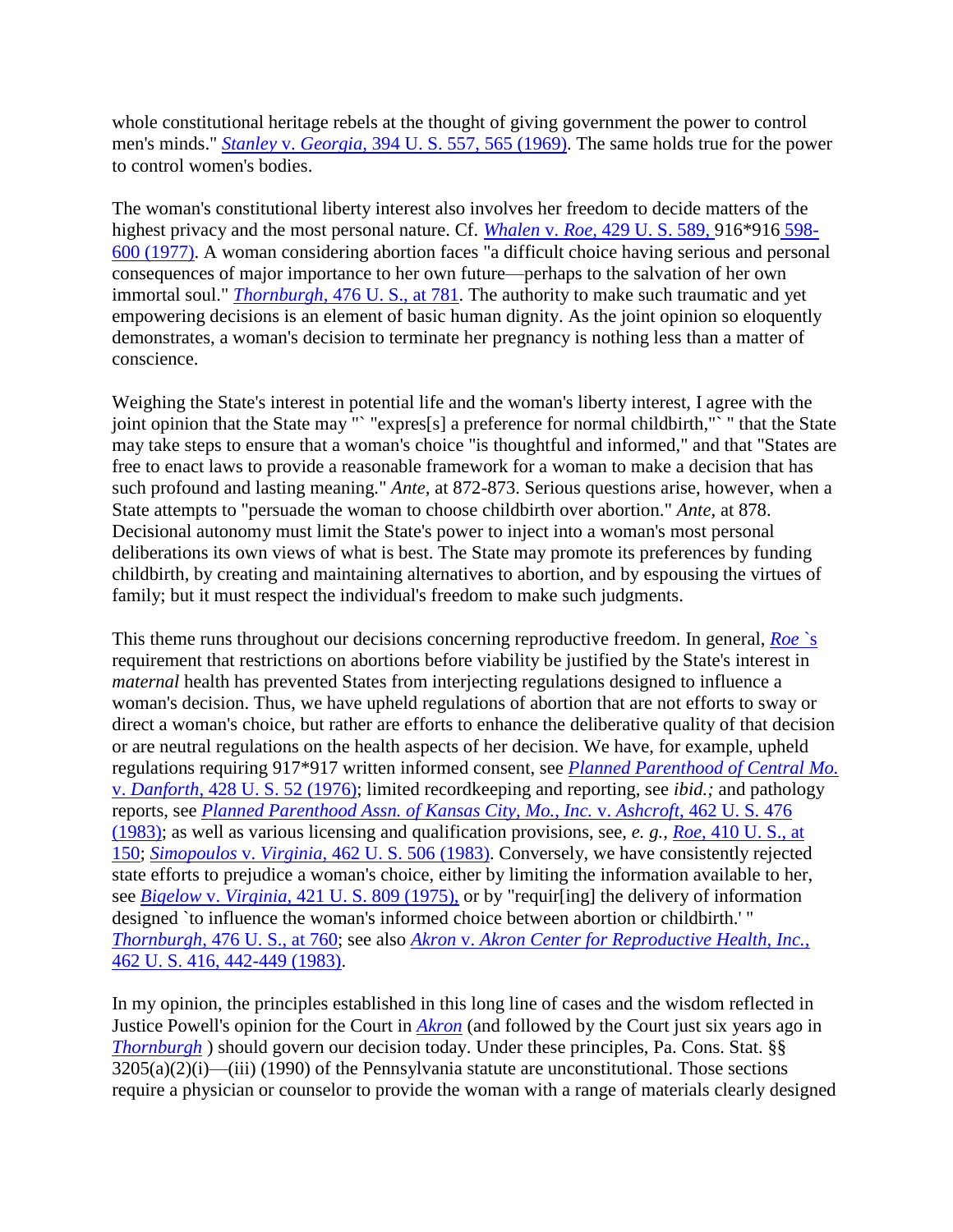to persuade her to choose not to undergo the abortion. While the Commonwealth is free, pursuant to § 3208 of the Pennsylvania law, to produce and disseminate such material, the Commonwealth may not inject such information into the woman's deliberations just as she is weighing such an important choice.

Under this same analysis, §§ 3205(a)(1)(i) and (iii) of the Pennsylvania statute are constitutional. Those sections, which require the physician to inform a woman of the nature and risks of the abortion procedure and the medical risks of carrying to term, are neutral requirements comparable to those imposed in other medical procedures. Those sections indicate no effort by the Commonwealth to influence the 918\*918 woman's choice in any way. If anything, such requirements *enhance,* rather than skew, the woman's decisionmaking.

#### **III**

The 24-hour waiting period required by  $\S\S 3205(a)(1)$ —(2) of the Pennsylvania statute raises even more serious concerns. Such a requirement arguably furthers the Commonwealth's interests in two ways, neither of which is constitutionally permissible.

First, it may be argued that the 24-hour delay is justified by the mere fact that it is likely to reduce the number of abortions, thus furthering the Commonwealth's interest in potential life. But such an argument would justify any form of coercion that placed an obstacle in the woman's path. The Commonwealth cannot further its interests by simply wearing down the ability of the pregnant woman to exercise her constitutional right.

Second, it can more reasonably be argued that the 24-hour delay furthers the Commonwealth's interest in ensuring that the woman's decision is informed and thoughtful. But there is no evidence that the mandated delay benefits women or that it is necessary to enable the physician to convey any relevant information to the patient. The mandatory delay thus appears to rest on outmoded and unacceptable assumptions about the decisionmaking capacity of women. While there are well-established and consistently maintained reasons for the Commonwealth to view with skepticism the ability of minors to make decisions, see *Hodgson* v. *[Minnesota,](http://scholar.google.co.in/scholar_case?case=15890213352888117836&q=planned+parenthood+v.+casey&hl=en&as_sdt=2,5&scilh=0)* 497 U. S. [417, 449 \(1990\),](http://scholar.google.co.in/scholar_case?case=15890213352888117836&q=planned+parenthood+v.+casey&hl=en&as_sdt=2,5&scilh=0)<sup>[\[4\]](http://scholar.google.co.in/scholar_case?case=15890213352888117836&q=planned+parenthood+v.+casey&hl=en&as_sdt=2,5&scilh=0)</sup> none of those reasons applies to an 919\*919 adult woman's decisionmaking ability. Just as we have left behind the belief that a woman must consult her husband before undertaking serious matters, see *ante,* at 895-898, so we must reject the notion that a woman is less capable of deciding matters of gravity. Cf. *Reed* v. *Reed,* [404 U. S. 71 \(1971\).](http://scholar.google.co.in/scholar_case?case=9505211932515131375&q=planned+parenthood+v.+casey&hl=en&as_sdt=2,5&scilh=0)

In the alternative, the delay requirement may be premised on the belief that the decision to terminate a pregnancy is presumptively wrong. This premise is illegitimate. Those who disagree vehemently about the legality and morality of abortion agree about one thing: The decision to terminate a pregnancy is profound and difficult. No person undertakes such a decision lightly and States may not presume that a woman has failed to reflect adequately merely because her conclusion differs from the State's preference. A woman who has, in the privacy of her thoughts and conscience, weighed the options and made her decision cannot be forced to reconsider all, simply because the State believes she has come to the wrong conclusion.<sup>[\[5\]](http://scholar.google.co.in/scholar_case?q=planned+parenthood+v.+casey&hl=en&as_sdt=2,5&case=6298856056242550994&scilh=0#[7])</sup>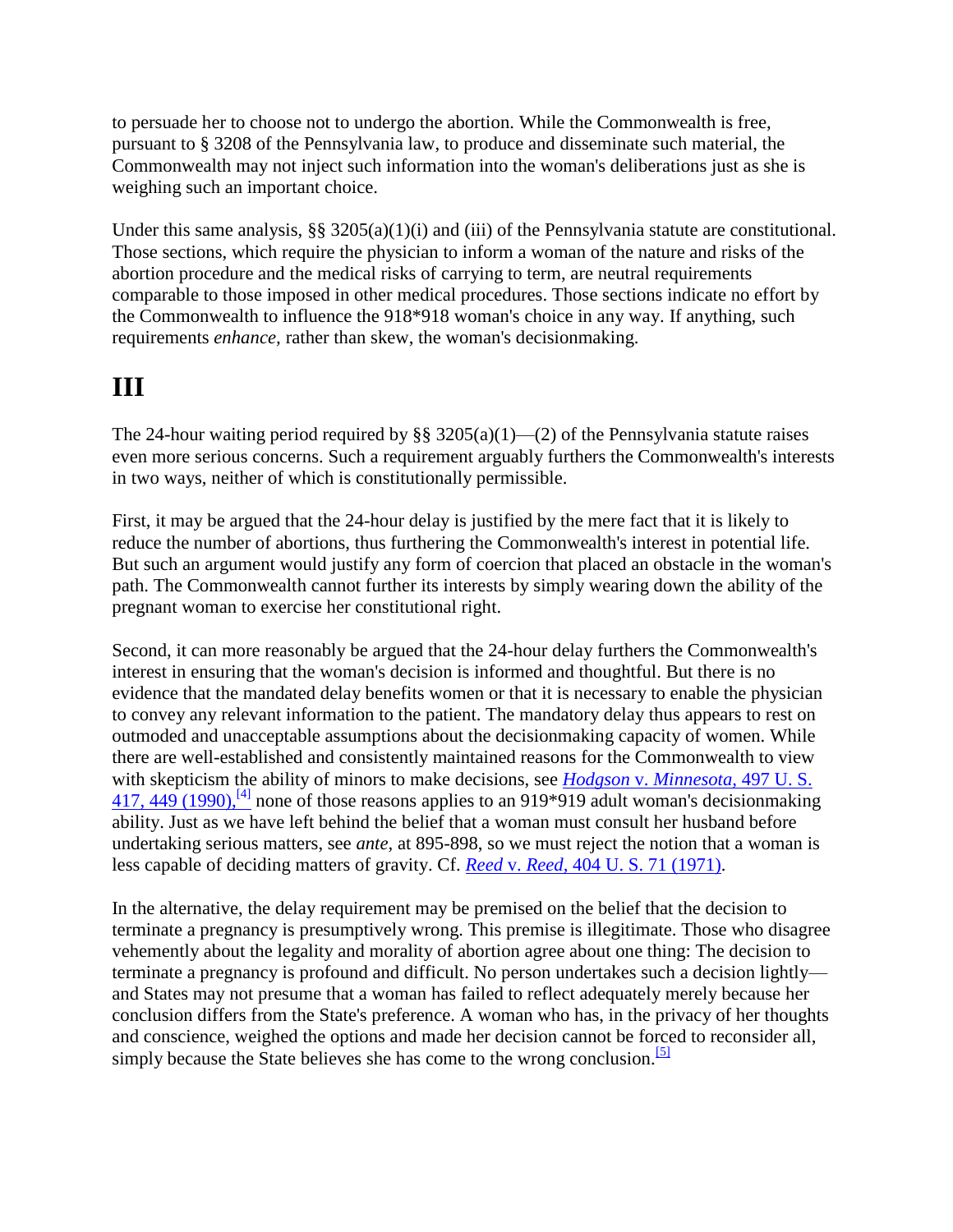920\*920 Part of the constitutional liberty to choose is the equal dignity to which each of us is entitled. A woman who decides to terminate her pregnancy is entitled to the same respect as a woman who decides to carry the fetus to term. The mandatory waiting period denies women that equal respect.

# **IV**

In my opinion, a correct application of the "undue burden" standard leads to the same conclusion concerning the constitutionality of these requirements. A state-imposed burden on the exercise of a constitutional right is measured both by its effects and by its character: A burden may be "undue" either because the burden is too severe or because it lacks a legitimate, rational justification.<sup>[\[6\]](http://scholar.google.co.in/scholar_case?q=planned+parenthood+v.+casey&hl=en&as_sdt=2,5&case=6298856056242550994&scilh=0#[8])</sup>

The 24-hour delay requirement fails both parts of this test. The findings of the District Court establish the severity of 921\*921 the burden that the 24-hour delay imposes on many pregnant women. Yet even in those cases in which the delay is not especially onerous, it is,in my opinion, "undue" because there is no evidence that such a delay serves a useful and legitimate purpose. As indicated above, there is no legitimate reason to require a woman who has agonized over her decision to leave the clinic or hospital and return again another day. While a general requirement that a physician notify her patients about the risks of a proposed medical procedure is appropriate, a rigid requirement that all patients wait 24 hours or (what is true in practice) much longer to evaluate the significance of information that is either common knowledge or irrelevant is an irrational and, therefore, "undue" burden.

The counseling provisions are similarly infirm. Whenever government commands private citizens to speak or to listen, careful review of the justification for that command is particularly appropriate. In these cases, the Pennsylvania statute directs that counselors provide women seeking abortions with information concerning alternatives to abortion, the availability of medical assistance benefits, and the possibility of child-support payments.  $\S\S 3205(a)(2)(i)$ — (iii). The statute requires that this information be given to *all* women seeking abortions, including those for whom such information is clearly useless, such as those who are married, those who have undergone the procedure in the past and are fully aware of the options, and those who are fully convinced that abortion is their only reasonable option. Moreover, the statute requires physicians to inform all of their patients of "[t]he probable gestational age of the unborn child." §  $3205(a)(1)(ii)$ . This information is of little decisional value in most cases, because 90% of all abortions are performed during the first trimester $^{[7]}$  $^{[7]}$  $^{[7]}$  when fetal age has less relevance than when the fetus nears viability. Nor can the information 922\*922 required by the statute be justified as relevant to any "philosophic" or "social" argument, *ante,* at 872, either favoring or disfavoring the abortion decision in a particular case. In light of all of these facts, I conclude that the information requirements in § 3205(a)(1)(ii) and §§ 3205(a)(2)(i)—(iii) do not serve a useful purpose and thus constitute an unnecessary— and therefore undue—burden on the woman's constitutional liberty to decide to terminate her pregnancy.

Accordingly, while I disagree with Parts IV, V—B, and V—D of the joint opinion,<sup>[\[8\]](http://scholar.google.co.in/scholar_case?q=planned+parenthood+v.+casey&hl=en&as_sdt=2,5&case=6298856056242550994&scilh=0#[10])</sup> I join the remainder of the Court's opinion.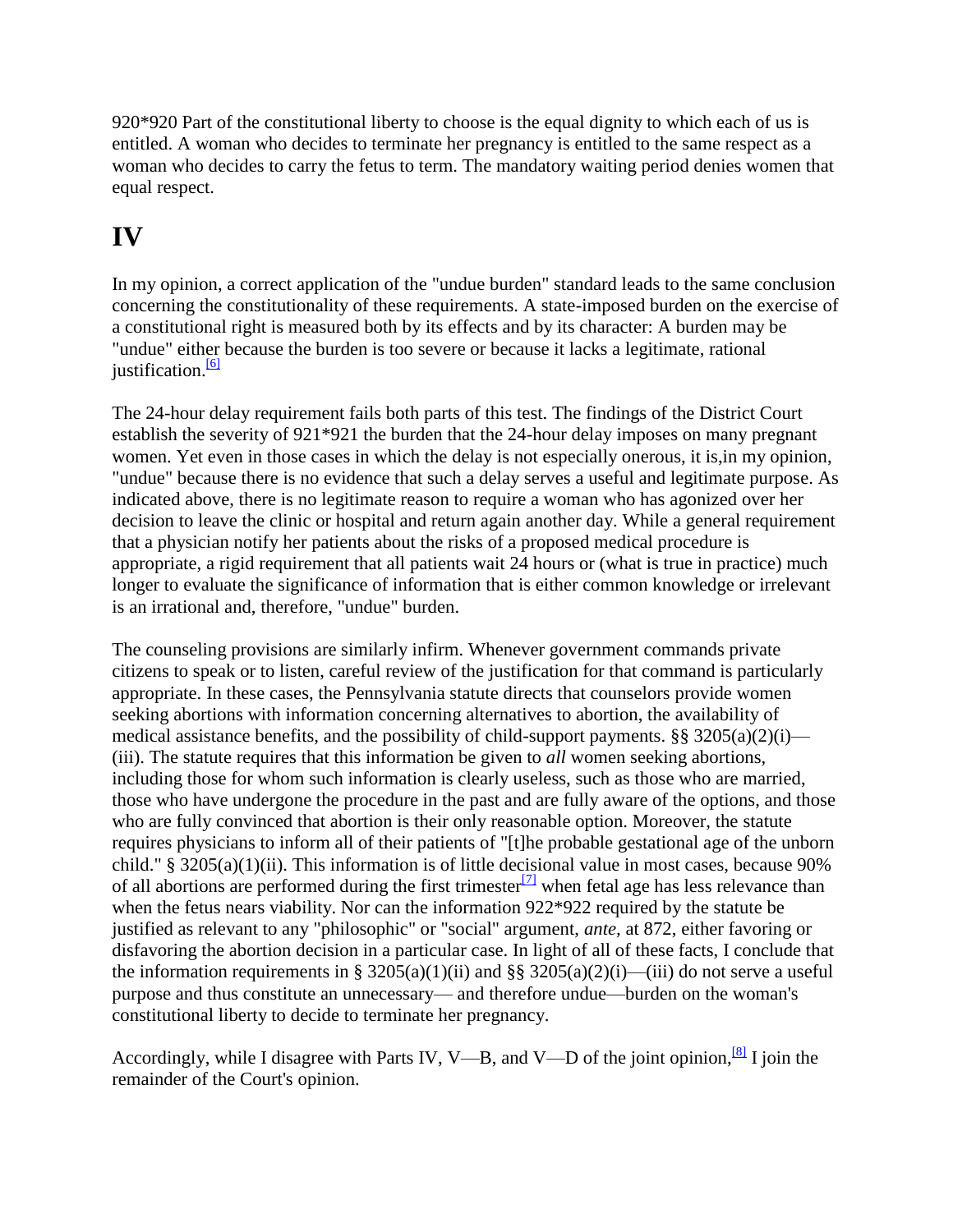Justice Blackmun, concurring in part, concurring in the judgment in part, and dissenting in part.

I join Parts I, II, III, V—A, V—C, and VI of the joint opinion of Justices O'Connor, Kennedy, and Souter, *ante.*

Three years ago, in *Webster* v. *[Reproductive Health Services,](http://scholar.google.co.in/scholar_case?case=2944985204861123439&q=planned+parenthood+v.+casey&hl=en&as_sdt=2,5&scilh=0)* 492 U. S. 490 (1989), four Members of this Court appeared poised to "cas[t] into darkness the hopes and visions of every woman in this country" who had come to believe that the Constitution guaranteed her the right to reproductive choice. *Id.,* at 557 (Blackmun, J., dissenting). See *id.,* at 499 (plurality opinion of Rehnquist, C. J., joined by White and Kennedy, JJ.); *id.,* at 532 (Scalia, J., concurring in part and concurring in judgment). All that remained between the promise of *[Roe](http://scholar.google.co.in/scholar_case?case=12334123945835207673&q=planned+parenthood+v.+casey&hl=en&as_sdt=2,5&scilh=0)* and the darkness of the plurality was a single, flickering flame. Decisions since *[Webster](http://scholar.google.co.in/scholar_case?case=2944985204861123439&q=planned+parenthood+v.+casey&hl=en&as_sdt=2,5&scilh=0)* gave little reason to hope that this flame would cast much light. See, *e. g., Ohio* v. *[Akron Center for Reproductive Health,](http://scholar.google.co.in/scholar_case?case=9736627999207272791&q=planned+parenthood+v.+casey&hl=en&as_sdt=2,5&scilh=0)* 497 U. S. 502, 524 (1990) [\(Blackmun, J., dissenting\).](http://scholar.google.co.in/scholar_case?case=9736627999207272791&q=planned+parenthood+v.+casey&hl=en&as_sdt=2,5&scilh=0) But now, just when so many expected the darkness to fall, the flame has grown bright.

923\*923 I do not underestimate the significance of today's joint opinion. Yet I remain steadfast in my belief that the right to reproductive choice is entitled to the full protection afforded by this Court before *[Webster.](http://scholar.google.co.in/scholar_case?case=2944985204861123439&q=planned+parenthood+v.+casey&hl=en&as_sdt=2,5&scilh=0)* And I fear for the darkness as four Justices anxiously await the single vote necessary to extinguish the light.

#### **I**

Make no mistake, the joint opinion of Justices O'Connor, Kennedy, and Souter is an act of personal courage and constitutional principle. In contrast to previous decisions in which Justices O'Connor and Kennedy postponed reconsideration of *Roe* v. *Wade,* [410 U. S. 113 \(1973\),](http://scholar.google.co.in/scholar_case?case=12334123945835207673&q=planned+parenthood+v.+casey&hl=en&as_sdt=2,5&scilh=0) the authors of the joint opinion today join Justice Stevens and me in concluding that "the essential holding of *Roe* v. *[Wade](http://scholar.google.co.in/scholar_case?case=12334123945835207673&q=planned+parenthood+v.+casey&hl=en&as_sdt=2,5&scilh=0)* should be retained and once again reaffirmed." *Ante,* at 846. In brief, five Members of this Court today recognize that "the Constitution protects a woman's right to terminate her pregnancy in its early stages." *Ante,* at 844.

A fervent view of individual liberty and the force of *stare decisis* have led the Court to this conclusion. *Ante,* at 853. Today a majority reaffirms that the Due Process Clause of the Fourteenth Amendment establishes "a realm of personal liberty which the government may not enter," *ante,* at 847— a realm whose outer limits cannot be determined by interpretations of the Constitution that focus only on the specific practices of States at the time the Fourteenth Amendment was adopted. See *ante,* at 848-849. Included within this realm of liberty is "`the right of the *individual,* married or single, to be free from unwarranted governmental intrusion into matters so fundamentally affecting a person as the decision whether to bear or beget a child.' " *Ante,* at 851, quoting *Eisenstadt* v. *Baird,* [405 U. S. 438, 453 \(1972\)](http://scholar.google.co.in/scholar_case?case=14131534241682283357&q=planned+parenthood+v.+casey&hl=en&as_sdt=2,5&scilh=0) (emphasis in original). "These matters, involving the most intimate and personal choices a person may make in a lifetime, choices central to personal dignity and autonomy, are *central* to the 924\*924 liberty protected by the Fourteenth Amendment." *Ante,* at 851 (emphasis added). Finally, the Court today recognizes that in the case of abortion, "the liberty of the woman is at stake in a sense unique to the human condition and so unique to the law. The mother who carries a child to full term is subject to anxieties, to physical constraints, to pain that only she must bear." *Ante,* at 852.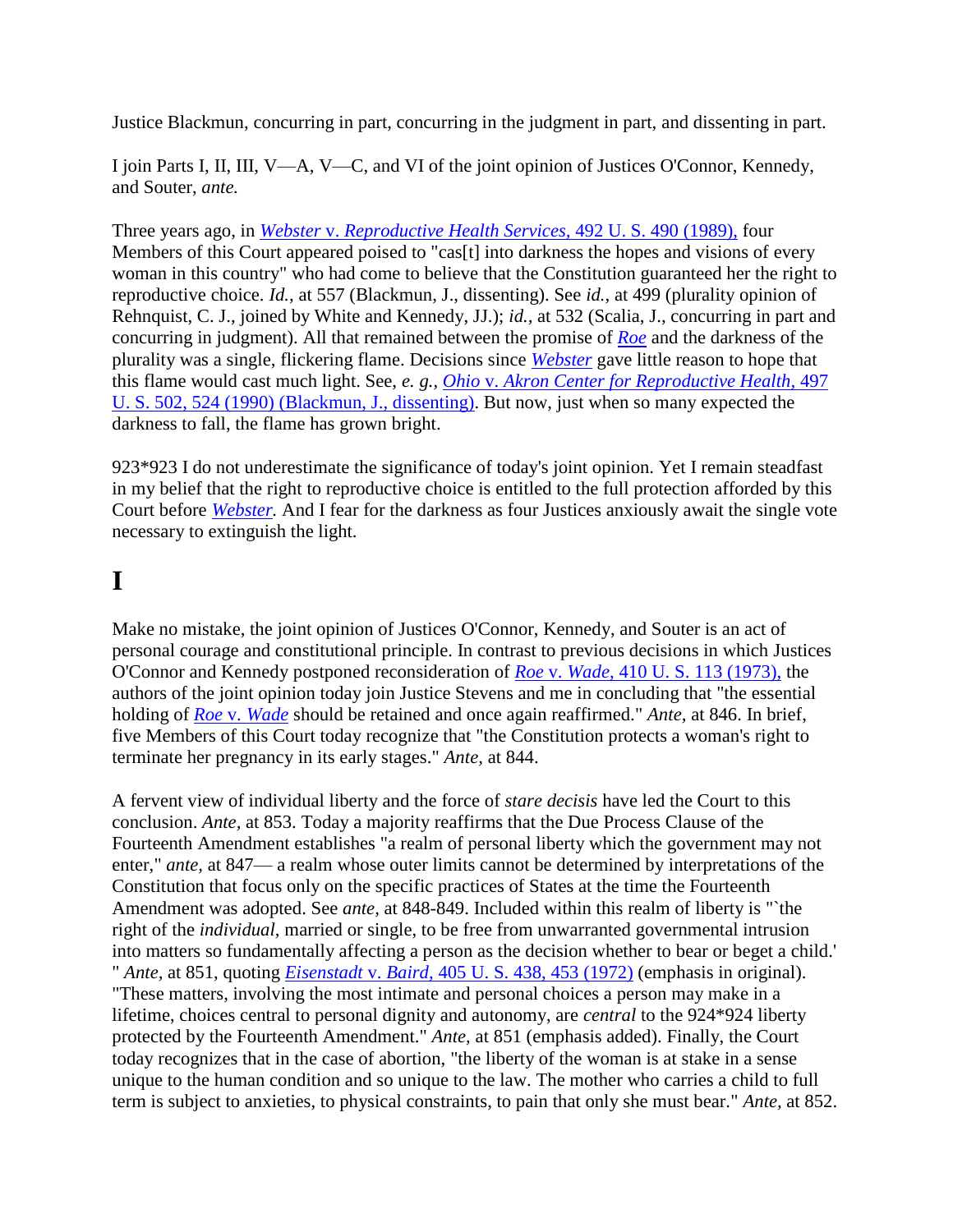The Court's reaffirmation of *[Roe](http://scholar.google.co.in/scholar_case?case=12334123945835207673&q=planned+parenthood+v.+casey&hl=en&as_sdt=2,5&scilh=0)* `s central holding is also based on the force of *stare decisis.* "[N]o erosion of principle going to liberty or personal autonomy has left *[Roe](http://scholar.google.co.in/scholar_case?case=12334123945835207673&q=planned+parenthood+v.+casey&hl=en&as_sdt=2,5&scilh=0)* `s central holding a doctrinal remnant; *[Roe](http://scholar.google.co.in/scholar_case?case=12334123945835207673&q=planned+parenthood+v.+casey&hl=en&as_sdt=2,5&scilh=0)* portends no developments at odds with other precedent for the analysis of personal liberty; and no changes of fact have rendered viability more or less appropriate as the point at which the balance of interests tips." *Ante,* at 860-861. Indeed, the Court acknowledges that *[Roe](http://scholar.google.co.in/scholar_case?case=12334123945835207673&q=planned+parenthood+v.+casey&hl=en&as_sdt=2,5&scilh=0)* `s limitation on state power could not be removed "without serious inequity to those who have relied upon it or significant damage to the stability of the society governed by it." *Ante,* at 855. In the 19 years since *[Roe](http://scholar.google.co.in/scholar_case?case=12334123945835207673&q=planned+parenthood+v.+casey&hl=en&as_sdt=2,5&scilh=0)* was decided, that case has shaped more than reproductive planning—"[a]n entire generation has come of age free to assume *[Roe](http://scholar.google.co.in/scholar_case?case=12334123945835207673&q=planned+parenthood+v.+casey&hl=en&as_sdt=2,5&scilh=0)* `s concept of liberty in defining the capacity of women to act in society, and to make reproductive decisions." *Ante,* at 860. The Court understands that, having "call[ed] the contending sides . . . to end their national division by accepting a common mandate rooted in the Constitution," *ante,* at 867, a decision to overrule *[Roe](http://scholar.google.co.in/scholar_case?case=12334123945835207673&q=planned+parenthood+v.+casey&hl=en&as_sdt=2,5&scilh=0)* "would seriously weaken the Court's capacity to exercise the judicial power and to function as the Supreme Court of a Nation dedicated to the rule of law." *Ante,* at 865. What has happened today should serve as a model for future Justices and a warning to all who have tried to turn this Court into yet another political branch.

In striking down the Pennsylvania statute's spousal notification requirement, the Court has established a framework 925\*925 for evaluating abortion regulations that responds to the social context of women facing issues of reproductive choice.<sup>[\[1\]](http://scholar.google.co.in/scholar_case?q=planned+parenthood+v.+casey&hl=en&as_sdt=2,5&case=6298856056242550994&scilh=0#[11])</sup> In determining the burden imposed by the challenged regulation, the Court inquires whether the regulation's "*purpose or effect* is to place a substantial obstacle in the path of a woman seeking an abortion before the fetus attains viability." *Ante,* at 878 (emphasis added). The Court reaffirms: "The proper focus of constitutional inquiry is the group for whom the law is a restriction, not the group for whom the law is irrelevant." *Ante,* at 894. Looking at this group, the Court inquires, based on expert testimony, empirical studies, and common sense, whether "in a large fraction of the cases in which [the restriction] is relevant, it will operate as a substantial obstacle to a woman's choice to undergo an abortion." *Ante,* at 895. "A statute with this purpose is invalid because the means chosen by the State to further the interest in potential life must be calculated to inform the woman's free choice, not hinder it." *Ante,* at 877. And in applying its test, the Court remains sensitive to the unique role of women in the decision making process. Whatever may have been the practice when the Fourteenth Amendment was adopted, the Court observes, "[w]omen do not lose their constitutionally protected liberty when they marry. The Constitution protects all individuals, male or female, married or unmarried, from the abuse of governmental power, even where that power is employed for the supposed benefit of a member of the individual's family." *Ante*, at 898.<sup>[\[2\]](http://scholar.google.co.in/scholar_case?q=planned+parenthood+v.+casey&hl=en&as_sdt=2,5&case=6298856056242550994&scilh=0#[12])</sup>

926\*926 Lastly, while I believe that the joint opinion errs in failing to invalidate the other regulations, I am pleased that the joint opinion has not ruled out the possibility that these regulations may be shown to impose an unconstitutional burden. The joint opinion makes clear that its specific holdings are based on the insufficiency of the record before it. See, *e. g., ante,* at 885-886. I am confident that in the future evidence will be produced to show that "in a large fraction of the cases in which [these regulations are] relevant, [they] will operate as a substantial obstacle to a woman's choice to undergo an abortion." *Ante,* at 895.

#### **II**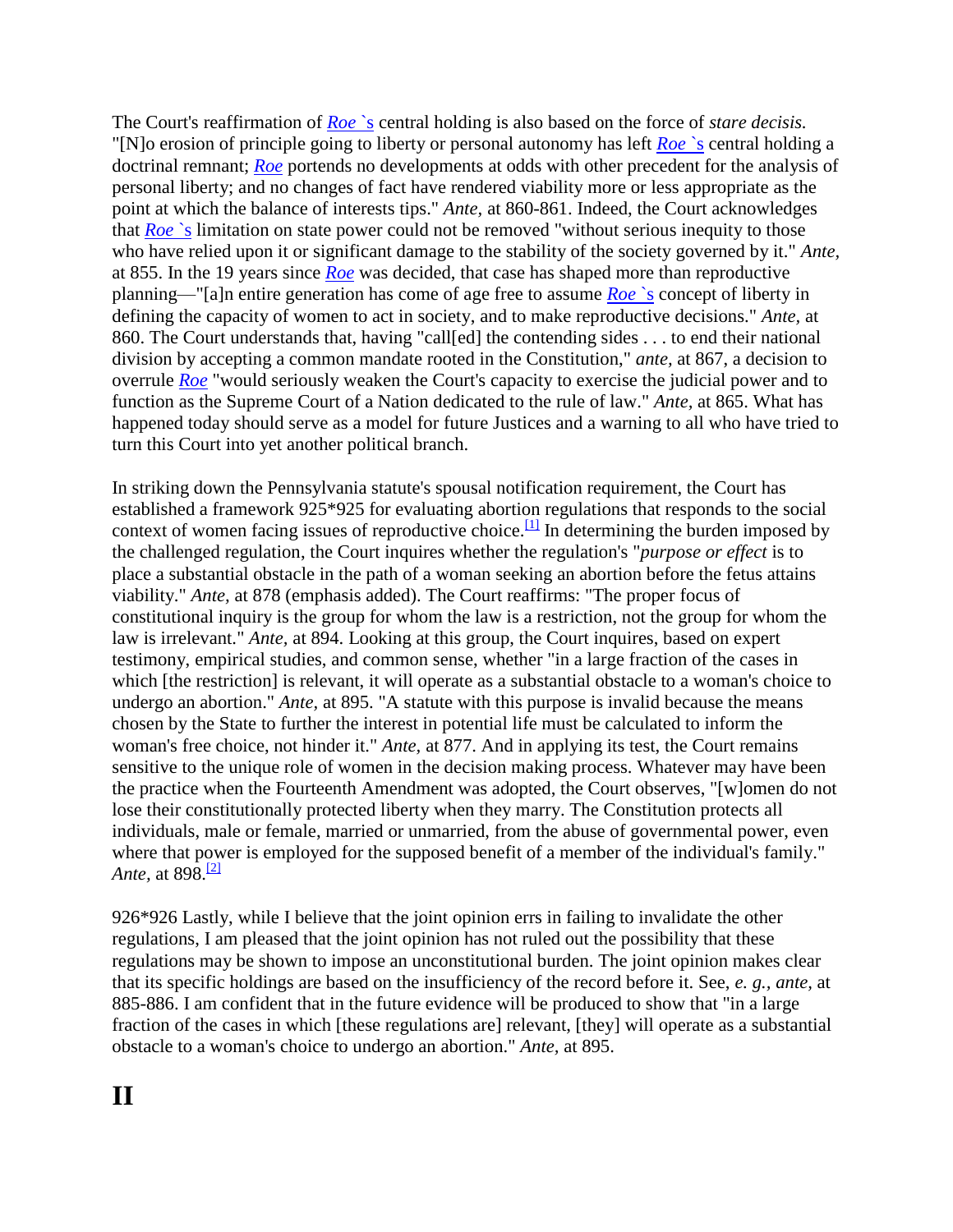Today, no less than yesterday, the Constitution and decisions of this Court require that a State's abortion restrictions be subjected to the strictest judicial scrutiny. Our precedents and the joint opinion's principles require us to subject all non-*de-minimis* abortion regulations to strict scrutiny. Under this standard, the Pennsylvania statute's provisions requiring content-based counseling, a 24-hour delay, informed parental consent, and reporting of abortionrelated information must be invalidated.

# **A**

The Court today reaffirms the long recognized rights of privacy and bodily integrity. As early as 1891, the Court held, "[n]o right is held more sacred, or is more carefully guarded by the common law, than the right of every individual to the possession and control of his own person, free from all restraint or interference of others . . . ." *[Union Pacific R. Co.](http://scholar.google.co.in/scholar_case?case=12998230422916570030&q=planned+parenthood+v.+casey&hl=en&as_sdt=2,5&scilh=0)* v. *Botsford,* 141 U. S. [250, 251 \(1891\).](http://scholar.google.co.in/scholar_case?case=12998230422916570030&q=planned+parenthood+v.+casey&hl=en&as_sdt=2,5&scilh=0) Throughout this century, this Court also has held that the fundamental right of privacy protects citizens against governmental intrusion 927\*927 in such intimate family matters as procreation, childrearing, marriage, and contraceptive choice. See *ante,* at 847-849. These cases embody the principle that personal decisions that profoundly affect bodily integrity, identity, and destiny should be largely beyond the reach of government. *Eisenstadt,* [405 U. S., at](http://scholar.google.co.in/scholar_case?case=14131534241682283357&q=planned+parenthood+v.+casey&hl=en&as_sdt=2,5&scilh=0)  [453.](http://scholar.google.co.in/scholar_case?case=14131534241682283357&q=planned+parenthood+v.+casey&hl=en&as_sdt=2,5&scilh=0) In *Roe* v. *[Wade,](http://scholar.google.co.in/scholar_case?case=12334123945835207673&q=planned+parenthood+v.+casey&hl=en&as_sdt=2,5&scilh=0)* this Court correctly applied these principles to a woman's right to choose abortion.

State restrictions on abortion violate a woman's right of privacy in two ways. First, compelled continuation of a pregnancy infringes upon a woman's right to bodily integrity by imposing substantial physical intrusions and significant risks of physical harm. During pregnancy, women experience dramatic physical changes and a wide range of health consequences. Labor and delivery pose additional health risks and physical demands. In short, restrictive abortion laws force women to endure physical invasions far more substantial than those this Court has held to violate the constitutional principle of bodily integrity in other contexts. See, *e. g., [Winston](http://scholar.google.co.in/scholar_case?case=6619239343305962305&q=planned+parenthood+v.+casey&hl=en&as_sdt=2,5&scilh=0)* v. *Lee,* [470 U. S. 753 \(1985\)](http://scholar.google.co.in/scholar_case?case=6619239343305962305&q=planned+parenthood+v.+casey&hl=en&as_sdt=2,5&scilh=0) (invalidating surgical removal of bullet from murder suspect); *[Rochin](http://scholar.google.co.in/scholar_case?case=13189177772806165249&q=planned+parenthood+v.+casey&hl=en&as_sdt=2,5&scilh=0)* v. *California,* [342 U. S. 165 \(1952\)](http://scholar.google.co.in/scholar_case?case=13189177772806165249&q=planned+parenthood+v.+casey&hl=en&as_sdt=2,5&scilh=0) (invalidating stomach pumping).<sup>[\[3\]](http://scholar.google.co.in/scholar_case?q=planned+parenthood+v.+casey&hl=en&as_sdt=2,5&case=6298856056242550994&scilh=0#[13])</sup>

Further, when the State restricts a woman's right to terminate her pregnancy, it deprives a woman of the right to make her own decision about reproduction and family planning—critical life choices that this Court long has deemed central to the right to privacy. The decision to terminate or continue a pregnancy has no less an impact on a woman's life than decisions about contraception or marriage. [410 U. S., 9](http://scholar.google.co.in/scholar_case?case=12334123945835207673&q=planned+parenthood+v.+casey&hl=en&as_sdt=2,5&scilh=0)28\*928 [at 153.](http://scholar.google.co.in/scholar_case?case=12334123945835207673&q=planned+parenthood+v.+casey&hl=en&as_sdt=2,5&scilh=0) Because motherhood has a dramatic impact on a woman's educational prospects, employment opportunities, and self-determination, restrictive abortion laws deprive her of basic control over her life. For these reasons, "the decision whether or not to beget or bear a child" lies at "the very heart of this cluster of constitutionally protected choices." *Carey* v. *[Population Services International,](http://scholar.google.co.in/scholar_case?case=4801034783278981738&q=planned+parenthood+v.+casey&hl=en&as_sdt=2,5&scilh=0)* 431 U. S. 678, [685 \(1977\).](http://scholar.google.co.in/scholar_case?case=4801034783278981738&q=planned+parenthood+v.+casey&hl=en&as_sdt=2,5&scilh=0)

A State's restrictions on a woman's right to terminate her pregnancy also implicate constitutional guarantees of gender equality. State restrictions on abortion compel women to continue pregnancies they otherwise might terminate. By restricting the right to terminate pregnancies, the State conscripts women's bodies into its service, forcing women to continue their pregnancies,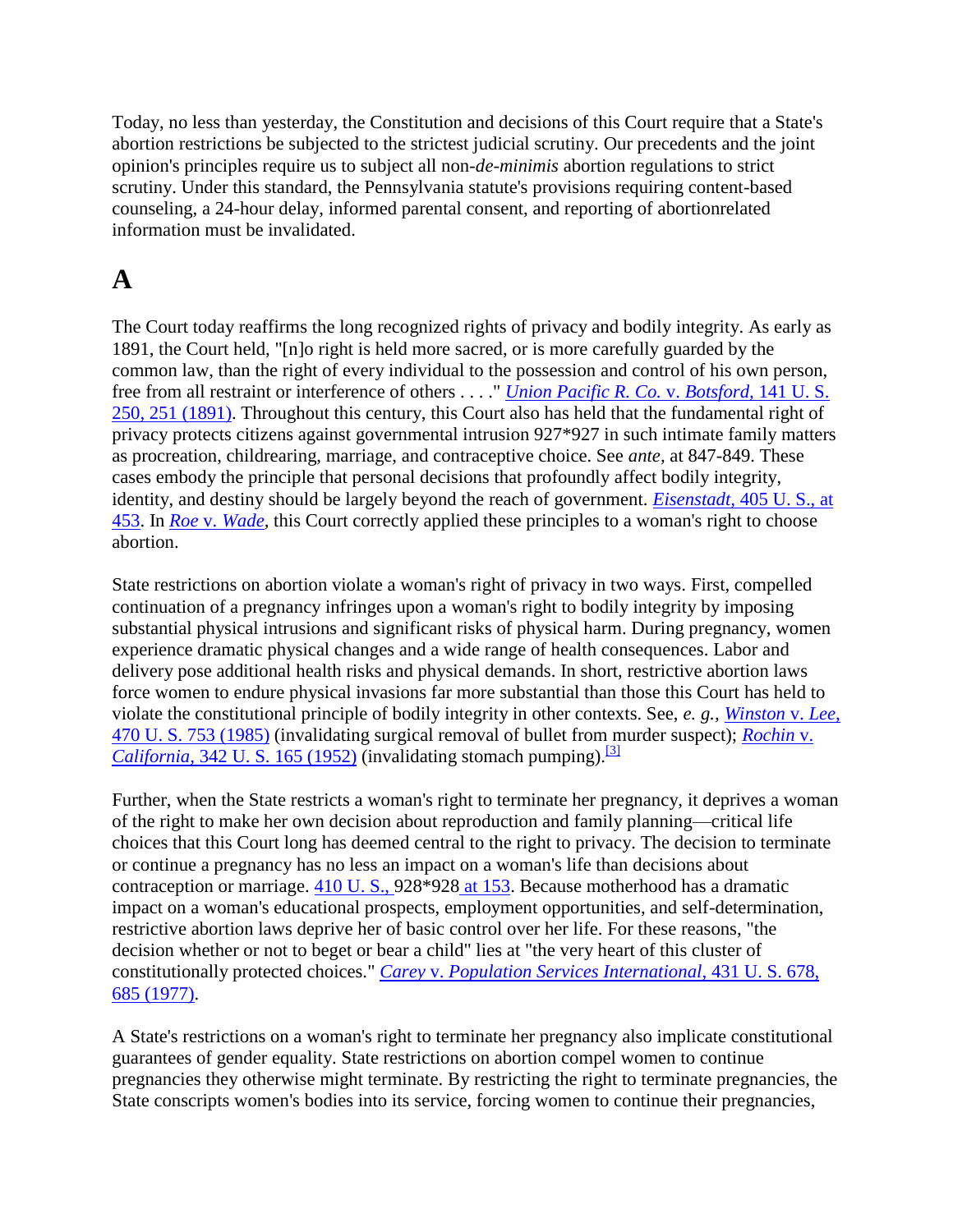suffer the pains of childbirth, and in most instances, provide years of maternal care. The State does not compensate women for their services; instead, it assumes that they owe this duty as a matter of course. This assumption—that women can simply be forced to accept the "natural" status and incidents of motherhood—appears to rest upon a conception of women's role that has triggered the protection of the Equal Protection Clause. See, *e. g., [Mississippi Univ. for Women](http://scholar.google.co.in/scholar_case?case=4721441048875094247&q=planned+parenthood+v.+casey&hl=en&as_sdt=2,5&scilh=0)* v. *Hogan,* [458 U. S. 718, 724-726 \(1982\);](http://scholar.google.co.in/scholar_case?case=4721441048875094247&q=planned+parenthood+v.+casey&hl=en&as_sdt=2,5&scilh=0) *Craig* v. *Boren,* [429 U. S. 190, 198-199 \(1976\).](http://scholar.google.co.in/scholar_case?case=2528522570594071994&q=planned+parenthood+v.+casey&hl=en&as_sdt=2,5&scilh=0) [\[4\]](http://scholar.google.co.in/scholar_case?q=planned+parenthood+v.+casey&hl=en&as_sdt=2,5&case=6298856056242550994&scilh=0#[14]) The joint opinion recognizes that these assumptions about women's place in society "are no longer consistent with our 929\*929 understanding of the family, the individual, or the Constitution." *Ante,* at 897.

#### **B**

The Court has held that limitations on the right of privacy are permissible only if they survive "strict" constitutional scrutiny—that is, only if the governmental entity imposing the restriction can demonstrate that the limitation is both necessary and narrowly tailored to serve a compelling governmental interest. *Griswold* v. *Connecticut,* [381 U. S. 479, 485 \(1965\).](http://scholar.google.co.in/scholar_case?case=12276922145000050979&q=planned+parenthood+v.+casey&hl=en&as_sdt=2,5&scilh=0) We have applied this principle specifically in the context of abortion regulations. *Roe* v. *Wade,* [410 U. S., at 155.](http://scholar.google.co.in/scholar_case?case=12334123945835207673&q=planned+parenthood+v.+casey&hl=en&as_sdt=2,5&scilh=0) [\[5\]](http://scholar.google.co.in/scholar_case?q=planned+parenthood+v.+casey&hl=en&as_sdt=2,5&case=6298856056242550994&scilh=0#[15])

*[Roe](http://scholar.google.co.in/scholar_case?case=12334123945835207673&q=planned+parenthood+v.+casey&hl=en&as_sdt=2,5&scilh=0)* implemented these principles through a framework that was designed "to ensure that the woman's right to choose not become so subordinate to the State's interest in promoting fetal life that her choice exists in theory but not in fact," *ante,* at 872. *[Roe](http://scholar.google.co.in/scholar_case?case=12334123945835207673&q=planned+parenthood+v.+casey&hl=en&as_sdt=2,5&scilh=0)* identified two relevant state interests: "an interest in preserving and protecting the health of the pregnant woman" and an interest in "protecting the potentiality of human life." [410 U. S., at 162.](http://scholar.google.co.in/scholar_case?case=12334123945835207673&q=planned+parenthood+v.+casey&hl=en&as_sdt=2,5&scilh=0) With respect to the State's interest in the health of the mother, "the `compelling' point . . . is at approximately the end of the first trimester," because it is at that point that the mortality rate in abortion approaches that in childbirth. *Id.*, at 163. With respect to the State's interest in potential life, "the `compelling' point is at viability," because it is at that point that the 930\*930 fetus "presumably has the capability of meaningful life outside the mother's womb." *Ibid.* In order to fulfill the requirement of narrow tailoring, "the State is obligated to make a reasonable effort to limit the effect of its regulations to the period in the trimester during which its health interest will be furthered." *[Akron](http://scholar.google.co.in/scholar_case?case=7944230995323582140&q=planned+parenthood+v.+casey&hl=en&as_sdt=2,5&scilh=0)* v. *[Akron Center for Reproductive Health, Inc.,](http://scholar.google.co.in/scholar_case?case=7944230995323582140&q=planned+parenthood+v.+casey&hl=en&as_sdt=2,5&scilh=0)* 462 U. S. 416, 434 (1983).

In my view, application of this analytical framework is no less warranted than when it was approved by seven Members of this Court in *[Roe.](http://scholar.google.co.in/scholar_case?case=12334123945835207673&q=planned+parenthood+v.+casey&hl=en&as_sdt=2,5&scilh=0)* Strict scrutiny of state limitations on reproductive choice still offers the most secure protection of the woman's right to make her own reproductive decisions, free from state coercion. No majority of this Court has ever agreed upon an alternative approach. The factual premises of the trimester framework have not been undermined, see *Webster,* [492 U. S., at 553 \(Blackmun, J., dissenting\),](http://scholar.google.co.in/scholar_case?case=2944985204861123439&q=planned+parenthood+v.+casey&hl=en&as_sdt=2,5&scilh=0) and the *[Roe](http://scholar.google.co.in/scholar_case?case=12334123945835207673&q=planned+parenthood+v.+casey&hl=en&as_sdt=2,5&scilh=0)* framework is far more administrable, and far less manipulable, than the "undue burden" standard adopted by the joint opinion.

Nonetheless, three criticisms of the trimester framework continue to be uttered. First, the trimester framework is attacked because its key elements do not appear in the text of the Constitution. My response to this attack remains the same as it was in *[Webster:](http://scholar.google.co.in/scholar_case?case=2944985204861123439&q=planned+parenthood+v.+casey&hl=en&as_sdt=2,5&scilh=0)*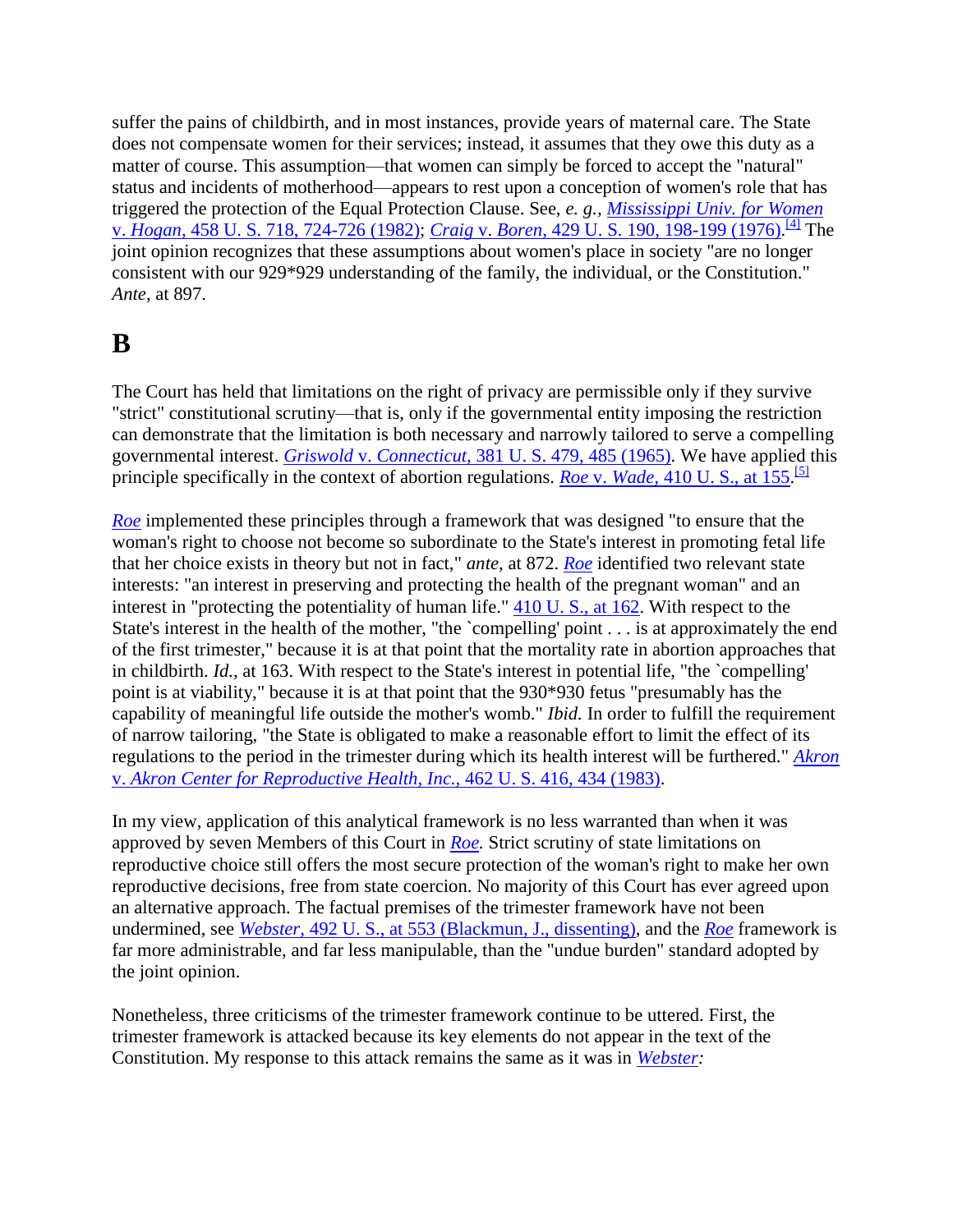"Were this a true concern, we would have to abandon most of our constitutional jurisprudence. [T]he `critical elements' of countless constitutional doctrines nowhere appear in the Constitution's text . . . . The Constitution makes no mention, for example, of the First Amendment's `actual malice' standard for proving certain libels, see *[New York Times Co.](http://scholar.google.co.in/scholar_case?case=10183527771703896207&q=planned+parenthood+v.+casey&hl=en&as_sdt=2,5&scilh=0)* v. *Sullivan,* [376 U. S. 254 \(1964\).](http://scholar.google.co.in/scholar_case?case=10183527771703896207&q=planned+parenthood+v.+casey&hl=en&as_sdt=2,5&scilh=0).. Similarly, the Constitution makes no mention of the rationalbasis test, or the specific verbal formulations of intermediate and strict scrutiny by which this Court evaluates claims under the Equal Protection Clause. The reason is simple. Like the *[Roe](http://scholar.google.co.in/scholar_case?case=12334123945835207673&q=planned+parenthood+v.+casey&hl=en&as_sdt=2,5&scilh=0)* framework, these 931\*931 tests or standards are not, and do not purport to be, rights protected by the Constitution. Rather, they are judge-made methods for evaluating and measuring the strength and scope of constitutional rights or for balancing the constitutional rights of individuals against the competing interests of government." *Id.,* at 548.

The second criticism is that the framework more closely resembles a regulatory code than a body of constitutional doctrine. Again, my answer remains the same as in *[Webster:](http://scholar.google.co.in/scholar_case?case=2944985204861123439&q=planned+parenthood+v.+casey&hl=en&as_sdt=2,5&scilh=0)*

"[I]f this were a true and genuine concern, we would have to abandon vast areas of our constitutional jurisprudence. . . . Are [the distinctions entailed in the trimester framework] any finer, or more `regulatory,' than the distinctions we have often drawn in our First Amendment jurisprudence, where, for example, we have held that a `release time' program permitting publicschool students to leave school grounds during school hours to receive religious instruction does not violate the Establishment Clause, even though a release-time program permitting religious instruction on school grounds does violate the Clause? Compare *Zorach* v. *[Clauson,](http://scholar.google.co.in/scholar_case?case=4865801292029366499&q=planned+parenthood+v.+casey&hl=en&as_sdt=2,5&scilh=0)* [343 U. S. 306 \(1952\),](http://scholar.google.co.in/scholar_case?case=4865801292029366499&q=planned+parenthood+v.+casey&hl=en&as_sdt=2,5&scilh=0) with *Illinois ex rel. Mc- Collum* v. *[Board of Education of School Dist. No.](http://scholar.google.co.in/scholar_case?case=6084194715158137020&q=planned+parenthood+v.+casey&hl=en&as_sdt=2,5&scilh=0)  71, Champaign County,* [333 U. S. 203 \(1948\).](http://scholar.google.co.in/scholar_case?case=6084194715158137020&q=planned+parenthood+v.+casey&hl=en&as_sdt=2,5&scilh=0) . . . Similarly, in a Sixth Amendment case, the Court held that although an overnight ban on attorney-client communication violated the constitutionally guaranteed right to counsel, *Geders* v. *United States,* [425 U. S. 80 \(1976\),](http://scholar.google.co.in/scholar_case?case=5139143882370725597&q=planned+parenthood+v.+casey&hl=en&as_sdt=2,5&scilh=0) that right was not violated when a trial judge separated a defendant from his lawyer during a 15 minute recess after the defendant's direct testimony. *Perry* v. *Leeke,* [488 U. S. 272 \(1989\).](http://scholar.google.co.in/scholar_case?case=17420669249425667371&q=planned+parenthood+v.+casey&hl=en&as_sdt=2,5&scilh=0)

"That numerous constitutional doctrines result in narrow differentiations between similar circumstances does 932\*932 not mean that this Court has abandoned adjudication in favor of regulation." *Id.,* at 549-550.

The final, and more genuine, criticism of the trimester framework is that it fails to find the State's interest in potential human life compelling throughout pregnancy. No Member of this Court nor for that matter, the Solicitor General, see Tr. of Oral Arg. 42—has ever questioned our holding in *[Roe](http://scholar.google.co.in/scholar_case?case=12334123945835207673&q=planned+parenthood+v.+casey&hl=en&as_sdt=2,5&scilh=0)* that an abortion is not "the termination of life entitled to Fourteenth Amendment protection." [410 U. S., at 159.](http://scholar.google.co.in/scholar_case?case=12334123945835207673&q=planned+parenthood+v.+casey&hl=en&as_sdt=2,5&scilh=0) Accordingly, a State's interest in protecting fetal life is not grounded in the Constitution. Nor, consistent with our Establishment Clause, can it be a theological or sectarian interest. See *Thornburgh* v. *[American College of Obstetricians and](http://scholar.google.co.in/scholar_case?case=3420134328076928385&q=planned+parenthood+v.+casey&hl=en&as_sdt=2,5&scilh=0)  Gynecologists,* [476 U. S. 747, 778 \(1986\) \(Stevens, J., concurring\).](http://scholar.google.co.in/scholar_case?case=3420134328076928385&q=planned+parenthood+v.+casey&hl=en&as_sdt=2,5&scilh=0) It is, instead, a legitimate interest grounded in humanitarian or pragmatic concerns. See *ante,* at 914-915 (Stevens, J., concurring in part and dissenting in part).

But while a State has "legitimate interests from the outset of the pregnancy in protecting the health of the woman and the life of the fetus that may become a child," *ante,* at 846, legitimate interests are not enough. To overcome the burden of strict scrutiny, the interests must be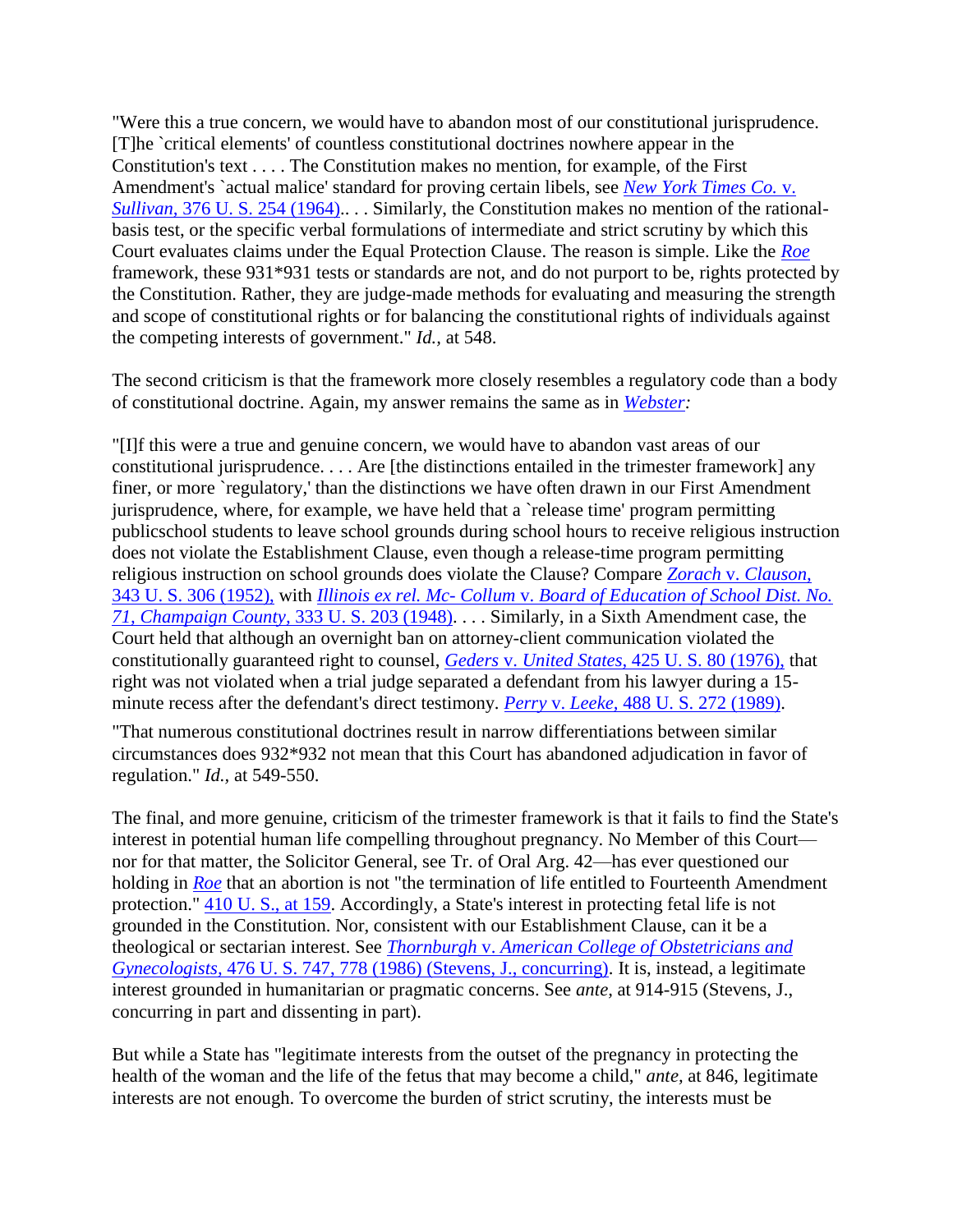compelling. The question then is how best to accommodate the State's interest in potential human life with the constitutional liberties of pregnant women. Again, I stand by the views I expressed in *[Webster:](http://scholar.google.co.in/scholar_case?case=2944985204861123439&q=planned+parenthood+v.+casey&hl=en&as_sdt=2,5&scilh=0)*

"I remain convinced, as six other Members of this Court 16 years ago were convinced, that the *[Roe](http://scholar.google.co.in/scholar_case?case=12334123945835207673&q=planned+parenthood+v.+casey&hl=en&as_sdt=2,5&scilh=0)* framework, and the viability standard in particular, fairly, sensibly, and effectively functions to safeguard the constitutional liberties of pregnant women while recognizing and accommodating the State's interest in potential human life. The viability line reflects the biological facts and truths of fetal development; it marks that threshold moment prior to which a fetus cannot survive separate from the 933\*933 woman and cannot reasonably and objectively be regarded as a subject of rights or interests distinct from, or paramount to, those of the pregnant woman. At the same time, the viability standard takes account of the undeniable fact that as the fetus evolves into its postnatal form, and as it loses its dependence on the uterine environment, the State's interest in the fetus' potential human life, and in fostering a regard for human life in general, becomes compelling. As a practical matter, because viability follows `quickening'—the point at which a woman feels movement in her womb—and because viability occurs no earlier than 23 weeks gestational age, it establishes an easily applicable standard for regulating abortion while providing a pregnant woman ample time to exercise her fundamental right with her responsible physician to terminate her pregnancy." 492 U.S., at 553-554.<sup>[\[6\]](http://scholar.google.co.in/scholar_case?q=planned+parenthood+v.+casey&hl=en&as_sdt=2,5&case=6298856056242550994&scilh=0#[16])</sup>

*[Roe](http://scholar.google.co.in/scholar_case?case=12334123945835207673&q=planned+parenthood+v.+casey&hl=en&as_sdt=2,5&scilh=0)*`s trimester framework does not ignore the State's interest in prenatal life. Like Justice Stevens, *ante,* at 916, I agree that the State may take steps to ensure that a woman's choice "is thoughtful and informed," *ante,* at 872, and that "States are free to enact laws to provide a reasonable framework for a woman to make a decision that has such profound and lasting meaning." *Ante,* at 873. But

"[s]erious questions arise . . . when a State attempts to persuade the woman to choose childbirth over abortion. *Ante,* at 878. Decisional autonomy must limit the State's power to inject into a woman's most personal deliberations its own views of what is best. The State may promote its preferences by funding childbirth, by creating and maintaining alternatives to abortion, and by espousing the virtues of family; but it must respect 934\*934 the individual's freedom to make such judgments." *Ante,* at 916 (Stevens, J., concurring in part and dissenting in part) (internal quotation marks omitted).

As the joint opinion recognizes, "the means chosen by the State to further the interest in potential life must be calculated to inform the woman's free choice, not hinder it." *Ante,* at 877.

In sum, *[Roe](http://scholar.google.co.in/scholar_case?case=12334123945835207673&q=planned+parenthood+v.+casey&hl=en&as_sdt=2,5&scilh=0)* `s requirement of strict scrutiny as implemented through a trimester framework should not be disturbed. No other approach has gained a majority, and no other is more protective of the woman's fundamental right. Lastly, no other approach properly accommodates the woman's constitutional right with the State's legitimate interests.

## **C**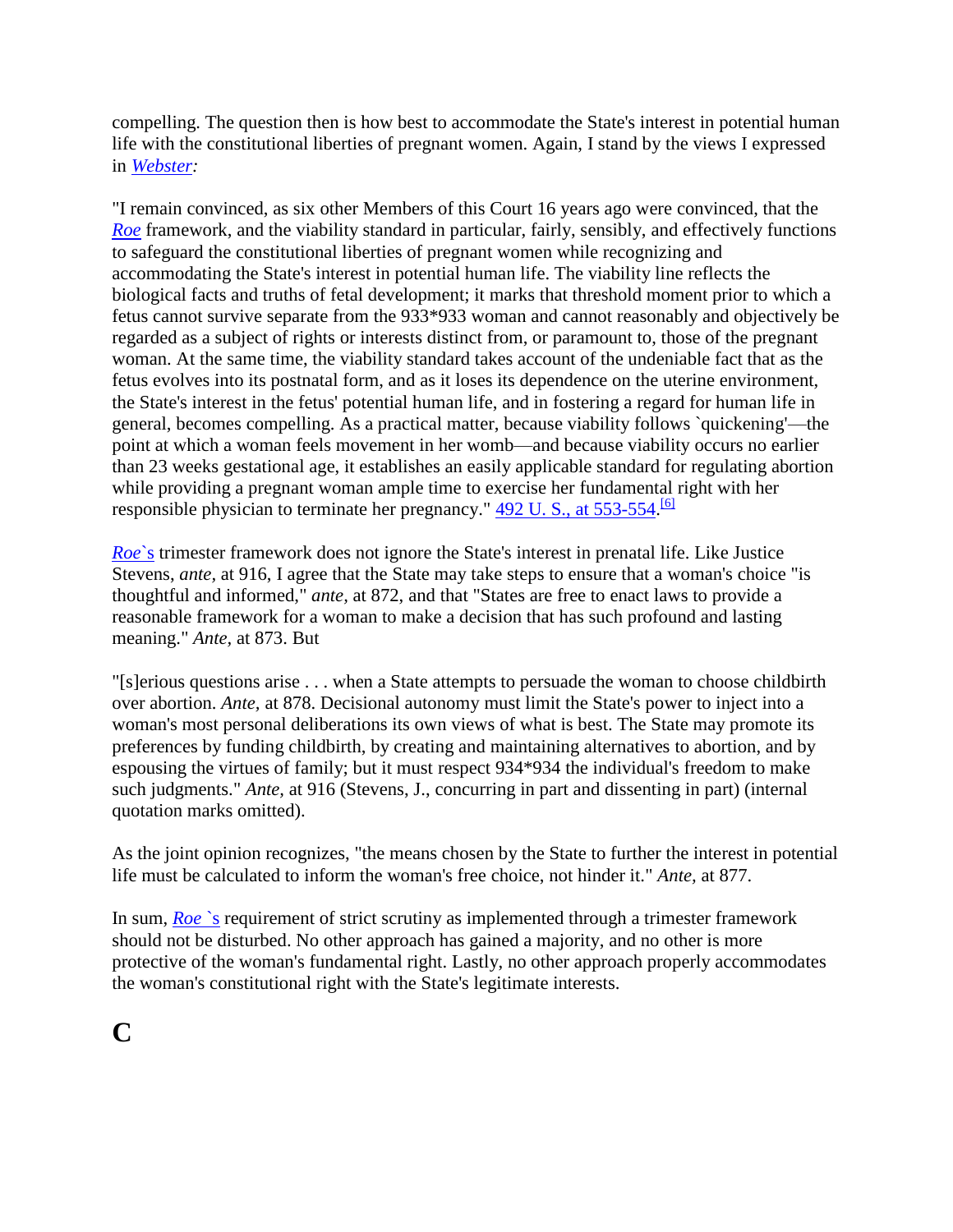Application of the strict scrutiny standard results in the invalidation of all the challenged provisions. Indeed, as this Court has invalidated virtually identical provisions in prior cases, *stare decisis* requires that we again strike them down.

This Court has upheld informed- and written-consent requirements only where the State has demonstrated that they genuinely further important health-related state concerns. See *[Planned](http://scholar.google.co.in/scholar_case?case=3638004152923873163&q=planned+parenthood+v.+casey&hl=en&as_sdt=2,5&scilh=0)  Parenthood of Central Mo.* v. *Danforth,* [428 U. S. 52, 65-67 \(1976\).](http://scholar.google.co.in/scholar_case?case=3638004152923873163&q=planned+parenthood+v.+casey&hl=en&as_sdt=2,5&scilh=0) A State may not, under the guise of securing informed consent, "require the delivery of information `designed to influence the woman's informed choice between abortion or childbirth.' " *Thornburgh,* [476 U. S., at 760,](http://scholar.google.co.in/scholar_case?case=3420134328076928385&q=planned+parenthood+v.+casey&hl=en&as_sdt=2,5&scilh=0) quoting *Akron,* [462 U. S., at 443-444.](http://scholar.google.co.in/scholar_case?case=7944230995323582140&q=planned+parenthood+v.+casey&hl=en&as_sdt=2,5&scilh=0) Rigid requirements that a specific body of information be imparted to a woman in all cases, regardless of the needs of the patient, improperly intrude upon the discretion of the pregnant woman's physician and thereby impose an "`undesired and uncomfortable straitjacket.' " *Thornburgh,* [476 U. S., at 762,](http://scholar.google.co.in/scholar_case?case=3420134328076928385&q=planned+parenthood+v.+casey&hl=en&as_sdt=2,5&scilh=0) quoting *Danforth,* [428 U. S., at 67,](http://scholar.google.co.in/scholar_case?case=3638004152923873163&q=planned+parenthood+v.+casey&hl=en&as_sdt=2,5&scilh=0)  [n. 8.](http://scholar.google.co.in/scholar_case?case=3638004152923873163&q=planned+parenthood+v.+casey&hl=en&as_sdt=2,5&scilh=0)

Measured against these principles, some aspects of the Pennsylvania informed-consent scheme are unconstitutional. 935\*935 While it is unobjectionable for the Commonwealth to require that the patient be informed of the nature of the procedure, the health risks of the abortion and of childbirth, and the probable gestational age of the unborn child, compare Pa. Cons. Stat. §§ 3205(a)(i)-(iii) (1990) with *Akron,* [462 U. S., at 446, n. 37,](http://scholar.google.co.in/scholar_case?case=7944230995323582140&q=planned+parenthood+v.+casey&hl=en&as_sdt=2,5&scilh=0) I remain unconvinced that there is a vital state need for insisting that the information be provided by a physician rather than a counselor. *Id.,* at 448. The District Court found that the physician-only requirement necessarily would increase costs to the plaintiff clinics, costs that undoubtedly would be passed on to patients. And because trained women counselors are often more understanding than physicians, and generally have more time to spend with patients, see App. 366-387, the physician-only disclosure requirement is not narrowly tailored to serve the Commonwealth's interest in protecting maternal health.

Sections  $3205(a)(2)(i)$ -(iii) of the Act further requires that the physician or a qualified nonphysician inform the woman that printed materials are available from the Commonwealth that describe the fetus and provide information about medical assistance for childbirth, information about child support from the father, and a list of agencies offering adoption and other services as alternatives to abortion. *[Thornburgh](http://scholar.google.co.in/scholar_case?case=3420134328076928385&q=planned+parenthood+v.+casey&hl=en&as_sdt=2,5&scilh=0)* invalidated biased patient-counseling requirements virtually identical to the one at issue here. What we said of those requirements fully applies in these cases:

"[T]he listing of agencies in the printed Pennsylvania form presents serious problems; it contains names of agencies that well may be out of step with the needs of the particular woman and thus places the physician in an awkward position and infringes upon his or her professional responsibilities. Forcing the physician or counselor to present the materials and the list to the woman makes him or her in effect an agent of the State in treating the woman and places his or her imprimatur upon both the materials and the list. All this is, or 936\*936 comes close to being, state medicine imposed upon the woman, not the professional medical guidance she seeks, and it officially structures—as it obviously was intended to do—the dialogue between the woman and her physician.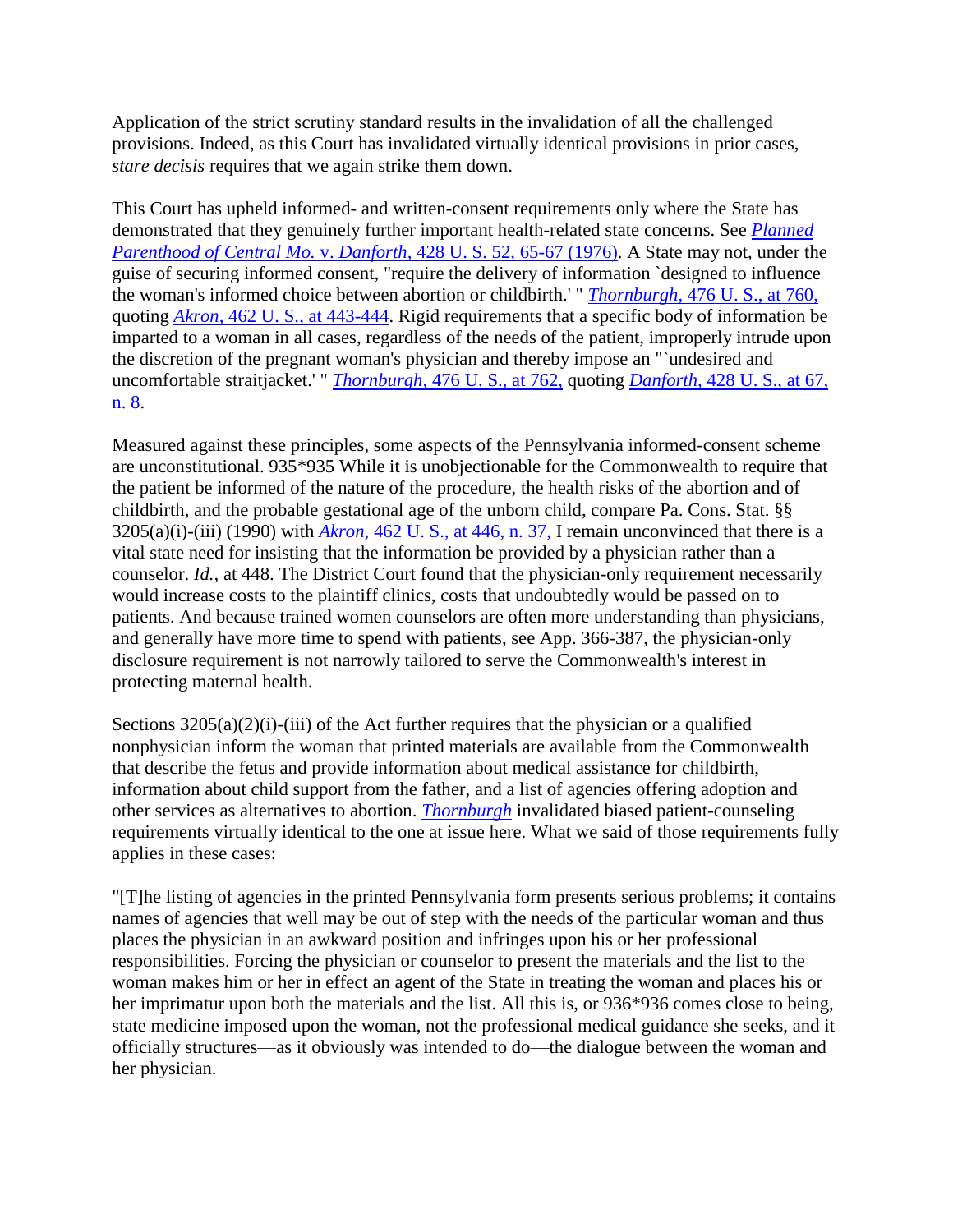"The requirements . . . that the woman be advised that medical assistance benefits may be available, and that the father is responsible for financial assistance in the support of the child similarly are poorly disguised elements of discouragement for the abortion decision. Much of this . . . , for many patients, would be irrelevant and inappropriate. For a patient with a lifethreatening pregnancy, the `information' in its very rendition may be cruel as well as destructive of the physician-patient relationship. As any experienced social worker or other counselor knows, theoretical financial responsibility often does not equate with fulfillment . . . . Under the guise of informed consent, the Act requires the dissemination of information that is not relevant to such consent, and, thus, it advances no legitimate state interest." [476 U. S., at 762-763](http://scholar.google.co.in/scholar_case?case=3420134328076928385&q=planned+parenthood+v.+casey&hl=en&as_sdt=2,5&scilh=0) (citation omitted).

"This type of compelled information is the antithesis of informed consent," *id.,* at 764, and goes far beyond merely describing the general subject matter relevant to the woman's decision. "That the Commonwealth does not, and surely would not, compel similar disclosure of every possible peril of necessary surgery or of simple vaccination, reveals the anti-abortion character of the statute and its real purpose." *Ibid.*[\[7\]](http://scholar.google.co.in/scholar_case?q=planned+parenthood+v.+casey&hl=en&as_sdt=2,5&case=6298856056242550994&scilh=0#[17])

937\*937 The 24-hour waiting period following the provision of the foregoing information is also clearly unconstitutional. The District Court found that the mandatory 24-hour delay could lead to delays in excess of 24 hours, thus increasing health risks, and that it would require two visits to the abortion provider, thereby increasing travel time, exposure to further harassment, and financial cost. Finally, the District Court found that the requirement would pose especially significant burdens on women living in rural areas and those women that have difficulty explaining their whereabouts. 744 F. Supp. 1323, 1378-1379 (ED Pa. 1990). In *[Akron](http://scholar.google.co.in/scholar_case?case=7944230995323582140&q=planned+parenthood+v.+casey&hl=en&as_sdt=2,5&scilh=0)* this Court invalidated a similarly arbitrary or inflexible waiting period because, as here, it furthered no legitimate state interest. $\frac{81}{8}$ 

As Justice Stevens insightfully concludes, the mandatory delay rests either on outmoded or unacceptable assumptions about the decision making capacity of women or the belief that the decision to terminate the pregnancy is 938\*938 presumptively wrong. *Ante,* at 918-919. The requirement that women consider this obvious and slanted information for an additional 24 hours contained in these provisions will only influence the woman's decision in improper ways. The vast majority of women will know this information—of the few that do not, it is less likely that their minds will be changed by this information than it will be either by the realization that the State opposes their choice or the need once again to endure abuse and harassment on return to the clinic. $\frac{9}{2}$ 

Except in the case of a medical emergency, § 3206 requires a physician to obtain the informed consent of a parent or guardian before performing an abortion on an unemancipated minor or an incompetent woman. Based on evidence in the record, the District Court concluded that, in order to fulfill the informed-consent requirement, generally accepted medical principles would require an in-person visit by the parent to the facility. 744 F. Supp., at 1382. Although the Court "has recognized that the State has somewhat broader authority to regulate the activities of children than of adults," the State nevertheless must demonstrate that there is a "*significant state interest* in conditioning an abortion . . . that is not present in the case of an adult." *Danforth,* [428 U. S., at](http://scholar.google.co.in/scholar_case?case=3638004152923873163&q=planned+parenthood+v.+casey&hl=en&as_sdt=2,5&scilh=0)  [74-75](http://scholar.google.co.in/scholar_case?case=3638004152923873163&q=planned+parenthood+v.+casey&hl=en&as_sdt=2,5&scilh=0) (emphasis added). The requirement of an inperson visit would carry with it the risk of a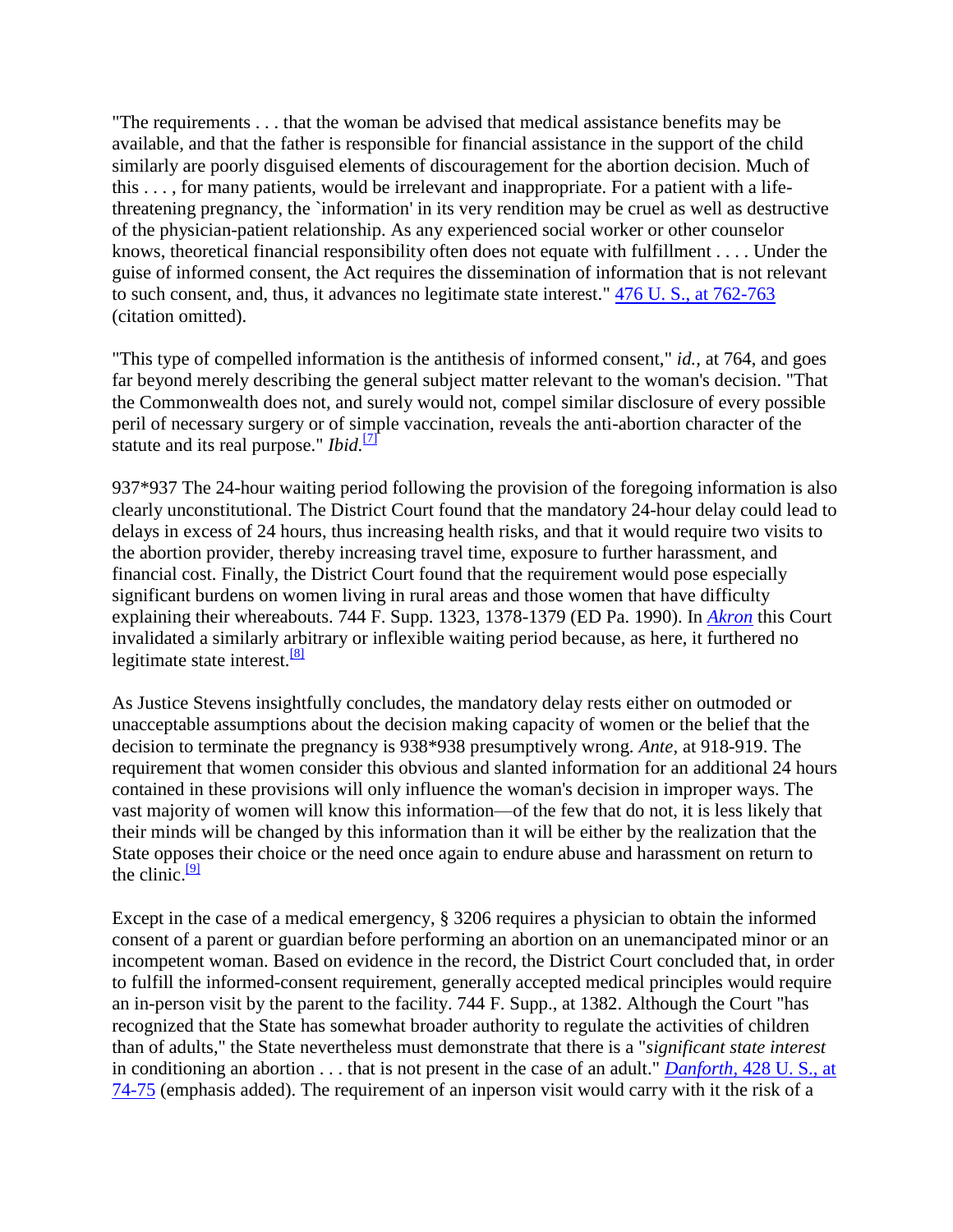delay of several days or possibly weeks, even where the parent is willing to consent. While the State has an interest in encouraging parental involvement in the minor's abortion decision, § 3206 is not narrowly drawn to serve that interest.  $\frac{100}{100}$ 

939\*939 Finally, the Pennsylvania statute requires every facility performing abortions to report its activities to the Commonwealth. Pennsylvania contends that this requirement is valid under *[Danforth,](http://scholar.google.co.in/scholar_case?case=3638004152923873163&q=planned+parenthood+v.+casey&hl=en&as_sdt=2,5&scilh=0)* in which this Court held that recordkeeping and reporting requirements that are reasonably directed to the preservation of maternal health and that properly respect a patient's confidentiality are permissible. *Id.,* at 79-81. The Commonwealth attempts to justify its required reports on the ground that the public has a right to know how its tax dollars are spent. A regulation designed to inform the public about public expenditures does not further the Commonwealth's interest in protecting maternal health. Accordingly, such a regulation cannot justify a legally significant burden on a woman's right to obtain an abortion.

The confidential reports concerning the identities and medical judgment of physicians involved in abortions at first glance may seem valid, given the Commonwealth's interest in maternal health and enforcement of the Act. The District Court found, however, that, notwithstanding the confidentiality protections, many physicians, particularly those who have previously discontinued performing abortions because of harassment, would refuse to refer patients to abortion clinics if their names were to appear on these reports. 744 F. Supp., at 1392. The Commonwealth has failed to show that the name of the referring physician either adds to the pool of scientific knowledge concerning abortion or is reasonably related to the Commonwealth's interest in maternal health. I therefore agree with the District Court's conclusion that the confidential reporting requirements are unconstitutional 940\*940 insofar as they require the name of the referring physician and the basis for his or her medical judgment.

In sum, I would affirm the judgment in No. 91-902 and reverse the judgment in No. 91-744 and remand the cases for further proceedings.

## **III**

At long last, The Chief Justice and those who have joined him admit it. Gone are the contentions that the issue need not be (or has not been) considered. There, on the first page, for all to see, is what was expected: "We believe that *[Roe](http://scholar.google.co.in/scholar_case?case=12334123945835207673&q=planned+parenthood+v.+casey&hl=en&as_sdt=2,5&scilh=0)* was wrongly decided, and that it can and should be overruled consistently with our traditional approach to *stare decisis* in constitutional cases." *Post*, at 944. If there is much reason to applaud the advances made by the joint opinion today, there is far more to fear from The Chief Justice's opinion.

The Chief Justice's criticism of *[Roe](http://scholar.google.co.in/scholar_case?case=12334123945835207673&q=planned+parenthood+v.+casey&hl=en&as_sdt=2,5&scilh=0)* follows from his stunted conception of individual liberty. While recognizing that the Due Process Clause protects more than simple physical liberty, he then goes on to construe this Court's personalliberty cases as establishing only a laundry list of particular rights, rather than a principled account of how these particular rights are grounded in a more general right of privacy. *Post,* at 951. This constricted view is reinforced by The Chief Justice's exclusive reliance on tradition as a source of fundamental rights. He argues that the record in favor of a right to abortion is no stronger than the record in *[Michael H.](http://scholar.google.co.in/scholar_case?case=18282912377125168373&q=planned+parenthood+v.+casey&hl=en&as_sdt=2,5&scilh=0)* v. *Gerald D.,* [491 U. S. 110 \(1989\),](http://scholar.google.co.in/scholar_case?case=18282912377125168373&q=planned+parenthood+v.+casey&hl=en&as_sdt=2,5&scilh=0) where the plurality found no fundamental right to visitation privileges by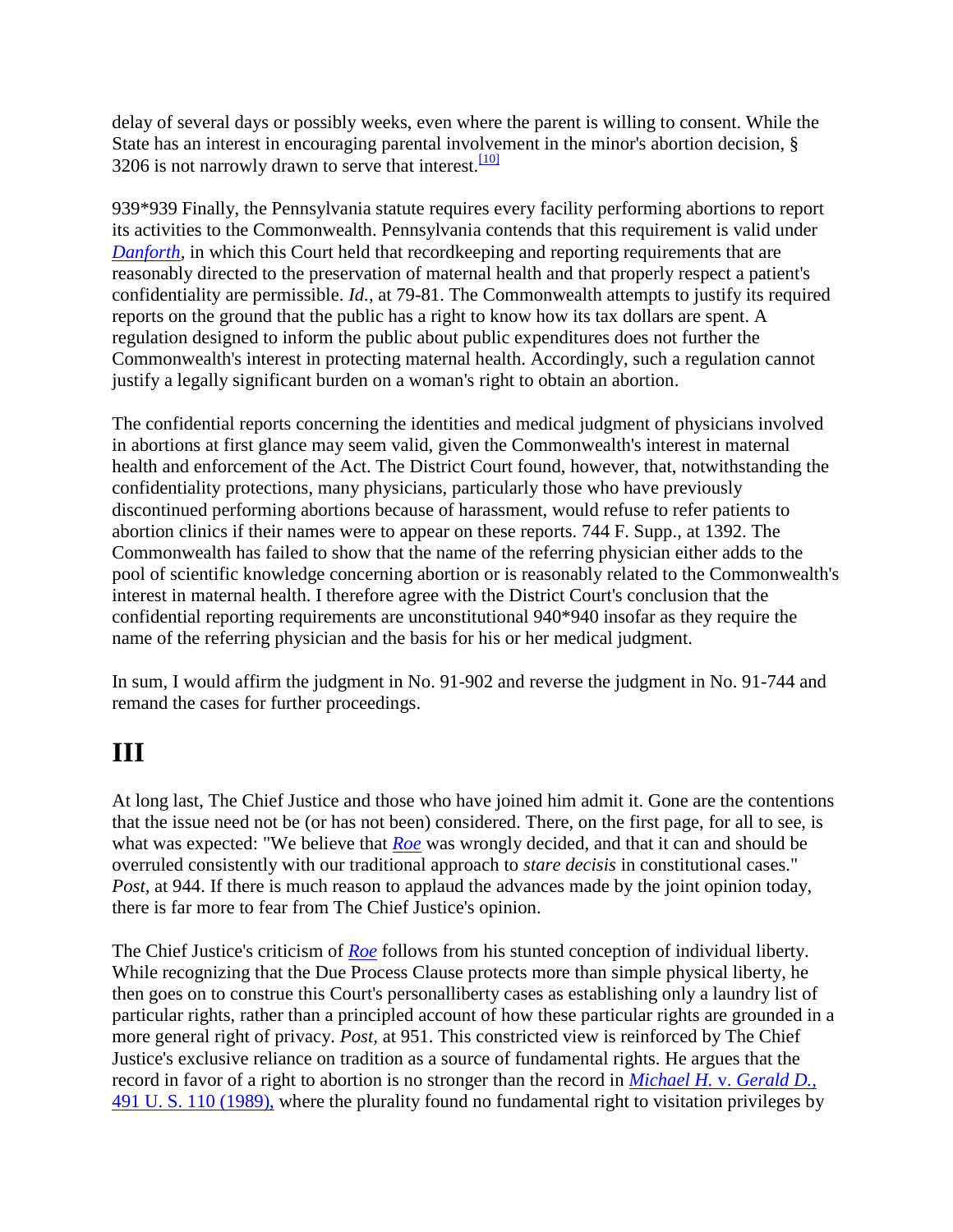an adulterous father, or in *Bowers* v. *Hardwick,* [478 U. S. 186 \(1986\),](http://scholar.google.co.in/scholar_case?case=14901730125647575103&q=planned+parenthood+v.+casey&hl=en&as_sdt=2,5&scilh=0) where the Court found no fundamental right to engage in homosexual sodomy, or in a case involving the "`firing [of] a gun . . . into another person's body.' " *Post,* at 951-952. In The Chief Justice's world, a woman considering whether to terminate a pregnancy is entitled to no more protection than adulterers, murderers, and so-called sexual  $941*941$  deviates.<sup>[\[11\]](http://scholar.google.co.in/scholar_case?q=planned+parenthood+v.+casey&hl=en&as_sdt=2,5&case=6298856056242550994&scilh=0#[21])</sup> Given The Chief Justice's exclusive reliance on tradition, people using contraceptives seem the next likely candidate for his list of outcasts.

Even more shocking than The Chief Justice's cramped notion of individual liberty is his complete omission of any discussion of the effects that compelled childbirth and motherhood have on women's lives. The only expression of concern with women's health is purely instrumental—for The Chief Justice, only women's *psychological* health is a concern, and only to the extent that he assumes that every woman who decides to have an abortion does so without serious consideration of the moral implications of her decision. *Post,* at 967-968. In short, The Chief Justice's view of the State's compelling interest in maternal health has less to do with health than it does with compelling women to be maternal.

Nor does The Chief Justice give any serious consideration to the doctrine of *stare decisis.* For The Chief Justice, the facts that gave rise to *[Roe](http://scholar.google.co.in/scholar_case?case=12334123945835207673&q=planned+parenthood+v.+casey&hl=en&as_sdt=2,5&scilh=0)* are surprisingly simple: "women become pregnant, there is a point somewhere, depending on medical technology, where a fetus becomes viable, and women give birth to children." *Post,* at 955. This characterization of the issue thus allows The Chief Justice quickly to discard the joint opinion's reliance argument by asserting that "reproductive planning could take virtually immediate account of" a decision overruling *[Roe.](http://scholar.google.co.in/scholar_case?case=12334123945835207673&q=planned+parenthood+v.+casey&hl=en&as_sdt=2,5&scilh=0) Post,* at 956 (internal quotation marks omitted).

The Chief Justice's narrow conception of individual liberty and *stare decisis* leads him to propose the same standard of review proposed by the plurality in *[Webster.](http://scholar.google.co.in/scholar_case?case=2944985204861123439&q=planned+parenthood+v.+casey&hl=en&as_sdt=2,5&scilh=0)* "States may regulate abortion procedures in ways rationally related to a legitimate state interest. *[Williamson](http://scholar.google.co.in/scholar_case?case=17779134010247423421&q=planned+parenthood+v.+casey&hl=en&as_sdt=2,5&scilh=0)* v. *Lee [Optical of Oklahoma, Inc.,](http://scholar.google.co.in/scholar_case?case=17779134010247423421&q=planned+parenthood+v.+casey&hl=en&as_sdt=2,5&scilh=0)* 348 U. S. 483, 491 (1955); cf. *Stanley* v. *Illinois,* [405 U. S. 645, 651-](http://scholar.google.co.in/scholar_case?case=1426145273543650930&q=planned+parenthood+v.+casey&hl=en&as_sdt=2,5&scilh=0) [653 \(1972\).](http://scholar.google.co.in/scholar_case?case=1426145273543650930&q=planned+parenthood+v.+casey&hl=en&as_sdt=2,5&scilh=0)" *Post,* at 966. The 942\*942 Chief Justice then further weakens the test by providing an insurmountable requirement for facial challenges: Petitioners must "`show that no set of circumstances exists under which the [provision] would be valid.' " *Post,* at 973, quoting *[Ohio](http://scholar.google.co.in/scholar_case?case=9736627999207272791&q=planned+parenthood+v.+casey&hl=en&as_sdt=2,5&scilh=0)* v. *[Akron Center for Reproductive Health,](http://scholar.google.co.in/scholar_case?case=9736627999207272791&q=planned+parenthood+v.+casey&hl=en&as_sdt=2,5&scilh=0)* 497 U. S., at 514. In short, in his view, petitioners must prove that the statute cannot constitutionally be applied to *anyone.* Finally, in applying his standard to the spousal-notification provision, The Chief Justice contends that the record lacks any "hard evidence" to support the joint opinion's contention that a "large fraction" of women who prefer not to notify their husbands involve situations of battered women and unreported spousal assault. *Post,* at 974, n. 2. Yet throughout the explication of his standard, The Chief Justice never explains what hard evidence is, how large a fraction is required, or how a battered woman is supposed to pursue an as-applied challenge.

Under his standard, States can ban abortion if that ban is rationally related to a legitimate state interest—a standard which the United States calls "deferential, but not toothless." Yet when pressed at oral argument to describe the teeth, the best protection that the Solicitor General could offer to women was that a prohibition, enforced by criminal penalties, *with no exception for the life of the mother,* "could raise very serious questions." Tr. of Oral Arg. 48. Perhaps, the Solicitor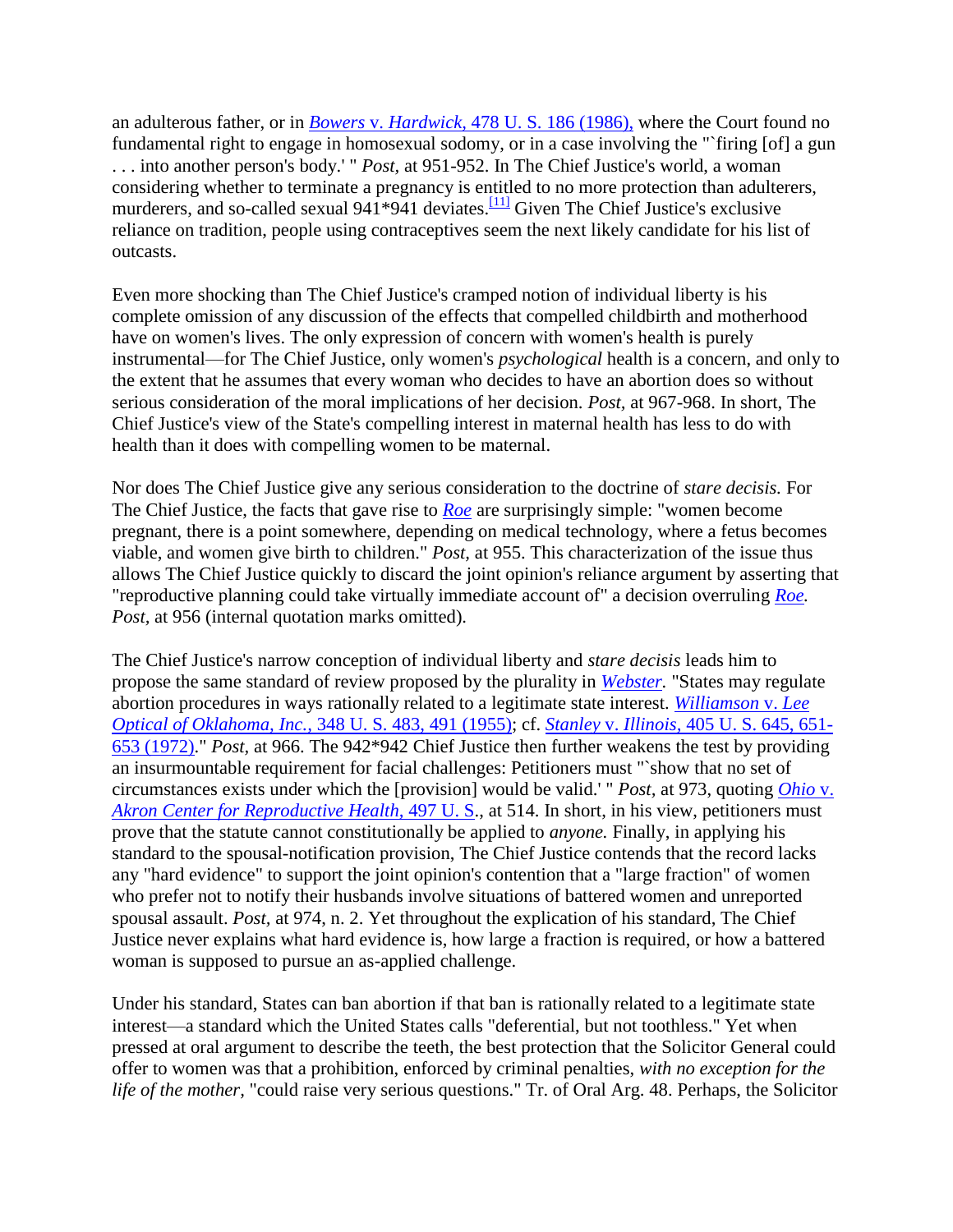General offered, the failure to include an exemption for the life of the mother would be "arbitrary and capricious." *Id.,* at 49. If, as The Chief Justice contends, the undue burden test is made out of whole cloth, the so-called "arbitrary and capricious" limit is the Solicitor General's "new clothes."

Even if it is somehow "irrational" for a State to require a woman to risk her life for her child, what protection is offered for women who become pregnant through rape or incest? Is there anything arbitrary or capricious about a 943\*943 State's prohibiting the sins of the father from being visited upon his offspring? $\frac{12}{2}$ 

But, we are reassured, there is always the protection of the democratic process. While there is much to be praised about our democracy, our country since its founding has recognized that there are certain fundamental liberties that are not to be left to the whims of an election. A woman's right to reproductive choice is one of those fundamental liberties. Accordingly, that liberty need not seek refuge at the ballot box.

## **IV**

In one sense, the Court's approach is worlds apart from that of The Chief Justice and Justice Scalia. And yet, in another sense, the distance between the two approaches is short—the distance is but a single vote.

I am 83 years old. I cannot remain on this Court forever, and when I do step down, the confirmation process for my successor well may focus on the issue before us today. That, I regret, may be exactly where the choice between the two worlds will be made.

944\*944 Chief Justice Rehnquist, with whom Justice White, Justice Scalia, and Justice Thomas join, concurring in the judgment in part and dissenting in part.

The joint opinion, following its newly minted variation on *stare decisis,* retains the outer shell of *Roe* v. *Wade,* [410 U. S. 113 \(1973\),](http://scholar.google.co.in/scholar_case?case=12334123945835207673&q=planned+parenthood+v.+casey&hl=en&as_sdt=2,5&scilh=0) but beats a wholesale retreat from the substance of that case. We believe that *[Roe](http://scholar.google.co.in/scholar_case?case=12334123945835207673&q=planned+parenthood+v.+casey&hl=en&as_sdt=2,5&scilh=0)* was wrongly decided, and that it can and should be overruled consistently with our traditional approach to *stare decisis* in constitutional cases. We would adopt the approach of the plurality in *Webster* v. *[Reproductive Health Services,](http://scholar.google.co.in/scholar_case?case=2944985204861123439&q=planned+parenthood+v.+casey&hl=en&as_sdt=2,5&scilh=0)* 492 U. S. 490 (1989), and uphold the challenged provisions of the Pennsylvania statute in their entirety.

## **I**

In ruling on this litigation below, the Court of Appeals for the Third Circuit first observed that "this appeal does not directly implicate *[Roe;](http://scholar.google.co.in/scholar_case?case=12334123945835207673&q=planned+parenthood+v.+casey&hl=en&as_sdt=2,5&scilh=0)* this case involves the regulation of abortions rather than their outright prohibition." 947 F. 2d 682, 687 (1991). Accordingly, the court directed its attention to the question of the standard of review for abortion regulations. In attempting to settle on the correct standard, however, the court confronted the confused state of this Court's abortion jurisprudence. After considering the several opinions in *Webster* v. *[Reproductive Health](http://scholar.google.co.in/scholar_case?case=2944985204861123439&q=planned+parenthood+v.+casey&hl=en&as_sdt=2,5&scilh=0)  [Services, supra,](http://scholar.google.co.in/scholar_case?case=2944985204861123439&q=planned+parenthood+v.+casey&hl=en&as_sdt=2,5&scilh=0)* and *Hodgson* v. *Minnesota,* [497 U. S. 417 \(1990\),](http://scholar.google.co.in/scholar_case?case=15890213352888117836&q=planned+parenthood+v.+casey&hl=en&as_sdt=2,5&scilh=0) the Court of Appeals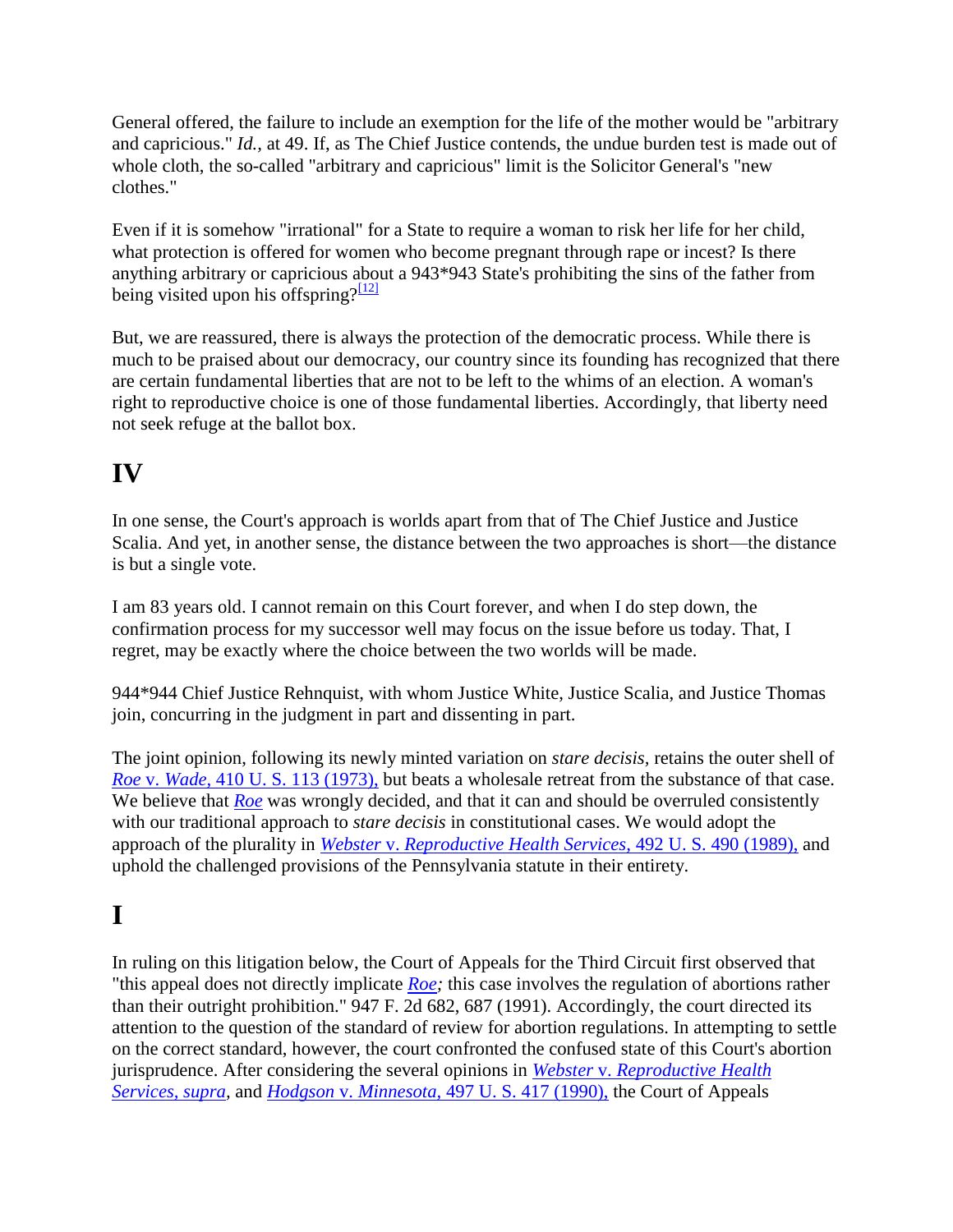concluded that Justice O'Connor's "undue burden" test was controlling, as that was the narrowest ground on which we had upheld recent abortion regulations. 947 F. 2d, at 693-697 ("When a fragmented court decides a case and no single rationale explaining the result enjoys the assent of five Justices, the holding of the Court may be viewed as that position taken by those Members who concurred in the judgments on the narrowest grounds" (quoting *Marks* v. *[United States,](http://scholar.google.co.in/scholar_case?case=12064198172779556411&q=planned+parenthood+v.+casey&hl=en&as_sdt=2,5&scilh=0)* 430 [U. S. 188, 193 \(1977\)](http://scholar.google.co.in/scholar_case?case=12064198172779556411&q=planned+parenthood+v.+casey&hl=en&as_sdt=2,5&scilh=0) (internal quotation marks omitted))). Applying this standard, the Court of Appeals upheld all of the challenged regulations except the one 945\*945 requiring a woman to notify her spouse of an intended abortion.

In arguing that this Court should invalidate each of the provisions at issue, petitioners insist that we reaffirm our decision in *Roe* v. *[Wade, supra,](http://scholar.google.co.in/scholar_case?case=12334123945835207673&q=planned+parenthood+v.+casey&hl=en&as_sdt=2,5&scilh=0)* in which we held unconstitutional a Texas statute making it a crime to procure an abortion except to save the life of the mother.<sup>[\[1\]](http://scholar.google.co.in/scholar_case?q=planned+parenthood+v.+casey&hl=en&as_sdt=2,5&case=6298856056242550994&scilh=0#[23])</sup> We agree with the Court of Appeals that our decision in *[Roe](http://scholar.google.co.in/scholar_case?case=12334123945835207673&q=planned+parenthood+v.+casey&hl=en&as_sdt=2,5&scilh=0)* is not directly implicated by the Pennsylvania statute, which does not prohibit, but simply regulates, abortion. But, as the Court of Appeals found, the state of our post-*[Roe](http://scholar.google.co.in/scholar_case?case=12334123945835207673&q=planned+parenthood+v.+casey&hl=en&as_sdt=2,5&scilh=0)* decisional law dealing with the regulation of abortion is confusing and uncertain, indicating that a reexamination of that line of cases is in order. Unfortunately for those who must apply this Court's decisions, the reexamination undertaken today leaves the Court no less divided than beforehand. Although they reject the trimester framework that formed the underpinning of *[Roe,](http://scholar.google.co.in/scholar_case?case=12334123945835207673&q=planned+parenthood+v.+casey&hl=en&as_sdt=2,5&scilh=0)* Justices O'Connor, Kennedy, and Souter adopt a revised undue burden standard to analyze the challenged regulations. We conclude, however, that such an outcome is an unjustified constitutional compromise, one which leaves the Court in a position to closely scrutinize all types of abortion regulations despite the fact that it lacks the power to do so under the Constitution.

In *Roe*, the Court opined that the State "does have an important and legitimate interest in preserving and protecting the health of the pregnant woman, . . . and that it has still another important and legitimate interest in protecting 946\*946 the potentiality of human life." [410 U. S.,](http://scholar.google.co.in/scholar_case?case=12334123945835207673&q=planned+parenthood+v.+casey&hl=en&as_sdt=2,5&scilh=0)  [at 162](http://scholar.google.co.in/scholar_case?case=12334123945835207673&q=planned+parenthood+v.+casey&hl=en&as_sdt=2,5&scilh=0) (emphasis omitted). In the companion case of *Doe* v. *Bolton,* [410 U. S. 179 \(1973\),](http://scholar.google.co.in/scholar_case?case=11713857759343795310&q=planned+parenthood+v.+casey&hl=en&as_sdt=2,5&scilh=0) the Court referred to its conclusion in *[Roe](http://scholar.google.co.in/scholar_case?case=12334123945835207673&q=planned+parenthood+v.+casey&hl=en&as_sdt=2,5&scilh=0)* "that a pregnant woman does not have an absolute constitutional right to an abortion on her demand." [410 U. S., at 189.](http://scholar.google.co.in/scholar_case?case=11713857759343795310&q=planned+parenthood+v.+casey&hl=en&as_sdt=2,5&scilh=0) But while the language and holdings of these cases appeared to leave States free to regulate abortion procedures in a variety of ways, later decisions based on them have found considerably less latitude for such regulations than might have been expected.

For example, after *[Roe,](http://scholar.google.co.in/scholar_case?case=12334123945835207673&q=planned+parenthood+v.+casey&hl=en&as_sdt=2,5&scilh=0)* many States have sought to protect their young citizens by requiring that a minor seeking an abortion involve her parents in the decision. Some States have simply required notification of the parents, while others have required a minor to obtain the consent of her parents. In a number of decisions, however, the Court has substantially limited the States in their ability to impose such requirements. With regard to parental *notice* requirements, we initially held that a State could require a minor to notify her parents before proceeding with an abortion. *H. L.* v. *Matheson,* [450 U. S. 398, 407-410 \(1981\).](http://scholar.google.co.in/scholar_case?case=10434918817997476102&q=planned+parenthood+v.+casey&hl=en&as_sdt=2,5&scilh=0) Recently, however, we indicated that a State's ability to impose a notice requirement actually depends on whether it requires notice of one or both parents. We concluded that although the Constitution might allow a State to demand that notice be given to one parent prior to an abortion, it may not require that similar notice be given to *two* parents, unless the State incorporates a judicial bypass procedure in that two-parent requirement. *Hodgson* v. *[Minnesota, supra.](http://scholar.google.co.in/scholar_case?case=15890213352888117836&q=planned+parenthood+v.+casey&hl=en&as_sdt=2,5&scilh=0)*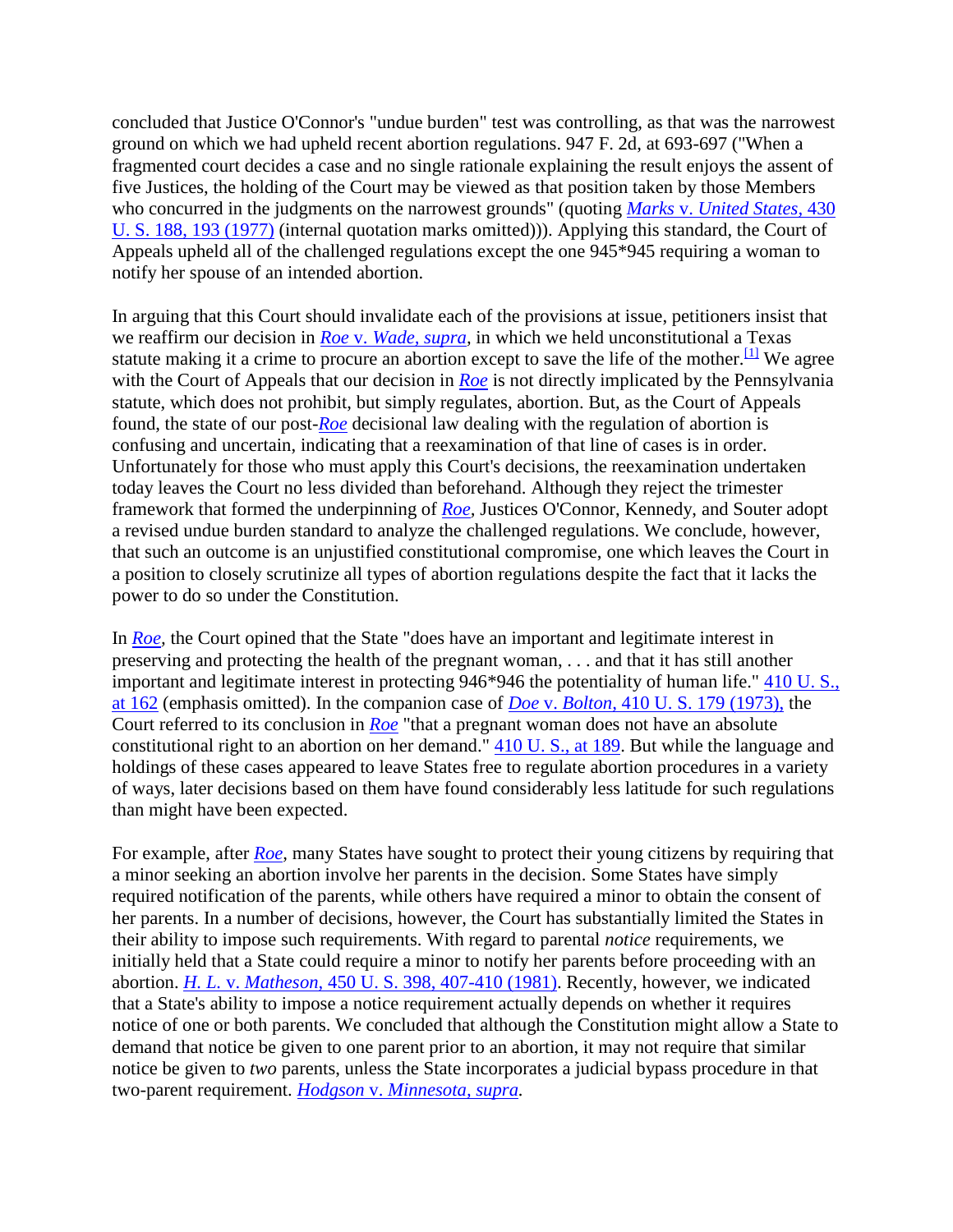We have treated parental *consent* provisions even more harshly. Three years after *[Roe,](http://scholar.google.co.in/scholar_case?case=12334123945835207673&q=planned+parenthood+v.+casey&hl=en&as_sdt=2,5&scilh=0)* we invalidated a Missouri regulation requiring that an unmarried woman under the age of 18 obtain the consent of one of her parents before proceeding with an abortion. We held that our abortion jurisprudence prohibited the State from imposing such a "blanket provision. . . requiring the consent of a parent." *[Planned Parenthood](http://scholar.google.co.in/scholar_case?case=3638004152923873163&q=planned+parenthood+v.+casey&hl=en&as_sdt=2,5&scilh=0)* 947\*947 *of Central Mo.* v. *Danforth,* [428 U. S. 52, 74](http://scholar.google.co.in/scholar_case?case=3638004152923873163&q=planned+parenthood+v.+casey&hl=en&as_sdt=2,5&scilh=0)  [\(1976\).](http://scholar.google.co.in/scholar_case?case=3638004152923873163&q=planned+parenthood+v.+casey&hl=en&as_sdt=2,5&scilh=0) In *Bellotti* v. *Baird,* [443 U. S. 622 \(1979\),](http://scholar.google.co.in/scholar_case?case=13182298442826453955&q=planned+parenthood+v.+casey&hl=en&as_sdt=2,5&scilh=0) the Court struck down a similar Massachusetts parental consent statute. A majority of the Court indicated, however, that a State could constitutionally require parental consent, if it alternatively allowed a pregnant minor to obtain an abortion without parental consent by showing either that she was mature enough to make her own decision, or that the abortion would be in her best interests. See *id.,* at 643-644 (plurality opinion); *id.,* at 656-657 (White, J., dissenting). In light of *Bellotti,* we have upheld one parental consent regulation which incorporated a judicial bypass option we viewed as sufficient, see *[Planned Parenthood Assn. of Kansas City, Mo., Inc.](http://scholar.google.co.in/scholar_case?case=16358226321487983194&q=planned+parenthood+v.+casey&hl=en&as_sdt=2,5&scilh=0)* v. *Ashcroft,* 462 U. S. 476 (1983), but have invalidated another because of our belief that the judicial procedure did not satisfy the dictates of *Bellotti,* see *Akron* v. *[Akron Center for Reproductive Health, Inc.,](http://scholar.google.co.in/scholar_case?case=7944230995323582140&q=planned+parenthood+v.+casey&hl=en&as_sdt=2,5&scilh=0)* 462 U. S. 416, 439-442 [\(1983\).](http://scholar.google.co.in/scholar_case?case=7944230995323582140&q=planned+parenthood+v.+casey&hl=en&as_sdt=2,5&scilh=0) We have never had occasion, as we have in the parental notice context, to further parse our parental consent jurisprudence into oneparent and two-parent components.

In *[Roe,](http://scholar.google.co.in/scholar_case?case=12334123945835207673&q=planned+parenthood+v.+casey&hl=en&as_sdt=2,5&scilh=0)* the Court observed that certain States recognized the right of the father to participate in the abortion decision in certain circumstances. Because neither *[Roe](http://scholar.google.co.in/scholar_case?case=12334123945835207673&q=planned+parenthood+v.+casey&hl=en&as_sdt=2,5&scilh=0)* nor *Doe* involved the assertion of any paternal right, the Court expressly stated that the case did not disturb the validity of regulations that protected such a right. *Roe* v. *[Wade, supra,](http://scholar.google.co.in/scholar_case?case=12334123945835207673&q=planned+parenthood+v.+casey&hl=en&as_sdt=2,5&scilh=0)* at 165, n. 67. But three years later, in *[Danforth,](http://scholar.google.co.in/scholar_case?case=3638004152923873163&q=planned+parenthood+v.+casey&hl=en&as_sdt=2,5&scilh=0)* the Court extended its abortion jurisprudence and held that a State could not require that a woman obtain the consent of her spouse before proceeding with an abortion. *[Planned](http://scholar.google.co.in/scholar_case?case=3638004152923873163&q=planned+parenthood+v.+casey&hl=en&as_sdt=2,5&scilh=0)  [Parenthood of Central Mo.](http://scholar.google.co.in/scholar_case?case=3638004152923873163&q=planned+parenthood+v.+casey&hl=en&as_sdt=2,5&scilh=0)* v. *Danforth,* 428 U. S., at 69-71.

States have also regularly tried to ensure that a woman's decision to have an abortion is an informed and wellconsidered one. In *[Danforth,](http://scholar.google.co.in/scholar_case?case=3638004152923873163&q=planned+parenthood+v.+casey&hl=en&as_sdt=2,5&scilh=0)* we upheld a requirement that a woman sign a consent form prior to her abortion, and observed that "it is desirable and imperative that [the decision] 948\*948 be made with full knowledge of its nature and consequences." *Id.,* at 67. Since that case, however, we have twice invalidated state statutes designed to impart such knowledge to a woman seeking an abortion. In *[Akron,](http://scholar.google.co.in/scholar_case?case=7944230995323582140&q=planned+parenthood+v.+casey&hl=en&as_sdt=2,5&scilh=0)* we held unconstitutional a regulation requiring a physician to inform a woman seeking an abortion of the status of her pregnancy, the development of her fetus, the date of possible viability, the complications that could result from an abortion, and the availability of agencies providing assistance and information with respect to adoption and childbirth. *Akron* v. *[Akron Center for Reproductive Health, supra,](http://scholar.google.co.in/scholar_case?case=7944230995323582140&q=planned+parenthood+v.+casey&hl=en&as_sdt=2,5&scilh=0)* at 442-445. More recently, in *Thornburgh* v. *[American College of Obstetricians and Gynecologists,](http://scholar.google.co.in/scholar_case?case=3420134328076928385&q=planned+parenthood+v.+casey&hl=en&as_sdt=2,5&scilh=0)* 476 U. [S. 747 \(1986\),](http://scholar.google.co.in/scholar_case?case=3420134328076928385&q=planned+parenthood+v.+casey&hl=en&as_sdt=2,5&scilh=0) we struck down a more limited Pennsylvania regulation requiring that a woman be informed of the risks associated with the abortion procedure and the assistance available to her if she decided to proceed with her pregnancy, because we saw the compelled information as "the antithesis of informed consent." *Id.,* at 764. Even when a State has sought only to provide information that, in our view, was consistent with the *[Roe](http://scholar.google.co.in/scholar_case?case=12334123945835207673&q=planned+parenthood+v.+casey&hl=en&as_sdt=2,5&scilh=0)* framework, we concluded that the State could not require that a physician furnish the information, but instead had to alternatively allow nonphysician counselors to provide it. *Akron* v. *[Akron Center for Reproductive Health,](http://scholar.google.co.in/scholar_case?case=7944230995323582140&q=planned+parenthood+v.+casey&hl=en&as_sdt=2,5&scilh=0)* [462 U. S., at 448-449.](http://scholar.google.co.in/scholar_case?case=7944230995323582140&q=planned+parenthood+v.+casey&hl=en&as_sdt=2,5&scilh=0) In *[Akron](http://scholar.google.co.in/scholar_case?case=7944230995323582140&q=planned+parenthood+v.+casey&hl=en&as_sdt=2,5&scilh=0)* as well, we went further and held that a State may not require a physician to wait 24 hours to perform an abortion after receiving the consent of a woman.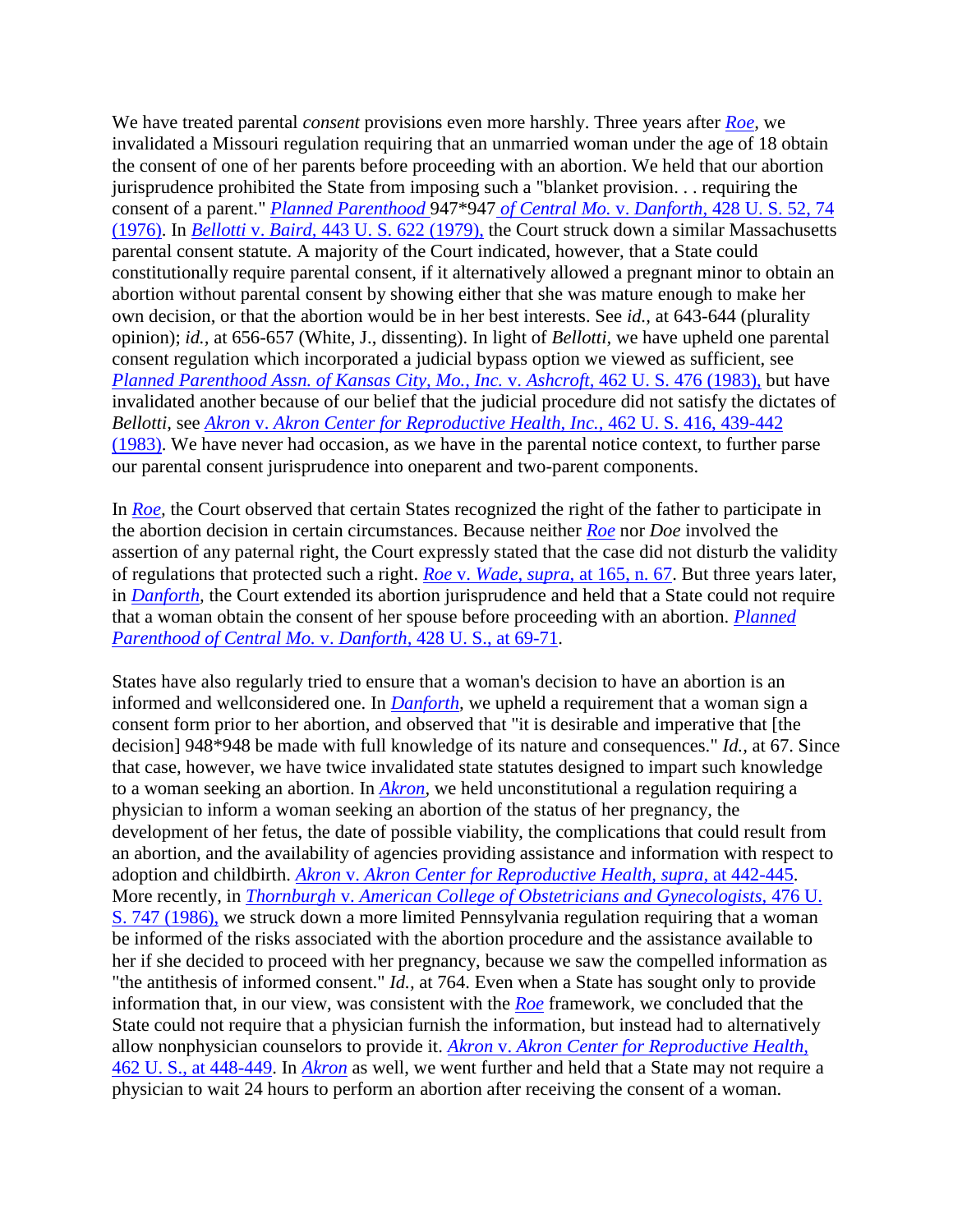Although the State sought to ensure that the woman's decision was carefully considered, the Court concluded that the Constitution forbade the State to impose any sort of delay. *Id.,* at 449- 451.

We have not allowed States much leeway to regulate even the actual abortion procedure. Although a State can require that second-trimester abortions be performed in outpatient clinics, see *Simopoulos* v. *Virginia,* [462 U. S. 506 \(1983\),](http://scholar.google.co.in/scholar_case?case=383681397468331850&q=planned+parenthood+v.+casey&hl=en&as_sdt=2,5&scilh=0) we concluded in *[Akron](http://scholar.google.co.in/scholar_case?case=7944230995323582140&q=planned+parenthood+v.+casey&hl=en&as_sdt=2,5&scilh=0)* and *Ashcroft* that a State could not 949\*949 require that such abortions be performed only in hospitals. See *[Akron](http://scholar.google.co.in/scholar_case?case=7944230995323582140&q=planned+parenthood+v.+casey&hl=en&as_sdt=2,5&scilh=0)* v. *[Akron Center for Reproductive Health, supra,](http://scholar.google.co.in/scholar_case?case=7944230995323582140&q=planned+parenthood+v.+casey&hl=en&as_sdt=2,5&scilh=0)* at 437-439; *[Planned Parenthood Assn. of Kansas](http://scholar.google.co.in/scholar_case?case=16358226321487983194&q=planned+parenthood+v.+casey&hl=en&as_sdt=2,5&scilh=0)  City, Mo., Inc.* v. *[Ashcroft, supra,](http://scholar.google.co.in/scholar_case?case=16358226321487983194&q=planned+parenthood+v.+casey&hl=en&as_sdt=2,5&scilh=0)* at 481-482. Despite the fact that *[Roe](http://scholar.google.co.in/scholar_case?case=12334123945835207673&q=planned+parenthood+v.+casey&hl=en&as_sdt=2,5&scilh=0)* expressly allowed regulation after the first trimester in furtherance of maternal health, "`present medical knowledge,' " in our view, could not justify such a hospitalization requirement under the trimester framework. *Akron* v. *[Akron Center for Reproductive Health, supra,](http://scholar.google.co.in/scholar_case?case=7944230995323582140&q=planned+parenthood+v.+casey&hl=en&as_sdt=2,5&scilh=0)* at 437 (quoting *[Roe](http://scholar.google.co.in/scholar_case?case=12334123945835207673&q=planned+parenthood+v.+casey&hl=en&as_sdt=2,5&scilh=0)* v. *[Wade, supra,](http://scholar.google.co.in/scholar_case?case=12334123945835207673&q=planned+parenthood+v.+casey&hl=en&as_sdt=2,5&scilh=0)* at 163). And in *[Danforth,](http://scholar.google.co.in/scholar_case?case=3638004152923873163&q=planned+parenthood+v.+casey&hl=en&as_sdt=2,5&scilh=0)* the Court held that Missouri could not outlaw the saline amniocentesis method of abortion, concluding that the Missouri Legislature had "failed to appreciate and to consider several significant facts" in making its decision. [428 U. S., at 77.](http://scholar.google.co.in/scholar_case?case=3638004152923873163&q=planned+parenthood+v.+casey&hl=en&as_sdt=2,5&scilh=0)

Although *[Roe](http://scholar.google.co.in/scholar_case?case=12334123945835207673&q=planned+parenthood+v.+casey&hl=en&as_sdt=2,5&scilh=0)* allowed state regulation after the point of viability to protect the potential life of the fetus, the Court subsequently rejected attempts to regulate in this manner. In *[Colautti](http://scholar.google.co.in/scholar_case?case=11995294142285279951&q=planned+parenthood+v.+casey&hl=en&as_sdt=2,5&scilh=0)* v. *Franklin,* [439 U. S. 379 \(1979\),](http://scholar.google.co.in/scholar_case?case=11995294142285279951&q=planned+parenthood+v.+casey&hl=en&as_sdt=2,5&scilh=0) the Court struck down a statute that governed the determination of viability. *Id.,* at 390-397. In the process, we made clear that the trimester framework incorporated only one definition of viability—ours—as we forbade States to decide that a certain objective indicator—"be it weeks of gestation or fetal weight or any other single factor"—should govern the definition of viability. *Id.,* at 389. In that same case, we also invalidated a regulation requiring a physician to use the abortion technique offering the best chance for fetal survival when performing postviability abortions. See *id.,* at 397-401; see also *[Thornburgh](http://scholar.google.co.in/scholar_case?case=3420134328076928385&q=planned+parenthood+v.+casey&hl=en&as_sdt=2,5&scilh=0)* v. *American [College of Obstetricians and Gynecologists,](http://scholar.google.co.in/scholar_case?case=3420134328076928385&q=planned+parenthood+v.+casey&hl=en&as_sdt=2,5&scilh=0)* 476 U. S., at 768-769 (invalidating a similar regulation). In *[Thornburgh,](http://scholar.google.co.in/scholar_case?case=3420134328076928385&q=planned+parenthood+v.+casey&hl=en&as_sdt=2,5&scilh=0)* the Court struck down Pennsylvania's requirement that a second physician be present at post viability abortions to help preserve the health of the unborn child, on the ground that it did not incorporate a sufficient medical emergency exception. *Id.,* at 769-771. Regulations governing the treatment of aborted fetuses have 950\*950 met a similar fate. In *[Akron,](http://scholar.google.co.in/scholar_case?case=7944230995323582140&q=planned+parenthood+v.+casey&hl=en&as_sdt=2,5&scilh=0)* we invalidated a provision requiring physicians performing abortions to "insure that the remains of the unborn child are disposed of in a humane and sanitary manner." [462 U. S., at 451](http://scholar.google.co.in/scholar_case?case=7944230995323582140&q=planned+parenthood+v.+casey&hl=en&as_sdt=2,5&scilh=0) (internal quotation marks omitted).

Dissents in these cases expressed the view that the Court was expanding upon *[Roe](http://scholar.google.co.in/scholar_case?case=12334123945835207673&q=planned+parenthood+v.+casey&hl=en&as_sdt=2,5&scilh=0)* in imposing ever greater restrictions on the States. See *Thornburgh* v. *[American College of Obstetricians and](http://scholar.google.co.in/scholar_case?case=3420134328076928385&q=planned+parenthood+v.+casey&hl=en&as_sdt=2,5&scilh=0)  Gynecologists,* [476 U. S., at 783 \(Burger, C. J., dissenting\)](http://scholar.google.co.in/scholar_case?case=3420134328076928385&q=planned+parenthood+v.+casey&hl=en&as_sdt=2,5&scilh=0) ("The extent to which the Court has departed from the limitations expressed in *[Roe](http://scholar.google.co.in/scholar_case?case=12334123945835207673&q=planned+parenthood+v.+casey&hl=en&as_sdt=2,5&scilh=0)* is readily apparent"); *id.,* at 814 (White, J., dissenting) ("[T]he majority indiscriminately strikes down statutory provisions that in no way contravene the right recognized in *[Roe](http://scholar.google.co.in/scholar_case?case=12334123945835207673&q=planned+parenthood+v.+casey&hl=en&as_sdt=2,5&scilh=0)* "). And, when confronted with state regulations of this type in past years, the Court has become increasingly more divided: The three most recent abortion cases have not commanded a Court opinion. See *Ohio* v. *[Akron Center for Reproductive](http://scholar.google.co.in/scholar_case?case=9736627999207272791&q=planned+parenthood+v.+casey&hl=en&as_sdt=2,5&scilh=0)  Health,* [497 U. S. 502 \(1990\);](http://scholar.google.co.in/scholar_case?case=9736627999207272791&q=planned+parenthood+v.+casey&hl=en&as_sdt=2,5&scilh=0) *Hodgson* v. *Minnesota,* [497 U. S. 417 \(1990\);](http://scholar.google.co.in/scholar_case?case=15890213352888117836&q=planned+parenthood+v.+casey&hl=en&as_sdt=2,5&scilh=0) *[Webster](http://scholar.google.co.in/scholar_case?case=2944985204861123439&q=planned+parenthood+v.+casey&hl=en&as_sdt=2,5&scilh=0)* v. *[Reproductive Health Services,](http://scholar.google.co.in/scholar_case?case=2944985204861123439&q=planned+parenthood+v.+casey&hl=en&as_sdt=2,5&scilh=0)* 492 U. S. 490 (1989).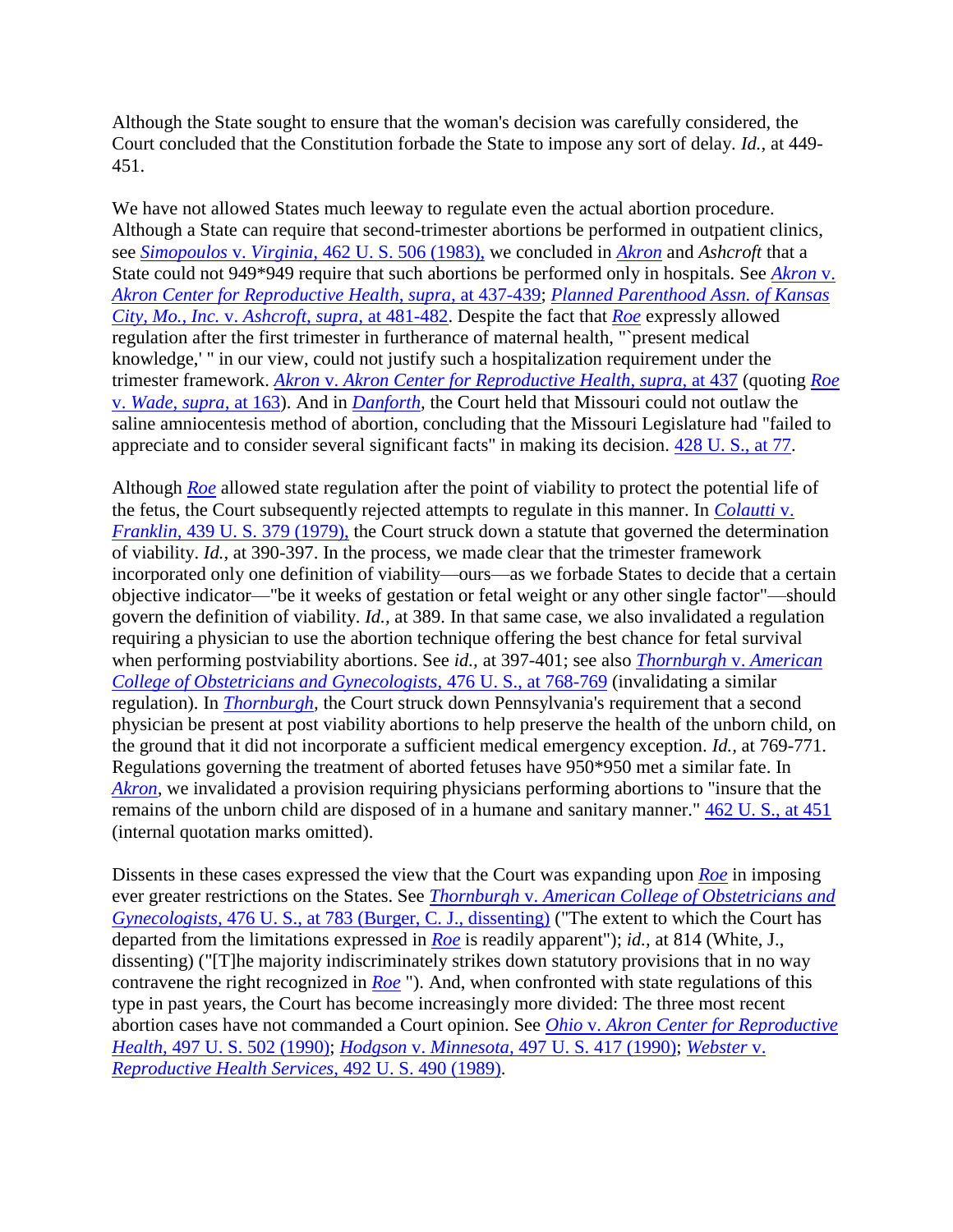The task of the Court of Appeals in the present cases was obviously complicated by this confusion and uncertainty. Following *Marks* v. *United States,* [430 U. S. 188 \(1977\),](http://scholar.google.co.in/scholar_case?case=12064198172779556411&q=planned+parenthood+v.+casey&hl=en&as_sdt=2,5&scilh=0) it concluded that in light of *[Webster](http://scholar.google.co.in/scholar_case?case=2944985204861123439&q=planned+parenthood+v.+casey&hl=en&as_sdt=2,5&scilh=0)* and *[Hodgson,](http://scholar.google.co.in/scholar_case?case=15890213352888117836&q=planned+parenthood+v.+casey&hl=en&as_sdt=2,5&scilh=0)* the strict scrutiny standard enunciated in *[Roe](http://scholar.google.co.in/scholar_case?case=12334123945835207673&q=planned+parenthood+v.+casey&hl=en&as_sdt=2,5&scilh=0)* was no longer applicable, and that the "undue burden" standard adopted by Justice O'Connor was the governing principle. This state of confusion and disagreement warrants reexamination of the "fundamental right" accorded to a woman's decision to abort a fetus in *[Roe,](http://scholar.google.co.in/scholar_case?case=12334123945835207673&q=planned+parenthood+v.+casey&hl=en&as_sdt=2,5&scilh=0)* with its concomitant requirement that any state regulation of abortion survive "strict scrutiny." See *[Payne](http://scholar.google.co.in/scholar_case?case=7795411704028596196&q=planned+parenthood+v.+casey&hl=en&as_sdt=2,5&scilh=0)* v. *Tennessee,* [501 U. S. 808, 827-828 \(1991\)](http://scholar.google.co.in/scholar_case?case=7795411704028596196&q=planned+parenthood+v.+casey&hl=en&as_sdt=2,5&scilh=0) (observing that reexamination of constitutional decisions is appropriate when those decisions have generated uncertainty and failed to provide clear guidance, because "correction through legislative 951\*951 action is practically impossible" (internal quotation marks omitted)); *Garcia* v. *[San Antonio Metropolitan Transit Authority,](http://scholar.google.co.in/scholar_case?case=14324093602590092926&q=planned+parenthood+v.+casey&hl=en&as_sdt=2,5&scilh=0)* 469 [U. S. 528, 546-547, 557 \(1985\).](http://scholar.google.co.in/scholar_case?case=14324093602590092926&q=planned+parenthood+v.+casey&hl=en&as_sdt=2,5&scilh=0)

We have held that a liberty interest protected under the Due Process Clause of the Fourteenth Amendment will be deemed fundamental if it is "implicit in the concept of ordered liberty." *Palko* v. *Connecticut,* [302 U. S. 319, 325 \(1937\).](http://scholar.google.co.in/scholar_case?case=12321164045846135407&q=planned+parenthood+v.+casey&hl=en&as_sdt=2,5&scilh=0) Three years earlier, in *Snyder* v. *[Massachusetts,](http://scholar.google.co.in/scholar_case?case=14042303494446893345&q=planned+parenthood+v.+casey&hl=en&as_sdt=2,5&scilh=0)* [291 U. S. 97 \(1934\),](http://scholar.google.co.in/scholar_case?case=14042303494446893345&q=planned+parenthood+v.+casey&hl=en&as_sdt=2,5&scilh=0) we referred to a "principle of justice so rooted in the traditions and conscience of our people as to be ranked as fundamental." *Id.,* at 105; see also *[Michael H.](http://scholar.google.co.in/scholar_case?case=18282912377125168373&q=planned+parenthood+v.+casey&hl=en&as_sdt=2,5&scilh=0)* v. *Gerald D.,* [491 U. S. 110, 122 \(1989\) \(plurality opinion\)](http://scholar.google.co.in/scholar_case?case=18282912377125168373&q=planned+parenthood+v.+casey&hl=en&as_sdt=2,5&scilh=0) (citing the language from *Snyder*). These expressions are admittedly not precise, but our decisions implementing this notion of "fundamental" rights do not afford any more elaborate basis on which to base such a classification.

In construing the phrase "liberty" incorporated in the Due Process Clause of the Fourteenth Amendment, we have recognized that its meaning extends beyond freedom from physical restraint. In *Pierce* v. *Society of Sisters,* [268 U. S. 510 \(1925\),](http://scholar.google.co.in/scholar_case?case=6094501649208458004&q=planned+parenthood+v.+casey&hl=en&as_sdt=2,5&scilh=0) we held that it included a parent's right to send a child to private school; in *Meyer* v. *Nebraska,* [262 U. S. 390 \(1923\),](http://scholar.google.co.in/scholar_case?case=16175793893966768030&q=planned+parenthood+v.+casey&hl=en&as_sdt=2,5&scilh=0) we held that it included a right to teach a foreign language in a parochial school. Building on these cases, we have held that the term "liberty" includes a right to marry, *Loving* v. *Virginia,* [388 U. S. 1](http://scholar.google.co.in/scholar_case?case=5103666188878568597&q=planned+parenthood+v.+casey&hl=en&as_sdt=2,5&scilh=0)  [\(1967\);](http://scholar.google.co.in/scholar_case?case=5103666188878568597&q=planned+parenthood+v.+casey&hl=en&as_sdt=2,5&scilh=0) a right to procreate, *Skinner* v. *[Oklahoma ex rel. Williamson,](http://scholar.google.co.in/scholar_case?case=8050731321644873759&q=planned+parenthood+v.+casey&hl=en&as_sdt=2,5&scilh=0)* 316 U. S. 535 (1942); and a right to use contraceptives, *Griswold* v. *Connecticut,* [381 U. S. 479 \(1965\);](http://scholar.google.co.in/scholar_case?case=12276922145000050979&q=planned+parenthood+v.+casey&hl=en&as_sdt=2,5&scilh=0) *[Eisenstadt](http://scholar.google.co.in/scholar_case?case=14131534241682283357&q=planned+parenthood+v.+casey&hl=en&as_sdt=2,5&scilh=0)* v. *Baird,* [405 U. S. 438 \(1972\).](http://scholar.google.co.in/scholar_case?case=14131534241682283357&q=planned+parenthood+v.+casey&hl=en&as_sdt=2,5&scilh=0) But a reading of these opinions makes clear that they do not endorse any all-encompassing "right of privacy."

In *Roe* v. *[Wade,](http://scholar.google.co.in/scholar_case?case=12334123945835207673&q=planned+parenthood+v.+casey&hl=en&as_sdt=2,5&scilh=0)* the Court recognized a "guarantee of personal privacy" which "is broad enough to encompass a woman's decision whether or not to terminate her pregnancy." [410 U. S., at 152-](http://scholar.google.co.in/scholar_case?case=12334123945835207673&q=planned+parenthood+v.+casey&hl=en&as_sdt=2,5&scilh=0) [153.](http://scholar.google.co.in/scholar_case?case=12334123945835207673&q=planned+parenthood+v.+casey&hl=en&as_sdt=2,5&scilh=0) We are now of the view that, in terming this right fundamental, the Court in *[Roe](http://scholar.google.co.in/scholar_case?case=12334123945835207673&q=planned+parenthood+v.+casey&hl=en&as_sdt=2,5&scilh=0)* read the earlier 952\*952 opinions upon which it based its decision much too broadly. Unlike marriage, procreation, and contraception, abortion "involves the purposeful termination of a potential life." *Harris* v. *McRae,* [448 U. S. 297, 325 \(1980\).](http://scholar.google.co.in/scholar_case?case=8833310949486291357&q=planned+parenthood+v.+casey&hl=en&as_sdt=2,5&scilh=0) The abortion decision must therefore "be recognized as *sui generis,* different in kind from the others that the Court has protected under the rubric of personal or family privacy and autonomy." *Thornburgh* v. *[American College of](http://scholar.google.co.in/scholar_case?case=3420134328076928385&q=planned+parenthood+v.+casey&hl=en&as_sdt=2,5&scilh=0)  [Obstetricians and Gynecologists, supra,](http://scholar.google.co.in/scholar_case?case=3420134328076928385&q=planned+parenthood+v.+casey&hl=en&as_sdt=2,5&scilh=0)* at 792 (White, J., dissenting). One cannot ignore the fact that a woman is not isolated in her pregnancy, and that the decision to abort necessarily involves the destruction of a fetus. See *Michael H.* v. *[Gerald D., supra,](http://scholar.google.co.in/scholar_case?case=18282912377125168373&q=planned+parenthood+v.+casey&hl=en&as_sdt=2,5&scilh=0)* at 124, n. 4 (To look "at the act which is assertedly the subject of a liberty interest in isolation from its effect upon other people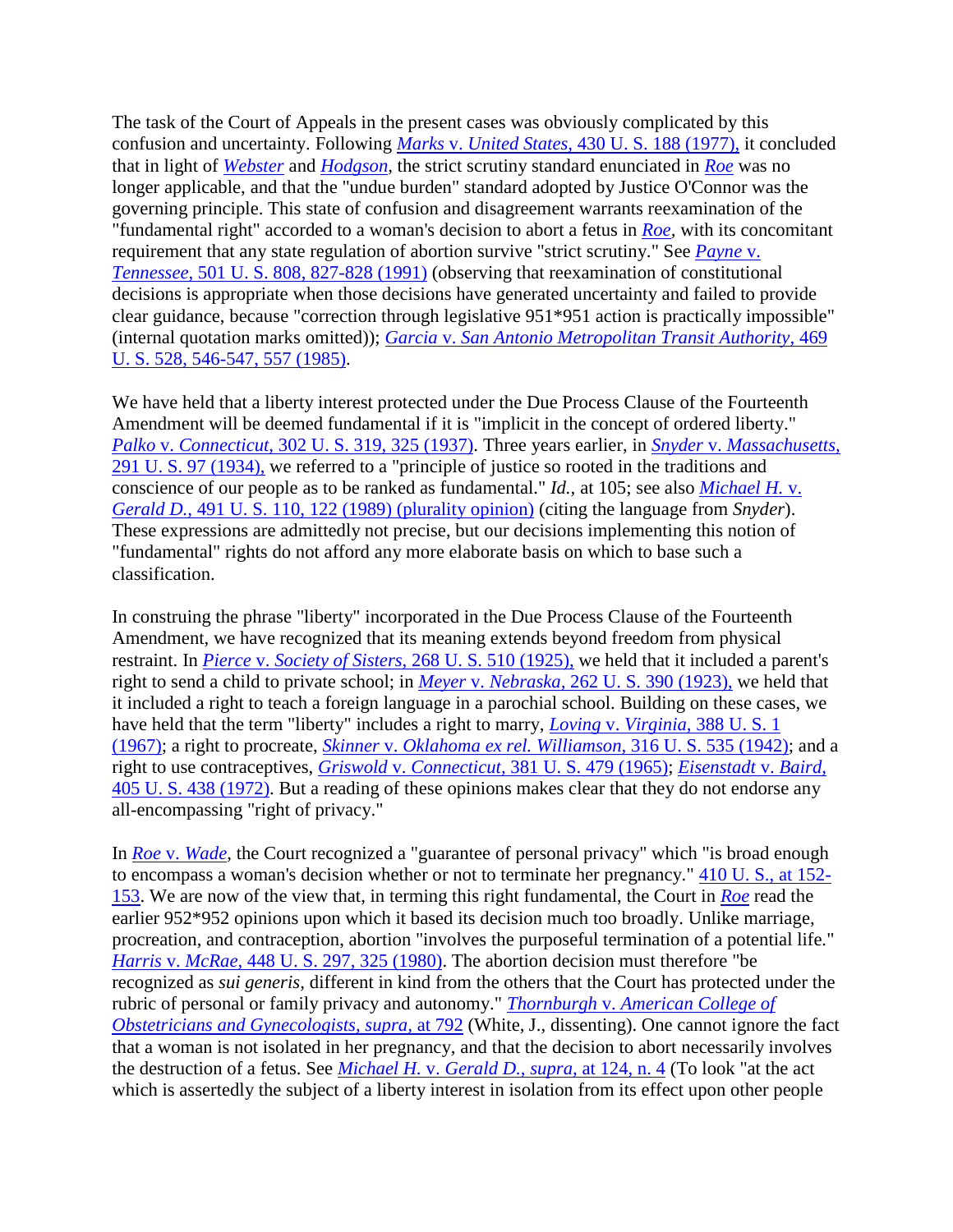[is] like inquiring whether there is a liberty interest in firing a gun where the case at hand happens to involve its discharge into another person's body").

Nor do the historical traditions of the American people support the view that the right to terminate one's pregnancy is "fundamental." The common law which we inherited from England made abortion after "quickening" an offense. At the time of the adoption of the Fourteenth Amendment, statutory prohibitions or restrictions on abortion were commonplace; in 1868, at least 28 of the then-37 States and 8 Territories had statutes banning or limiting abortion. J. Mohr, Abortion in America 200 (1978). By the turn of the century virtually every State had a law prohibiting or restricting abortion on its books. By the middle of the present century, a liberalization trend had set in. But 21 of the restrictive abortion laws in effect in 1868 were still in effect in 1973 when *[Roe](http://scholar.google.co.in/scholar_case?case=12334123945835207673&q=planned+parenthood+v.+casey&hl=en&as_sdt=2,5&scilh=0)* was decided, and an overwhelming majority of the States prohibited abortion unless necessary to preserve the life or health of the mother. *Roe* v. *Wade,* [410 U. S., at](http://scholar.google.co.in/scholar_case?case=12334123945835207673&q=planned+parenthood+v.+casey&hl=en&as_sdt=2,5&scilh=0)  [139-140;](http://scholar.google.co.in/scholar_case?case=12334123945835207673&q=planned+parenthood+v.+casey&hl=en&as_sdt=2,5&scilh=0) *id.,* at 176-177, n. 2 (Rehnquist, J., dissenting). On this record, it can scarcely be said that any deeply rooted tradition of relatively unrestricted abortion in our history 953\*953 supported the classification of the right to abortion as "fundamental" under the Due Process Clause of the Fourteenth Amendment.

We think, therefore, both in view of this history and of our decided cases dealing with substantive liberty under the Due Process Clause, that the Court was mistaken in *[Roe](http://scholar.google.co.in/scholar_case?case=12334123945835207673&q=planned+parenthood+v.+casey&hl=en&as_sdt=2,5&scilh=0)* when it classified a woman's decision to terminate her pregnancy as a "fundamental right" that could be abridged only in a manner which withstood "strict scrutiny." In so concluding, we repeat the observation made in *Bowers* v. *Hardwick,* [478 U. S. 186 \(1986\):](http://scholar.google.co.in/scholar_case?case=14901730125647575103&q=planned+parenthood+v.+casey&hl=en&as_sdt=2,5&scilh=0)

"Nor are we inclined to take a more expansive view of our authority to discover new fundamental rights imbedded in the Due Process Clause. The Court is most vulnerable and comes nearest to illegitimacy when it deals with judge-made constitutional law having little or no cognizable roots in the language or design of the Constitution." *Id.,* at 194.

We believe that the sort of constitutionally imposed abortion code of the type illustrated by our decisions following *[Roe](http://scholar.google.co.in/scholar_case?case=12334123945835207673&q=planned+parenthood+v.+casey&hl=en&as_sdt=2,5&scilh=0)* is inconsistent "with the notion of a Constitution cast in general terms, as ours is, and usually speaking in general principles, as ours does." *Webster* v. *[Reproductive](http://scholar.google.co.in/scholar_case?case=2944985204861123439&q=planned+parenthood+v.+casey&hl=en&as_sdt=2,5&scilh=0)  Health Services,* [492 U. S., at 518 \(plurality opinion\).](http://scholar.google.co.in/scholar_case?case=2944985204861123439&q=planned+parenthood+v.+casey&hl=en&as_sdt=2,5&scilh=0) The Court in *[Roe](http://scholar.google.co.in/scholar_case?case=12334123945835207673&q=planned+parenthood+v.+casey&hl=en&as_sdt=2,5&scilh=0)* reached too far when it analogized the right to abort a fetus to the rights involved in *[Pierce,](http://scholar.google.co.in/scholar_case?case=6094501649208458004&q=planned+parenthood+v.+casey&hl=en&as_sdt=2,5&scilh=0) [Meyer,](http://scholar.google.co.in/scholar_case?case=16175793893966768030&q=planned+parenthood+v.+casey&hl=en&as_sdt=2,5&scilh=0) [Loving,](http://scholar.google.co.in/scholar_case?case=5103666188878568597&q=planned+parenthood+v.+casey&hl=en&as_sdt=2,5&scilh=0)* and *[Griswold,](http://scholar.google.co.in/scholar_case?case=12276922145000050979&q=planned+parenthood+v.+casey&hl=en&as_sdt=2,5&scilh=0)* and thereby deemed the right to abortion fundamental.

## **II**

The joint opinion of Justices O'Connor, Kennedy, and Souter cannot bring itself to say that *[Roe](http://scholar.google.co.in/scholar_case?case=12334123945835207673&q=planned+parenthood+v.+casey&hl=en&as_sdt=2,5&scilh=0)* was correct as an original matter, but the authors are of the view that "the immediate question is not the soundness of *[Roe](http://scholar.google.co.in/scholar_case?case=12334123945835207673&q=planned+parenthood+v.+casey&hl=en&as_sdt=2,5&scilh=0)* `s resolution of the issue, but the precedential force that must be accorded to its holding." *Ante,* at 871. Instead of claiming that *[Roe](http://scholar.google.co.in/scholar_case?case=12334123945835207673&q=planned+parenthood+v.+casey&hl=en&as_sdt=2,5&scilh=0)* 954\*954 was correct as a matter of original constitutional interpretation, the opinion therefore contains an elaborate discussion of *stare decisis.* This discussion of the principle of *stare decisis* appears to be almost entirely dicta, because the joint opinion does not apply that principle in dealing with *[Roe. Roe](http://scholar.google.co.in/scholar_case?case=12334123945835207673&q=planned+parenthood+v.+casey&hl=en&as_sdt=2,5&scilh=0)* decided that a woman had a fundamental right to an abortion. The joint opinion rejects that view.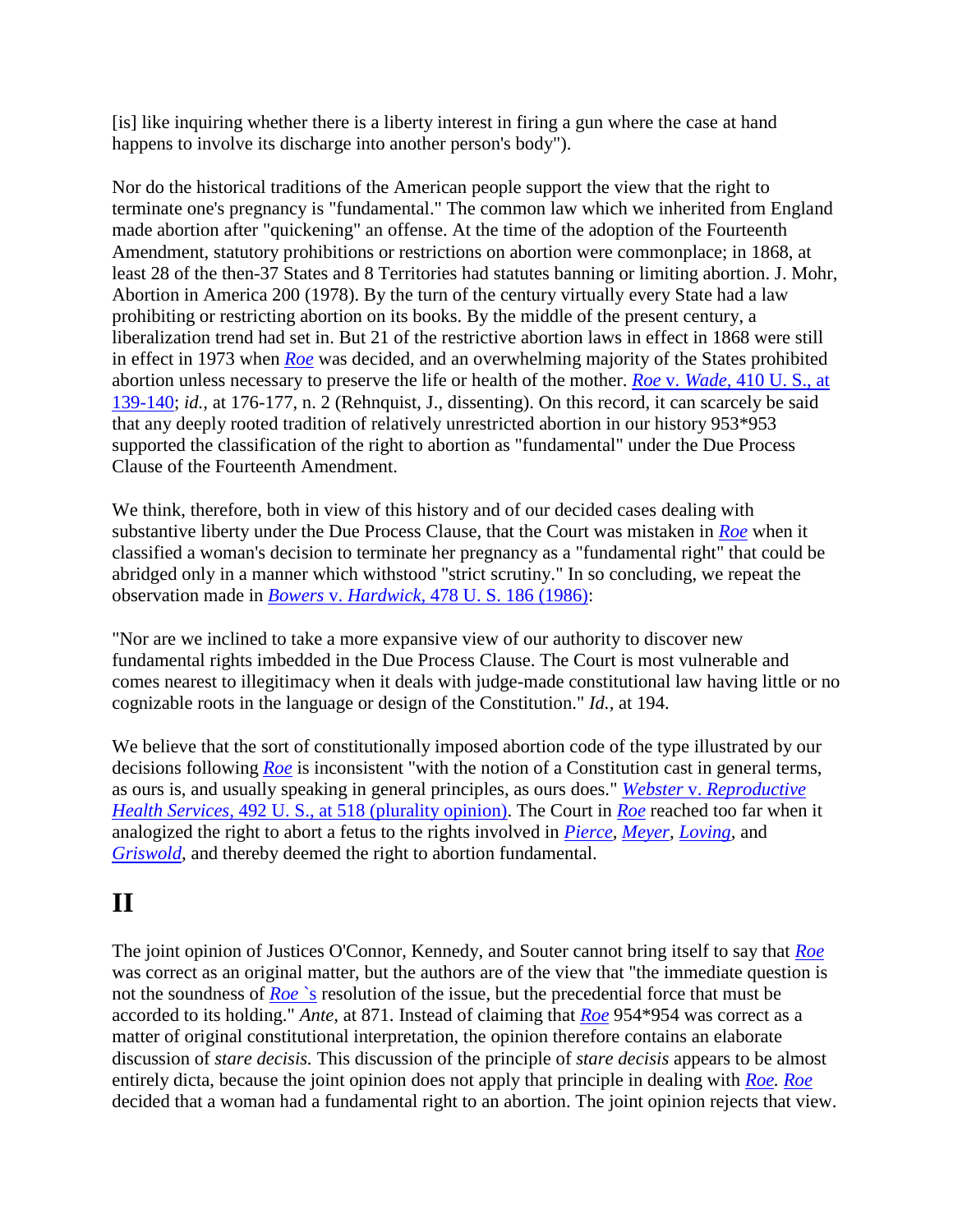*[Roe](http://scholar.google.co.in/scholar_case?case=12334123945835207673&q=planned+parenthood+v.+casey&hl=en&as_sdt=2,5&scilh=0)* decided that abortion regulations were to be subjected to "strict scrutiny" and could be justified only in the light of "compelling state interests." The joint opinion rejects that view. *Ante,* at 872-873; see *Roe* v. *[Wade, supra,](http://scholar.google.co.in/scholar_case?case=12334123945835207673&q=planned+parenthood+v.+casey&hl=en&as_sdt=2,5&scilh=0)* at 162-164. *[Roe](http://scholar.google.co.in/scholar_case?case=12334123945835207673&q=planned+parenthood+v.+casey&hl=en&as_sdt=2,5&scilh=0)* analyzed abortion regulation under a rigid trimester framework, a framework which has guided this Court's decision making for 19 years. The joint opinion rejects that framework. *Ante,* at 873.

*Stare decisis* is defined in Black's Law Dictionary as meaning "to abide by, or adhere to, decided cases." Black's Law Dictionary 1406 (6th ed. 1990). Whatever the "central holding" of *[Roe](http://scholar.google.co.in/scholar_case?case=12334123945835207673&q=planned+parenthood+v.+casey&hl=en&as_sdt=2,5&scilh=0)* that is left after the joint opinion finishes dissecting it is surely not the result of that principle. While purporting to adhere to precedent, the joint opinion instead revises it. *[Roe](http://scholar.google.co.in/scholar_case?case=12334123945835207673&q=planned+parenthood+v.+casey&hl=en&as_sdt=2,5&scilh=0)* continues to exist, but only in the way a storefront on a western movie set exists: a mere facade to give the illusion of reality. Decisions following *[Roe,](http://scholar.google.co.in/scholar_case?case=12334123945835207673&q=planned+parenthood+v.+casey&hl=en&as_sdt=2,5&scilh=0)* such as *Akron* v. *[Akron Center for Reproductive Health, Inc.,](http://scholar.google.co.in/scholar_case?case=7944230995323582140&q=planned+parenthood+v.+casey&hl=en&as_sdt=2,5&scilh=0)* [462 U. S. 416 \(1983\),](http://scholar.google.co.in/scholar_case?case=7944230995323582140&q=planned+parenthood+v.+casey&hl=en&as_sdt=2,5&scilh=0) and *Thornburgh* v. *[American College of Obstetricians and Gynecologists,](http://scholar.google.co.in/scholar_case?case=3420134328076928385&q=planned+parenthood+v.+casey&hl=en&as_sdt=2,5&scilh=0)* [476 U. S. 747 \(1986\),](http://scholar.google.co.in/scholar_case?case=3420134328076928385&q=planned+parenthood+v.+casey&hl=en&as_sdt=2,5&scilh=0) are frankly overruled in part under the "undue burden" standard expounded in the joint opinion. *Ante,* at 881-884.

In our view, authentic principles of *stare decisis* do not require that any portion of the reasoning in *[Roe](http://scholar.google.co.in/scholar_case?case=12334123945835207673&q=planned+parenthood+v.+casey&hl=en&as_sdt=2,5&scilh=0)* be kept intact. "*Stare decisis* is not . . . a universal, inexorable command," especially in cases involving the interpretation of the Federal Constitution. *Burnet* v. *[Coronado Oil & Gas](http://scholar.google.co.in/scholar_case?case=6732469902141375873&q=planned+parenthood+v.+casey&hl=en&as_sdt=2,5&scilh=0)  Co.,* [285 U. S. 393, 405 \(1932\) \(Brandeis, J., dissenting\).](http://scholar.google.co.in/scholar_case?case=6732469902141375873&q=planned+parenthood+v.+casey&hl=en&as_sdt=2,5&scilh=0) Erroneous decisions in such constitutional cases are uniquely durable, because correction through legislative action, save for 955\*955 constitutional amendment, is impossible. It is therefore our duty to reconsider constitutional interpretations that "depar[t] from a proper understanding" of the Constitution. *Garcia* v. *[San Antonio Metropolitan Transit Authority,](http://scholar.google.co.in/scholar_case?case=14324093602590092926&q=planned+parenthood+v.+casey&hl=en&as_sdt=2,5&scilh=0)* 469 U. S., at 557; see *[United States](http://scholar.google.co.in/scholar_case?case=2790712085792076051&q=planned+parenthood+v.+casey&hl=en&as_sdt=2,5&scilh=0)* v. *Scott,* [437 U. S. 82, 101 \(1978\)](http://scholar.google.co.in/scholar_case?case=2790712085792076051&q=planned+parenthood+v.+casey&hl=en&as_sdt=2,5&scilh=0) ("`[I]n cases involving the Federal Constitution, . . . [t]he Court bows to the lessons of experience and the force of better reasoning, recognizing that the process of trial and error, so fruitful in the physical sciences, is appropriate also in the judicial function'" (quoting *Burnet* v. *[Coronado Oil & Gas Co., supra,](http://scholar.google.co.in/scholar_case?case=6732469902141375873&q=planned+parenthood+v.+casey&hl=en&as_sdt=2,5&scilh=0)* at 406-408 (Brandeis, J., dissenting))); *[Smith](http://scholar.google.co.in/scholar_case?case=17077042024381294936&q=planned+parenthood+v.+casey&hl=en&as_sdt=2,5&scilh=0)* v. *Allwright,* [321 U. S. 649, 665 \(1944\).](http://scholar.google.co.in/scholar_case?case=17077042024381294936&q=planned+parenthood+v.+casey&hl=en&as_sdt=2,5&scilh=0) Our constitutional watch does not cease merely because we have spoken before on an issue; when it becomes clear that a prior constitutional interpretation is unsound we are obliged to reexamine the question. See, *e. g., [West Virginia Bd.](http://scholar.google.co.in/scholar_case?case=8030119134463419441&q=planned+parenthood+v.+casey&hl=en&as_sdt=2,5&scilh=0)  of Ed.* v. *Barnette,* [319 U. S. 624, 642 \(1943\);](http://scholar.google.co.in/scholar_case?case=8030119134463419441&q=planned+parenthood+v.+casey&hl=en&as_sdt=2,5&scilh=0) *Erie R. Co.* v. *Tompkins,* [304 U. S. 64, 74-78](http://scholar.google.co.in/scholar_case?case=4671607337309792720&q=planned+parenthood+v.+casey&hl=en&as_sdt=2,5&scilh=0)  [\(1938\).](http://scholar.google.co.in/scholar_case?case=4671607337309792720&q=planned+parenthood+v.+casey&hl=en&as_sdt=2,5&scilh=0)

The joint opinion discusses several *stare decisis* factors which, it asserts, point toward retaining a portion of *[Roe.](http://scholar.google.co.in/scholar_case?case=12334123945835207673&q=planned+parenthood+v.+casey&hl=en&as_sdt=2,5&scilh=0)* Two of these factors are that the main "factual underpinning" of *[Roe](http://scholar.google.co.in/scholar_case?case=12334123945835207673&q=planned+parenthood+v.+casey&hl=en&as_sdt=2,5&scilh=0)* has remained the same, and that its doctrinal foundation is no weaker now than it was in 1973. *Ante,* at 857-860. Of course, what might be called the basic facts which gave rise to *[Roe](http://scholar.google.co.in/scholar_case?case=12334123945835207673&q=planned+parenthood+v.+casey&hl=en&as_sdt=2,5&scilh=0)* have remained the same—women become pregnant, there is a point somewhere, depending on medical technology, where a fetus becomes viable, and women give birth to children. But this is only to say that the same facts which gave rise to *[Roe](http://scholar.google.co.in/scholar_case?case=12334123945835207673&q=planned+parenthood+v.+casey&hl=en&as_sdt=2,5&scilh=0)* will continue to give rise to similar cases. It is not a reason, in and of itself, why those cases must be decided in the same incorrect manner as was the first case to deal with the question. And surely there is no requirement, in considering whether to depart from *stare decisis* in a constitutional case, that a decision be more wrong now than it was at the time it was rendered. If that were true, the most outlandish constitutional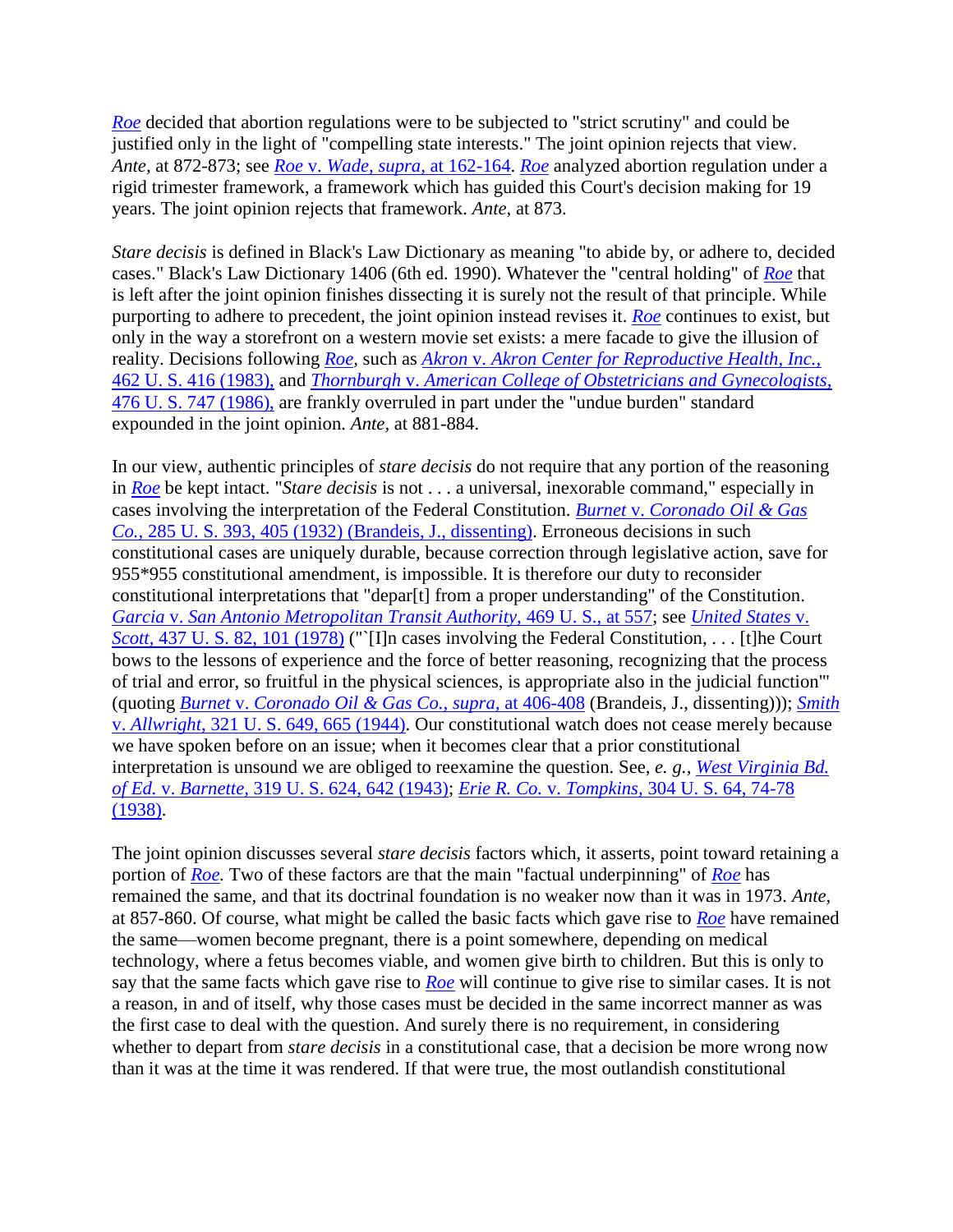decision could survive 956\*956 forever, based simply on the fact that it was no more outlandish later than it was when originally rendered.

Nor does the joint opinion faithfully follow this alleged requirement. The opinion frankly concludes that *[Roe](http://scholar.google.co.in/scholar_case?case=12334123945835207673&q=planned+parenthood+v.+casey&hl=en&as_sdt=2,5&scilh=0)* and its progeny were wrong in failing to recognize that the State's interests in maternal health and in the protection of unborn human life exist throughout pregnancy. *Ante,* at 871-873. But there is no indication that these components of *[Roe](http://scholar.google.co.in/scholar_case?case=12334123945835207673&q=planned+parenthood+v.+casey&hl=en&as_sdt=2,5&scilh=0)* are any more incorrect at this juncture than they were at its inception.

The joint opinion also points to the reliance interests involved in this context in its effort to explain why precedent must be followed for precedent's sake. Certainly it is true that where reliance is truly at issue, as in the case of judicial decisions that have formed the basis for private decisions, "[c]onsiderations in favor of *stare decisis* are at their acme." *Payne* v. *[Tennessee,](http://scholar.google.co.in/scholar_case?case=7795411704028596196&q=planned+parenthood+v.+casey&hl=en&as_sdt=2,5&scilh=0)* 501 [U. S.](http://scholar.google.co.in/scholar_case?case=7795411704028596196&q=planned+parenthood+v.+casey&hl=en&as_sdt=2,5&scilh=0), at 828. But, as the joint opinion apparently agrees, *ante,* at 855-856, any traditional notion of reliance is not applicable here. The Court today cuts back on the protection afforded by *[Roe,](http://scholar.google.co.in/scholar_case?case=12334123945835207673&q=planned+parenthood+v.+casey&hl=en&as_sdt=2,5&scilh=0)* and no one claims that this action defeats any reliance interest in the disavowed trimester framework. Similarly, reliance interests would not be diminished were the Court to go further and acknowledge the full error of *[Roe,](http://scholar.google.co.in/scholar_case?case=12334123945835207673&q=planned+parenthood+v.+casey&hl=en&as_sdt=2,5&scilh=0)* as "reproductive planning could take virtually immediate account of" this action. *Ante,* at 856.

The joint opinion thus turns to what can only be described as an unconventional—and unconvincing—notion of reliance, a view based on the surmise that the availability of abortion since *[Roe](http://scholar.google.co.in/scholar_case?case=12334123945835207673&q=planned+parenthood+v.+casey&hl=en&as_sdt=2,5&scilh=0)* has led to "two decades of economic and social developments" that would be undercut if the error of *[Roe](http://scholar.google.co.in/scholar_case?case=12334123945835207673&q=planned+parenthood+v.+casey&hl=en&as_sdt=2,5&scilh=0)* were recognized. *Ante,* at 856. The joint opinion's assertion of this fact is undeveloped and totally conclusory. In fact, one cannot be sure to what economic and social developments the opinion is referring. Surely it is dubious to suggest that women have reached their "places in society" in 957\*957 reliance upon *[Roe,](http://scholar.google.co.in/scholar_case?case=12334123945835207673&q=planned+parenthood+v.+casey&hl=en&as_sdt=2,5&scilh=0)* rather than as a result of their determination to obtain higher education and compete with men in the job market, and of society's increasing recognition of their ability to fill positions that were previously thought to be reserved only for men. *Ante,* at 856.

In the end, having failed to put forth any evidence to prove any true reliance, the joint opinion's argument is based solely on generalized assertions about the national psyche, on a belief that the people of this country have grown accustomed to the *[Roe](http://scholar.google.co.in/scholar_case?case=12334123945835207673&q=planned+parenthood+v.+casey&hl=en&as_sdt=2,5&scilh=0)* decision over the last 19 years and have "ordered their thinking and living around" it. *Ante,* at 856. As an initial matter, one might inquire how the joint opinion can view the "central holding" of *[Roe](http://scholar.google.co.in/scholar_case?case=12334123945835207673&q=planned+parenthood+v.+casey&hl=en&as_sdt=2,5&scilh=0)* as so deeply rooted in our constitutional culture, when it so casually uproots and disposes of that same decision's trimester framework. Furthermore, at various points in the past, the same could have been said about this Court's erroneous decisions that the Constitution allowed "separate but equal" treatment of minorities, see *Plessy* v. *Ferguson,* [163 U. S. 537 \(1896\),](http://scholar.google.co.in/scholar_case?case=16038751515555215717&q=planned+parenthood+v.+casey&hl=en&as_sdt=2,5&scilh=0) or that "liberty" under the Due Process Clause protected "freedom of contract," see *Adkins* v. *[Children's Hospital of District of](http://scholar.google.co.in/scholar_case?case=17221682896309679546&q=planned+parenthood+v.+casey&hl=en&as_sdt=2,5&scilh=0)  Columbia,* [261 U. S. 525 \(1923\);](http://scholar.google.co.in/scholar_case?case=17221682896309679546&q=planned+parenthood+v.+casey&hl=en&as_sdt=2,5&scilh=0) *Lochner* v. *New York,* [198 U. S. 45 \(1905\).](http://scholar.google.co.in/scholar_case?case=10760991087928264675&q=planned+parenthood+v.+casey&hl=en&as_sdt=2,5&scilh=0) The "separate but equal" doctrine lasted 58 years after *[Plessy,](http://scholar.google.co.in/scholar_case?case=16038751515555215717&q=planned+parenthood+v.+casey&hl=en&as_sdt=2,5&scilh=0)* and *[Lochner](http://scholar.google.co.in/scholar_case?case=10760991087928264675&q=planned+parenthood+v.+casey&hl=en&as_sdt=2,5&scilh=0)* `s protection of contractual freedom lasted 32 years. However, the simple fact that a generation or more had grown used to these major decisions did not prevent the Court from correcting its errors in those cases, nor should it prevent us from correctly interpreting the Constitution here. See *Brown* v. *[Board of Education,](http://scholar.google.co.in/scholar_case?case=12120372216939101759&q=planned+parenthood+v.+casey&hl=en&as_sdt=2,5&scilh=0)*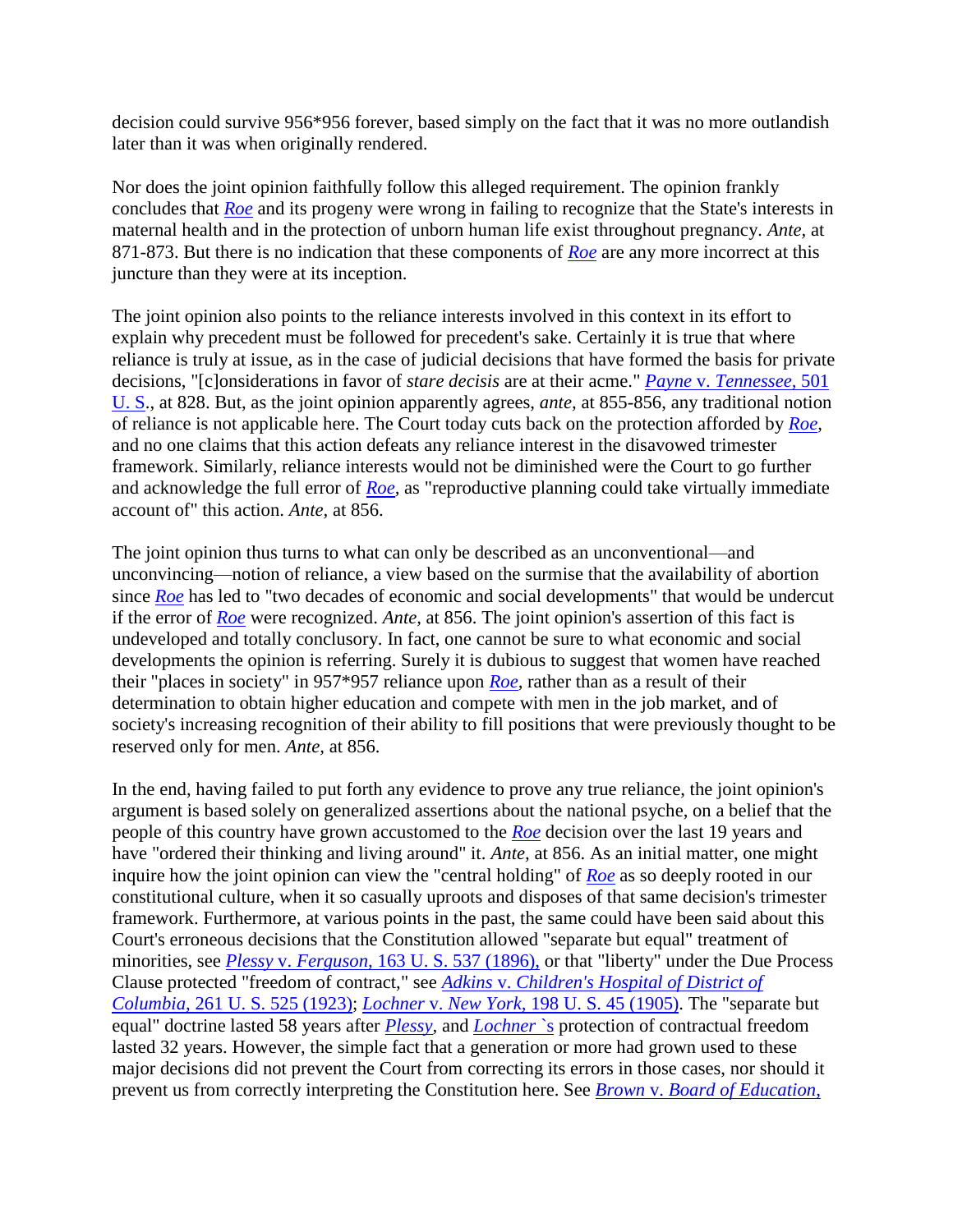347 U. S. 483 (1954) (rejecting the "separate but equal" doctrine); *[West Coast Hotel Co.](http://scholar.google.co.in/scholar_case?case=3438251361651586340&q=planned+parenthood+v.+casey&hl=en&as_sdt=2,5&scilh=0)* v. *Parrish,* [300 U. S. 379 \(1937\)](http://scholar.google.co.in/scholar_case?case=3438251361651586340&q=planned+parenthood+v.+casey&hl=en&as_sdt=2,5&scilh=0) (overruling *Adkins* v. *[Children's Hospital, supra,](http://scholar.google.co.in/scholar_case?case=17221682896309679546&q=planned+parenthood+v.+casey&hl=en&as_sdt=2,5&scilh=0)* in upholding Washington's minimum wage law).

Apparently realizing that conventional *stare decisis* principles do not support its position, the joint opinion advances a belief that retaining a portion of *[Roe](http://scholar.google.co.in/scholar_case?case=12334123945835207673&q=planned+parenthood+v.+casey&hl=en&as_sdt=2,5&scilh=0)* is necessary to protect 958\*958 the "legitimacy" of this Court. *Ante,* at 861-869. Because the Court must take care to render decisions "grounded truly in principle," and not simply as political and social compromises, *ante,* at 865, the joint opinion properly declares it to be this Court's duty to ignore the public criticism and protest that may arise as a result of a decision. Few would quarrel with this statement, although it may be doubted that Members of this Court, holding their tenure as they do during constitutional "good behavior," are at all likely to be intimidated by such public protests.

But the joint opinion goes on to state that when the Court "resolve[s] the sort of intensely divisive controversy reflected in *[Roe](http://scholar.google.co.in/scholar_case?case=12334123945835207673&q=planned+parenthood+v.+casey&hl=en&as_sdt=2,5&scilh=0)* and those rare, comparable cases," its decision is exempt from reconsideration under established principles of *stare decisis* in constitutional cases. *Ante,* at 866. This is so, the joint opinion contends, because in those "intensely divisive" cases the Court has "call[ed] the contending sides of a national controversy to end their national division by accepting a common mandate rooted in the Constitution," and must therefore take special care not to be perceived as "surrender[ing] to political pressure" and continued opposition. *Ante,* at 866, 867. This is a truly novel principle, one which is contrary to both the Court's historical practice and to the Court's traditional willingness to tolerate criticism of its opinions. Under this principle, when the Court has ruled on a divisive issue, it is apparently prevented from overruling that decision for the sole reason that it was incorrect, *unless opposition to the original decision has died away.*

The first difficulty with this principle lies in its assumption that cases that are "intensely divisive" can be readily distinguished from those that are not. The question of whether a particular issue is "intensely divisive" enough to qualify for special protection is entirely subjective and dependent on the individual assumptions of the Members of this Court. In addition, because the Court's duty is to ignore public opinion and criticism on issues that come before it, its Members are 959\*959 in perhaps the worst position to judge whether a decision divides the Nation deeply enough to justify such uncommon protection. Although many of the Court's decisions divide the populace to a large degree, we have not previously on that account shied away from applying normal rules of *stare decisis* when urged to reconsider earlier decisions. Over the past 21 years, for example, the Court has overruled in whole or in part 34 of its previous constitutional decisions. See *Payne* v. *[Tennessee, supra,](http://scholar.google.co.in/scholar_case?case=7795411704028596196&q=planned+parenthood+v.+casey&hl=en&as_sdt=2,5&scilh=0)* at 828-830, and n. 1 (listing cases).

The joint opinion picks out and discusses two prior Court rulings that it believes are of the "intensely divisive" variety, and concludes that they are of comparable dimension to *[Roe.](http://scholar.google.co.in/scholar_case?case=12334123945835207673&q=planned+parenthood+v.+casey&hl=en&as_sdt=2,5&scilh=0) Ante,* at 861-864 (discussing *Lochner* v. *[New York, supra,](http://scholar.google.co.in/scholar_case?case=10760991087928264675&q=planned+parenthood+v.+casey&hl=en&as_sdt=2,5&scilh=0)* and *Plessy* v. *[Ferguson, supra](http://scholar.google.co.in/scholar_case?case=16038751515555215717&q=planned+parenthood+v.+casey&hl=en&as_sdt=2,5&scilh=0)* ). It appears to us very odd indeed that the joint opinion chooses as benchmarks two cases in which the Court chose *not* to adhere to erroneous constitutional precedent, but instead enhanced its stature by acknowledging and correcting its error, apparently in violation of the joint opinion's "legitimacy" principle. See *[West Coast Hotel Co.](http://scholar.google.co.in/scholar_case?case=3438251361651586340&q=planned+parenthood+v.+casey&hl=en&as_sdt=2,5&scilh=0)* v. *Parrish, supra; Brown* v. *[Board of Education, supra.](http://scholar.google.co.in/scholar_case?case=12120372216939101759&q=planned+parenthood+v.+casey&hl=en&as_sdt=2,5&scilh=0)* One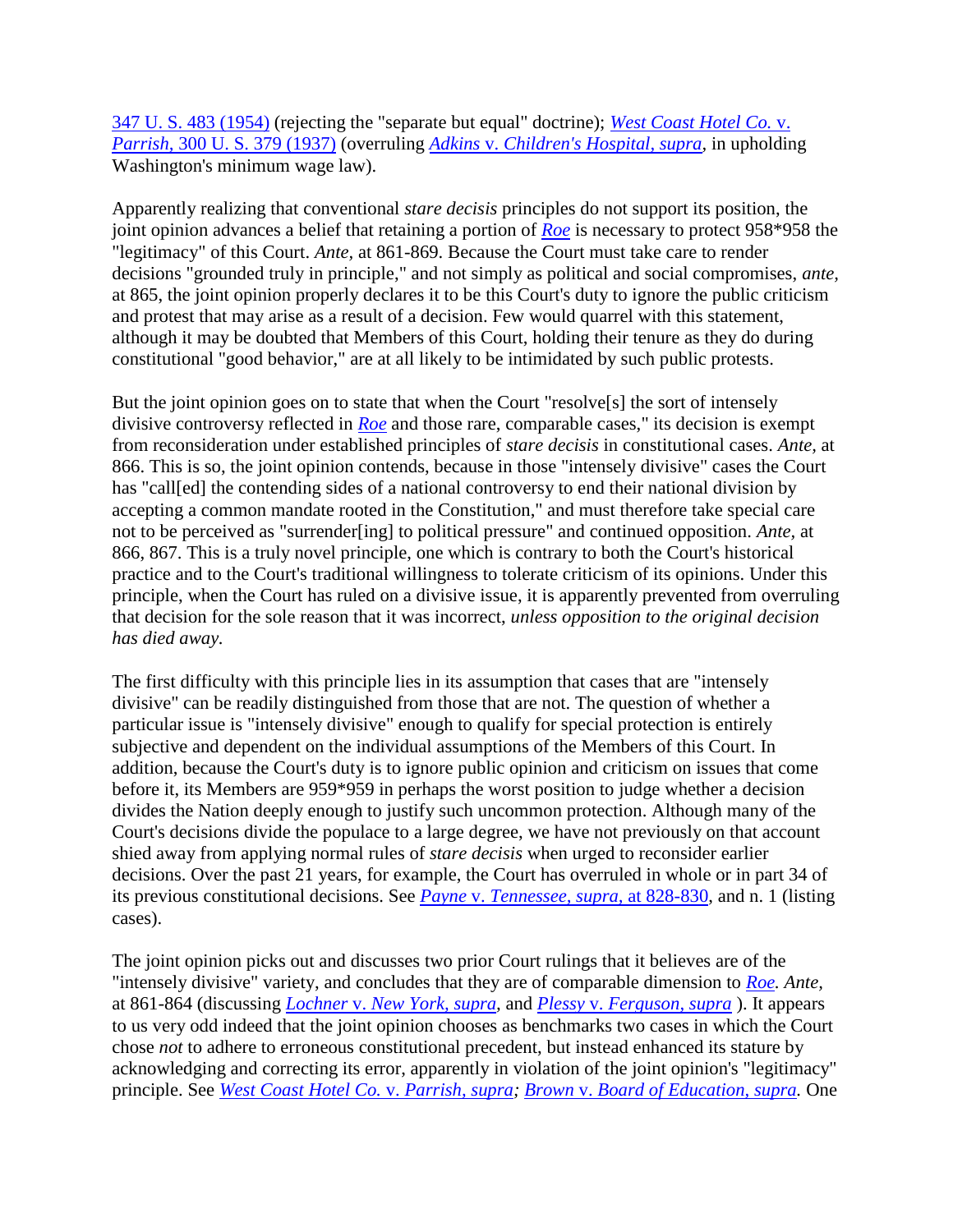might also wonder how it is that the joint opinion puts these, and not others, in the "intensely divisive" category, and how it assumes that these are the only two lines of cases of comparable dimension to *[Roe.](http://scholar.google.co.in/scholar_case?case=12334123945835207673&q=planned+parenthood+v.+casey&hl=en&as_sdt=2,5&scilh=0)* There is no reason to think that either *[Plessy](http://scholar.google.co.in/scholar_case?case=16038751515555215717&q=planned+parenthood+v.+casey&hl=en&as_sdt=2,5&scilh=0)* or *[Lochner](http://scholar.google.co.in/scholar_case?case=10760991087928264675&q=planned+parenthood+v.+casey&hl=en&as_sdt=2,5&scilh=0)* produced the sort of public protest when they were decided that *[Roe](http://scholar.google.co.in/scholar_case?case=12334123945835207673&q=planned+parenthood+v.+casey&hl=en&as_sdt=2,5&scilh=0)* did. There were undoubtedly large segments of the bench and bar who agreed with the dissenting views in those cases, but surely that cannot be what the Court means when it uses the term "intensely divisive," or many other cases would have to be added to the list. In terms of public protest, however, *[Roe,](http://scholar.google.co.in/scholar_case?case=12334123945835207673&q=planned+parenthood+v.+casey&hl=en&as_sdt=2,5&scilh=0)* so far as we know, was unique. But just as the Court should not respond to that sort of protest by retreating from the decision simply to allay the concerns of the protesters, it should likewise not respond by determining to adhere to the 960\*960 decision at all costs lest it *seem* to be retreating under fire. Public protests should not alter the normal application of *stare decisis,* lest perfectly lawful protest activity be penalized by the Court itself.

Taking the joint opinion on its own terms, we doubt that its distinction between *[Roe,](http://scholar.google.co.in/scholar_case?case=12334123945835207673&q=planned+parenthood+v.+casey&hl=en&as_sdt=2,5&scilh=0)* on the one hand, and *[Plessy](http://scholar.google.co.in/scholar_case?case=16038751515555215717&q=planned+parenthood+v.+casey&hl=en&as_sdt=2,5&scilh=0)* and *[Lochner,](http://scholar.google.co.in/scholar_case?case=10760991087928264675&q=planned+parenthood+v.+casey&hl=en&as_sdt=2,5&scilh=0)* on the other, withstands analysis. The joint opinion acknowledges that the Court improved its stature by overruling *[Plessy](http://scholar.google.co.in/scholar_case?case=16038751515555215717&q=planned+parenthood+v.+casey&hl=en&as_sdt=2,5&scilh=0)* in *[Brown](http://scholar.google.co.in/scholar_case?case=12120372216939101759&q=planned+parenthood+v.+casey&hl=en&as_sdt=2,5&scilh=0)* on a deeply divisive issue. And our decision in *[West Coast Hotel,](http://scholar.google.co.in/scholar_case?case=3438251361651586340&q=planned+parenthood+v.+casey&hl=en&as_sdt=2,5&scilh=0)* which overruled *Adkins* v. *[Children's Hospital, supra,](http://scholar.google.co.in/scholar_case?case=17221682896309679546&q=planned+parenthood+v.+casey&hl=en&as_sdt=2,5&scilh=0)* and *[Lochner,](http://scholar.google.co.in/scholar_case?case=10760991087928264675&q=planned+parenthood+v.+casey&hl=en&as_sdt=2,5&scilh=0)* was rendered at a time when Congress was considering President Franklin Roosevelt's proposal to "reorganize" this Court and enable him to name six additional Justices in the event that any Member of the Court over the age of 70 did not elect to retire. It is difficult to imagine a situation in which the Court would face more intense opposition to a prior ruling than it did at that time, and, under the general principle proclaimed in the joint opinion, the Court seemingly should have responded to this opposition by stubbornly refusing to reexamine the *[Lochner](http://scholar.google.co.in/scholar_case?case=10760991087928264675&q=planned+parenthood+v.+casey&hl=en&as_sdt=2,5&scilh=0)* rationale, lest it lose legitimacy by appearing to "overrule under fire." *Ante,* at 867.

The joint opinion agrees that the Court's stature would have been seriously damaged if in *[Brown](http://scholar.google.co.in/scholar_case?case=12120372216939101759&q=planned+parenthood+v.+casey&hl=en&as_sdt=2,5&scilh=0)* and *[West Coast Hotel](http://scholar.google.co.in/scholar_case?case=3438251361651586340&q=planned+parenthood+v.+casey&hl=en&as_sdt=2,5&scilh=0)* it had dug in its heels and refused to apply normal principles of *stare decisis* to the earlier decisions. But the opinion contends that the Court was entitled to overrule *[Plessy](http://scholar.google.co.in/scholar_case?case=16038751515555215717&q=planned+parenthood+v.+casey&hl=en&as_sdt=2,5&scilh=0)* and *[Lochner](http://scholar.google.co.in/scholar_case?case=10760991087928264675&q=planned+parenthood+v.+casey&hl=en&as_sdt=2,5&scilh=0)* in those cases, despite the existence of opposition to the original decisions, only because both the Nation and the Court had learned new lessons in the interim. This is at best a feebly supported, *post hoc* rationalization for those decisions.

For example, the opinion asserts that the Court could justifiably overrule its decision in *[Lochner](http://scholar.google.co.in/scholar_case?case=10760991087928264675&q=planned+parenthood+v.+casey&hl=en&as_sdt=2,5&scilh=0)* only because the Depression had convinced "most people" that constitutional protection of contractual freedom contributed to an economy 961\*961 that failed to protect the welfare of all. *Ante,* at 861. Surely the joint opinion does not mean to suggest that people saw this Court's failure to uphold minimum wage statutes as the cause of the Great Depression! In any event, the *[Lochner](http://scholar.google.co.in/scholar_case?case=10760991087928264675&q=planned+parenthood+v.+casey&hl=en&as_sdt=2,5&scilh=0)* Court did not base its rule upon the policy judgment that an unregulated market was fundamental to a stable economy; it simple believed, erroneously, that "liberty" under the Due Process Clause protected the "right to make a contract." *Lochner* v. *New York,* [198 U. S., at 53.](http://scholar.google.co.in/scholar_case?case=10760991087928264675&q=planned+parenthood+v.+casey&hl=en&as_sdt=2,5&scilh=0) Nor is it the case that the people of this Nation only discovered the dangers of extreme laissezfaire economics because of the Depression. State laws regulating maximum hours and minimum wages were in existence well before that time. A Utah statute of that sort enacted in 1896 was involved in our decision in *Holden* v. *Hardy,* [169 U. S. 366 \(1898\),](http://scholar.google.co.in/scholar_case?case=9364557144853995256&q=planned+parenthood+v.+casey&hl=en&as_sdt=2,5&scilh=0) and other States followed suit shortly afterwards, see, *e. g., Muller* v. *Oregon,* [208 U. S. 412 \(1908\);](http://scholar.google.co.in/scholar_case?case=3938894951846236275&q=planned+parenthood+v.+casey&hl=en&as_sdt=2,5&scilh=0) *Bunting* v. *[Oregon,](http://scholar.google.co.in/scholar_case?case=14477224757823031737&q=planned+parenthood+v.+casey&hl=en&as_sdt=2,5&scilh=0)* [243 U. S. 426 \(1917\).](http://scholar.google.co.in/scholar_case?case=14477224757823031737&q=planned+parenthood+v.+casey&hl=en&as_sdt=2,5&scilh=0) These statutes were indeed enacted because of a belief on the part of their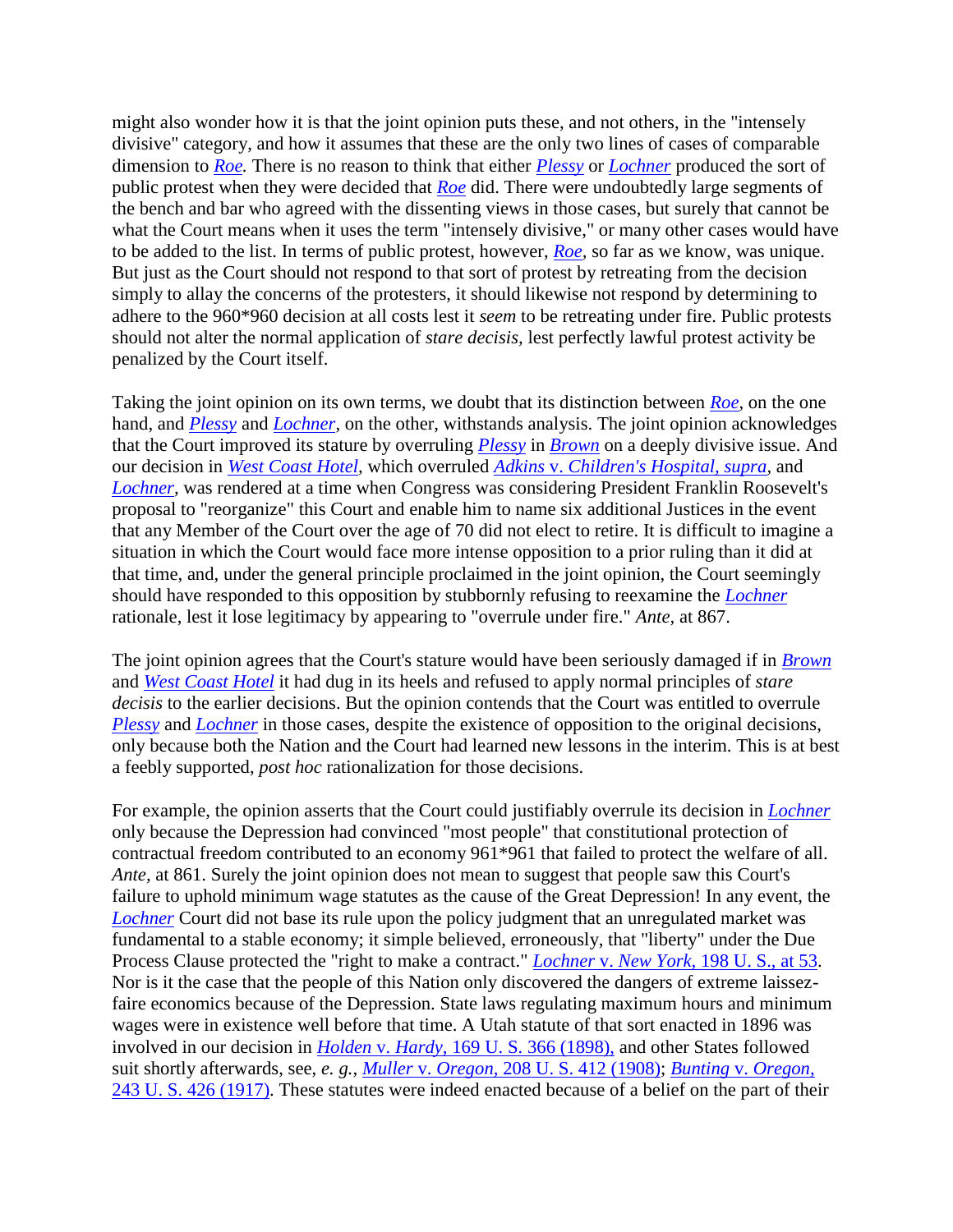sponsors that "freedom of contract" did not protect the welfare of workers, demonstrating that that belief manifested itself more than a generation before the Great Depression. Whether "most people" had come to share it in the hard times of the 1930's is, insofar as anything the joint opinion advances, entirely speculative. The crucial failing at that time was not that workers were not paid a fair wage, but that there was no work available at *any* wage.

When the Court finally recognized its error in *[West Coast Hotel,](http://scholar.google.co.in/scholar_case?case=3438251361651586340&q=planned+parenthood+v.+casey&hl=en&as_sdt=2,5&scilh=0)* it did not engage in the *post hoc* rationalization that the joint opinion attributes to it today; it did not state that *[Lochner](http://scholar.google.co.in/scholar_case?case=10760991087928264675&q=planned+parenthood+v.+casey&hl=en&as_sdt=2,5&scilh=0)* had been based on an economic view that had fallen into disfavor, and that it therefore should be overruled. Chief Justice Hughes in his opinion for the Court simply recognized what Justice Holmes had previously recognized in his *[Lochner](http://scholar.google.co.in/scholar_case?case=10760991087928264675&q=planned+parenthood+v.+casey&hl=en&as_sdt=2,5&scilh=0)* dissent, that "[t]he Constitution does not speak of freedom of contract." *[West Coast Hotel Co.](http://scholar.google.co.in/scholar_case?case=3438251361651586340&q=planned+parenthood+v.+casey&hl=en&as_sdt=2,5&scilh=0)* v. *Parrish,* 300 U. S., at 391; *[Lochner](http://scholar.google.co.in/scholar_case?case=10760991087928264675&q=planned+parenthood+v.+casey&hl=en&as_sdt=2,5&scilh=0)* v. *New [York, supra,](http://scholar.google.co.in/scholar_case?case=10760991087928264675&q=planned+parenthood+v.+casey&hl=en&as_sdt=2,5&scilh=0)* at 75 (Holmes, 962\*962 J., dissenting) ("[A] constitution is not intended to embody a particular economic theory, whether of paternalism and the organic relation of the citizen to the State or of *laissez faire* "). Although the Court did acknowledge in the last paragraph of its opinion the state of affairs during the thencurrent Depression, the theme of the opinion is that the Court had been mistaken as a matter of constitutional law when it embraced "freedom of contract" 32 years previously.

The joint opinion also agrees that the Court acted properly in rejecting the doctrine of "separate but equal" in *[Brown.](http://scholar.google.co.in/scholar_case?case=12120372216939101759&q=planned+parenthood+v.+casey&hl=en&as_sdt=2,5&scilh=0)* In fact, the opinion lauds *[Brown](http://scholar.google.co.in/scholar_case?case=12120372216939101759&q=planned+parenthood+v.+casey&hl=en&as_sdt=2,5&scilh=0)* in comparing it to *[Roe.](http://scholar.google.co.in/scholar_case?case=12334123945835207673&q=planned+parenthood+v.+casey&hl=en&as_sdt=2,5&scilh=0) Ante,* at 867. This is strange, in that under the opinion's "legitimacy" principle the Court would seemingly have been forced to adhere to its erroneous decision in *[Plessy](http://scholar.google.co.in/scholar_case?case=16038751515555215717&q=planned+parenthood+v.+casey&hl=en&as_sdt=2,5&scilh=0)* because of its "intensely divisive" character. To us, adherence to *[Roe](http://scholar.google.co.in/scholar_case?case=12334123945835207673&q=planned+parenthood+v.+casey&hl=en&as_sdt=2,5&scilh=0)* today under the guise of "legitimacy" would seem to resemble more closely adherence to *[Plessy](http://scholar.google.co.in/scholar_case?case=16038751515555215717&q=planned+parenthood+v.+casey&hl=en&as_sdt=2,5&scilh=0)* on the same ground. Fortunately, the Court did not choose that option in *[Brown,](http://scholar.google.co.in/scholar_case?case=12120372216939101759&q=planned+parenthood+v.+casey&hl=en&as_sdt=2,5&scilh=0)* and instead frankly repudiated *[Plessy.](http://scholar.google.co.in/scholar_case?case=16038751515555215717&q=planned+parenthood+v.+casey&hl=en&as_sdt=2,5&scilh=0)* The joint opinion concludes that such repudiation was justified only because of newly discovered evidence that segregation had the effect of treating one race as inferior to another. But it can hardly be argued that this was not urged upon those who decided *[Plessy,](http://scholar.google.co.in/scholar_case?case=16038751515555215717&q=planned+parenthood+v.+casey&hl=en&as_sdt=2,5&scilh=0)* as Justice Harlan observed in his dissent that the law at issue "puts the brand of servitude and degradation upon a large class of our fellow-citizens, our equals before the law." *Plessy* v. *Ferguson,* [163 U. S., at 562.](http://scholar.google.co.in/scholar_case?case=16038751515555215717&q=planned+parenthood+v.+casey&hl=en&as_sdt=2,5&scilh=0) It is clear that the same arguments made before the Court in *[Brown](http://scholar.google.co.in/scholar_case?case=12120372216939101759&q=planned+parenthood+v.+casey&hl=en&as_sdt=2,5&scilh=0)* were made in *[Plessy](http://scholar.google.co.in/scholar_case?case=16038751515555215717&q=planned+parenthood+v.+casey&hl=en&as_sdt=2,5&scilh=0)* as well. The Court in *[Brown](http://scholar.google.co.in/scholar_case?case=12120372216939101759&q=planned+parenthood+v.+casey&hl=en&as_sdt=2,5&scilh=0)* simply recognized, as Justice Harlan had recognized beforehand, that the Fourteenth Amendment does not permit racial segregation. The rule of *[Brown](http://scholar.google.co.in/scholar_case?case=12120372216939101759&q=planned+parenthood+v.+casey&hl=en&as_sdt=2,5&scilh=0)* is not tied to popular opinion about the evils of segregation; it is a judgment that the Equal Protection Clause does not permit racial segregation, no matter whether the public might come to believe that it is beneficial. On that ground it stands, and on that ground 963\*963 alone the Court was justified in properly concluding that the *[Plessy](http://scholar.google.co.in/scholar_case?case=16038751515555215717&q=planned+parenthood+v.+casey&hl=en&as_sdt=2,5&scilh=0)* Court had erred.

There is also a suggestion in the joint opinion that the propriety of overruling a "divisive" decision depends in part on whether "most people" would now agree that it should be overruled. Either the demise of opposition or its progression to substantial popular agreement apparently is required to allow the Court to reconsider a divisive decision. How such agreement would be ascertained, short of a public opinion poll, the joint opinion does not say. But surely even the suggestion is totally at war with the idea of "legitimacy" in whose name it is invoked. The Judicial Branch derives its legitimacy, not from following public opinion, but from deciding by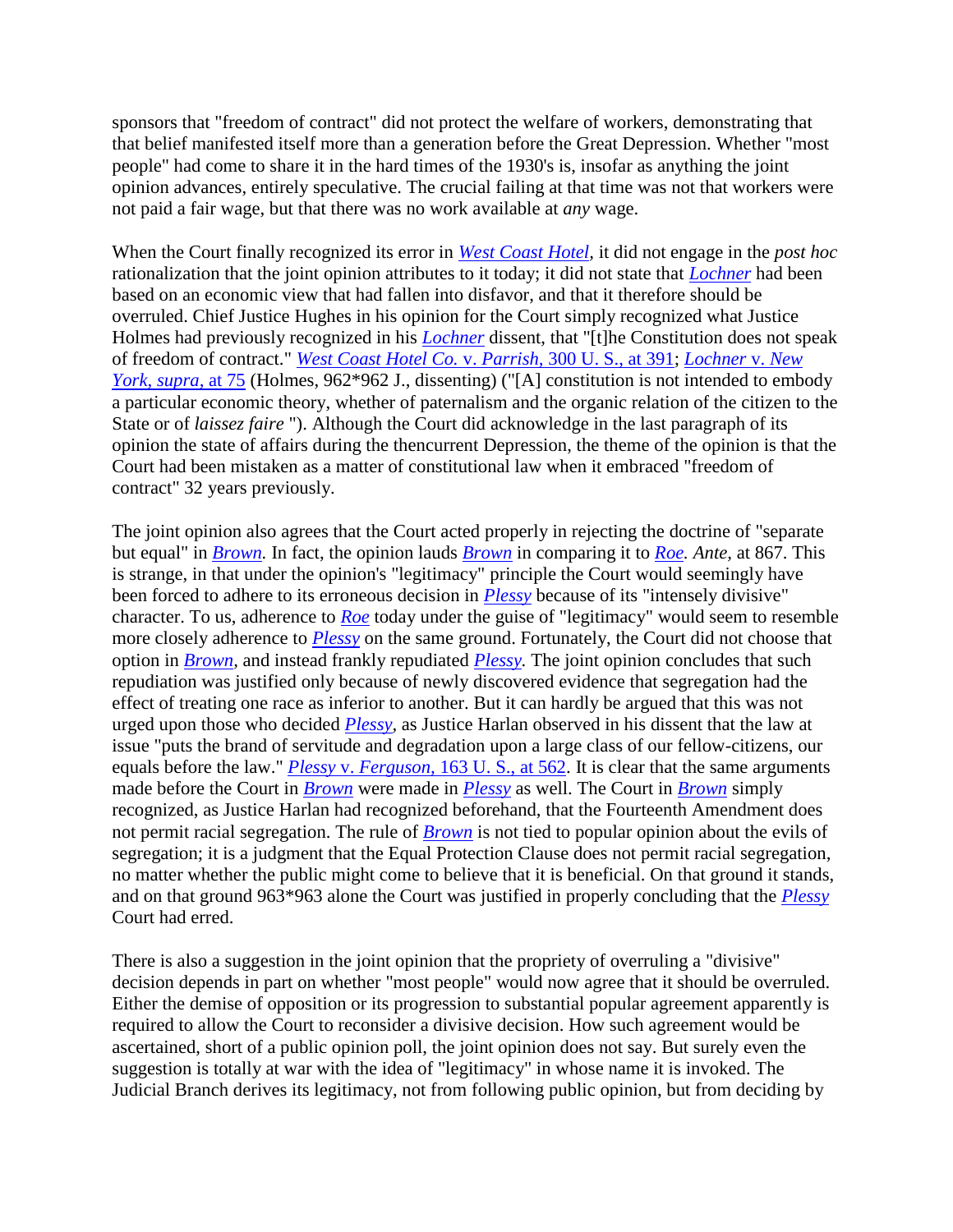its best lights whether legislative enactments of the popular branches of Government comport with the Constitution. The doctrine of *stare decisis* is an adjunct of this duty, and should be no more subject to the vagaries of public opinion than is the basic judicial task.

There are other reasons why the joint opinion's discussion of legitimacy is unconvincing as well. In assuming that the Court is perceived as "surrender[ing] to political pressure" when it overrules a controversial decision, *ante,* at 867, the joint opinion forgets that there are two sides to any controversy. The joint opinion asserts that, in order to protect its legitimacy, the Court must refrain from overruling a controversial decision lest it be viewed as favoring those who oppose the decision. But a decision to *adhere* to prior precedent is subject to the same criticism, for in such a case one can easily argue that the Court is responding to those who have demonstrated in favor of the original decision. The decision in *[Roe](http://scholar.google.co.in/scholar_case?case=12334123945835207673&q=planned+parenthood+v.+casey&hl=en&as_sdt=2,5&scilh=0)* has engendered large demonstrations, including repeated marches on this Court and on Congress, both in opposition to and in support of that opinion. A decision either way on *[Roe](http://scholar.google.co.in/scholar_case?case=12334123945835207673&q=planned+parenthood+v.+casey&hl=en&as_sdt=2,5&scilh=0)* can therefore be perceived as favoring one group or the other. But this perceived dilemma arises only if one assumes, as the joint opinion does, that the Court 964\*964 should make its decisions with a view toward speculative public perceptions. If one assumes instead, as the Court surely did in both *[Brown](http://scholar.google.co.in/scholar_case?case=12120372216939101759&q=planned+parenthood+v.+casey&hl=en&as_sdt=2,5&scilh=0)* and *[West Coast Hotel,](http://scholar.google.co.in/scholar_case?case=3438251361651586340&q=planned+parenthood+v.+casey&hl=en&as_sdt=2,5&scilh=0)* that the Court's legitimacy is enhanced by faithful interpretation of the Constitution irrespective of public opposition, such selfengendered difficulties may be put to one side.

*[Roe](http://scholar.google.co.in/scholar_case?case=12334123945835207673&q=planned+parenthood+v.+casey&hl=en&as_sdt=2,5&scilh=0)* is not this Court's only decision to generate conflict. Our decisions in some recent capital cases, and in *Bowers* v. *Hardwick,* [478 U. S. 186 \(1986\),](http://scholar.google.co.in/scholar_case?case=14901730125647575103&q=planned+parenthood+v.+casey&hl=en&as_sdt=2,5&scilh=0) have also engendered demonstrations in opposition. The joint opinion's message to such protesters appears to be that they must cease their activities in order to serve their cause, because their protests will only cement in place a decision which by normal standards of *stare decisis* should be reconsidered. Nearly a century ago, Justice David J. Brewer of this Court, in an article discussing criticism of its decisions, observed that "many criticisms may be, like their authors, devoid of good taste, but better all sorts of criticism than no criticism at all." Justice Brewer on "The Nation's Anchor," 57 Albany L. J. 166, 169 (1898). This was good advice to the Court then, as it is today. Strong and often misguided criticism of a decision should not render the decision immune from reconsideration, lest a fetish for legitimacy penalize freedom of expression.

The end result of the joint opinion's paeans of praise for legitimacy is the enunciation of a brand new standard for evaluating state regulation of a woman's right to abortion— the "undue burden" standard. As indicated above, *Roe* v. *[Wade](http://scholar.google.co.in/scholar_case?case=12334123945835207673&q=planned+parenthood+v.+casey&hl=en&as_sdt=2,5&scilh=0)* adopted a "fundamental right" standard under which state regulations could survive only if they met the requirement of "strict scrutiny." While we disagree with that standard, it at least had a recognized basis in constitutional law at the time *[Roe](http://scholar.google.co.in/scholar_case?case=12334123945835207673&q=planned+parenthood+v.+casey&hl=en&as_sdt=2,5&scilh=0)* was decided. The same cannot be said for the "undue burden" standard, which is created largely out of whole cloth by the authors of the joint opinion. It is a standard which even today does not command the support of a majority of this Court. And it will not, we believe, result 965\*965 in the sort of "simple limitation," easily applied, which the joint opinion anticipates. *Ante,* at 855. In sum, it is a standard which is not built to last.

In evaluating abortion regulations under that standard, judges will have to decide whether they place a "substantial obstacle" in the path of a woman seeking an abortion. *Ante,* at 877. In that this standard is based even more on a judge's subjective determinations than was the trimester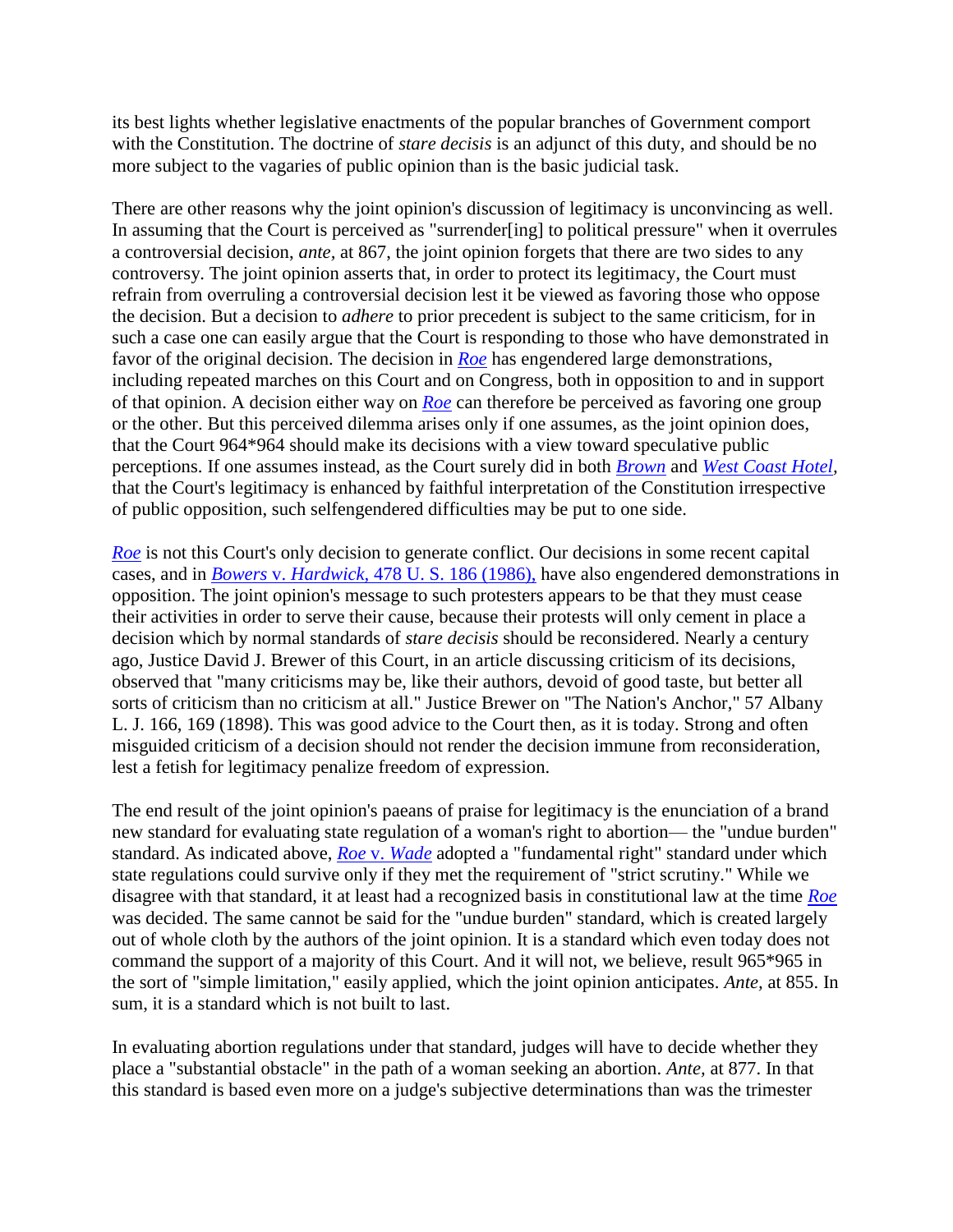framework, the standard will do nothing to prevent "judges from roaming at large in the constitutional field" guided only by their personal views. *Griswold* v. *Connecticut,* [381 U. S., at](http://scholar.google.co.in/scholar_case?case=12276922145000050979&q=planned+parenthood+v.+casey&hl=en&as_sdt=2,5&scilh=0)  [502 \(Harlan, J., concurring in judgment\).](http://scholar.google.co.in/scholar_case?case=12276922145000050979&q=planned+parenthood+v.+casey&hl=en&as_sdt=2,5&scilh=0) Because the undue burden standard is plucked from nowhere, the question of what is a "substantial obstacle" to abortion will undoubtedly engender a variety of conflicting views. For example, in the very matter before us now, the authors of the joint opinion would uphold Pennsylvania's 24-hour waiting period, concluding that a "particular burden" on some women is not a substantial obstacle. *Ante,* at 887. But the authors would at the same time strike down Pennsylvania's spousal notice provision, after finding that in a "large fraction" of cases the provision will be a substantial obstacle. *Ante,* at 895. And, while the authors conclude that the informed consent provisions do not constitute an "undue burden," Justice Stevens would hold that they do. *Ante,* at 920-922.

Furthermore, while striking down the spousal *notice* regulation, the joint opinion would uphold a parental *consent* restriction that certainly places very substantial obstacles in the path of a minor's abortion choice. The joint opinion is forthright in admitting that it draws this distinction based on a policy judgment that parents will have the best interests of their children at heart, while the same is not necessarily true of husbands as to their wives. *Ante,* at 895. This may or may not be a correct judgment, but it is quintessentially a legislative one. The "undue burden" inquiry does not in any way supply the distinction between parental consent and 966\*966 spousal consent which the joint opinion adopts. Despite the efforts of the joint opinion, the undue burden standard presents nothing more workable than the trimester framework which it discards today. Under the guise of the Constitution, this Court will still impart its own preferences on the States in the form of a complex abortion code.

The sum of the joint opinion's labors in the name of *stare decisis* and "legitimacy" is this: *[Roe](http://scholar.google.co.in/scholar_case?case=12334123945835207673&q=planned+parenthood+v.+casey&hl=en&as_sdt=2,5&scilh=0)* v. *[Wade](http://scholar.google.co.in/scholar_case?case=12334123945835207673&q=planned+parenthood+v.+casey&hl=en&as_sdt=2,5&scilh=0)* stands as a sort of judicial Potemkin Village, which may be pointed out to passers-by as a monument to the importance of adhering to precedent. But behind the facade, an entirely new method of analysis, without any roots in constitutional law, is imported to decide the constitutionality of state laws regulating abortion. Neither *stare decisis* nor "legitimacy" are truly served by such an effort.

We have stated above our belief that the Constitution does not subject state abortion regulations to heightened scrutiny. Accordingly, we think that the correct analysis is that set forth by the plurality opinion in *[Webster.](http://scholar.google.co.in/scholar_case?case=2944985204861123439&q=planned+parenthood+v.+casey&hl=en&as_sdt=2,5&scilh=0)* A woman's interest in having an abortion is a form of liberty protected by the Due Process Clause, but States may regulate abortion procedures in ways rationally related to a legitimate state interest. *Williamson* v. *[Lee Optical of Oklahoma, Inc.,](http://scholar.google.co.in/scholar_case?case=17779134010247423421&q=planned+parenthood+v.+casey&hl=en&as_sdt=2,5&scilh=0)* 348 [U. S. 483, 491 \(1955\);](http://scholar.google.co.in/scholar_case?case=17779134010247423421&q=planned+parenthood+v.+casey&hl=en&as_sdt=2,5&scilh=0) cf. *Stanley* v. *Illinois,* [405 U. S. 645, 651-653 \(1972\).](http://scholar.google.co.in/scholar_case?case=1426145273543650930&q=planned+parenthood+v.+casey&hl=en&as_sdt=2,5&scilh=0) With this rule in mind, we examine each of the challenged provisions.

## **III**

## **A**

Section 3205 of the Act imposes certain requirements related to the informed consent of a woman seeking an abortion. 18 Pa. Cons. Stat. § 3205 (1990). Section 3205(a)(1) requires that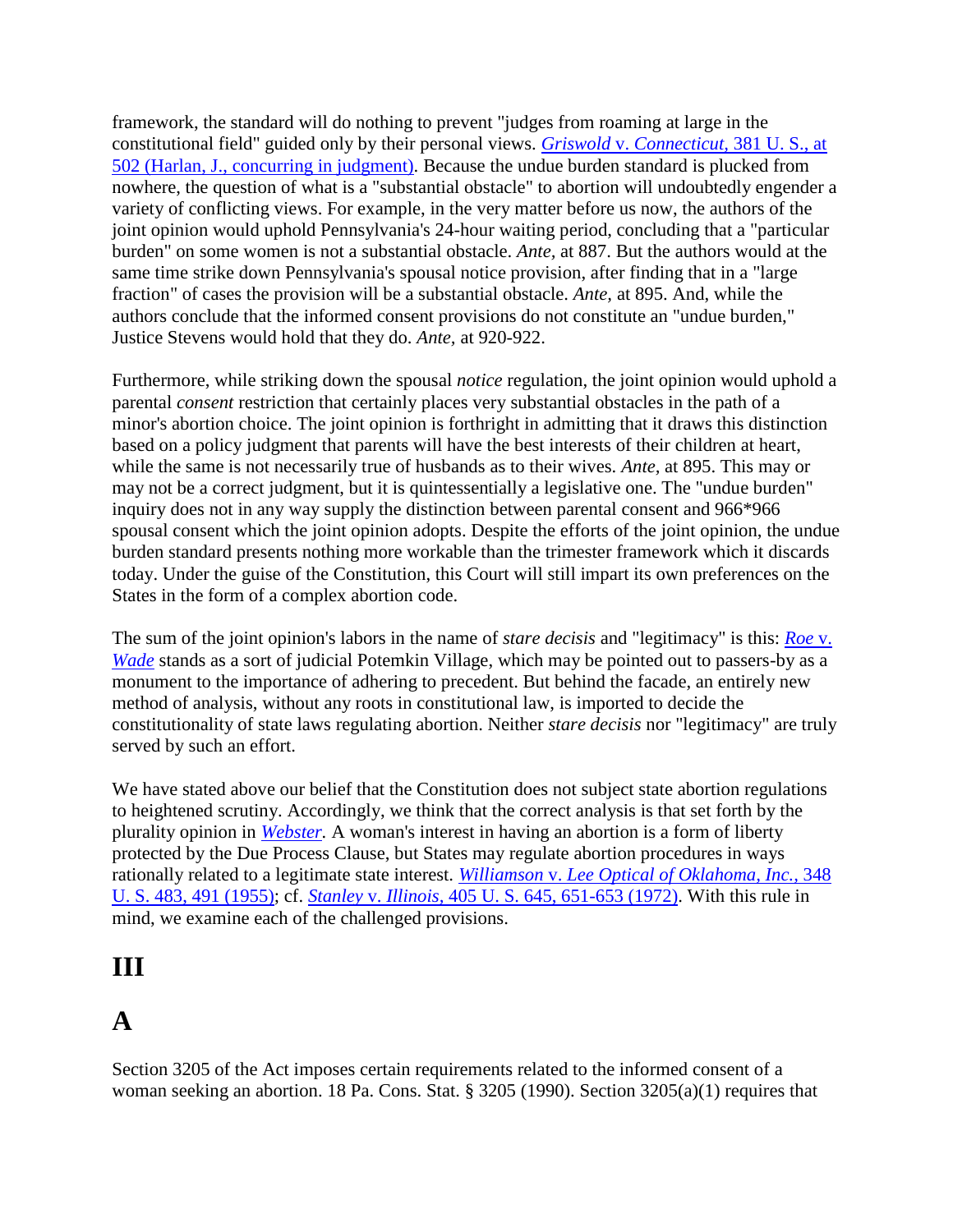the referring or performing physician must inform a woman contemplating an abortion of (i) the nature of the procedure and the risks and alternatives that a reasonable patient would find material; (ii) the fetus' probable gestational 967\*967 age; and (iii) the medical risks involved in carrying her pregnancy to term. Section 3205(a)(2) requires a physician or a nonphysician counselor to inform the woman that (i) the state health department publishes free materials describing the fetus at different stages and listing abortion alternatives; (ii) medical assistance benefits may be available for prenatal, childbirth, and neonatal care; and (iii) the child's father is liable for child support. The Act also imposes a 24-hour waiting period between the time that the woman receives the required information and the time that the physician is allowed to perform the abortion. See Appendix to opinion of O'Connor, Kennedy, and Souter, JJ., *ante,* at 902-904.

This Court has held that it is certainly within the province of the States to require a woman's voluntary and informed consent to an abortion. See *Thornburgh* v. *[American College of](http://scholar.google.co.in/scholar_case?case=3420134328076928385&q=planned+parenthood+v.+casey&hl=en&as_sdt=2,5&scilh=0)  [Obstetricians and Gynecologists,](http://scholar.google.co.in/scholar_case?case=3420134328076928385&q=planned+parenthood+v.+casey&hl=en&as_sdt=2,5&scilh=0)* 476 U. S., at 760. Here, Pennsylvania seeks to further its legitimate interest in obtaining informed consent by ensuring that each woman "is aware not only of the reasons for having an abortion, but also of the risks associated with an abortion and the availability of assistance that might make the alternative of normal childbirth more attractive than it might otherwise appear." *Id.,* at 798-799 (White, J., dissenting).

We conclude that this provision of the statute is rationally related to the State's interest in assuring that a woman's consent to an abortion be a fully informed decision.

Section  $3205(a)(1)$  requires a physician to disclose certain information about the abortion procedure and its risks and alternatives. This requirement is certainly no large burden, as the Court of Appeals found that "the record shows that the clinics, without exception, insist on providing this information to women before an abortion is performed." 947 F. 2d, at 703. We are of the view that this information "clearly is related to maternal health and to the State's legitimate purpose in requiring informed consent." *[Akron](http://scholar.google.co.in/scholar_case?case=7944230995323582140&q=planned+parenthood+v.+casey&hl=en&as_sdt=2,5&scilh=0)* v. 968\*968 *[Akron Center for Reproductive](http://scholar.google.co.in/scholar_case?case=7944230995323582140&q=planned+parenthood+v.+casey&hl=en&as_sdt=2,5&scilh=0)  Health, Inc.,* [462 U. S., at 446.](http://scholar.google.co.in/scholar_case?case=7944230995323582140&q=planned+parenthood+v.+casey&hl=en&as_sdt=2,5&scilh=0) An accurate description of the gestational age of the fetus and of the risks involved in carrying a child to term helps to further both those interests and the State's legitimate interest in unborn human life. See *id.,* at 445-446, n. 37 (required disclosure of gestational age of the fetus "certainly is not objectionable"). Although petitioners contend that it is unreasonable for the State to require that a physician, as opposed to a nonphysician counselor, disclose this information, we agree with the Court of Appeals that a State "may rationally decide that physicians are better qualified than counselors to impart this information and answer questions about the medical aspects of the available alternatives." 947 F. 2d, at 704.

Section 3205(a)(2) compels the disclosure, by a physician or a counselor, of information concerning the availability of paternal child support and state-funded alternatives if the woman decides to proceed with her pregnancy. Here again, the Court of Appeals observed that "the record indicates that most clinics already require that a counselor consult in person with the woman about alternatives to abortion before the abortion is performed." *Id.,* at 704-705. And petitioners do not claim that the information required to be disclosed by statute is in any way false or inaccurate; indeed, the Court of Appeals found it to be "relevant, accurate, and noninflammatory." *Id.,* at 705. We conclude that this required presentation of "balanced information" is rationally related to the State's legitimate interest in ensuring that the woman's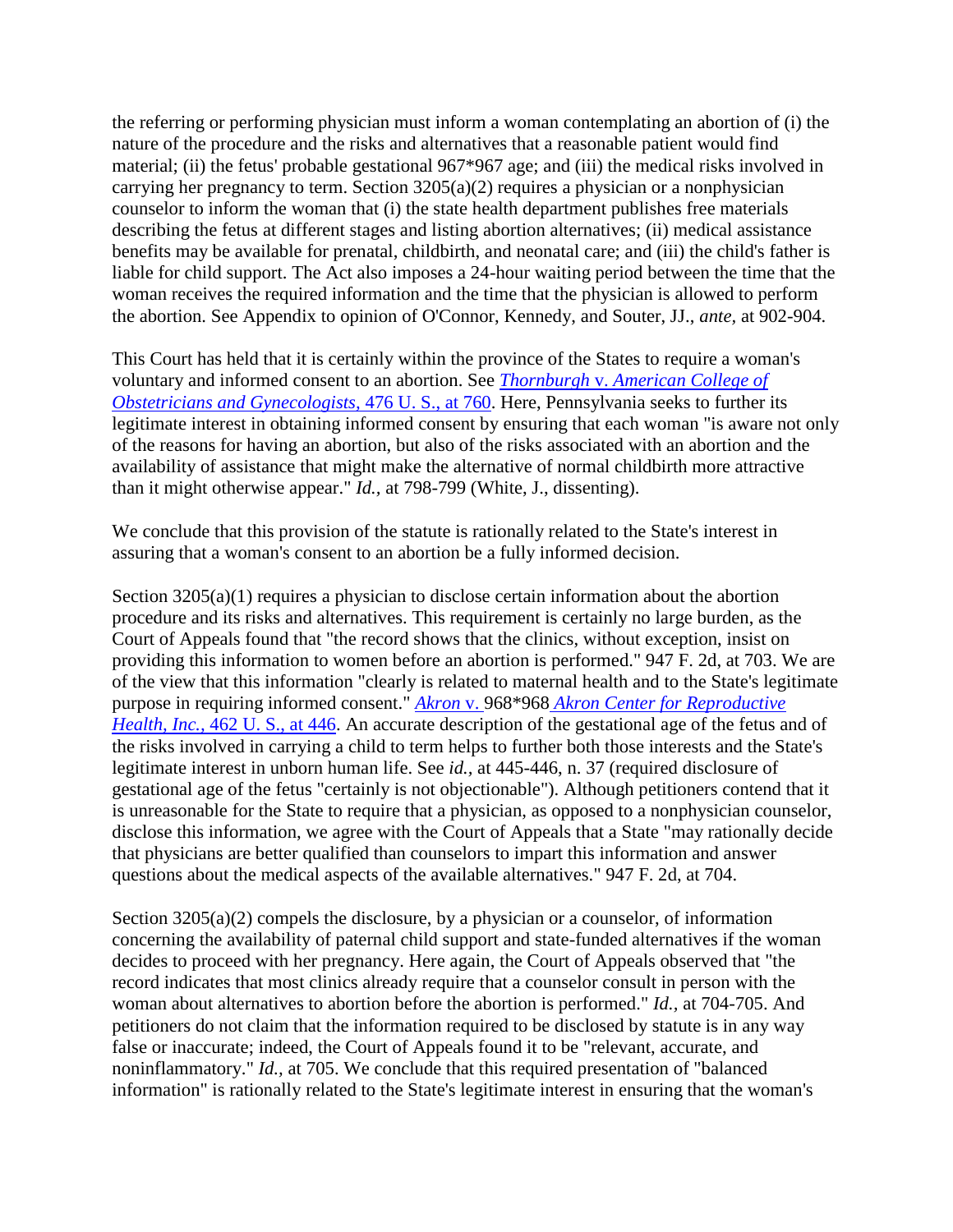consent is truly informed, *Thornburgh* v. *[American College of Obstetricians and Gynecologists,](http://scholar.google.co.in/scholar_case?case=3420134328076928385&q=planned+parenthood+v.+casey&hl=en&as_sdt=2,5&scilh=0)* [476 U. S., at 830 \(O'Connor, J., dissenting\),](http://scholar.google.co.in/scholar_case?case=3420134328076928385&q=planned+parenthood+v.+casey&hl=en&as_sdt=2,5&scilh=0) and in addition furthers the State's interest in preserving unborn life. That the information might create some uncertainty and persuade some women to forgo abortions does not lead to the conclusion that the Constitution forbids the provision of such information. Indeed, it only demonstrates that this information might 969\*969 very well make a difference, and that it is therefore relevant to a woman's informed choice. Cf. *id.,* at 801 (White, J., dissenting) ("[T]he ostensible objective of *Roe* v. *[Wade](http://scholar.google.co.in/scholar_case?case=12334123945835207673&q=planned+parenthood+v.+casey&hl=en&as_sdt=2,5&scilh=0)* is not maximizing the number of abortions, but maximizing choice"). We acknowledge that in *[Thornburgh](http://scholar.google.co.in/scholar_case?case=3420134328076928385&q=planned+parenthood+v.+casey&hl=en&as_sdt=2,5&scilh=0)* this Court struck down informed consent requirements similar to the ones at issue here. See *id.,* at 760-764. It is clear, however, that while the detailed framework of *[Roe](http://scholar.google.co.in/scholar_case?case=12334123945835207673&q=planned+parenthood+v.+casey&hl=en&as_sdt=2,5&scilh=0)* led to the Court's invalidation of those informational requirements, they "would have been sustained under any traditional standard of judicial review, . . . or for any other surgical procedure except abortion." *Webster* v. *Reproductive Health Services,* [492 U. S., at 517 \(plurality opinion\)](http://scholar.google.co.in/scholar_case?case=2944985204861123439&q=planned+parenthood+v.+casey&hl=en&as_sdt=2,5&scilh=0) (citing *Thornburgh* v. *[American College of Obstetricians and Gynecologists,](http://scholar.google.co.in/scholar_case?case=3420134328076928385&q=planned+parenthood+v.+casey&hl=en&as_sdt=2,5&scilh=0)* 476 U. S., at 802 (White, [J., dissenting\);](http://scholar.google.co.in/scholar_case?case=3420134328076928385&q=planned+parenthood+v.+casey&hl=en&as_sdt=2,5&scilh=0) *id.,* at 783 (Burger, C. J., dissenting)). In light of our rejection of *[Roe](http://scholar.google.co.in/scholar_case?case=12334123945835207673&q=planned+parenthood+v.+casey&hl=en&as_sdt=2,5&scilh=0)* `s "fundamental right" approach to this subject, we do not regard *[Thornburgh](http://scholar.google.co.in/scholar_case?case=3420134328076928385&q=planned+parenthood+v.+casey&hl=en&as_sdt=2,5&scilh=0)* as controlling.

For the same reason, we do not feel bound to follow this Court's previous holding that a State's 24-hour mandatory waiting period is unconstitutional. See *Akron* v. *[Akron Center for](http://scholar.google.co.in/scholar_case?case=7944230995323582140&q=planned+parenthood+v.+casey&hl=en&as_sdt=2,5&scilh=0)  [Reproductive Health, Inc., supra,](http://scholar.google.co.in/scholar_case?case=7944230995323582140&q=planned+parenthood+v.+casey&hl=en&as_sdt=2,5&scilh=0)* at 449-451. Petitioners are correct that such a provision will result in delays for some women that might not otherwise exist, therefore placing a burden on their liberty. But the provision in no way prohibits abortions, and the informed consent and waiting period requirements do not apply in the case of a medical emergency. See 18 Pa. Cons. Stat. §§ 3205(a), (b) (1990). We are of the view that, in providing time for reflection and reconsideration, the waiting period helps ensure that a woman's decision to abort is a wellconsidered one, and reasonably furthers the State's legitimate interest in maternal health and in the unborn life of the fetus. It "is surely a small cost to impose to ensure that the woman's decision is well considered in light of its certain and irreparable consequences 970\*970 on fetal life, and the possible effects on her own." [462 U. S., at 474 \(O'Connor, J., dissenting\).](http://scholar.google.co.in/scholar_case?case=7944230995323582140&q=planned+parenthood+v.+casey&hl=en&as_sdt=2,5&scilh=0)

## **B**

In addition to providing her own informed consent, before an unemancipated woman under the age of 18 may obtain an abortion she must either furnish the consent of one of her parents, or must opt for the judicial procedure that allows her to bypass the consent requirement. Under the judicial bypass option, a minor can obtain an abortion if a state court finds that she is capable of giving her informed consent and has indeed given such consent, *or* determines that an abortion is in her best interests. Records of these court proceedings are kept confidential. The Act directs the state trial court to render a decision within three days of the woman's application, and the entire procedure, including appeal to Pennsylvania Superior Court, is to last no longer than eight business days. The parental consent requirement does not apply in the case of a medical emergency. 18 Pa. Cons. Stat. § 3206 (1990). See Appendix to opinion of O'Connor, Kennedy, and Souter, JJ., *ante,* at 904-906.

This provision is entirely consistent with this Court's previous decisions involving parental consent requirements. See *[Planned Parenthood Assn. of Kansas City, Mo., Inc.](http://scholar.google.co.in/scholar_case?case=16358226321487983194&q=planned+parenthood+v.+casey&hl=en&as_sdt=2,5&scilh=0)* v. *Ashcroft,* 462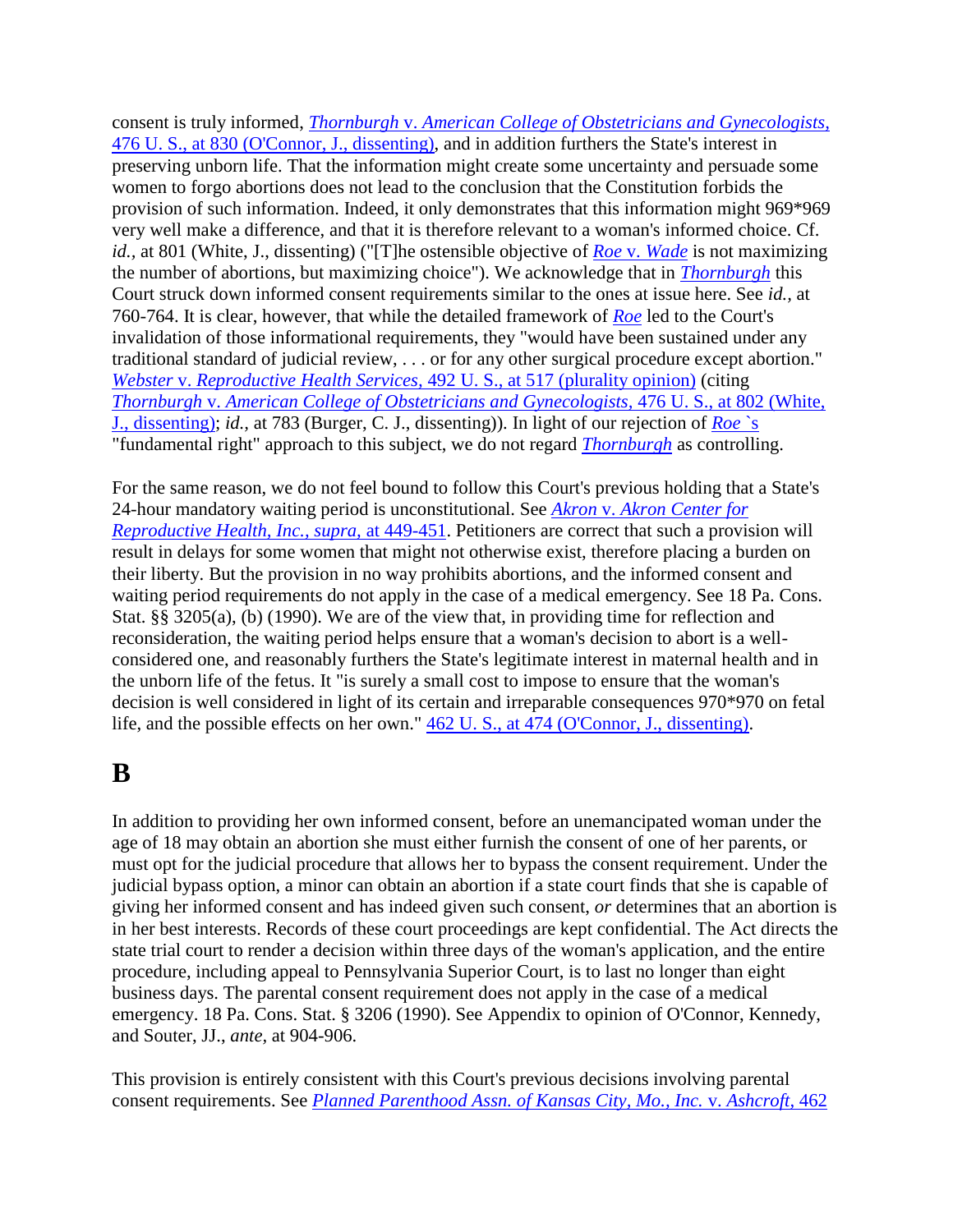U. S. 476 (1983) (upholding parental consent requirement with a similar judicial bypass option); *Akron* v. *[Akron Center for Reproductive Health, Inc., supra,](http://scholar.google.co.in/scholar_case?case=7944230995323582140&q=planned+parenthood+v.+casey&hl=en&as_sdt=2,5&scilh=0)* at 439-440 (approving of parental consent statutes that include a judicial bypass option allowing a pregnant minor to "demonstrate that she is sufficiently mature to make the abortion decision herself or that, despite her immaturity, an abortion would be in her best interests"); *Bellotti* v. *Baird,* [443 U. S. 622 \(1979\).](http://scholar.google.co.in/scholar_case?case=13182298442826453955&q=planned+parenthood+v.+casey&hl=en&as_sdt=2,5&scilh=0)

We think it beyond dispute that a State "has a strong and legitimate interest in the welfare of its young citizens, whose immaturity, inexperience, and lack of judgment may sometimes 971\*971 impair their ability to exercise their rights wisely." *Hodgson* v. *Minnesota,* [497 U. S., at 444](http://scholar.google.co.in/scholar_case?case=15890213352888117836&q=planned+parenthood+v.+casey&hl=en&as_sdt=2,5&scilh=0)  [\(opinion of Stevens, J.\).](http://scholar.google.co.in/scholar_case?case=15890213352888117836&q=planned+parenthood+v.+casey&hl=en&as_sdt=2,5&scilh=0) A requirement of parental consent to abortion, like myriad other restrictions placed upon minors in other contexts, is reasonably designed to further this important and legitimate state interest. In our view, it is entirely "rational and fair for the State to conclude that, in most instances, the family will strive to give a lonely or even terrified minor advice that is both compassionate and mature." *Ohio* v. *[Akron Center for Reproductive Health,](http://scholar.google.co.in/scholar_case?case=9736627999207272791&q=planned+parenthood+v.+casey&hl=en&as_sdt=2,5&scilh=0)* 497 U. S., at [520 \(opinion of Kennedy, J.\);](http://scholar.google.co.in/scholar_case?case=9736627999207272791&q=planned+parenthood+v.+casey&hl=en&as_sdt=2,5&scilh=0) see also *[Planned Parenthood of Central Mo.](http://scholar.google.co.in/scholar_case?case=3638004152923873163&q=planned+parenthood+v.+casey&hl=en&as_sdt=2,5&scilh=0)* v. *Danforth,* 428 U. [S., at 91 \(Stewart, J., concurring\)](http://scholar.google.co.in/scholar_case?case=3638004152923873163&q=planned+parenthood+v.+casey&hl=en&as_sdt=2,5&scilh=0) ("There can be little doubt that the State furthers a constitutionally permissible end by encouraging an unmarried pregnant minor to seek the help and advice of her parents in making the very important decision whether or not to bear a child"). We thus conclude that Pennsylvania's parental consent requirement should be upheld.

#### **C**

Section 3209 of the Act contains the spousal notification provision. It requires that, before a physician may perform an abortion on a married woman, the woman must sign a statement indicating that she has notified her husband of her planned abortion. A woman is not required to notify her husband if (1) her husband is not the father, (2) her husband, after diligent effort, cannot be located, (3) the pregnancy is the result of a spousal sexual assault that has been reported to the authorities, or (4) the woman has reason to believe that notifying her husband is likely to result in the infliction of bodily injury upon her by him or by another individual. In addition, a woman is exempted from the notification requirement in the case of a medical emergency. 18 Pa. Cons. Stat. § 3209 (1990). See Appendix to opinion of O'Connor, Kennedy, and Souter, JJ., *ante,* at 908-909.

972\*972 We first emphasize that Pennsylvania has not imposed a spousal *consent* requirement of the type the Court struck down in *[Planned Parenthood of Central Mo.](http://scholar.google.co.in/scholar_case?case=3638004152923873163&q=planned+parenthood+v.+casey&hl=en&as_sdt=2,5&scilh=0)* v. *Danforth,* 428 U. S., at [67-72.](http://scholar.google.co.in/scholar_case?case=3638004152923873163&q=planned+parenthood+v.+casey&hl=en&as_sdt=2,5&scilh=0) Missouri's spousal consent provision was invalidated in that case because of the Court's view that it unconstitutionally granted to the husband "a veto power exercisable for any reason whatsoever or for no reason at all." *Id.*, at 71. But the provision here involves a much less intrusive requirement of spousal *notification,* not consent. Such a law requiring only notice to the husband "does not give any third party the legal right to make the [woman's] decision for her, or to prevent her from obtaining an abortion should she choose to have one performed." *[Hodgson](http://scholar.google.co.in/scholar_case?case=15890213352888117836&q=planned+parenthood+v.+casey&hl=en&as_sdt=2,5&scilh=0)* v. *[Minnesota, supra,](http://scholar.google.co.in/scholar_case?case=15890213352888117836&q=planned+parenthood+v.+casey&hl=en&as_sdt=2,5&scilh=0)* at 496 (Kennedy, J., concurring in judgment in part and dissenting in part); see *H. L.* v. *Matheson,* [450 U. S., at 411, n. 17.](http://scholar.google.co.in/scholar_case?case=10434918817997476102&q=planned+parenthood+v.+casey&hl=en&as_sdt=2,5&scilh=0) *[Danforth](http://scholar.google.co.in/scholar_case?case=3638004152923873163&q=planned+parenthood+v.+casey&hl=en&as_sdt=2,5&scilh=0)* thus does not control our analysis. Petitioners contend that it should, however; they argue that the real effect of such a notice requirement is to give the power to husbands to veto a woman's abortion choice. The District Court indeed found that the notification provision created a risk that some woman who would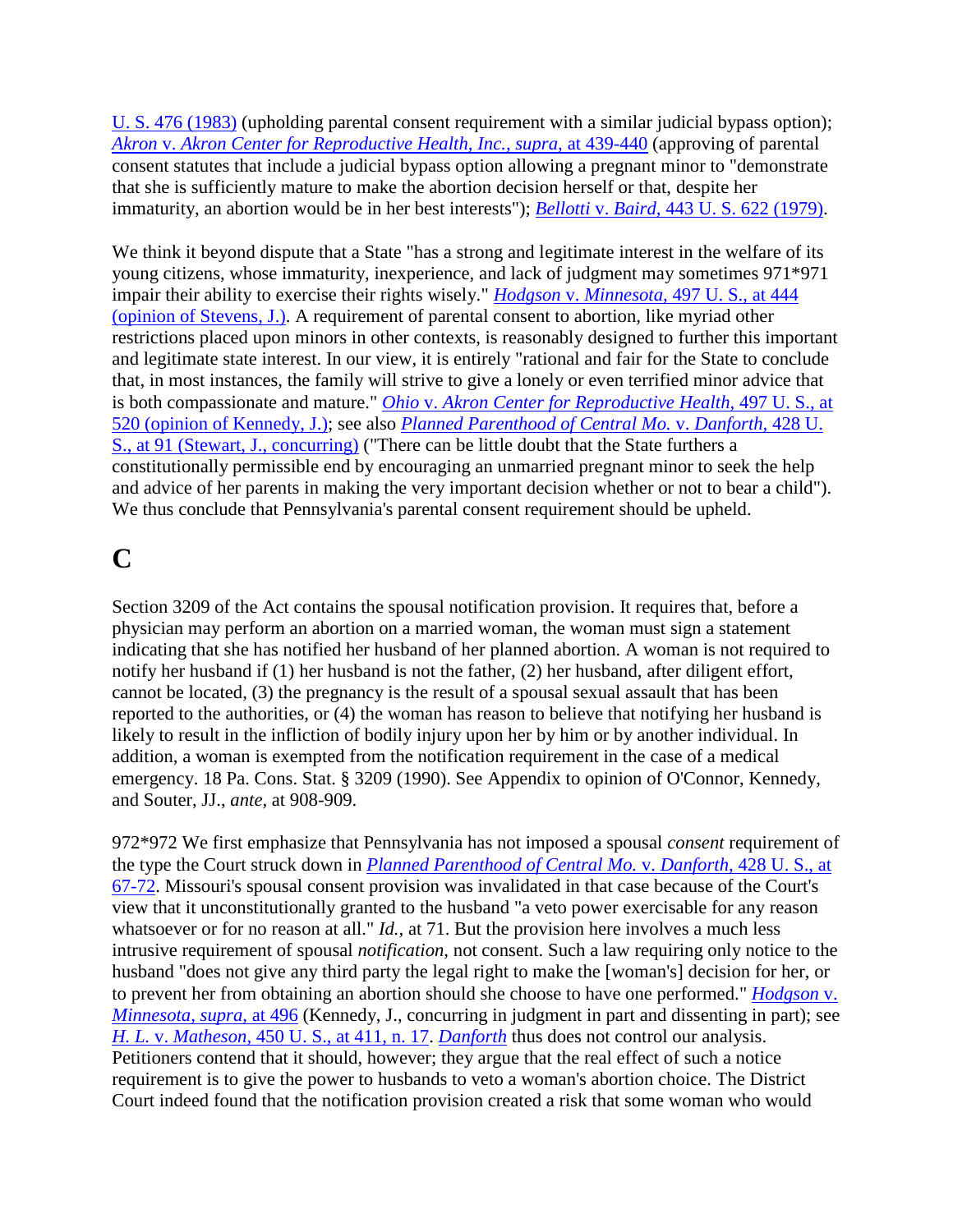otherwise have an abortion will be prevented from having one. 947 F. 2d, at 712. For example, petitioners argue, many notified husbands will prevent abortions through physical force, psychological coercion, and other types of threats. But Pennsylvania has incorporated exceptions in the notice provision in an attempt to deal with these problems. For instance, a woman need not notify her husband if the pregnancy is the result of a reported sexual assault, or if she has reason to believe that she would suffer bodily injury as a result of the notification. 18 Pa. Cons. Stat. § 3209(b) (1990). Furthermore, because this is a facial challenge to the Act, it is insufficient for petitioners to show that the notification provision "might operate unconstitutionally under some conceivable set of circumstances." *United States* v. *Salerno,* [481 U. S. 739, 745 \(1987\).](http://scholar.google.co.in/scholar_case?case=5741581181224640770&q=planned+parenthood+v.+casey&hl=en&as_sdt=2,5&scilh=0) Thus, it is not enough for petitioners 973\*973 to show that, in some "worst case" circumstances, the notice provision will operate as a grant of veto power to husbands. *Ohio* v. *[Akron Center for](http://scholar.google.co.in/scholar_case?case=9736627999207272791&q=planned+parenthood+v.+casey&hl=en&as_sdt=2,5&scilh=0)  [Reproductive Health,](http://scholar.google.co.in/scholar_case?case=9736627999207272791&q=planned+parenthood+v.+casey&hl=en&as_sdt=2,5&scilh=0)* 497 U. S., at 514. Because they are making a facial challenge to the provision, they must "show that no set of circumstances exists under which the [provision] would be valid." *Ibid.* (internal quotation marks omitted). This they have failed to do.<sup>[\[2\]](http://scholar.google.co.in/scholar_case?q=planned+parenthood+v.+casey&hl=en&as_sdt=2,5&case=6298856056242550994&scilh=0#[24])</sup>

974\*974 The question before us is therefore whether the spousal notification requirement rationally furthers any legitimate state interests. We conclude that it does. First, a husband's interests in procreation within marriage and in the potential life of his unborn child are certainly substantial ones. See *[Planned Parenthood of Central Mo.](http://scholar.google.co.in/scholar_case?case=3638004152923873163&q=planned+parenthood+v.+casey&hl=en&as_sdt=2,5&scilh=0)* v. *Danforth,* 428 U. S., at 69 ("We are not unaware of the deep and proper concern and interest that a devoted and protective husband has in his wife's pregnancy and in the growth and development of the fetus she is carrying"); *id.,* at 93 (White, J., concurring in part and dissenting in part); *Skinner* v. *[Oklahoma ex rel.](http://scholar.google.co.in/scholar_case?case=8050731321644873759&q=planned+parenthood+v.+casey&hl=en&as_sdt=2,5&scilh=0)  Williamson,* [316 U. S., at 541.](http://scholar.google.co.in/scholar_case?case=8050731321644873759&q=planned+parenthood+v.+casey&hl=en&as_sdt=2,5&scilh=0) The State itself has legitimate interests both in protecting these interests of the father and in protecting the potential life of the fetus, and the spousal notification requirement is reasonably related to advancing those state interests. By providing that a husband will usually know of his spouse's intent to have an abortion, the provision makes it more likely that the husband will participate in deciding the fate of his unborn child, a possibility that might otherwise have been denied him. This participation might in some cases result in a decision to proceed with the pregnancy. As Judge Alito observed in his dissent below, "[t]he Pennsylvania legislature could have rationally believed that some married women are initially inclined to obtain an abortion without their husbands' knowledge because of perceived problems—such as economic constraints, future plans, or the husbands' previously expressed 975\*975 opposition that may be obviated by discussion prior to the abortion." 947 F. 2d, at 726 (opinion concurring in part and dissenting in part).

The State also has a legitimate interest in promoting "the integrity of the marital relationship." 18 Pa. Cons. Stat. § 3209(a) (1990). This Court has previously recognized "the importance of the marital relationship in our society." *[Planned Parenthood of Central Mo.](http://scholar.google.co.in/scholar_case?case=3638004152923873163&q=planned+parenthood+v.+casey&hl=en&as_sdt=2,5&scilh=0)* v. *Danforth, supra,* at [69.](http://scholar.google.co.in/scholar_case?case=3638004152923873163&q=planned+parenthood+v.+casey&hl=en&as_sdt=2,5&scilh=0) In our view, the spousal notice requirement is a rational attempt by the State to improve truthful communication between spouses and encourage collaborative decision making, and thereby fosters marital integrity. See *Labine* v. *Vincent,* [401 U. S. 532, 538 \(1971\)](http://scholar.google.co.in/scholar_case?case=11411999457464799519&q=planned+parenthood+v.+casey&hl=en&as_sdt=2,5&scilh=0) ("[T]he power to make rules to establish, protect, and strengthen family life" is committed to the state legislatures). Petitioners argue that the notification requirement does not further any such interest; they assert that the majority of wives already notify their husbands of their abortion decisions, and the remainder have excellent reasons for keeping their decisions a secret. In the first case, they argue, the law is unnecessary, and in the second case it will only serve to foster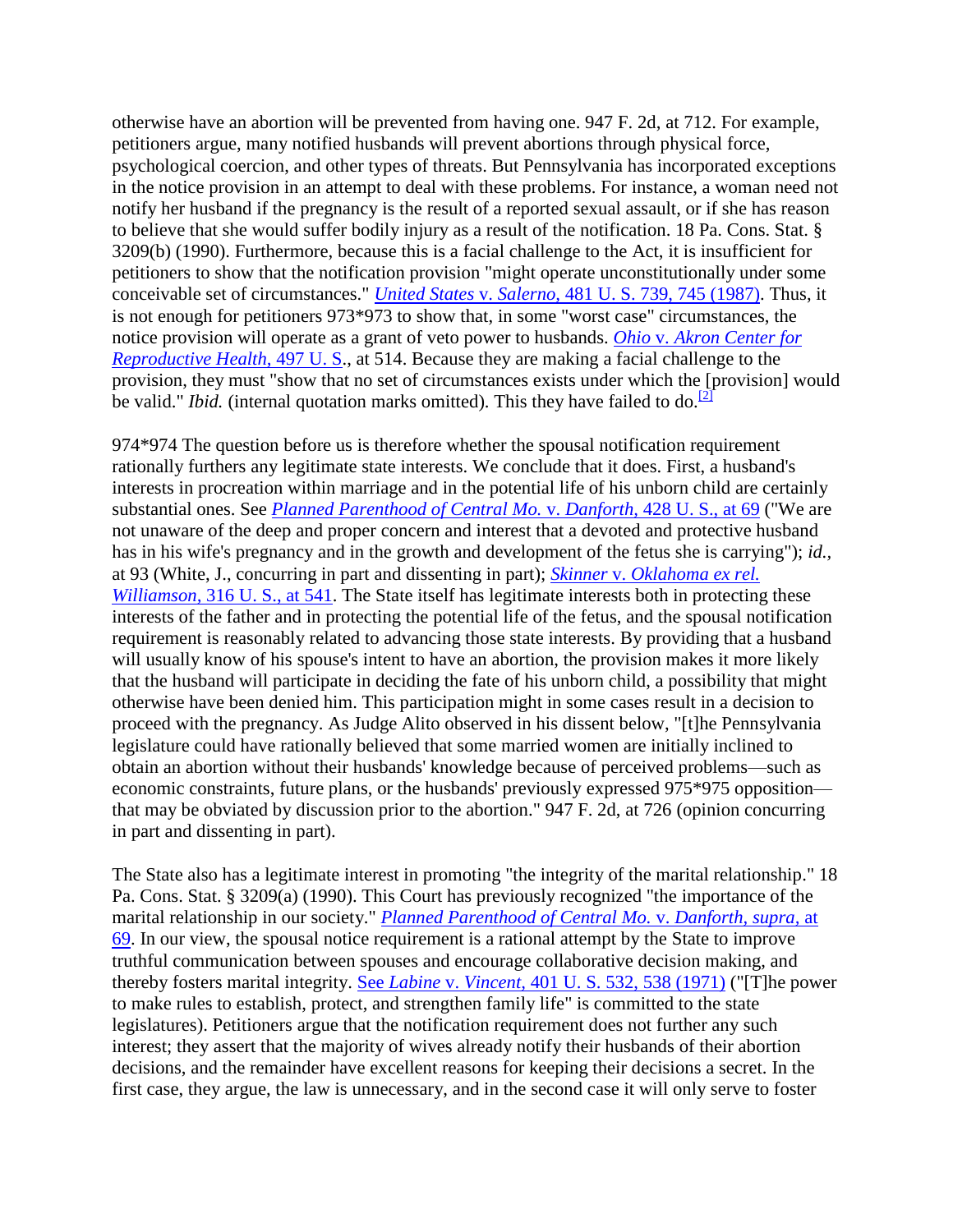marital discord and threats of harm. Thus, petitioners see the law as a totally irrational means of furthering whatever legitimate interest the State might have. But, in our view, it is unrealistic to assume that every husband-wife relationship is either (1) so perfect that this type of truthful and important communication will take place as a matter of course, or (2) so imperfect that, upon notice, the husband will react selfishly, violently, or contrary to the best interests of his wife. See *[Planned Parenthood of Central Mo.](http://scholar.google.co.in/scholar_case?case=3638004152923873163&q=planned+parenthood+v.+casey&hl=en&as_sdt=2,5&scilh=0)* v. *Danforth, supra,* at 103-104 (Stevens, J., concurring in part and dissenting in part) (making a similar point in the context of a parental consent statute). The spousal notice provision will admittedly be unnecessary in some circumstances, and possibly harmful in others, but "the existence of particular cases in which a feature of a statute performs no function (or is even counter productive) 976\*976 ordinarily does not render the statute unconstitutional or even constitutionally suspect." *Thornburgh* v. *[American College of](http://scholar.google.co.in/scholar_case?case=3420134328076928385&q=planned+parenthood+v.+casey&hl=en&as_sdt=2,5&scilh=0)  Obstetricians and Gynecologists,* [476 U. S., at 800 \(White, J., dissenting\).](http://scholar.google.co.in/scholar_case?case=3420134328076928385&q=planned+parenthood+v.+casey&hl=en&as_sdt=2,5&scilh=0) The Pennsylvania Legislature was in a position to weigh the likely benefits of the provision against its likely adverse effects, and presumably concluded, on balance, that the provision would be beneficial. Whether this was a wise decision or not, we cannot say that it was irrational. We therefore conclude that the spousal notice provision comports with the Constitution. See *Harris* v. *[McRae,](http://scholar.google.co.in/scholar_case?case=8833310949486291357&q=planned+parenthood+v.+casey&hl=en&as_sdt=2,5&scilh=0)* [448 U. S., at 325-326](http://scholar.google.co.in/scholar_case?case=8833310949486291357&q=planned+parenthood+v.+casey&hl=en&as_sdt=2,5&scilh=0) ("It is not the mission of this Court or any other to decide whether the balance of competing interests . . . is wise social policy").

#### **D**

The Act also imposes various reporting requirements. Section 3214(a) requires that abortion facilities file a report on each abortion performed. The reports do not include the identity of the women on whom abortions are performed, but they do contain a variety of information about the abortions. For example, each report must include the identities of the performing and referring physicians, the gestational age of the fetus at the time of abortion, and the basis for any medical judgment that a medical emergency existed. See 18 Pa. Cons. Stat.  $\S$ § 3214(a)(1), (5), (10) (1990). See Appendix to opinion of O'Connor, Kennedy, and Souter, JJ., *ante,* at 909-911. The District Court found that these reports are kept completely confidential. 947 F. 2d, at 716. We further conclude that these reporting requirements rationally further the State's legitimate interests in advancing the state of medical knowledge concerning maternal health and prenatal life, in gathering statistical information with respect to patients, and in ensuring compliance with other provisions of the Act.

Section 3207 of the Act requires each abortion facility to file a report with its name and address, as well as the names 977\*977 and addresses of any parent, subsidiary, or affiliated organizations. 18 Pa. Cons. Stat. § 3207(b) (1990). Section 3214(f) further requires each facility to file quarterly reports stating the total number of abortions performed, broken down by trimester. Both of these reports are available to the public only if the facility received state funds within the preceding 12 months. See Appendix to opinion of O'Connor, Kennedy, and Souter, JJ., *ante,* at 906, 911. Petitioners do not challenge the requirement that facilities provide this information. They contend, however, that the forced public disclosure of the information given by facilities receiving public funds serves no legitimate state interest. We disagree. Records relating to the expenditure of public funds are generally available to the public under Pennsylvania law. See Pa. Stat. Ann., Tit. 65, §§ 66.1, 66.2 (Purdon 1959 and Supp. 1991-1992). As the Court of Appeals observed, "[w]hen a state provides money to a private commercial enterprise, there is a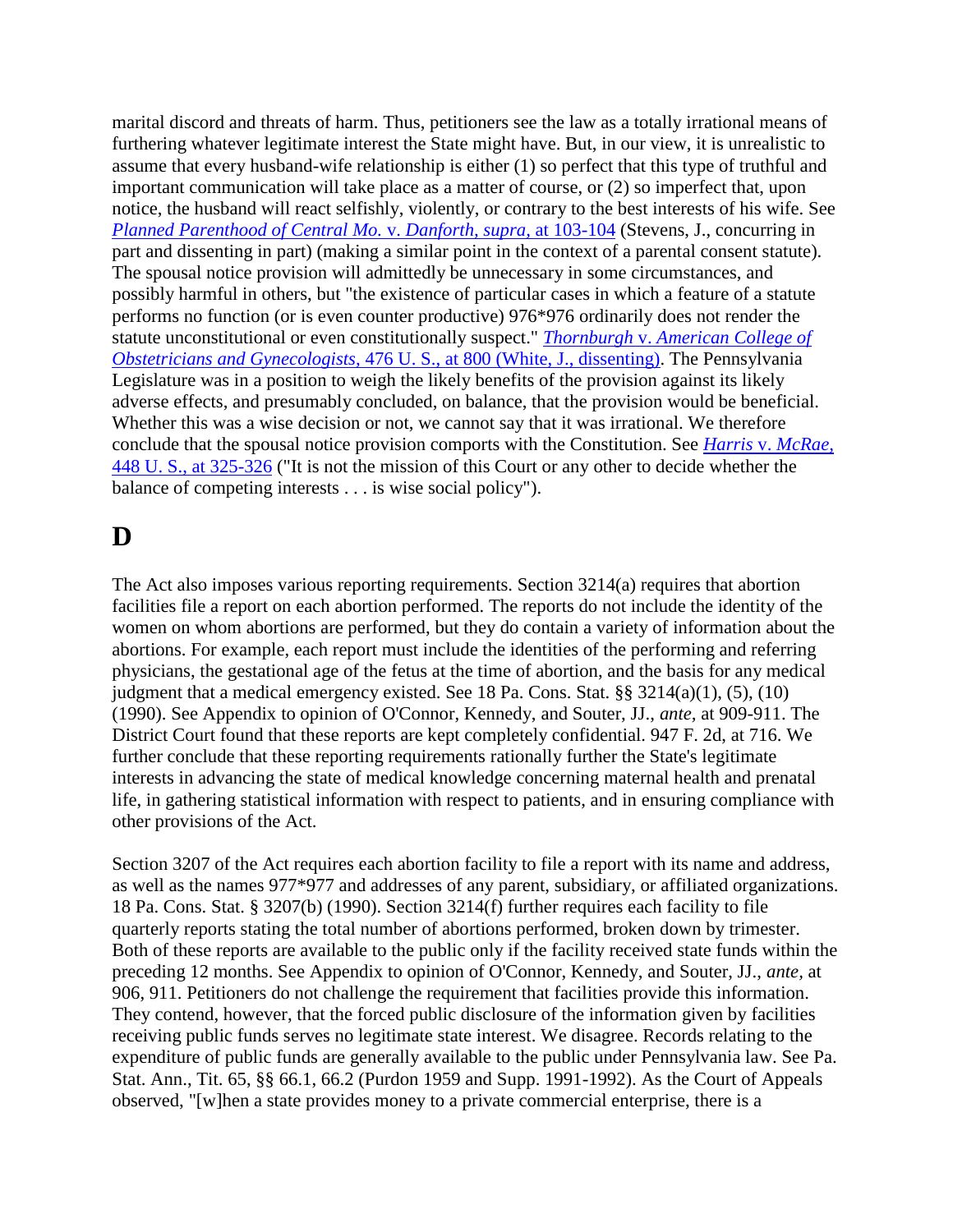legitimate public interest in informing taxpayers who the funds are benefiting and what services the funds are supporting." 947 F. 2d, at 718. These reporting requirements rationally further this legitimate state interest.

## **E**

Finally, petitioners challenge the medical emergency exception provided for by the Act. The existence of a medical emergency exempts compliance with the Act's informed consent, parental consent, and spousal notice requirements. See 18 Pa. Cons. Stat. §§ 3205(a), 3206(a), 3209(c) (1990). The Act defines a "medical emergency" as

"[t]hat condition which, on the basis of the physician's good faith clinical judgment, so complicates the medical condition of a pregnant woman as to necessitate the immediate abortion of her pregnancy to avert her death or for which a delay will create serious risk of substantial 978\*978 and irreversible impairment of major bodily function." § 3203.

Petitioners argued before the District Court that the statutory definition was inadequate because it did not cover three serious conditions that pregnant women can suffer— preeclampsia, inevitable abortion, and prematurely ruptured membrane. The District Court agreed with petitioners that the medical emergency exception was inadequate, but the Court of Appeals reversed this holding. In construing the medical emergency provision, the Court of Appeals first observed that all three conditions do indeed present the risk of serious injury or death when an abortion is not performed, and noted that the medical profession's uniformly prescribed treatment for each of the three conditions is an immediate abortion. See 947 F. 2d, at 700-701. Finding that "[t]he Pennsylvania legislature did not choose the wording of its medical emergency exception in a vacuum," the court read the exception as intended "to assure that compliance with its abortion regulations would not in any way pose a significant threat to the life or health of a woman." *Id.,* at 701. It thus concluded that the exception encompassed each of the three dangerous conditions pointed to by petitioners.

We observe that Pennsylvania's present definition of medical emergency is almost an exact copy of that State's definition at the time of this Court's ruling in *[Thornburgh,](http://scholar.google.co.in/scholar_case?case=3420134328076928385&q=planned+parenthood+v.+casey&hl=en&as_sdt=2,5&scilh=0)* one which the Court made reference to with apparent approval. [476 U. S., at 771](http://scholar.google.co.in/scholar_case?case=3420134328076928385&q=planned+parenthood+v.+casey&hl=en&as_sdt=2,5&scilh=0) ("It is clear that the Pennsylvania Legislature knows how to provide a medical-emergency exception when it chooses to do so").<sup>[\[3\]](http://scholar.google.co.in/scholar_case?q=planned+parenthood+v.+casey&hl=en&as_sdt=2,5&case=6298856056242550994&scilh=0#[25])</sup> We find that the interpretation 979\*979 of the Court of Appeals in these cases is eminently reasonable, and that the provision thus should be upheld. When a woman is faced with any condition that poses a "significant threat to [her] life or health," she is exempted from the Act's consent and notice requirements and may proceed immediately with her abortion.

## **IV**

For the reasons stated, we therefore would hold that each of the challenged provisions of the Pennsylvania statute is consistent with the Constitution. It bears emphasis that our conclusion in this regard does not carry with it any necessary approval of these regulations. Our task is, as always, to decide only whether the challenged provisions of a law comport with the United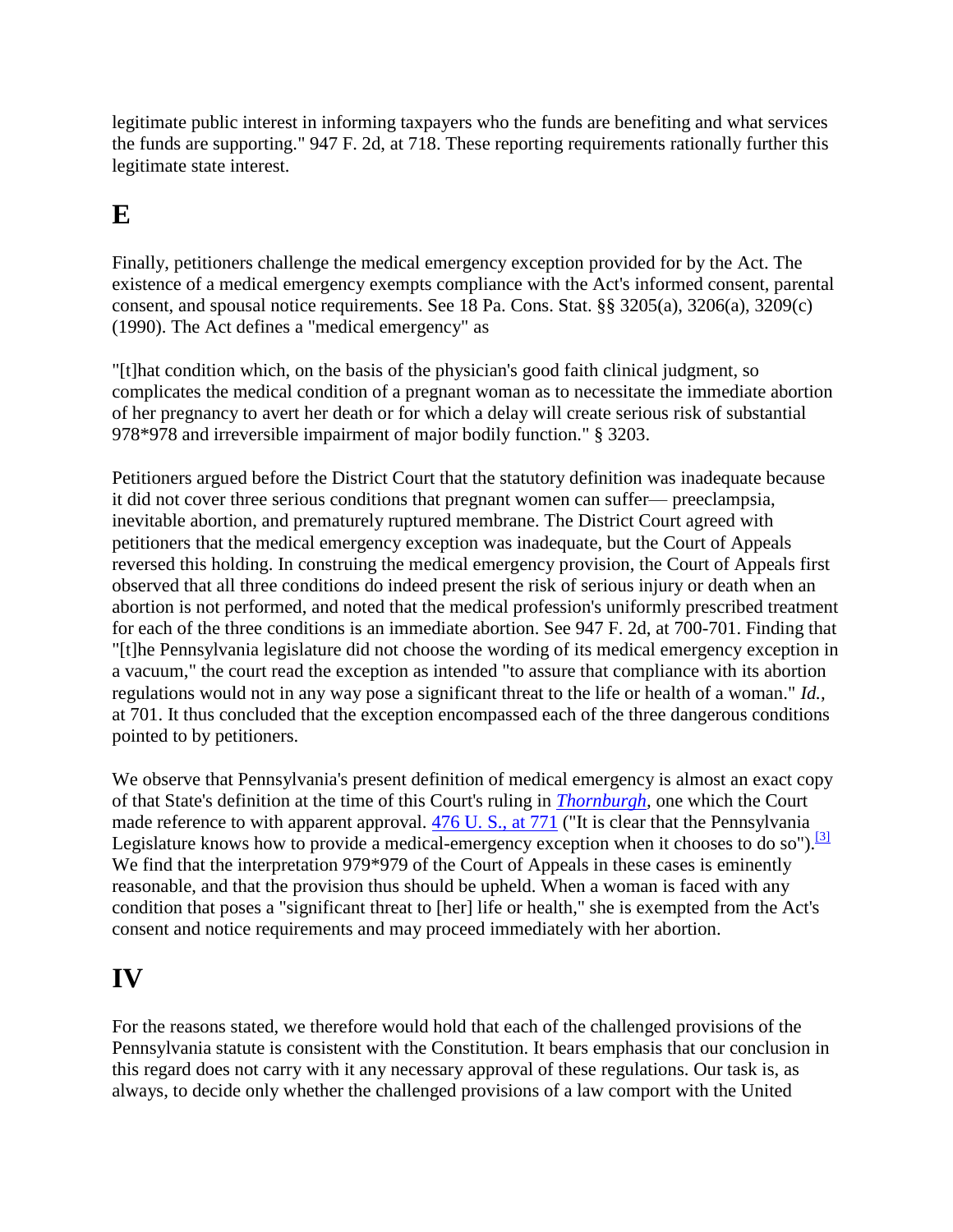States Constitution. If,as we believe,these do,their wisdom as a matter of public policy is for the people of Pennsylvania to decide.

Justice Scalia, with whom The Chief Justice, Justice White, and Justice Thomas join, concurring in the judgment in part and dissenting in part.

My views on this matter are unchanged from those I set forth in my separate opinions in *[Webster](http://scholar.google.co.in/scholar_case?case=2944985204861123439&q=planned+parenthood+v.+casey&hl=en&as_sdt=2,5&scilh=0)* v. *Reproductive Health Services,* [492 U. S. 490, 532 \(1989\) \(opinion concurring in part and](http://scholar.google.co.in/scholar_case?case=2944985204861123439&q=planned+parenthood+v.+casey&hl=en&as_sdt=2,5&scilh=0)  [concurring in judgment\),](http://scholar.google.co.in/scholar_case?case=2944985204861123439&q=planned+parenthood+v.+casey&hl=en&as_sdt=2,5&scilh=0) and *Ohio* v. *[Akron Center for Reproductive Health,](http://scholar.google.co.in/scholar_case?case=9736627999207272791&q=planned+parenthood+v.+casey&hl=en&as_sdt=2,5&scilh=0)* 497 U. S. 502, 520 (1990) *[\(Akron II\)](http://scholar.google.co.in/scholar_case?case=9736627999207272791&q=planned+parenthood+v.+casey&hl=en&as_sdt=2,5&scilh=0)* (concurring opinion). The States may, if they wish, permit abortion on demand, but the Constitution does not *require* them to do so. The permissibility of abortion, and the limitations upon it, are to be resolved like most important questions in our democracy: by citizens trying to persuade one another and then voting. As the Court acknowledges, "where reasonable people disagree the government can adopt one position or the other." *Ante,* at 851. The Court is correct in adding the qualification that this "assumes a state of affairs in which the choice does not intrude upon a protected liberty," *ibid.* —but the crucial part of that qualification 980\*980 is the penultimate word. A State's choice between two positions on which reasonable people can disagree is constitutional even when (as is often the case) it intrudes upon a "liberty" in the absolute sense. Laws against bigamy, for example—with which entire societies of reasonable people disagree—intrude upon men and women's liberty to marry and live with one another. But bigamy happens not to be a liberty specially "protected" by the Constitution.

That is, quite simply, the issue in these cases: not whether the power of a woman to abort her unborn child is a "liberty" in the absolute sense; or even whether it is a liberty of great importance to many women. Of course it is both. The issue is whether it is a liberty protected by the Constitution of the United States. I am sure it is not. I reach that conclusion not because of anything so exalted as my views concerning the "concept of existence, of meaning, of the universe, and of the mystery of human life." *Ibid.* Rather, I reach it for the same reason I reach the conclusion that bigamy is not constitutionally protected—because of two simple facts: (1) the Constitution says absolutely nothing about it, and (2) the longstanding traditions of American society have permitted it to be legally proscribed.<sup>[\[1\]](http://scholar.google.co.in/scholar_case?q=planned+parenthood+v.+casey&hl=en&as_sdt=2,5&case=6298856056242550994&scilh=0#[26])</sup> *[Akron II, supra,](http://scholar.google.co.in/scholar_case?case=9736627999207272791&q=planned+parenthood+v.+casey&hl=en&as_sdt=2,5&scilh=0)* at 520 (Scalia, J., concurring).

981\*981 The Court destroys the proposition, evidently meant to represent my position, that "liberty" includes "only those practices, defined at the most specific level, that were protected against government interference by other rules of law when the Fourteenth Amendment was ratified," *ante,* at 847 (citing *Michael H.* v. *Gerald D.,* [491 U. S. 110, 127, n. 6 \(1989\) \(opinion](http://scholar.google.co.in/scholar_case?case=18282912377125168373&q=planned+parenthood+v.+casey&hl=en&as_sdt=2,5&scilh=0)  [of Scalia, J.\)\)](http://scholar.google.co.in/scholar_case?case=18282912377125168373&q=planned+parenthood+v.+casey&hl=en&as_sdt=2,5&scilh=0). That is not, however, what *[Michael H.](http://scholar.google.co.in/scholar_case?case=18282912377125168373&q=planned+parenthood+v.+casey&hl=en&as_sdt=2,5&scilh=0)* says; it merely observes that, in defining "liberty," we may not disregard a specific, "relevant tradition protecting, or denying protection to, the asserted right," *ibid.* But the Court does not wish to be fettered by any such limitations on its preferences. The Court's statement that it is "tempting" to acknowledge the authoritativeness of tradition in order to "cur[b] the discretion of federal judges," *ante,* at 847, is of course rhetoric rather than reality; no government official is "tempted" to place restraints upon his own freedom of action, which is why Lord Act on did not say "Power tends to purify." The Court's temptation is in the quite opposite and more natural direction—towards systematically eliminating checks upon its own power; and it succumbs.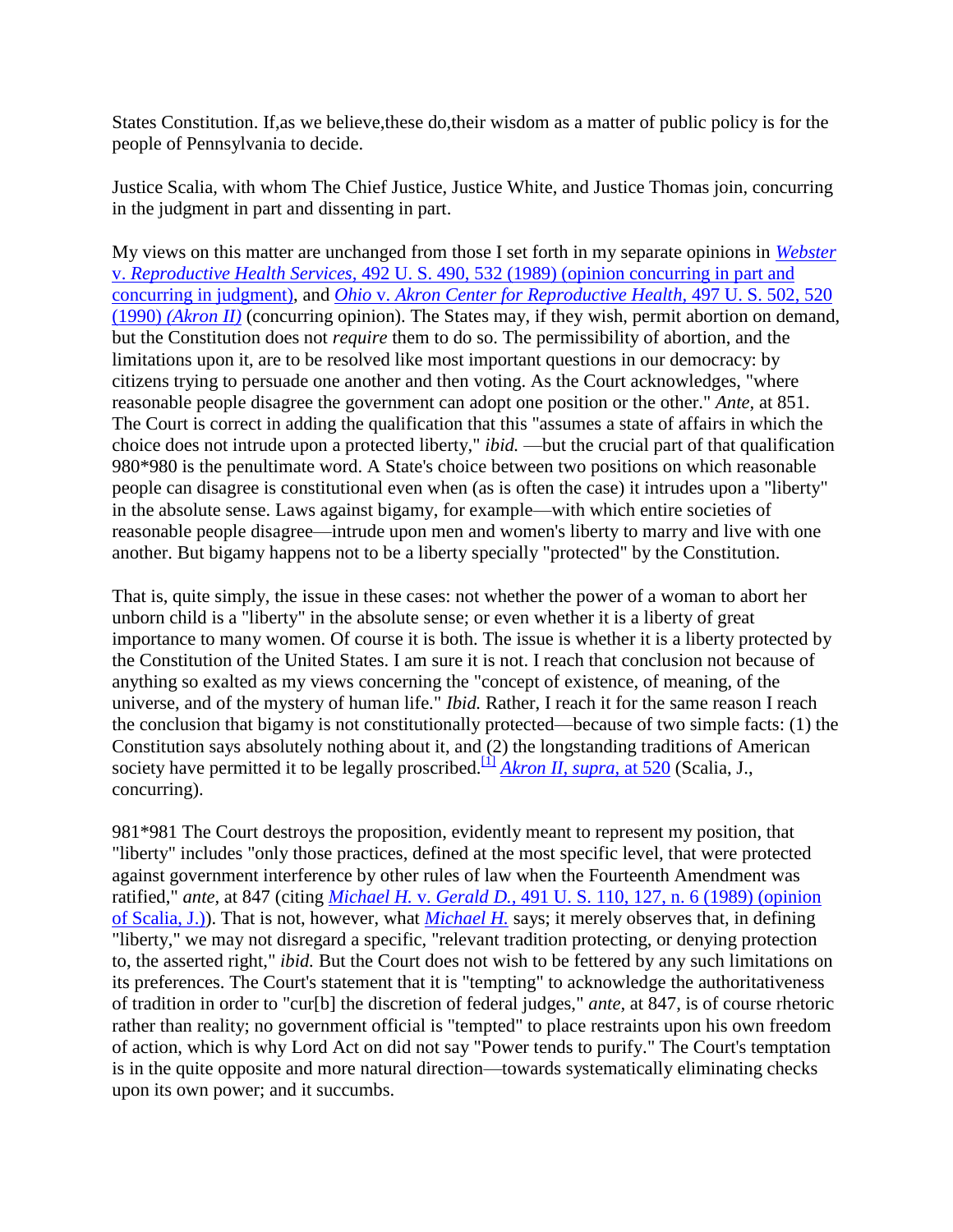Beyond that brief summary of the essence of my position, I will not swell the United States Reports with repetition of what I have said before; and applying the rational basis test, I would uphold the Pennsylvania statute in its entirety. I must, however, respond to a few of the more outrageous arguments in today's opinion, which it is beyond human nature to leave unanswered. I shall discuss each of them under a quotation from the Court's opinion to which they pertain.

"The inescapable fact is that adjudication of sub- stantive due process claims may call upon the Court

982\*982 in interpreting the Constitution to exercise that same capacity which by tradition courts always have exercised: reasoned judgment." *Ante,* at 849.

Assuming that the question before us is to be resolved at such a level of philosophical abstraction, in such isolation from the traditions of American society, as by simply applying "reasoned judgment," I do not see how that could possibly have produced the answer the Court arrived at in *Roe* v. *Wade,* [410 U. S. 113 \(1973\).](http://scholar.google.co.in/scholar_case?case=12334123945835207673&q=planned+parenthood+v.+casey&hl=en&as_sdt=2,5&scilh=0) Today's opinion describes the methodology of *[Roe,](http://scholar.google.co.in/scholar_case?case=12334123945835207673&q=planned+parenthood+v.+casey&hl=en&as_sdt=2,5&scilh=0)* quite accurately, as weighing against the woman's interest the State's "`important and legitimate interest in protecting the potentiality of human life.' " *Ante,* at 871 (quoting *[Roe,](http://scholar.google.co.in/scholar_case?case=12334123945835207673&q=planned+parenthood+v.+casey&hl=en&as_sdt=2,5&scilh=0)  supra,* [at 162\)](http://scholar.google.co.in/scholar_case?case=12334123945835207673&q=planned+parenthood+v.+casey&hl=en&as_sdt=2,5&scilh=0). But "reasoned judgment" does not begin by begging the question, as *[Roe](http://scholar.google.co.in/scholar_case?case=12334123945835207673&q=planned+parenthood+v.+casey&hl=en&as_sdt=2,5&scilh=0)* and subsequent cases unquestionably did by assuming that what the State is protecting is the mere "potentiality of human life." See, *e. g., [Roe, supra,](http://scholar.google.co.in/scholar_case?case=12334123945835207673&q=planned+parenthood+v.+casey&hl=en&as_sdt=2,5&scilh=0)* at 162; *[Planned Parenthood of Central Mo.](http://scholar.google.co.in/scholar_case?case=3638004152923873163&q=planned+parenthood+v.+casey&hl=en&as_sdt=2,5&scilh=0)* v. *Danforth,* [428 U. S. 52, 61 \(1976\);](http://scholar.google.co.in/scholar_case?case=3638004152923873163&q=planned+parenthood+v.+casey&hl=en&as_sdt=2,5&scilh=0) *Colautti* v. *Franklin,* [439 U. S. 379, 386 \(1979\);](http://scholar.google.co.in/scholar_case?case=11995294142285279951&q=planned+parenthood+v.+casey&hl=en&as_sdt=2,5&scilh=0) *[Akron](http://scholar.google.co.in/scholar_case?case=7944230995323582140&q=planned+parenthood+v.+casey&hl=en&as_sdt=2,5&scilh=0)* v. *[Akron Center for Reproductive Health, Inc.,](http://scholar.google.co.in/scholar_case?case=7944230995323582140&q=planned+parenthood+v.+casey&hl=en&as_sdt=2,5&scilh=0)* 462 U. S. 416, 428 (1983) *(Akron I); [Planned](http://scholar.google.co.in/scholar_case?case=16358226321487983194&q=planned+parenthood+v.+casey&hl=en&as_sdt=2,5&scilh=0)  [Parenthood Assn. of Kansas City, Mo., Inc.](http://scholar.google.co.in/scholar_case?case=16358226321487983194&q=planned+parenthood+v.+casey&hl=en&as_sdt=2,5&scilh=0)* v. *Ashcroft,* 462 U. S. 476, 482 (1983). The whole argument of abortion opponents is that what the Court calls the fetus and what others call the unborn child *is a human life.* Thus, whatever answer *[Roe](http://scholar.google.co.in/scholar_case?case=12334123945835207673&q=planned+parenthood+v.+casey&hl=en&as_sdt=2,5&scilh=0)* came up with after conducting its "balancing" is bound to be wrong, unless it is correct that the human fetus is in some critical sense merely potentially human. There is of course no way to determine that as a legal matter; it is in fact a value judgment. Some societies have considered newborn children not yet human, or the incompetent elderly no longer so.

The authors of the joint opinion, of course, do not squarely contend that *Roe* v. *[Wade](http://scholar.google.co.in/scholar_case?case=12334123945835207673&q=planned+parenthood+v.+casey&hl=en&as_sdt=2,5&scilh=0)* was a *correct* application of "reasoned judgment"; merely that it must be followed, because of *stare decisis. Ante,* at 853, 861, 871. But in their exhaustive discussion of all the factors that go into the determination 983\*983 of when *stare decisis* should be observed and when disregarded, they never mention "how wrong was the decision on its face?" Surely, if "[t]he Court's power lies . .. in its legitimacy, a product of substance and perception," *ante,* at 865, the "substance" part of the equation demands that plain error be acknowledged and eliminated. *[Roe](http://scholar.google.co.in/scholar_case?case=12334123945835207673&q=planned+parenthood+v.+casey&hl=en&as_sdt=2,5&scilh=0)* was plainly wrong even on the Court's methodology of "reasoned judgment," and even more so (of course) if the proper criteria of text and tradition are applied.

The emptiness of the "reasoned judgment" that produced *[Roe](http://scholar.google.co.in/scholar_case?case=12334123945835207673&q=planned+parenthood+v.+casey&hl=en&as_sdt=2,5&scilh=0)* is displayed in plain view by the fact that, after more than 19 years of effort by some of the brightest (and most determined) legal minds in the country, after more than 10 cases upholding abortion rights in this Court, and after dozens upon dozens of *amicus* briefs submitted in these and other cases, the best the Court can do to explain how it is that the word "liberty" *must* be thought to include the right to destroy human fetuses is to rattle off a collection of adjectives that simply decorate a value judgment and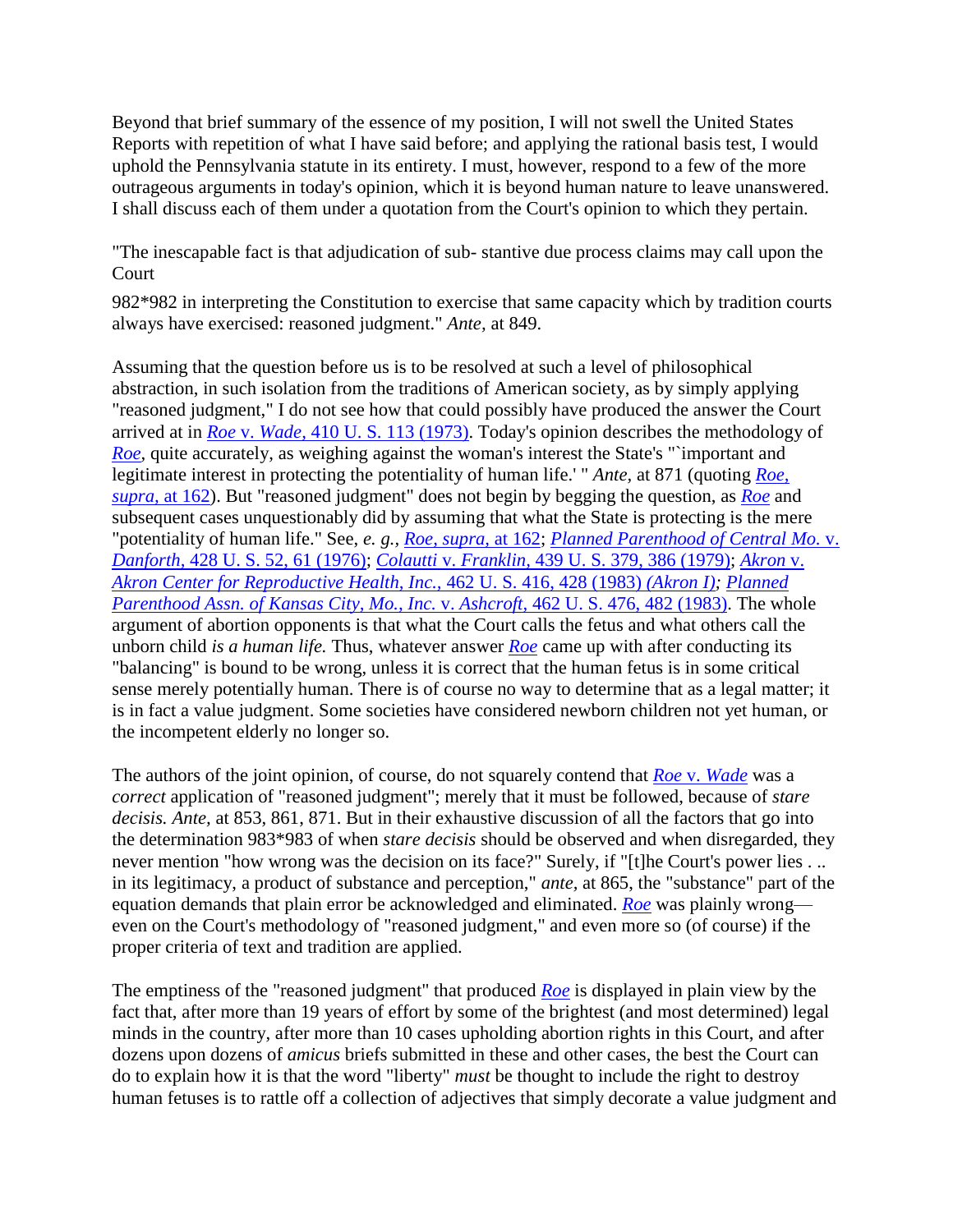conceal a political choice. The right to abort, we are told, inheres in "liberty" because it is among "a person's most basic decisions," *ante,* at 849; it involves a "most intimate and personal choic[e]," *ante,* at 851; it is "central to personal dignity and autonomy," *ibid.;* it "originate[s] within the zone of conscience and belief," *ante,* at 852; it is "too intimate and personal" for state interference, *ibid.;* it reflects "intimate views" of a "deep, personal character," *ante,* at 853; it involves "intimate relationships" and notions of "personal autonomy and bodily integrity," *ante,* at 857; and it concerns a particularly "`important decisio[n],' " *ante*, at 859 (citation omitted).<sup>[\[2\]](http://scholar.google.co.in/scholar_case?q=planned+parenthood+v.+casey&hl=en&as_sdt=2,5&case=6298856056242550994&scilh=0#[27])</sup> But it is 984\*984 obvious to anyone applying "reasoned judgment" that the same adjectives can be applied to many forms of conduct that this Court (including one of the Justices in today's majority, see *Bowers* v. *Hardwick,* [478 U. S. 186 \(1986\)\)](http://scholar.google.co.in/scholar_case?case=14901730125647575103&q=planned+parenthood+v.+casey&hl=en&as_sdt=2,5&scilh=0) has held are *not* entitled to constitutional protection—because, like abortion, they are forms of conduct that have long been criminalized in American society. Those adjectives might be applied, for example, to homosexual sodomy, polygamy, adult incest, and suicide, all of which are equally "intimate" and "deep[ly] personal" decisions involving "personal autonomy and bodily integrity," and all of which can constitutionally be proscribed because it is our unquestionable constitutional tradition that they are proscribable. It is not reasoned judgment that supports the Court's decision; only personal predilection. Justice Curtis's warning is as timely today as it was 135 years ago:

"[W]hen a strict interpretation of the Constitution, according to the fixed rules which govern the interpretation of laws, is abandoned, and the theoretical opinions of individuals are allowed to control its meaning, we have no longer a Constitution; we are under the government of individual men, who for the time being have power to declare what the Constitution is, according to their own views of what it ought to mean." *Dred Scott* v. *Sandford,* [19 How. 393, 621 \(1857\)](http://scholar.google.co.in/scholar_case?case=3231372247892780026&q=planned+parenthood+v.+casey&hl=en&as_sdt=2,5&scilh=0)  [\(dissenting opinion\).](http://scholar.google.co.in/scholar_case?case=3231372247892780026&q=planned+parenthood+v.+casey&hl=en&as_sdt=2,5&scilh=0) "Liberty finds no refuge in a jurisprudence of doubt." *Ante,* at 844.

One might have feared to encounter this august and sonorous phrase in an opinion defending the real *Roe* v. *[Wade,](http://scholar.google.co.in/scholar_case?case=12334123945835207673&q=planned+parenthood+v.+casey&hl=en&as_sdt=2,5&scilh=0)* rather than the revised version fabricated today by the authors 985\*985 of the joint opinion. The shortcomings of *[Roe](http://scholar.google.co.in/scholar_case?case=12334123945835207673&q=planned+parenthood+v.+casey&hl=en&as_sdt=2,5&scilh=0)* did not include lack of clarity: Virtually all regulation of abortion before the third trimester was invalid. But to come across this phrase in the joint opinion—which calls upon federal district judges to apply an "undue burden" standard as doubtful in application as it is unprincipled in origin—is really more than one should have to bear.

The joint opinion frankly concedes that the amorphous concept of "undue burden" has been inconsistently applied by the Members of this Court in the few brief years since that "test" was first explicitly propounded by Justice O'Connor in her dissent in *Akron I,* [462 U. S. 416 \(1983\).](http://scholar.google.co.in/scholar_case?case=7944230995323582140&q=planned+parenthood+v.+casey&hl=en&as_sdt=2,5&scilh=0) See *ante*, at 876.<sup>[\[3\]](http://scholar.google.co.in/scholar_case?q=planned+parenthood+v.+casey&hl=en&as_sdt=2,5&case=6298856056242550994&scilh=0#[28])</sup> Because the three Justices now wish to "set forth a standard of general application," the joint opinion announces that "it is important to clarify what is meant by an undue burden." *Ibid.* I certainly agree with that, but I do not agree that the joint opinion succeeds in the announced endeavor. To the contrary, its efforts at clarification 986\*986 make clear only that the standard is inherently manipulable and will prove hopelessly unworkable in practice.

The joint opinion explains that a state regulation imposes an "undue burden" if it "has the purpose or effect of placing a substantial obstacle in the path of a woman seeking an abortion of a nonviable fetus." *Ante,* at 877; see also *ante,* at 877-879. An obstacle is "substantial," we are told, if it is "calculated[,] [not] to inform the woman's free choice, [but to] hinder it." *Ante,* at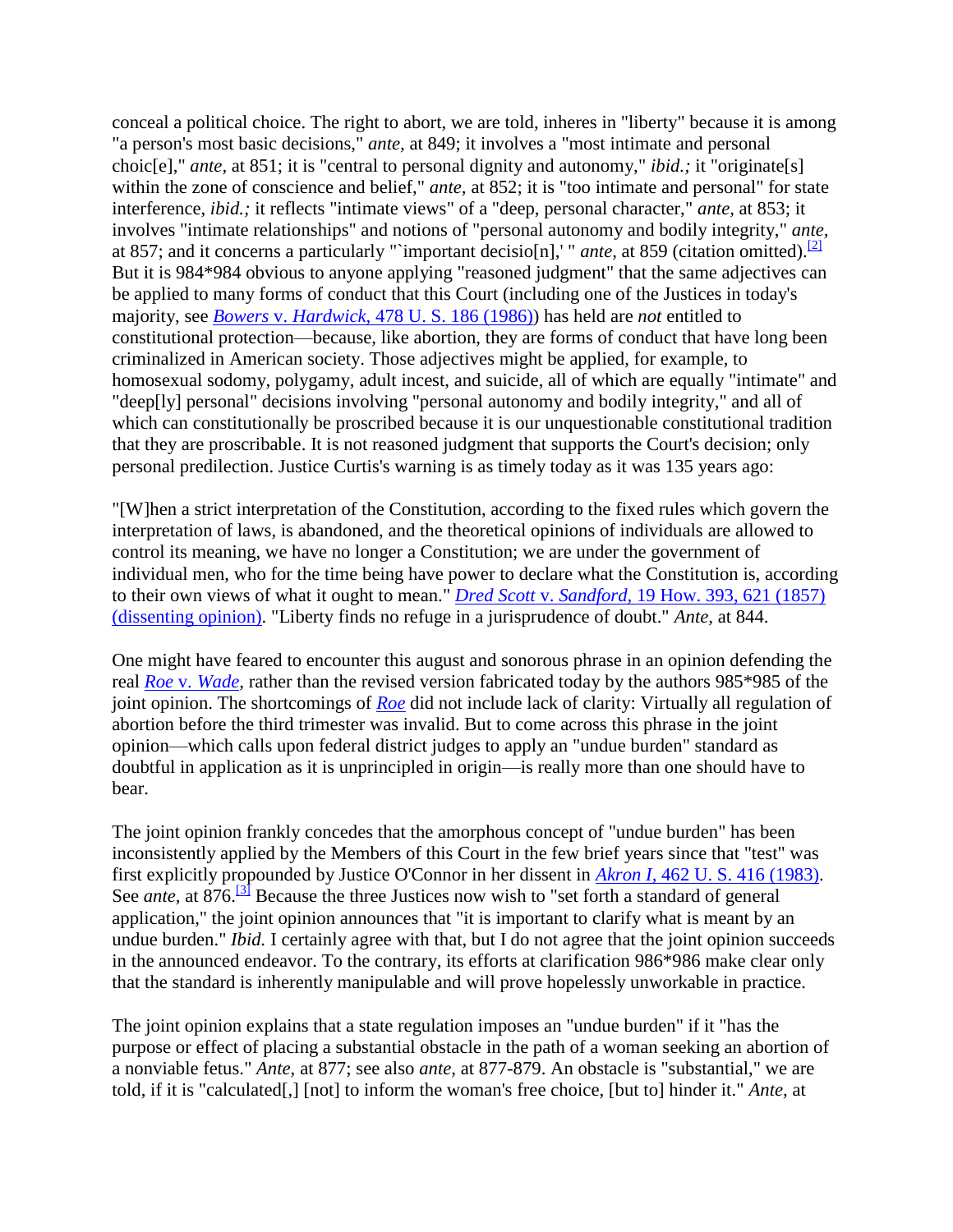877.[\[4\]](http://scholar.google.co.in/scholar_case?q=planned+parenthood+v.+casey&hl=en&as_sdt=2,5&case=6298856056242550994&scilh=0#[29]) This latter statement cannot 987\*987 possibly mean what it says. *Any* regulation of abortion that is intended to advance what the joint opinion concedes is the State's "substantial" interest in protecting unborn life will be "calculated [to] hinder" a decision to have an abortion. It thus seems more accurate to say that the joint opinion would uphold abortion regulations only if they do not *unduly* hinder the woman's decision. That, of course, brings us right back to square one: Defining an "undue burden" as an "undue hindrance" (or a "substantial obstacle") hardly "clarifies" the test. Consciously or not, the joint opinion's verbal shell game will conceal raw judicial policy choices concerning what is "appropriate" abortion legislation.

The ultimately standard less nature of the "undue burden" inquiry is a reflection of the underlying fact that the concept has no principled or coherent legal basis. As The Chief Justice points out, *[Roe](http://scholar.google.co.in/scholar_case?case=12334123945835207673&q=planned+parenthood+v.+casey&hl=en&as_sdt=2,5&scilh=0)* `s strict-scrutiny standard "at least had a recognized basis in constitutional law at the time *[Roe](http://scholar.google.co.in/scholar_case?case=12334123945835207673&q=planned+parenthood+v.+casey&hl=en&as_sdt=2,5&scilh=0)* was decided," *ante,* at 964, while "[t]he same cannot be said for the `undue burden' standard, which is created largely out of whole cloth by the authors of the joint opinion," *ibid.* The joint opinion is flatly wrong in asserting that "our jurisprudence relating to all liberties save perhaps abortion has recognized" the permissibility of laws that do not impose an "undue burden." *Ante,* at 873. It argues that the abortion right is similar to other rights in that a law "not designed to strike at the right itself, [but which] has the incidental effect of making it more difficult or more expensive to [exercise the right,]" is not invalid. *Ante,* at 874. I agree, indeed I have 988\*988 forcefully urged, that a law of general applicability which places only an incidental burden on a fundamental right does not infringe that right, see *R. A. V.* v. *[St. Paul,](http://scholar.google.co.in/scholar_case?case=14621372290934958371&q=planned+parenthood+v.+casey&hl=en&as_sdt=2,5&scilh=0)* 505 [U. S. 377, 389-390 \(1992\);](http://scholar.google.co.in/scholar_case?case=14621372290934958371&q=planned+parenthood+v.+casey&hl=en&as_sdt=2,5&scilh=0) *[Employment Div., Dept. of Human Resources of Ore.](http://scholar.google.co.in/scholar_case?case=10098593029363815472&q=planned+parenthood+v.+casey&hl=en&as_sdt=2,5&scilh=0)* v. *Smith,* 494 [U. S. 872, 878-882 \(1990\),](http://scholar.google.co.in/scholar_case?case=10098593029363815472&q=planned+parenthood+v.+casey&hl=en&as_sdt=2,5&scilh=0) but that principle does not establish the quite different (and quite dangerous) proposition that a law which *directly* regulates a fundamental right will not be found to violate the Constitution unless it imposes an "undue burden." It is that, of course, which is at issue here: Pennsylvania has *consciously and directly* regulated conduct that our cases have held is constitutionally protected. The appropriate analogy, therefore, is that of a state law requiring purchasers of religious books to endure a 24-hour waiting period, or to pay a nominal additional tax of  $1¢$ . The joint opinion cannot possibly be correct in suggesting that we would uphold such legislation on the ground that it does not impose a "substantial obstacle" to the exercise of First Amendment rights. The "undue burden" standard is not at all the generally applicable principle the joint opinion pretends it to be; rather, it is a unique concept created specially for these cases, to preserve some judicial foothold in this ill-gotten territory. In claiming otherwise, the three Justices show their willingness to place all constitutional rights at risk in an effort to preserve what they deem the "central holding in *[Roe.](http://scholar.google.co.in/scholar_case?case=12334123945835207673&q=planned+parenthood+v.+casey&hl=en&as_sdt=2,5&scilh=0)* " *Ante,* at 873.

The rootless nature of the "undue burden" standard, a phrase plucked out of context from our earlier abortion decisions, see n. 3, *supra,* is further reflected in the fact that the joint opinion finds it necessary expressly to repudiate the more narrow formulations used in Justice O'Connor's earlier opinions. *Ante,* at 876-877. Those opinions stated that a statute imposes an "undue burden" if it imposes "*absolute* obstacles or *severe* limitations on the abortion decision," *[Akron I,](http://scholar.google.co.in/scholar_case?case=7944230995323582140&q=planned+parenthood+v.+casey&hl=en&as_sdt=2,5&scilh=0)* [462 U. S., at 464 \(dissenting opinion\)](http://scholar.google.co.in/scholar_case?case=7944230995323582140&q=planned+parenthood+v.+casey&hl=en&as_sdt=2,5&scilh=0) (emphasis added); see also *[Thornburgh](http://scholar.google.co.in/scholar_case?case=3420134328076928385&q=planned+parenthood+v.+casey&hl=en&as_sdt=2,5&scilh=0)* v. *American [College of Obstetricians and Gynecologists,](http://scholar.google.co.in/scholar_case?case=3420134328076928385&q=planned+parenthood+v.+casey&hl=en&as_sdt=2,5&scilh=0)* 476 U. S. 747, 828 (1986) (dissenting 989\*98[9](http://scholar.google.co.in/scholar_case?case=3420134328076928385&q=planned+parenthood+v.+casey&hl=en&as_sdt=2,5&scilh=0) [opinion\).](http://scholar.google.co.in/scholar_case?case=3420134328076928385&q=planned+parenthood+v.+casey&hl=en&as_sdt=2,5&scilh=0) Those strong adjectives are conspicuously missing from the joint opinion, whose authors have for some unexplained reason now determined that a burden is "undue" if it merely imposes a "substantial" obstacle to abortion decisions. See, *e. g., ante,* at 895, 901. Justice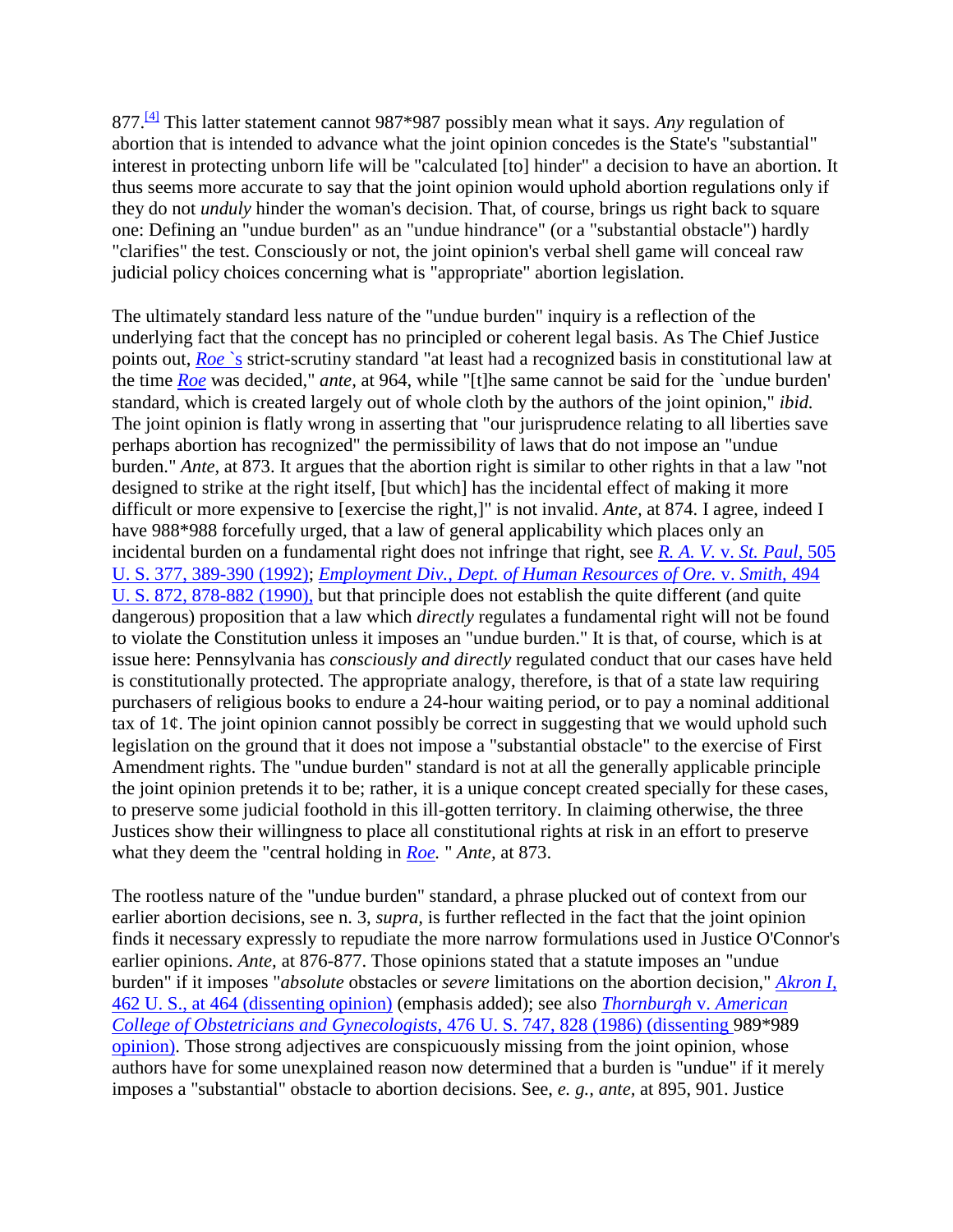O'Connor has also abandoned (again without explanation) the view she expressed in *[Planned](http://scholar.google.co.in/scholar_case?case=16358226321487983194&q=planned+parenthood+v.+casey&hl=en&as_sdt=2,5&scilh=0)  [Parenthood Assn. of Kansas City, Mo., Inc.](http://scholar.google.co.in/scholar_case?case=16358226321487983194&q=planned+parenthood+v.+casey&hl=en&as_sdt=2,5&scilh=0)* v. *Ashcroft,* 462 U. S. 476 (1983) (dissenting [opinion\),](http://scholar.google.co.in/scholar_case?case=16358226321487983194&q=planned+parenthood+v.+casey&hl=en&as_sdt=2,5&scilh=0) that a medical regulation which imposes an "undue burden" could nevertheless be upheld if it "reasonably relate[s] to the preservation and protection of maternal health," *id.,* at 505 (citation and internal quotation marks omitted). In today's version, even health measures will be upheld only "*if they do not constitute an undue burden,*" *ante,* at 878 (emphasis added). Gone too is Justice O'Connor's statement that "the State possesses *compelling* interests in the protection of potential human life . . . throughout pregnancy," *[Akron I, supra,](http://scholar.google.co.in/scholar_case?case=7944230995323582140&q=planned+parenthood+v.+casey&hl=en&as_sdt=2,5&scilh=0)* at 461 (dissenting opinion) (emphasis added); see also *[Ashcroft, supra,](http://scholar.google.co.in/scholar_case?case=16358226321487983194&q=planned+parenthood+v.+casey&hl=en&as_sdt=2,5&scilh=0)* at 505 (O'Connor, J., concurring in judgment in part and dissenting in part); *[Thornburgh, supra,](http://scholar.google.co.in/scholar_case?case=3420134328076928385&q=planned+parenthood+v.+casey&hl=en&as_sdt=2,5&scilh=0)* at 828 (O'Connor, J., dissenting); instead, the State's interest in unborn human life is stealthily downgraded to a merely "substantial" or "profound" interest, *ante,* at 876, 878. (That had to be done, of course, since designating the interest as "compelling" throughout pregnancy would have been, shall we say, a "substantial obstacle" to the joint opinion's determined effort to reaffirm what it views as the "central holding" of *[Roe.](http://scholar.google.co.in/scholar_case?case=12334123945835207673&q=planned+parenthood+v.+casey&hl=en&as_sdt=2,5&scilh=0)* See *Akron I,* [462 U. S., at 420, n. 1.](http://scholar.google.co.in/scholar_case?case=7944230995323582140&q=planned+parenthood+v.+casey&hl=en&as_sdt=2,5&scilh=0)) And "viability" is no longer the "arbitrary" dividing line previously decried by Justice O'Connor in *[Akron I, id.,](http://scholar.google.co.in/scholar_case?case=7944230995323582140&q=planned+parenthood+v.+casey&hl=en&as_sdt=2,5&scilh=0)* at 461; the Court now announces that "the attainment of viability may continue to serve as the critical fact," *ante,* at 860.<sup>[\[5\]](http://scholar.google.co.in/scholar_case?q=planned+parenthood+v.+casey&hl=en&as_sdt=2,5&case=6298856056242550994&scilh=0#[30])</sup> It is difficult to 990\*990 maintain the illusion that we are interpreting a Constitution rather than inventing one, when we amend its provisions so breezily.

Because the portion of the joint opinion adopting and describing the undue burden test provides no more useful guidance than the empty phrases discussed above, one must turn to the 23 pages applying that standard to the present facts for further guidance. In evaluating Pennsylvania's abortion law, the joint opinion relies extensively on the factual findings of the District Court, and repeatedly qualifies its conclusions by noting that they are contingent upon the record developed in these cases. Thus, the joint opinion would uphold the 24-hour waiting period contained in the Pennsylvania statute's informed consent provision, 18 Pa. Cons. Stat. § 3205 (1990), because "the record evidence shows that in the vast majority of cases, a 24-hour delay does not create any appreciable health risk," *ante,* at 885. The three Justices therefore conclude that "on the record before us, . . . we are not convinced that the 24-hour waiting period constitutes an undue burden." *Ante,* at 887. The requirement that a doctor provide the information pertinent to informed consent would also be upheld because "there is no evidence on this record that [this requirement] would amount in practical terms to a substantial obstacle to a woman seeking an abortion." *Ante,* at 884. Similarly, the joint opinion would uphold the reporting requirements of the Act, §§ 3207, 3214, because "there is no . . . showing on the record before us" that these requirements constitute a "substantial obstacle" 991\*991 to abortion decisions. *Ante,* at 901. But at the same time the opinion pointedly observes that these reporting requirements may increase the costs of abortions and that "at some point [that fact] could become a substantial obstacle." *Ibid.* Most significantly, the joint opinion's conclusion that the spousal notice requirement of the Act, see § 3209, imposes an "undue burden" is based in large measure on the District Court's "detailed findings of fact," which the joint opinion sets out at great length, *ante,* at 888-891.

I do not, of course, have any objection to the notion that, in applying legal principles, one should rely only upon the facts that are contained in the record or that are properly subject to judicial notice.<sup>[\[6\]](http://scholar.google.co.in/scholar_case?q=planned+parenthood+v.+casey&hl=en&as_sdt=2,5&case=6298856056242550994&scilh=0#[31])</sup> But what is remarkable about the joint opinion's fact-intensive analysis is that it does not result in any measurable clarification of the "undue burden" standard. Rather, the approach of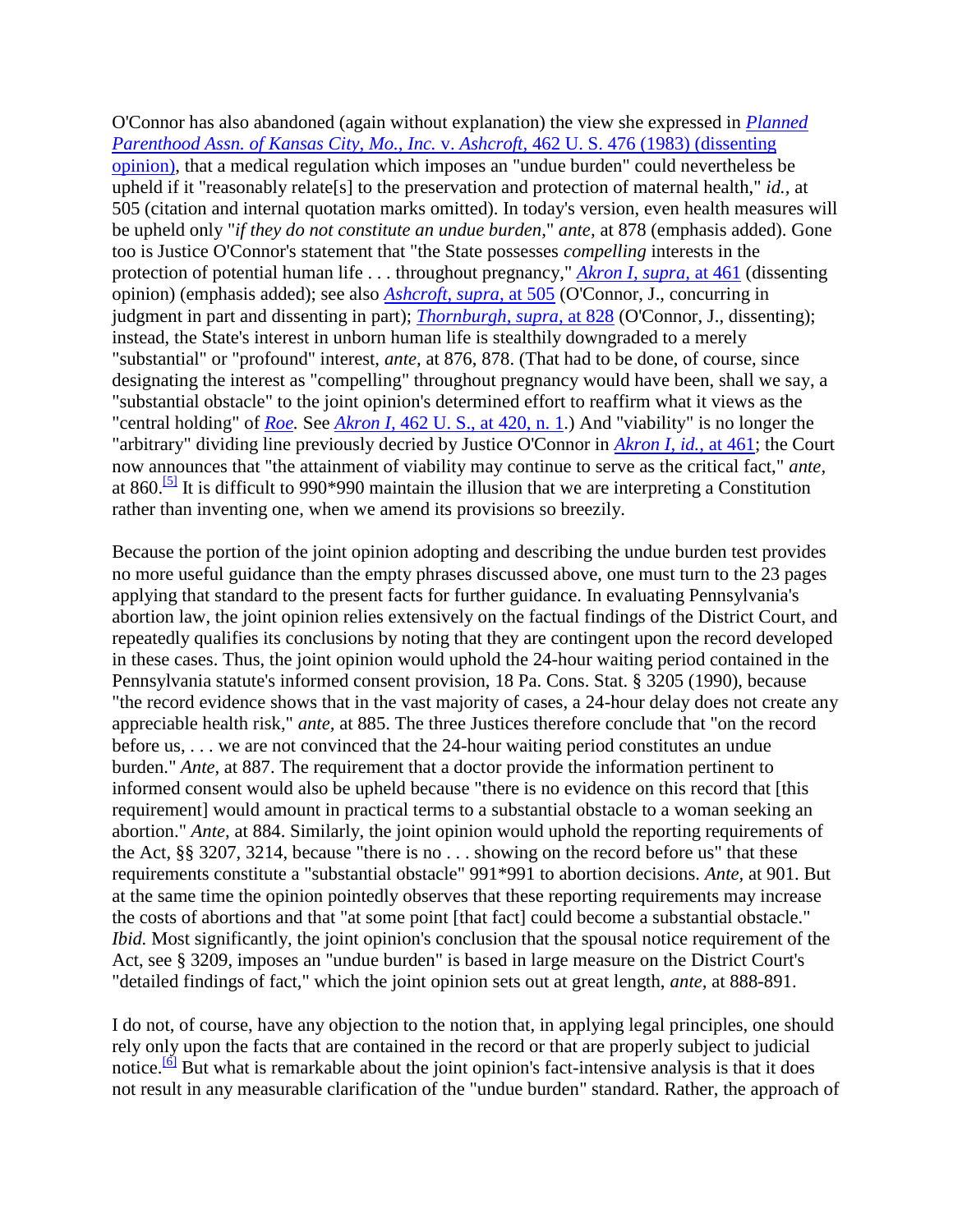the joint opinion is, for the most part, simply to highlight certain facts in the record that apparently strike the three Justices as particularly significant in establishing (or refuting) the existence of an undue burden; after describing these facts, the opinion then simply announces that the provision either does or does not impose a "substantial obstacle" or an "undue burden." See, *e. g., ante,* at 880, 884-885, 887, 893-894, 895, 901. We do not know whether the same conclusions could have been reached on a different record, or in what respects the record would have had to differ before an opposite conclusion would have been 992\*992 appropriate. The inherently standard less nature of this inquiry invites the district judge to give effect to his personal preferences about abortion. By finding and relying upon the right facts, he can invalidate, it would seem, almost any abortion restriction that strikes him as "undue"—subject, of course, to the possibility of being reversed by a court of appeals or Supreme Court that is as unconstrained in reviewing his decision as he was in making it.

To the extent I can discern *any* meaningful content in the "undue burden" standard as applied in the joint opinion, it appears to be that a State may not regulate abortion in such a way as to reduce significantly its incidence. The joint opinion repeatedly emphasizes that an important factor in the "undue burden" analysis is whether the regulation "prevent[s] a significant number of women from obtaining an abortion," *ante,* at 893; whether a "significant number of women . . . are likely to be deterred from procuring an abortion," *ante,* at 894; and whether the regulation often "deters" women from seeking abortions, *ante,* at 897. We are not told, however, what forms of "deterrence" are impermissible or what degree of success in deterrence is too much to be tolerated. If, for example, a State required a woman to read a pamphlet describing, with illustrations, the facts of fetal development before she could obtain an abortion, the effect of such legislation might be to "deter" a "significant number of women" from procuring abortions, thereby seemingly allowing a district judge to invalidate it as an undue burden. Thus, despite flowery rhetoric about the State's "substantial" and "profound" interest in "potential human life," and criticism of *[Roe](http://scholar.google.co.in/scholar_case?case=12334123945835207673&q=planned+parenthood+v.+casey&hl=en&as_sdt=2,5&scilh=0)* for undervaluing that interest, the joint opinion permits the State to pursue that interest only so long as it is not too successful. As Justice Blackmun recognizes (with evident hope), *ante,* at 926, the "undue burden" standard may ultimately require the invalidation of each provision upheld today if it can be shown, on a better record, that the State is too effectively "express[ing] a preference 993\*993 for childbirth over abortion," *ante,* at 883. Reason finds no refuge in this jurisprudence of confusion.

"While we appreciate the weight of the arguments . . that *[Roe](http://scholar.google.co.in/scholar_case?case=12334123945835207673&q=planned+parenthood+v.+casey&hl=en&as_sdt=2,5&scilh=0)* should be overruled, the reservations any of us may have in reaffirming the central holding of *[Roe](http://scholar.google.co.in/scholar_case?case=12334123945835207673&q=planned+parenthood+v.+casey&hl=en&as_sdt=2,5&scilh=0)* are outweighed by the explication of individ- ual liberty we have given combined with the force of *stare decisis.*" *Ante,* at 853.

The Court's reliance upon *stare decisis* can best be described as contrived. It insists upon the necessity of adhering not to all of *[Roe,](http://scholar.google.co.in/scholar_case?case=12334123945835207673&q=planned+parenthood+v.+casey&hl=en&as_sdt=2,5&scilh=0)* but only to what it calls the "central holding." It seems to me that *stare decisis* ought to be applied even to the doctrine of *stare decisis,* and I confess never to have heard of this new, keep-what-you-want-and-throwaway-the-rest version. I wonder whether, as applied to *Marbury* v. *Madison,* [1 Cranch 137 \(1803\),](http://scholar.google.co.in/scholar_case?case=9834052745083343188&q=planned+parenthood+v.+casey&hl=en&as_sdt=2,5&scilh=0) for example, the new version of *stare decisis* would be satisfied if we allowed courts to review the constitutionality of only those statutes that (like the one in *Marbury*) pertain to the jurisdiction of the courts.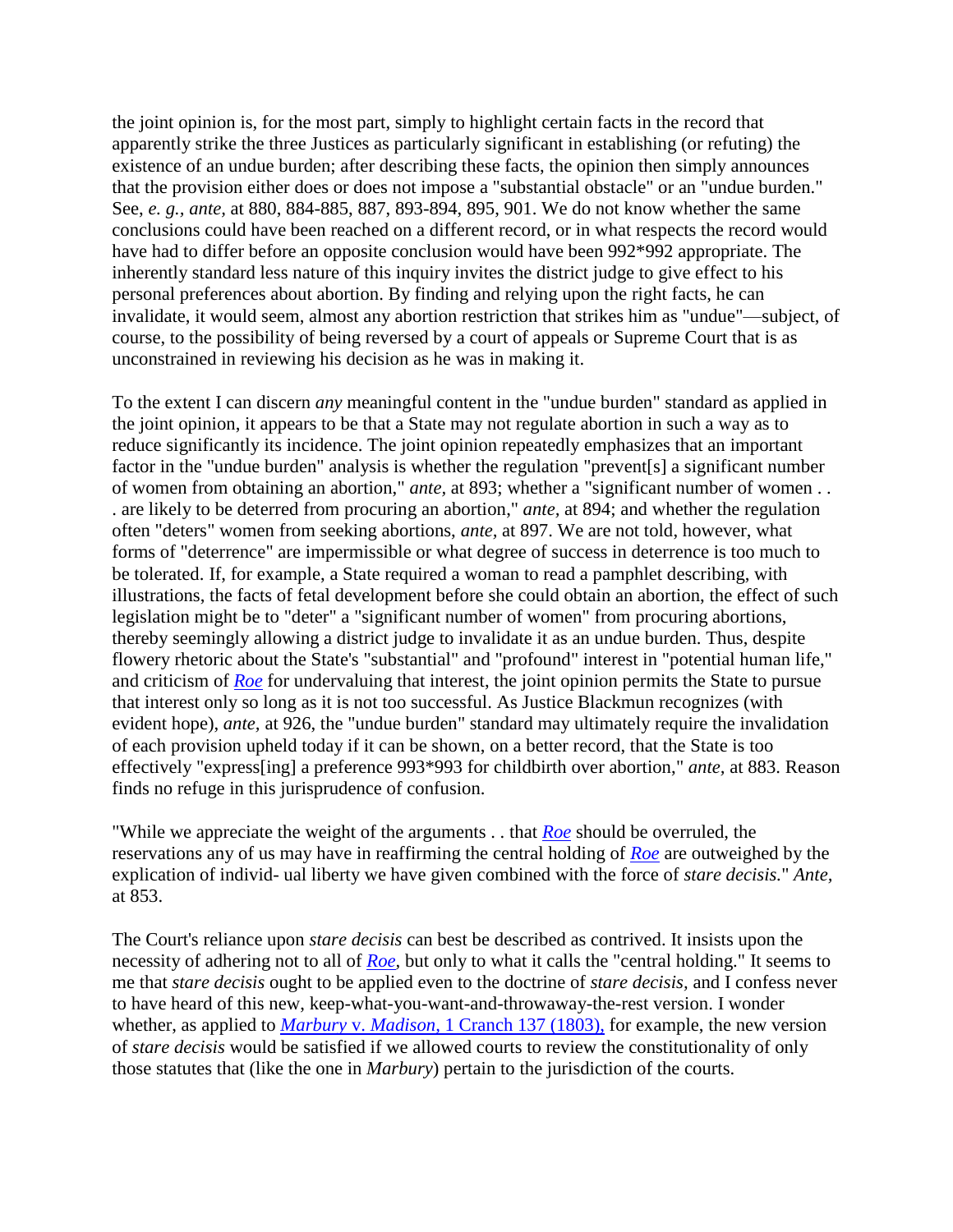I am certainly not in a good position to dispute that the Court *has saved* the "central holding" of *[Roe,](http://scholar.google.co.in/scholar_case?case=12334123945835207673&q=planned+parenthood+v.+casey&hl=en&as_sdt=2,5&scilh=0)* since to do that effectively I would have to know what the Court has saved, which in turn would require me to understand (as I do not) what the "undue burden" test means. I must confess, however, that I have always thought, and I think a lot of other people have always thought, that the arbitrary trimester framework, which the Court today discards, was quite as central to *[Roe](http://scholar.google.co.in/scholar_case?case=12334123945835207673&q=planned+parenthood+v.+casey&hl=en&as_sdt=2,5&scilh=0)* as the arbitrary viability test, which the Court today retains. It seems particularly ungrateful to carve the trimester framework out of the core of *[Roe,](http://scholar.google.co.in/scholar_case?case=12334123945835207673&q=planned+parenthood+v.+casey&hl=en&as_sdt=2,5&scilh=0)* since its very rigidity (in sharp contrast to the utter indeterminability of the "undue burden" test) is probably the only reason the Court is able to say, in urging *stare decisis,* that *[Roe](http://scholar.google.co.in/scholar_case?case=12334123945835207673&q=planned+parenthood+v.+casey&hl=en&as_sdt=2,5&scilh=0)* "has in no sense proven `unworkable,' " *ante,* at 855. I suppose the 994\*994 Court is entitled to call a "central holding" whatever it wants to call a "central holding"—which is, come to think of it, perhaps one of the difficulties with this modified version of *stare decisis.* I thought I might note, however, that the following portions of *[Roe](http://scholar.google.co.in/scholar_case?case=12334123945835207673&q=planned+parenthood+v.+casey&hl=en&as_sdt=2,5&scilh=0)* have not been saved:

• Under *[Roe,](http://scholar.google.co.in/scholar_case?case=12334123945835207673&q=planned+parenthood+v.+casey&hl=en&as_sdt=2,5&scilh=0)* requiring that a woman seeking an abortion be provided truthful information about abortion before giving informed written consent is unconstitutional, if the information is designed to influence her choice. *[Thornburgh,](http://scholar.google.co.in/scholar_case?case=3420134328076928385&q=planned+parenthood+v.+casey&hl=en&as_sdt=2,5&scilh=0)* 476 U. S., at 759-765; *Akron I,* [462 U. S., at 442-](http://scholar.google.co.in/scholar_case?case=7944230995323582140&q=planned+parenthood+v.+casey&hl=en&as_sdt=2,5&scilh=0) [445.](http://scholar.google.co.in/scholar_case?case=7944230995323582140&q=planned+parenthood+v.+casey&hl=en&as_sdt=2,5&scilh=0) Under the joint opinion's "undue burden" regime (as applied today, at least) such a requirement is constitutional. *Ante,* at 881-885.

• Under *Roe*, requiring that information be provided by a doctor, rather than by nonphysician counselors, is unconstitutional. *[Akron I, supra,](http://scholar.google.co.in/scholar_case?case=7944230995323582140&q=planned+parenthood+v.+casey&hl=en&as_sdt=2,5&scilh=0)* at 446-449. Under the "undue burden" regime (as applied today, at least) it is not. *Ante,* at 884-885.

• Under *[Roe,](http://scholar.google.co.in/scholar_case?case=12334123945835207673&q=planned+parenthood+v.+casey&hl=en&as_sdt=2,5&scilh=0)* requiring a 24-hour waiting period between the time the woman gives her informed consent and the time of the abortion is unconstitutional. *[Akron I, supra,](http://scholar.google.co.in/scholar_case?case=7944230995323582140&q=planned+parenthood+v.+casey&hl=en&as_sdt=2,5&scilh=0)* at 449-451. Under the "undue burden" regime (as applied today, at least) it is not. *Ante,* at 885-887.

• Under *[Roe,](http://scholar.google.co.in/scholar_case?case=12334123945835207673&q=planned+parenthood+v.+casey&hl=en&as_sdt=2,5&scilh=0)* requiring detailed reports that include demographic data about each woman who seeks an abortion and various information about each abortion is unconstitutional. *[Thornburgh,](http://scholar.google.co.in/scholar_case?case=3420134328076928385&q=planned+parenthood+v.+casey&hl=en&as_sdt=2,5&scilh=0)  supra,* [at 765-768.](http://scholar.google.co.in/scholar_case?case=3420134328076928385&q=planned+parenthood+v.+casey&hl=en&as_sdt=2,5&scilh=0) Under the "undue burden" regime (as applied today, at least) it generally is not. *Ante,* at 900-901.

"Where, in the performance of its judicial duties, the Court decides a case in such a way as to resolve the sort of intensely divisive controversy reflected in *[Roe](http://scholar.google.co.in/scholar_case?case=12334123945835207673&q=planned+parenthood+v.+casey&hl=en&as_sdt=2,5&scilh=0)* . . . , its decision has a dimension that the resolu- tion of the normal case does not carry. It is the di- mension present whenever the Court's interpretation of the Constitution calls the contending sides of a

995\*995 national controversy to end their national division by accepting a common mandate rooted in the Con- stitution." *Ante,* at 866-867.

The Court's description of the place of *[Roe](http://scholar.google.co.in/scholar_case?case=12334123945835207673&q=planned+parenthood+v.+casey&hl=en&as_sdt=2,5&scilh=0)* in the social history of the United States is unrecognizable. Not only did *[Roe](http://scholar.google.co.in/scholar_case?case=12334123945835207673&q=planned+parenthood+v.+casey&hl=en&as_sdt=2,5&scilh=0)* not, as the Court suggests, *resolve* the deeply divisive issue of abortion; it did more than anything else to nourish it, by elevating it to the national level where it is infinitely more difficult to resolve. National politics were not plagued by abortion protests, national abortion lobbying, or abortion marches on Congress before *Roe* v. *[Wade](http://scholar.google.co.in/scholar_case?case=12334123945835207673&q=planned+parenthood+v.+casey&hl=en&as_sdt=2,5&scilh=0)* was decided. Profound disagreement existed among our citizens over the issue—as it does over other issues,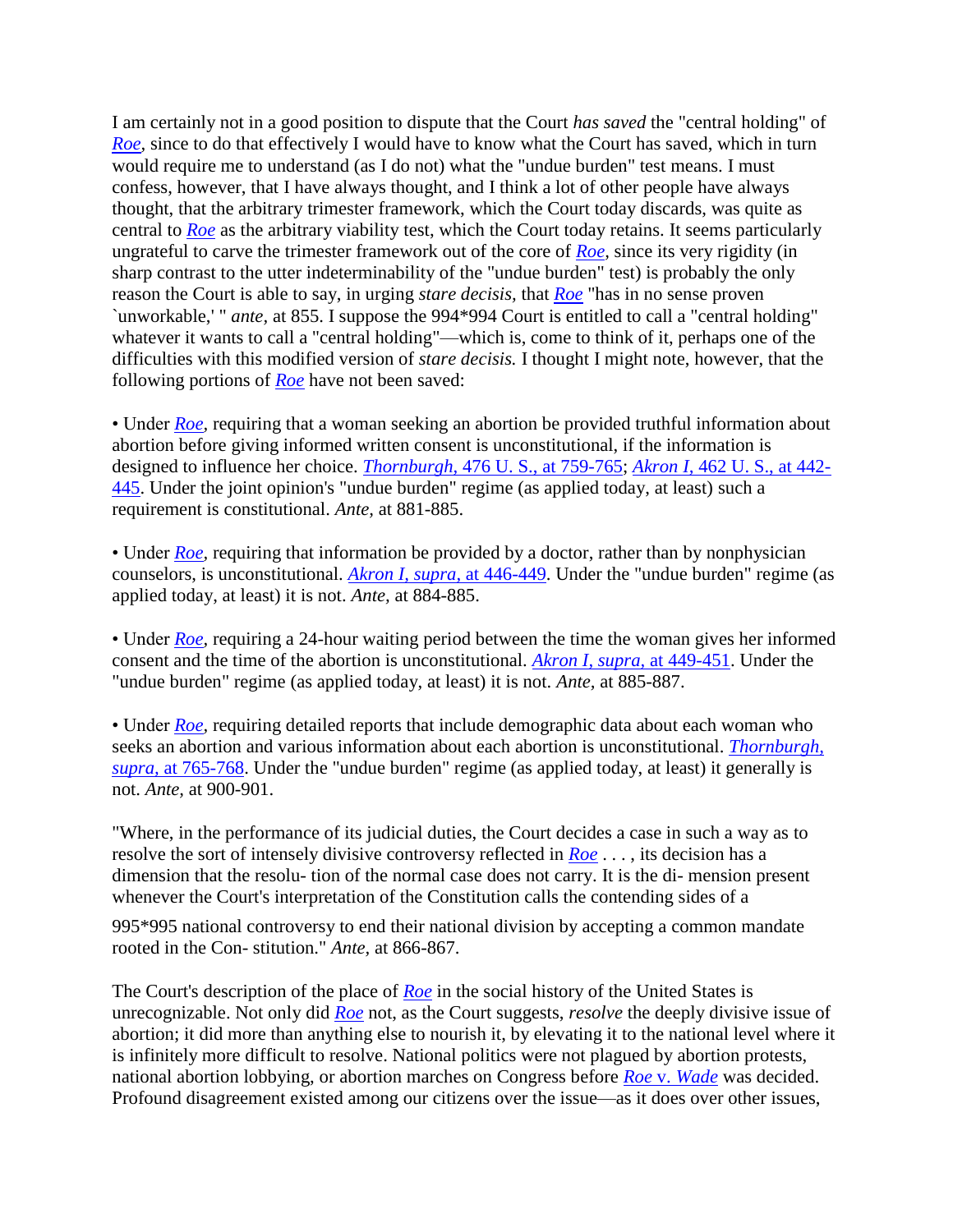such as the death penalty—but that disagreement was being worked out at the state level. As with many other issues, the division of sentiment within each State was not as closely balanced as it was among the population of the Nation as a whole, meaning not only that more people would be satisfied with the results of state-by-state resolution, but also that those results would be more stable. Pre-*[Roe,](http://scholar.google.co.in/scholar_case?case=12334123945835207673&q=planned+parenthood+v.+casey&hl=en&as_sdt=2,5&scilh=0)* moreover, political compromise was possible.

*[Roe](http://scholar.google.co.in/scholar_case?case=12334123945835207673&q=planned+parenthood+v.+casey&hl=en&as_sdt=2,5&scilh=0)* `s mandate for abortion on demand destroyed the compromises of the past, rendered compromise impossible for the future, and required the entire issue to be resolved uniformly, at the national level. At the same time, *[Roe](http://scholar.google.co.in/scholar_case?case=12334123945835207673&q=planned+parenthood+v.+casey&hl=en&as_sdt=2,5&scilh=0)* created a vast new class of abortion consumers and abortion proponents by eliminating the moral opprobrium that had attached to the act. ("If the Constitution *guarantees* abortion, how can it be bad?"—not an accurate line of thought, but a natural one.) Many favor all of those developments, and it is not for me to say that they are wrong. But to portray *[Roe](http://scholar.google.co.in/scholar_case?case=12334123945835207673&q=planned+parenthood+v.+casey&hl=en&as_sdt=2,5&scilh=0)* as the states manlike "settlement" of a divisive issue, a jurisprudential Peace of Westphalia that is worth preserving, is nothing less than Orwellian. *[Roe](http://scholar.google.co.in/scholar_case?case=12334123945835207673&q=planned+parenthood+v.+casey&hl=en&as_sdt=2,5&scilh=0)* fanned into life an issue that has inflamed our national politics in general, and has obscured with its smoke the selection of Justices to this Court 996\*996 in particular, ever since. And by keeping us in the abortionumpiring business, it is the perpetuation of that disruption, rather than of any *Pax Roeana,* that the Court's new majority decrees.

"[T]o overrule under fire . . . would subvert the Court's legitimacy . . . . ". . . To all those who will be ... tested by follow- ing, the Court implicitly undertakes to remain stead- fast ... The promise of constancy, once given, binds its maker for as long as the power to stand by the decision survives and . . . the commitment [is not] obsolete. . . .

"[The American people's] belief in themselves as . . . a people [who aspire to live according to the rule of law] is not readily separable from their under- standing of the Court invested with the authority to decide their constitutional cases and speak before all others for their constitutional ideals. If the Court's legitimacy should be undermined, then, so would the country be in its very ability to see itself through its constitutional ideals." *Ante,* at 867-868.

The Imperial Judiciary lives. It is instructive to compare this Nietzschean vision of us unelected, life-tenured judges— leading a Volk who will be "tested by following," and whose very "belief in themselves" is mystically bound up in their "understanding" of a Court that "speak[s] before all others for their constitutional ideals"—with the somewhat more modest role envisioned for these lawyers by the Founders.

"The judiciary . . . has . . . no direction either of the strength or of the wealth of the society, and can take no active resolution whatever. It may truly be said to have neither Force nor Will, but merely judgment . . . ."

The Federalist No. 78, pp. 393-394 (G. Wills ed. 1982). Or, again, to compare this ecstasy of a Supreme Court in which there is, especially on controversial matters, no 997\*997 shadow of change or hint of alteration ("There is a limit to the amount of error that can plausibly be imputed to prior Courts," *ante,* at 866), with the more democratic views of a more humble man:

"[T]he candid citizen must confess that if the policy of the Government upon vital questions affecting the whole people is to be irrevocably fixed by decisions of the Supreme Court, . . . the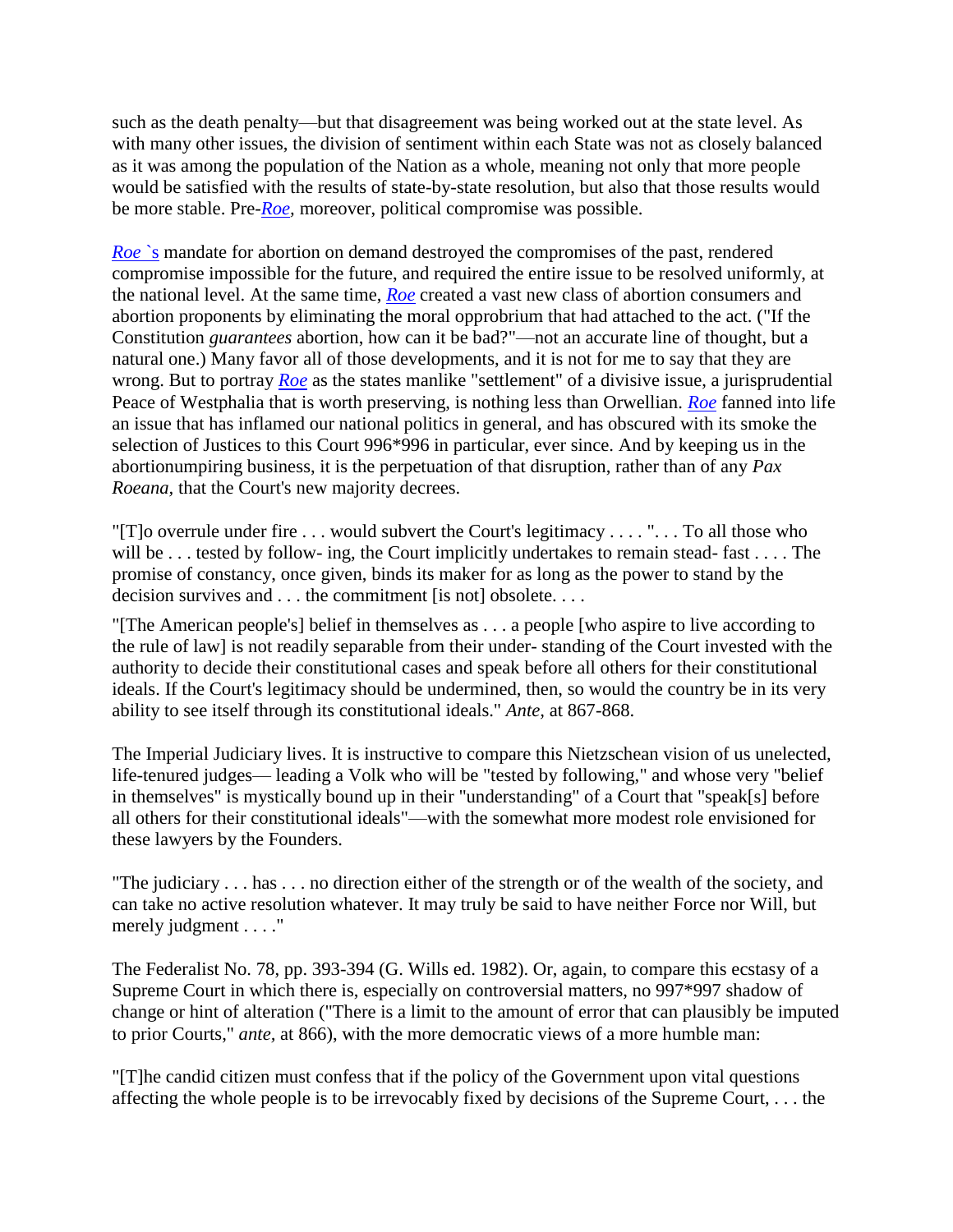people will have ceased to be their own rulers, having to that extent practically resigned their Government into the hands of that eminent tribunal." A. Lincoln, First Inaugural Address (Mar. 4, 1861), reprinted in Inaugural Addresses of the Presidents of the United States, S. Doc. No. 101-10, p. 139 (1989).

It is particularly difficult, in the circumstances of the present decision, to sit still for the Court's lengthy lecture upon the virtues of "constancy," *ante,* at 868, of "remain[ing] steadfast," *ibid.,* and adhering to "principle," *ante, passim.* Among the five Justices who purportedly adhere to *[Roe,](http://scholar.google.co.in/scholar_case?case=12334123945835207673&q=planned+parenthood+v.+casey&hl=en&as_sdt=2,5&scilh=0)* at most three agree upon the *principle* that constitutes adherence (the joint opinion's "undue burden" standard)—and that principle is inconsistent with *Roe*. See [410 U. S., at 154-156.](http://scholar.google.co.in/scholar_case?case=12334123945835207673&q=planned+parenthood+v.+casey&hl=en&as_sdt=2,5&scilh=0)<sup>[\[7\]](http://scholar.google.co.in/scholar_case?q=planned+parenthood+v.+casey&hl=en&as_sdt=2,5&case=6298856056242550994&scilh=0#[32])</sup> To make matters worse, two of the three, in order thus to remain steadfast, had to abandon previously stated positions. See n. 4, *supra;* see *supra,* at 988-990. It is beyond me how the Court expects these accommodations to be accepted "as grounded truly in principle, not as compromises with social and political pressures having, as such, no bearing on the principled choices that the Court is obliged to make." *Ante,* at 865-866. The only principle the Court "adheres" 998\*998 to, it seems to me, is the principle that the Court must be seen as standing by *[Roe.](http://scholar.google.co.in/scholar_case?case=12334123945835207673&q=planned+parenthood+v.+casey&hl=en&as_sdt=2,5&scilh=0)* That is not a principle of law (which is what I thought the Court was talking about), but a principle of *Realpolitik*—and a wrong one at that.

I cannot agree with, indeed I am appalled by, the Court's suggestion that the decision whether to stand by an erroneous constitutional decision must be strongly influenced— *against* overruling, no less—by the substantial and continuing public opposition the decision has generated. The Court's judgment that any other course would "subvert the Court's legitimacy" must be another consequence of reading the error-filled history book that described the deeply divided country brought together by *[Roe.](http://scholar.google.co.in/scholar_case?case=12334123945835207673&q=planned+parenthood+v.+casey&hl=en&as_sdt=2,5&scilh=0)* In my history book, the Court was covered with dishonor and deprived of legitimacy by *Dred Scott* v. *Sandford,* [19 How. 393 \(1857\),](http://scholar.google.co.in/scholar_case?case=3231372247892780026&q=planned+parenthood+v.+casey&hl=en&as_sdt=2,5&scilh=0) an erroneous (and widely opposed) opinion that it did not abandon, rather than by *[West Coast Hotel Co.](http://scholar.google.co.in/scholar_case?case=3438251361651586340&q=planned+parenthood+v.+casey&hl=en&as_sdt=2,5&scilh=0)* v. *Parrish,* 300 U. S. 379 [\(1937\),](http://scholar.google.co.in/scholar_case?case=3438251361651586340&q=planned+parenthood+v.+casey&hl=en&as_sdt=2,5&scilh=0) which produced the famous "switch in time" from the Court's erroneous (and widely opposed) constitutional opposition to the social measures of the New Deal. (Both *[Dred](http://scholar.google.co.in/scholar_case?case=3231372247892780026&q=planned+parenthood+v.+casey&hl=en&as_sdt=2,5&scilh=0)  [Scott](http://scholar.google.co.in/scholar_case?case=3231372247892780026&q=planned+parenthood+v.+casey&hl=en&as_sdt=2,5&scilh=0)* and one line of the cases resisting the New Deal rested upon the concept of "substantive" due process" that the Court praises and employs today. Indeed, *[Dred Scott](http://scholar.google.co.in/scholar_case?case=3231372247892780026&q=planned+parenthood+v.+casey&hl=en&as_sdt=2,5&scilh=0)* was "very possibly the first application of substantive due process in the Supreme Court, the original precedent for *Lochner* v. *[New York](http://scholar.google.co.in/scholar_case?case=10760991087928264675&q=planned+parenthood+v.+casey&hl=en&as_sdt=2,5&scilh=0)* and *Roe* v. *[Wade.](http://scholar.google.co.in/scholar_case?case=12334123945835207673&q=planned+parenthood+v.+casey&hl=en&as_sdt=2,5&scilh=0)* " D. Currie, The Constitution in the Supreme Court 271 (1985) (footnotes omitted).)

But whether it would "subvert the Court's legitimacy" or not, the notion that we would decide a case differently from the way we otherwise would have in order to show that we can stand firm against public disapproval is frightening. It is a bad enough idea, even in the head of someone like me, who believes that the text of the Constitution, and our traditions, say what they say and there is no fiddling with them. But when it is in the mind of a Court that believes the Constitution 999\*999 has an evolving meaning, see *ante,* at 848; that the Ninth Amendment's reference to "othe[r]" rights is not a disclaimer, but a charter for action, *ibid.;* and that the function of this Court is to "speak before all others for [the people's] constitutional ideals" unrestrained by meaningful text or tradition—then the notion that the Court must adhere to a decision for as long as the decision faces "great opposition" and the Court is "under fire" acquires a character of almost czarist arrogance. We are offended by these marchers who descend upon us, every year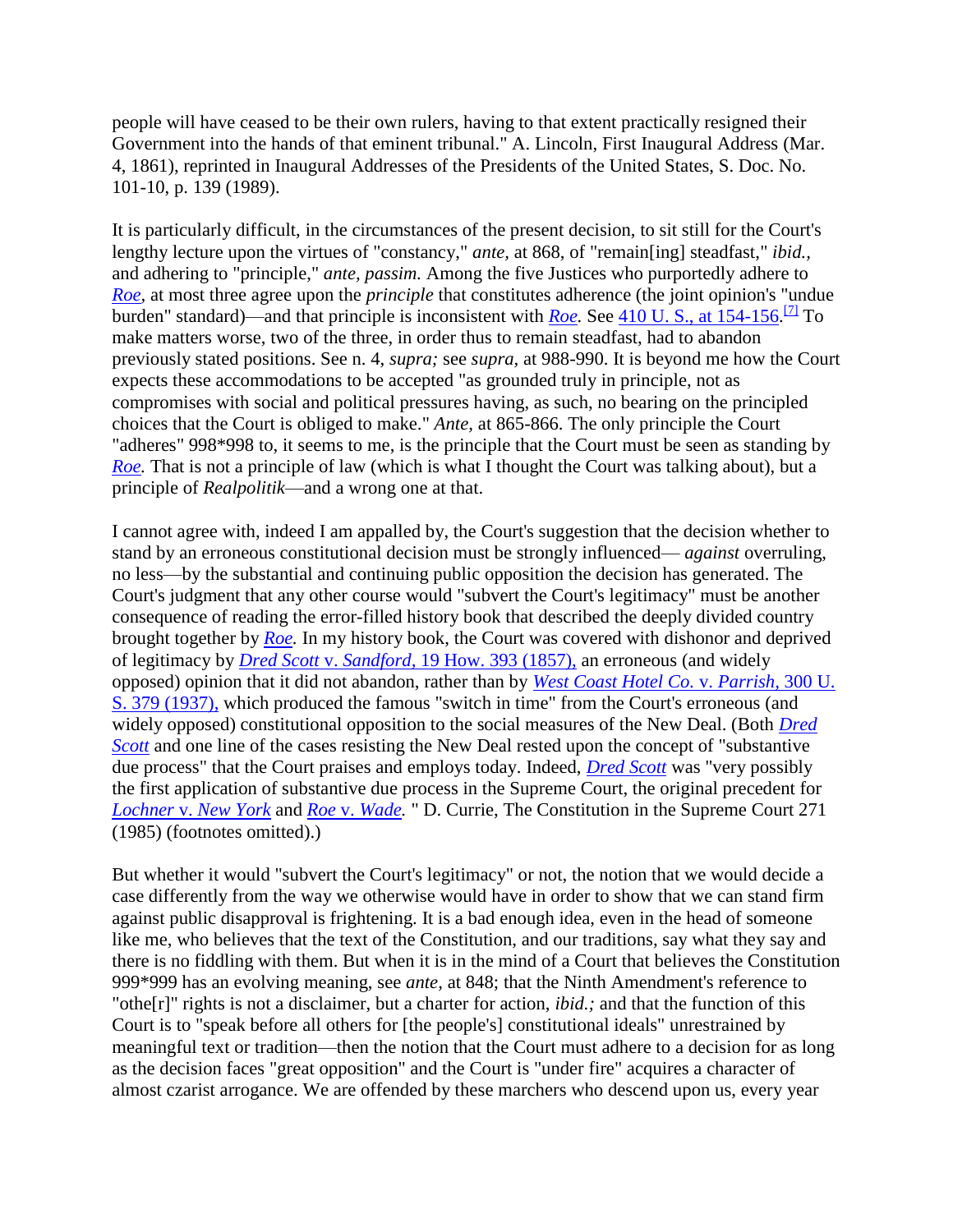on the anniversary of *[Roe,](http://scholar.google.co.in/scholar_case?case=12334123945835207673&q=planned+parenthood+v.+casey&hl=en&as_sdt=2,5&scilh=0)* to protest our saying that the Constitution requires what our society has never thought the Constitution requires. These people who refuse to be "tested by following" must be taught a lesson. We have no Cossacks, but at least we can stubbornly refuse to abandon an erroneous opinion that we might otherwise change—to show how little they intimidate us.

Of course, as The Chief Justice points out, we have been subjected to what the Court calls "`political pressure' " by *both* sides of this issue. *Ante,* at 963. Maybe today's decision *not* to overrule *[Roe](http://scholar.google.co.in/scholar_case?case=12334123945835207673&q=planned+parenthood+v.+casey&hl=en&as_sdt=2,5&scilh=0)* will be seen as buckling to pressure from *that* direction. Instead of engaging in the hopeless task of predicting public perception—a job not for lawyers but for political campaign managers—the Justices should do what is *legally* right by asking two questions: (1) Was *[Roe](http://scholar.google.co.in/scholar_case?case=12334123945835207673&q=planned+parenthood+v.+casey&hl=en&as_sdt=2,5&scilh=0)* correctly decided? (2) Has *[Roe](http://scholar.google.co.in/scholar_case?case=12334123945835207673&q=planned+parenthood+v.+casey&hl=en&as_sdt=2,5&scilh=0)* succeeded in producing a settled body of law? If the answer to both questions is no, *[Roe](http://scholar.google.co.in/scholar_case?case=12334123945835207673&q=planned+parenthood+v.+casey&hl=en&as_sdt=2,5&scilh=0)* should undoubtedly be overruled.

In truth, I am as distressed as the Court is—and expressed my distress several years ago, see *Webster,* [492 U. S., at 535—](http://scholar.google.co.in/scholar_case?case=2944985204861123439&q=planned+parenthood+v.+casey&hl=en&as_sdt=2,5&scilh=0)about the "political pressure" directed to the Court: the marches, the mail, the protests aimed at inducing us to change our opinions. How upsetting it is,that so many of our citizens (good people, not lawless ones, on both sides of this abortion issue, and on various sides of other issues as well) think that we Justices should properly take into account 1000\*1000 their views, as though we were engaged not in ascertaining an objective law but in determining some kind of social consensus. The Court would profit, I think, from giving less attention to the *fact* of this distressing phenomenon, and more attention to the *cause* of it. That cause permeates today's opinion: a new mode of constitutional adjudication that relies not upon text and traditional practice to determine the law, but upon what the Court calls "reasoned judgment," *ante,* at 849, which turns out to be nothing but philosophical predilection and moral intuition. All manner of "liberties," the Court tells us, inhere in the Constitution and are enforceable by this Court—not just those mentioned in the text or established in the traditions of our society. *Ante,* at 847-849. Why even the Ninth Amendment—which says only that "[t]he enumeration in the Constitution, of certain rights, shall not be construed to deny or disparage others retained by the people"—is, despite our contrary understanding for almost 200 years, a literally boundless source of additional, unnamed, unhinted-at "rights," definable and enforceable by us, through "reasoned judgment." *Ante,* at 848-849.

What makes all this relevant to the bothersome application of "political pressure" against the Court are the twin facts that the American people love democracy and the American people are not fools. As long as this Court thought (and the people thought) that we Justices were doing essentially lawyers' work up here—reading text and discerning our society's traditional understanding of that text—the public pretty much left us alone. Texts and traditions are facts to study, not convictions to demonstrate about. But if in reality our process of constitutional adjudication consists primarily of making *value judgments;* if we can ignore a long and clear tradition clarifying an ambiguous text, as we did, for example, five days ago in declaring unconstitutional invocations and benedictions at public high school graduation ceremonies, *[Lee](http://scholar.google.co.in/scholar_case?case=140480915250262562&q=planned+parenthood+v.+casey&hl=en&as_sdt=2,5&scilh=0)* v. *Weisman,* [505 U. S. 577 \(1992\);](http://scholar.google.co.in/scholar_case?case=140480915250262562&q=planned+parenthood+v.+casey&hl=en&as_sdt=2,5&scilh=0) if, as I say, our pronouncement of constitutional law rests primarily on value 1001\*1001 judgments, then a free and intelligent people's attitude towards us can be expected to be (*ought* to be) quite different. The people know that their value judgments are quite as good as those taught in any law school—maybe better. If, indeed, the "liberties" protected by the Constitution are, as the Court says, undefined and unbounded, then the people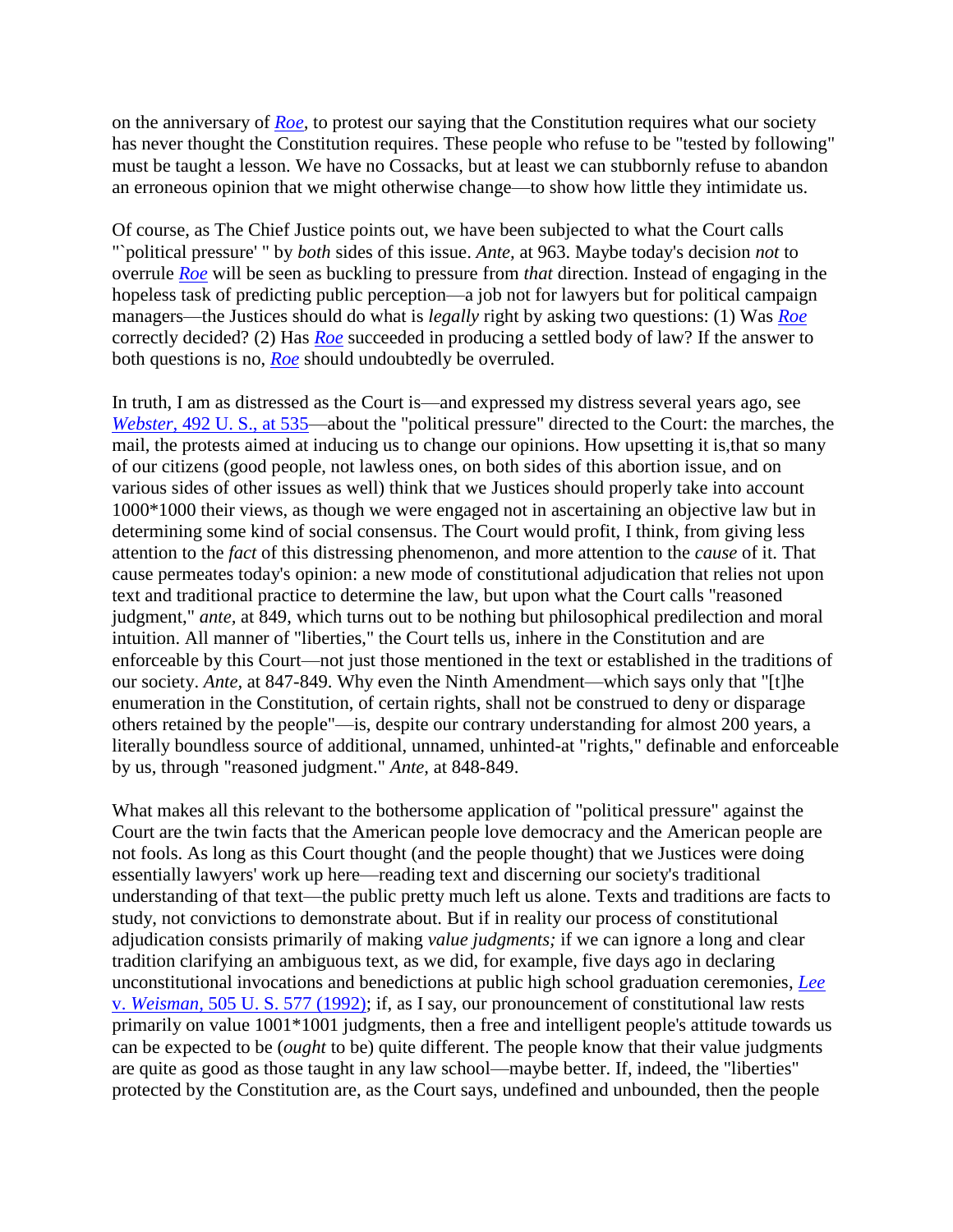*should* demonstrate, to protest that we do not implement *their* values instead of *ours.* Not only that, but confirmation hearings for new Justices *should* deteriorate into questionand-answer sessions in which Senators go through a list of their constituents' most favored and most disfavored alleged constitutional rights, and seek the nominee's commitment to support or oppose them. Value judgments, after all, should be voted on, not dictated; and if our Constitution has somehow accidently committed them to the Supreme Court, at least we can have a sort of plebiscite each time a new nominee to that body is put forward. Justice Blackmun not only regards this prospect with equanimity, he solicits it. *Ante,* at 943.

## **\* \* \***

There is a poignant aspect to today's opinion. Its length, and what might be called its epic tone, suggest that its authors believe they are bringing to an end a troublesome era in the history of our Nation and of our Court. "It is the dimension" of authority, they say, to "call the contending sides of national controversy to end their national division by accepting a common mandate rooted in the Constitution." *Ante,* at 867.

There comes vividly to mind a portrait by Emanuel Leutze that hangs in the Harvard Law School: Roger Brooke Taney, painted in 1859, the 82d year of his life, the 24th of his Chief Justiceship, the second after his opinion in *[Dred Scott.](http://scholar.google.co.in/scholar_case?case=3231372247892780026&q=planned+parenthood+v.+casey&hl=en&as_sdt=2,5&scilh=0)* He is all in black, sitting in a shadowed red armchair, left hand resting upon a pad of paper in his lap, right hand hanging limply, almost lifelessly, beside the inner arm of the chair. He sits facing the viewer and staring straight out. There 1002\*1002 seems to be on his face, and in his deep-set eyes, an expression of profound sadness and disillusionment. Perhaps he always looked that way, even when dwelling upon the happiest of thoughts. But those of us who know how the lustre of his great Chief Justiceship came to be eclipsed by *[Dred Scott](http://scholar.google.co.in/scholar_case?case=3231372247892780026&q=planned+parenthood+v.+casey&hl=en&as_sdt=2,5&scilh=0)* cannot help believing that he had that case—its already apparent consequences for the Court and its soon-to-beplayed-out consequences for the Nation burning on his mind. I expect that two years earlier he, too, had thought himself "call[ing] the contending sides of national controversy to end their national division by accepting a common mandate rooted in the Constitution."

It is no more realistic for us in this litigation, than it was for him in that, to think that an issue of the sort they both involved—an issue involving life and death, freedom and subjugation—can be "speedily and finally settled" by the Supreme Court, as President James Buchanan in his inaugural address said the issue of slavery in the territories would be. See Inaugural Addresses of the Presidents of the United States, S. Doc. No. 101-10, p. 126 (1989). Quite to the contrary, by foreclosing all democratic outlet for the deep passions this issue arouses, by banishing the issue from the political forum that gives all participants, even the losers, the satisfaction of a fair hearing and an honest fight, by continuing the imposition of a rigid national rule instead of allowing for regional differences, the Court merely prolongs and intensifies the anguish.

We should get out of this area, where we have no right to be, and where we do neither ourselves nor the country any good by remaining.

[\[\\*\]](http://scholar.google.co.in/scholar_case?q=planned+parenthood+v.+casey&hl=en&as_sdt=2,5&case=6298856056242550994&scilh=0#r[1]) Together with No. 91-902, *Casey, Governor of Pennsylvania, et al.* v. *Planned Parenthood of Southeastern Pennsylvania et al.,* also on certiorari to the same court.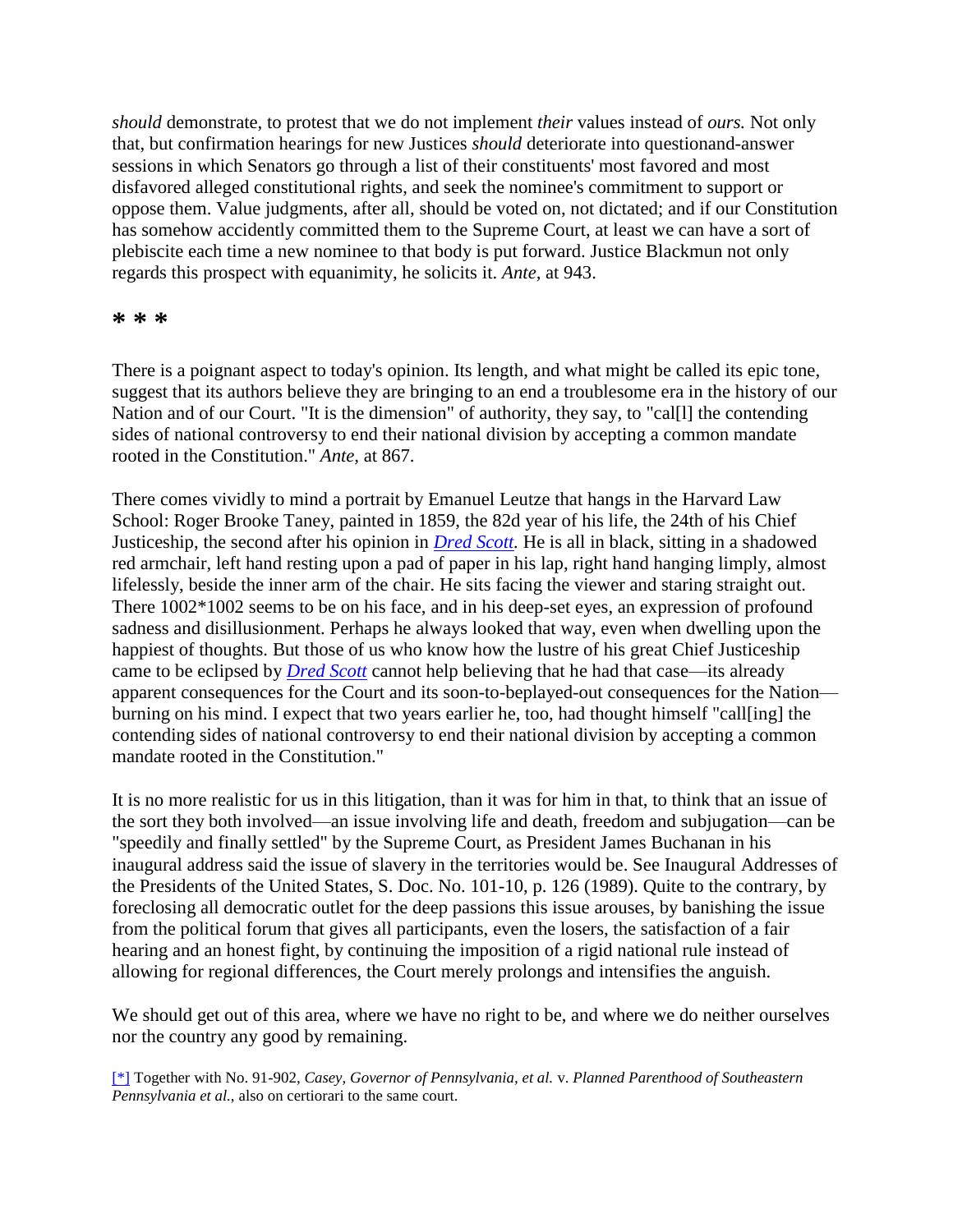[\[†\]](http://scholar.google.co.in/scholar_case?q=planned+parenthood+v.+casey&hl=en&as_sdt=2,5&case=6298856056242550994&scilh=0#r[2]) Briefs of *amici curiae* were filed for the State of New York et al. by *Robert Abrams,* Attorney General of New York, *Jerry Boone,* Solicitor General, *Mary Ellen Burns,* Chief Assistant Attorney General, and *Sanford M. Cohen, Donna I. Dennis, Marjorie Fujiki,* and *Shelley B. Mayer,* Assistant Attorneys General, and *John McKernan,* Governor of Maine, and *Michael E. Carpenter,* Attorney General, *Richard Blumenthal,* Attorney General of Connecticut, *Charles M. Oberly III,* Attorney General of Delaware, *Warren Price III,* Attorney General of Hawaii, *Roland W. Burris,* Attorney General of Illinois, *Bonnie J. Campbell,* Attorney General of Iowa, *J. Joseph Curran, Jr.,* Attorney General of Maryland, *Scott Harshbarger,* Attorney General of Massachusetts, *Frankie Sue Del Papa,* Attorney General of Nevada, *Robert J. Del Tufo,* Attorney General of New Jersey, *Tom Udall,* Attorney General of New Mexico*, Lacy H. Thornburg,* Attorney General of North Carolina, *James E. O'Neil,* Attorney General of Rhode Island, *Dan Morales,* Attorney General of Texas, *Jeffrey L. Amestoy,* Attorney General of Vermont, and *John Payton,* Corporation Counsel of District of Columbia; for the State of Utah by *R. Paul Van Dam,* Attorney General, and *Mary Anne Q. Wood,* Special Assistant Attorney General; for the City of New York et al. by *O. Peter Sherwood, Conrad Harper, Janice Goodman, Leonard J. Koerner, Lorna Bade Goodman, Gail Rubin,* and *Julie Mertus;* for 178 Organizations by *Pamela S. Karlan* and *Sarah Weddington;* for Agudath Israel of America by *David Zwiebel;* for the Alan Guttmacher Institute et al. by *Colleen K. Connell* and *Dorothy B. Zimbrakos;* for the American Academy of Medical Ethics by *Joseph W. Dellapenna;* for the American Association of Prolife Obstetricians and Gynecologists et al. by *William Bentley Ball, Philip J. Murren,* and *Maura K. Quinlan;* for the American College of Obstetricians and Gynecologists et al. by *Carter G. Phillips, Ann E. Allen, Laurie R. Rockett, Joel I. Klein, Nadine Taub,* and *Sarah C[. Carey;](http://scholar.google.co.in/scholar_case?case=4801034783278981738&q=planned+parenthood+v.+casey&hl=en&as_sdt=2,5&scilh=0)* for the American Psychological Association by *David W. Ogden;* for Texas Black Americans for Life by *Lawrence J. Joyce* and *Craig H. Greenwood;* for Catholics United for Life et al. by *Thomas Patrick Monaghan, Jay Alan Sekulow, Walter M. Weber, Thomas A. Glessner, Charles E. Rice,* and *Michael J. Laird;* for the Elliot Institute for Social Sciences Research by *Stephen R. Kaufmann;* for Feminists for Life of America et al. by *Keith A. Fournier, John G. Stepanovich, Christine Smith Torre, Theodore H. Amshoff, Jr.,* and *Mary Dice Grenen;* for Focus on the Family et al. by *Stephen H. Galebach, Gregory J. Granitto, Stephen W. Reed, David L. Llewellyn, Jr., Benjamin W. Bull,* and *Leonard J. Pranschke;* for the Knights of Columbus by *Carl A. Anderson;* for the Life Issues Institute by *James Bopp, Jr.,* and *Richard E. Coleson;* for the NAACP Legal Defense and Educational Fund, Inc., et al. by *Julius L. Chambers, Ronald L. Ellis,* and *Alice L. [Brown;](http://scholar.google.co.in/scholar_case?case=12120372216939101759&q=planned+parenthood+v.+casey&hl=en&as_sdt=2,5&scilh=0)* for the National Legal Foundation by *Robert K. Skolrood;* for National Right to Life, Inc., by Messrs. Bopp and Coleson, *Robert A. Destro,* and *A. Eric Johnston;* for the Pennsylvania Coalition Against Domestic Violence et al. by *Phyllis Gelman;* for the Rutherford Institute et al. by *Thomas W. Strahan, John W. Whitehead, Mr. Johnston, Stephen E. Hurst, Joseph Secola, Thomas S. Neuberger, J. Brian Heller, Amy Dougherty, Stanley R. Jones, David Melton, Robert R. Melnick, William Bonner, W. Charles Bundren,* and *James Knicely;* for the Southern Center for Law & Ethics by *Tony G. Miller;* for the United States Catholic Conference et al. by *Mark E. Chopko, Phillip H. Harris, Michael K. Whitehead,* and *Forest D. Montgomery;* for University Faculty for Life by *Clarke D. Forsythe* and *Victor G. Rosenblum;* for Certain American State Legislators by *Paul Benjamin Linton;* for 19 Arizona Legislators by *Ronald D. Maines;* for Representative Henry J. Hyde et al. by *Albert P. Blaustein* and *Kevin J. Todd;* for Representative Don Edwards et al. by *Walter Dellinger* and *Lloyd N. Cutler;* and for 250 American Historians by *Sylvia A. Law.*

[\[1\]](http://scholar.google.co.in/scholar_case?q=planned+parenthood+v.+casey&hl=en&as_sdt=2,5&case=6298856056242550994&scilh=0#r[3]) It is sometimes useful to view the issue of *stare decisis* from a historical perspective. In the last 19 years, 15 Justices have confronted the basic issue presented in *Roe* v.*Wade,* [410 U. S. 113 \(1973\).](http://scholar.google.co.in/scholar_case?case=12334123945835207673&q=planned+parenthood+v.+casey&hl=en&as_sdt=2,5&scilh=0) Of those, 11 have voted as the majority does today: Chief Justice Burger, Justices Douglas, Brennan, Stewart, Marshall, and Powell, and Justices Blackmun, O'Connor, Kennedy, Souter, and myself. Only four—all of whom happen to be on the Court today—have reached the opposite conclusion.

[\[2\]](http://scholar.google.co.in/scholar_case?q=planned+parenthood+v.+casey&hl=en&as_sdt=2,5&case=6298856056242550994&scilh=0#r[4]) Professor Dworkin has made this comment on the issue:

"The suggestion that states are free to declare a fetus a person. . . . assumes that a state can curtail some persons' constitutional rights by adding new persons to the constitutional population. The constitutional rights of one citizen are of course very much affected by who or what else also has constitutional rights, because the rights of others may compete or conflict with his. So any power to increase the constitutional population by unilateral decision would be, in effect, a power to decrease rights the national Constitution grants to others.

". . . If a state could declare trees to be persons with a constitutional right to life, it could prohibit publishing newspapers or books in spite of the First Amendment's guarantee of free speech, which could not be understood as a license to kill. . . . Once we understand that the suggestion we are considering has that implication, we must reject it.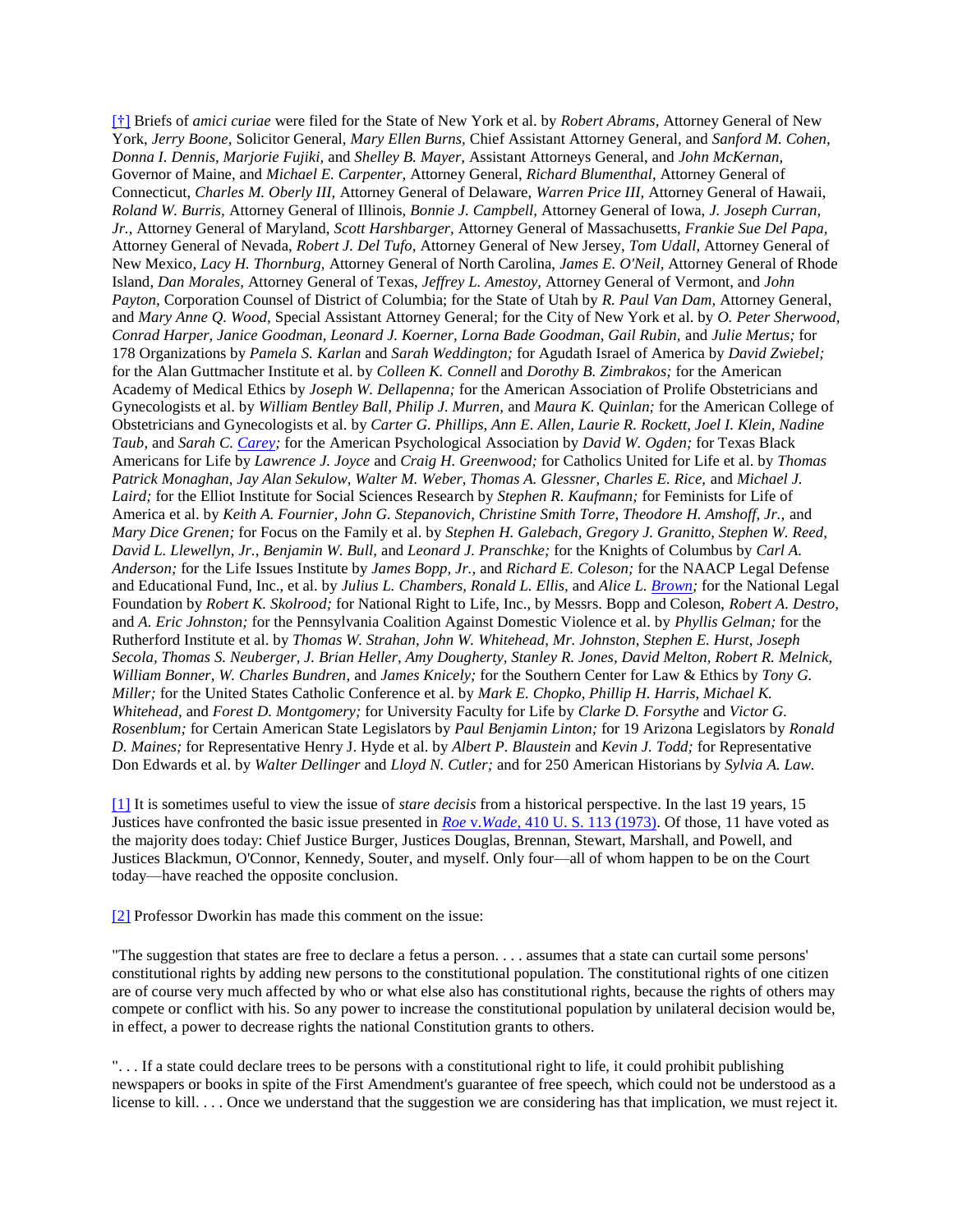If a fetus is not part of the constitutional population, under the national constitutional arrangement, then states have no power to overrule that national arrangement by themselves declaring that fetuses have rights competitive with the constitutional rights of pregnant women." Unenumerated Rights: Whether and How *[Roe](http://scholar.google.co.in/scholar_case?case=12334123945835207673&q=planned+parenthood+v.+casey&hl=en&as_sdt=2,5&scilh=0)* Should be Overruled, 59 U. Chi. L. Rev. 381, 400— 401 (1992).

[\[3\]](http://scholar.google.co.in/scholar_case?q=planned+parenthood+v.+casey&hl=en&as_sdt=2,5&case=6298856056242550994&scilh=0#r[5]) The state interest in protecting potential life may be compared to the state interest in protecting those who seek to immigrate to this country. A contemporary example is provided by the Haitians who have risked the perils of the sea in a desperate attempt to become "persons" protected by our laws. Humanitarian and practical concerns would support a state policy allowing those persons unrestricted entry; countervailing interests in population control support a policy of limiting the entry of these potential citizens. While the state interest in population control might be sufficient to justify strict enforcement of the immigration laws, that interest would not be sufficient to overcome a woman's liberty interest. Thus, a state interest in population control could not justify a state-imposed limit on family size or, for that matter, state-mandated abortions.

[\[4\]](http://scholar.google.co.in/scholar_case?q=planned+parenthood+v.+casey&hl=en&as_sdt=2,5&case=6298856056242550994&scilh=0#r[6]) As we noted in that opinion, the State's "legitimate interest in protecting minor women from their own immaturity" distinguished that case from *Akron* v. *[Akron Center for Reproductive Health, Inc.,](http://scholar.google.co.in/scholar_case?case=7944230995323582140&q=planned+parenthood+v.+casey&hl=en&as_sdt=2,5&scilh=0)* 462 U. S. 416 [\(1983\),](http://scholar.google.co.in/scholar_case?case=7944230995323582140&q=planned+parenthood+v.+casey&hl=en&as_sdt=2,5&scilh=0) which involved "a provision that required that mature women, capable of consenting to an abortion, wait 24 hours after giving consent before undergoing an abortion." *Hodgson,* [497 U. S., at 449, n. 35.](http://scholar.google.co.in/scholar_case?case=15890213352888117836&q=planned+parenthood+v.+casey&hl=en&as_sdt=2,5&scilh=0)

[\[5\]](http://scholar.google.co.in/scholar_case?q=planned+parenthood+v.+casey&hl=en&as_sdt=2,5&case=6298856056242550994&scilh=0#r[7]) The joint opinion's reliance on the indirect effects of the regulation of constitutionally protected activity, see *ante,* at 873-874, is misplaced; what matters is not only the effect of a regulation but also the reason for the regulation. As I explained in *[Hodgson:](http://scholar.google.co.in/scholar_case?case=15890213352888117836&q=planned+parenthood+v.+casey&hl=en&as_sdt=2,5&scilh=0)*

"In cases involving abortion, as in cases involving the right to travel or the right to marry, the identification of the constitutionally protected interest is merely the beginning of the analysis. State regulation of travel and of marriage is obviously permissible even though a State may not categorically exclude nonresidents from its borders, *[Shapiro](http://scholar.google.co.in/scholar_case?case=6690948768913204766&q=planned+parenthood+v.+casey&hl=en&as_sdt=2,5&scilh=0)* v. *Thompson,* [394 U. S. 618, 631 \(1969\),](http://scholar.google.co.in/scholar_case?case=6690948768913204766&q=planned+parenthood+v.+casey&hl=en&as_sdt=2,5&scilh=0) or deny prisoners the right to marry, *Turner* v. *Safley,* [482 U. S. 78, 94-99](http://scholar.google.co.in/scholar_case?case=15686747716085264205&q=planned+parenthood+v.+casey&hl=en&as_sdt=2,5&scilh=0)  [\(1987\).](http://scholar.google.co.in/scholar_case?case=15686747716085264205&q=planned+parenthood+v.+casey&hl=en&as_sdt=2,5&scilh=0) But the regulation of constitutionally protected decisions, such as where a person shall reside or whom he or she shall marry, must be predicated on legitimate state concerns other than disagreement with the choice the individual has made. Cf. *Turner* v. *[Safley, supra;](http://scholar.google.co.in/scholar_case?case=15686747716085264205&q=planned+parenthood+v.+casey&hl=en&as_sdt=2,5&scilh=0) Loving* v. *Virginia,* [388 U. S. 1, 12 \(1967\).](http://scholar.google.co.in/scholar_case?case=5103666188878568597&q=planned+parenthood+v.+casey&hl=en&as_sdt=2,5&scilh=0) In the abortion area, a State may have no obligation to spend its own money, or use its own facilities, to subsidize nontherapeutic abortions for minors or adults. See, *e. g., Maher* v. *Roe,* [432 U. S. 464 \(1977\);](http://scholar.google.co.in/scholar_case?case=10803349459097846233&q=planned+parenthood+v.+casey&hl=en&as_sdt=2,5&scilh=0) cf. *Webster* v. *Reproductive [Health Services,](http://scholar.google.co.in/scholar_case?case=2944985204861123439&q=planned+parenthood+v.+casey&hl=en&as_sdt=2,5&scilh=0)* [492 U. S. 490, 508-511 \(1989\);](http://scholar.google.co.in/scholar_case?case=2944985204861123439&q=planned+parenthood+v.+casey&hl=en&as_sdt=2,5&scilh=0) *id.,* at 523-524 (O'Connor, J., concurring in part and concurring in judgment). A State's value judgment favoring childbirth over abortion may provide adequate support for decisions involving such allocation of public funds, but not for simply substituting a state decision for an individual decision that a woman has a right to make for herself. Otherwise, the interest in liberty protected by the Due Process Clause would be a nullity. A state policy favoring childbirth over abortion is not in itself a sufficient justification for overriding the woman's decision or for placing `obstacles—absolute or otherwise—in the pregnant woman's path to an abortion.' " [497 U. S., at 435.](http://scholar.google.co.in/scholar_case?case=15890213352888117836&q=planned+parenthood+v.+casey&hl=en&as_sdt=2,5&scilh=0)

[\[6\]](http://scholar.google.co.in/scholar_case?q=planned+parenthood+v.+casey&hl=en&as_sdt=2,5&case=6298856056242550994&scilh=0#r[8]) The meaning of any legal standard can only be understood by reviewing the actual cases in which it is applied. For that reason, I discount both Justice Scalia's comments on past descriptions of the standard, see *post,* at 988-990 (opinion concurring in judgment in part and dissenting in part), and the attempt to give it crystal clarity in the joint opinion. The several opinions supporting the judgment in *Griswold* v. *Connecticut,* [381 U. S. 479 \(1965\),](http://scholar.google.co.in/scholar_case?case=12276922145000050979&q=planned+parenthood+v.+casey&hl=en&as_sdt=2,5&scilh=0) are less illuminating than the central holding of the case, which appears to have passed the test of time. The future may also demonstrate that a standard that analyzes both the severity of a regulatory burden and the legitimacy of its justification will provide a fully adequate framework for the review of abortion legislation even if the contours of the standard are not authoritatively articulated in any single opinion.

[\[7\]](http://scholar.google.co.in/scholar_case?q=planned+parenthood+v.+casey&hl=en&as_sdt=2,5&case=6298856056242550994&scilh=0#r[9]) U. S. Dept. of Commerce, Bureau of the Census, Statistical Abstract of the United States 71 (111th ed. 1991).

[\[8\]](http://scholar.google.co.in/scholar_case?q=planned+parenthood+v.+casey&hl=en&as_sdt=2,5&case=6298856056242550994&scilh=0#r[10]) Although I agree that a parental-consent requirement (with the appropriate bypass) is constitutional, I do not join Part V—D of the joint opinion because its approval of Pennsylvania's informed parental-consent requirement is based on the reasons given in Part V—B, with which I disagree.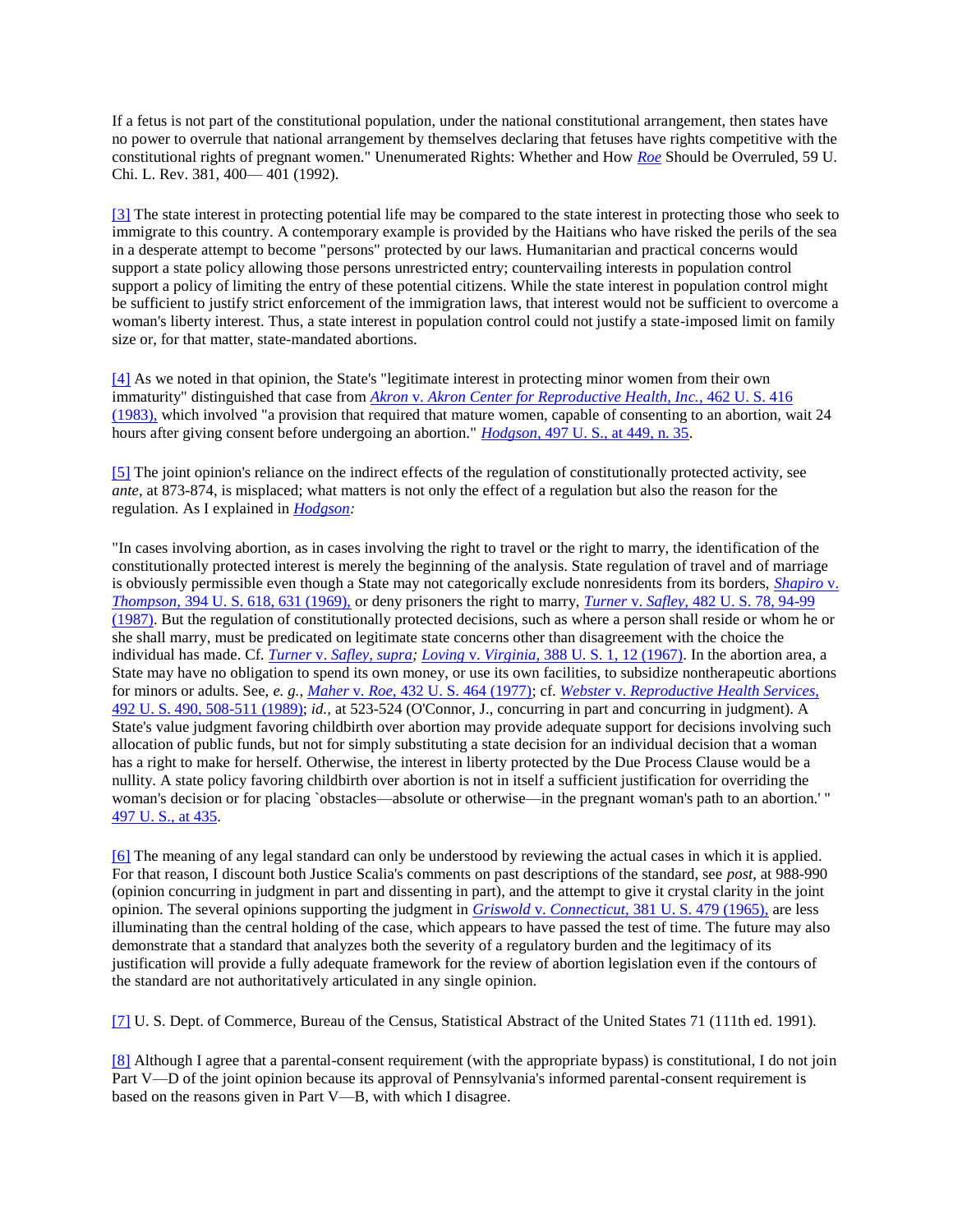[\[1\]](http://scholar.google.co.in/scholar_case?q=planned+parenthood+v.+casey&hl=en&as_sdt=2,5&case=6298856056242550994&scilh=0#r[11]) As I shall explain, the joint opinion and I disagree on the appropriate standard of review for abortion regulations. I do agree, however, that the reasons advanced by the joint opinion suffice to invalidate the spousal notification requirement under a strict scrutiny standard.

[\[2\]](http://scholar.google.co.in/scholar_case?q=planned+parenthood+v.+casey&hl=en&as_sdt=2,5&case=6298856056242550994&scilh=0#r[12]) I also join the Court's decision to uphold the medical emergency provision. As the Court notes, its interpretation is consistent with the essential holding of*[Roe](http://scholar.google.co.in/scholar_case?case=12334123945835207673&q=planned+parenthood+v.+casey&hl=en&as_sdt=2,5&scilh=0)* that "forbids a State to interfere with a woman's choice to undergo an abortion procedure if continuing her pregnancy would constitute a threat to her health." *Ante,* at 880. As is apparent in my analysis below, however, this exception does not render constitutional the provisions which I conclude do not survive strict scrutiny.

[\[3\]](http://scholar.google.co.in/scholar_case?q=planned+parenthood+v.+casey&hl=en&as_sdt=2,5&case=6298856056242550994&scilh=0#r[13]) As the joint opinion acknowledges, *ante,* at 857, this Court has recognized the vital liberty interest of persons in refusing unwanted medical treatment. *Cruzan* v. *[Director, Mo. Dept. of Health,](http://scholar.google.co.in/scholar_case?case=8467471114673973761&q=planned+parenthood+v.+casey&hl=en&as_sdt=2,5&scilh=0)* 497 U. S. 261 (1990). Just as the Due Process Clause protects the deeply personal decision of the individual to *refuse* medical treatment, it also must protect the deeply personal decision to *obtain* medical treatment, including a woman's decision to terminate a pregnancy.

[\[4\]](http://scholar.google.co.in/scholar_case?q=planned+parenthood+v.+casey&hl=en&as_sdt=2,5&case=6298856056242550994&scilh=0#r[14]) A growing number of commentators are recognizing this point. See, *e. g.,* L. Tribe, American Constitutional Law § 15-10, pp. 1353-1359 (2d ed. 1988); Siegel, Reasoning from the Body: A Historical Perspective on Abortion Regulation and Questions of Equal Protection, 44 Stan. L. Rev. 261, 350-380 (1992); Sunstein, Neutrality in Constitutional Law (With Special Reference to Pornography, Abortion, and Surrogacy), 92 Colum. L. Rev. 1, 31-44 (1992); cf. Rubenfeld, The Right of Privacy, 102 Harv. L. Rev. 737, 788-791 (1989) (similar analysis under the rubric of privacy); MacKinnon, Reflections on Sex Equality Under Law, 100 Yale L. J. 1281, 1308-1324 (1991).

[\[5\]](http://scholar.google.co.in/scholar_case?q=planned+parenthood+v.+casey&hl=en&as_sdt=2,5&case=6298856056242550994&scilh=0#r[15]) To say that restrictions on a right are subject to strict scrutiny is not to say that the right is absolute. Regulations can be upheld if they have no significant impact on the woman's exercise of her right and are justified by important state health objectives. See, *e. g.[, Planned Parenthood of Central Mo.](http://scholar.google.co.in/scholar_case?case=3638004152923873163&q=planned+parenthood+v.+casey&hl=en&as_sdt=2,5&scilh=0)* v. *Danforth,* 428 U. S. 52, 65-67, 79-81 [\(1976\)](http://scholar.google.co.in/scholar_case?case=3638004152923873163&q=planned+parenthood+v.+casey&hl=en&as_sdt=2,5&scilh=0) (upholding requirements of a woman's written consent and record keeping). But the Court today reaffirms the essential principle of *[Roe](http://scholar.google.co.in/scholar_case?case=12334123945835207673&q=planned+parenthood+v.+casey&hl=en&as_sdt=2,5&scilh=0)* that a woman has the right "to choose to have an abortion before viability and to obtain it without undue interference from the State." *Ante,* at 846. Under *[Roe,](http://scholar.google.co.in/scholar_case?case=12334123945835207673&q=planned+parenthood+v.+casey&hl=en&as_sdt=2,5&scilh=0)* any more than *de minimis* interference is undue.

[\[6\]](http://scholar.google.co.in/scholar_case?q=planned+parenthood+v.+casey&hl=en&as_sdt=2,5&case=6298856056242550994&scilh=0#r[16]) The joint opinion agrees with *[Roe](http://scholar.google.co.in/scholar_case?case=12334123945835207673&q=planned+parenthood+v.+casey&hl=en&as_sdt=2,5&scilh=0)*`s conclusion that viability occurs at 23 or 24 weeks at the earliest. Compare *ante,* at 860, with *Roe* v. *Wade,* [410 U. S. 113, 160 \(1973\).](http://scholar.google.co.in/scholar_case?case=12334123945835207673&q=planned+parenthood+v.+casey&hl=en&as_sdt=2,5&scilh=0)

[\[7\]](http://scholar.google.co.in/scholar_case?q=planned+parenthood+v.+casey&hl=en&as_sdt=2,5&case=6298856056242550994&scilh=0#r[17]) While I do not agree with the joint opinion's conclusion that these provisions should be upheld, the joint opinion has remained faithful to principles this Court previously has announced in examining counseling provisions. For example, the joint opinion concludes that the "information the State requires to be made available to the woman" must be "truthful and not misleading." *Ante,* at 882. Because the State's information must be "calculated to inform the woman's free choice, not hinder it," *ante,* at 877, the measures must be designed to ensure that a woman's choice is "mature and informed," *ante,* at 883, not intimidated, imposed, or impelled. To this end, when the State requires the provision of certain information, the State may not alter the *manner* of presentation in order to inflict "psychological abuse," *ante,* at 893, designed to shock or unnerve a woman seeking to exercise her liberty right. This, for example, would appear to preclude a State from requiring a woman to view graphic literature or films detailing the performance of an abortion operation. Just as a visual preview of an operation to remove an appendix plays no part in a physician's securing informed consent to an appendectomy, a preview of scenes appurtenant to any major medical intrusion into the human body does not constructively inform the decision of a woman of the State's interest in the preservation of the woman's health or demonstrate the State's "profound respect for the life of the unborn." *Ante,* at 877.

[\[8\]](http://scholar.google.co.in/scholar_case?q=planned+parenthood+v.+casey&hl=en&as_sdt=2,5&case=6298856056242550994&scilh=0#r[18]) The Court's decision in *Hodgson* v. *Minnesota,* [497 U. S. 417 \(1990\),](http://scholar.google.co.in/scholar_case?case=15890213352888117836&q=planned+parenthood+v.+casey&hl=en&as_sdt=2,5&scilh=0) validating a 48-hour waiting period for minors seeking an abortion to permit parental involvement does not alter this conclusion. Here the 24-hour delay is imposed on an *adult* woman. See *id.,* at 449-450, n. 35; *Ohio* v. *[Akron Center for Reproductive Health, Inc.,](http://scholar.google.co.in/scholar_case?case=9736627999207272791&q=planned+parenthood+v.+casey&hl=en&as_sdt=2,5&scilh=0)* 497 U. [S. 502 \(1990\).](http://scholar.google.co.in/scholar_case?case=9736627999207272791&q=planned+parenthood+v.+casey&hl=en&as_sdt=2,5&scilh=0) Moreover, the statute in *[Hodgson](http://scholar.google.co.in/scholar_case?case=15890213352888117836&q=planned+parenthood+v.+casey&hl=en&as_sdt=2,5&scilh=0)* did not require any delay once the minor obtained the affirmative consent of either a parent or the court.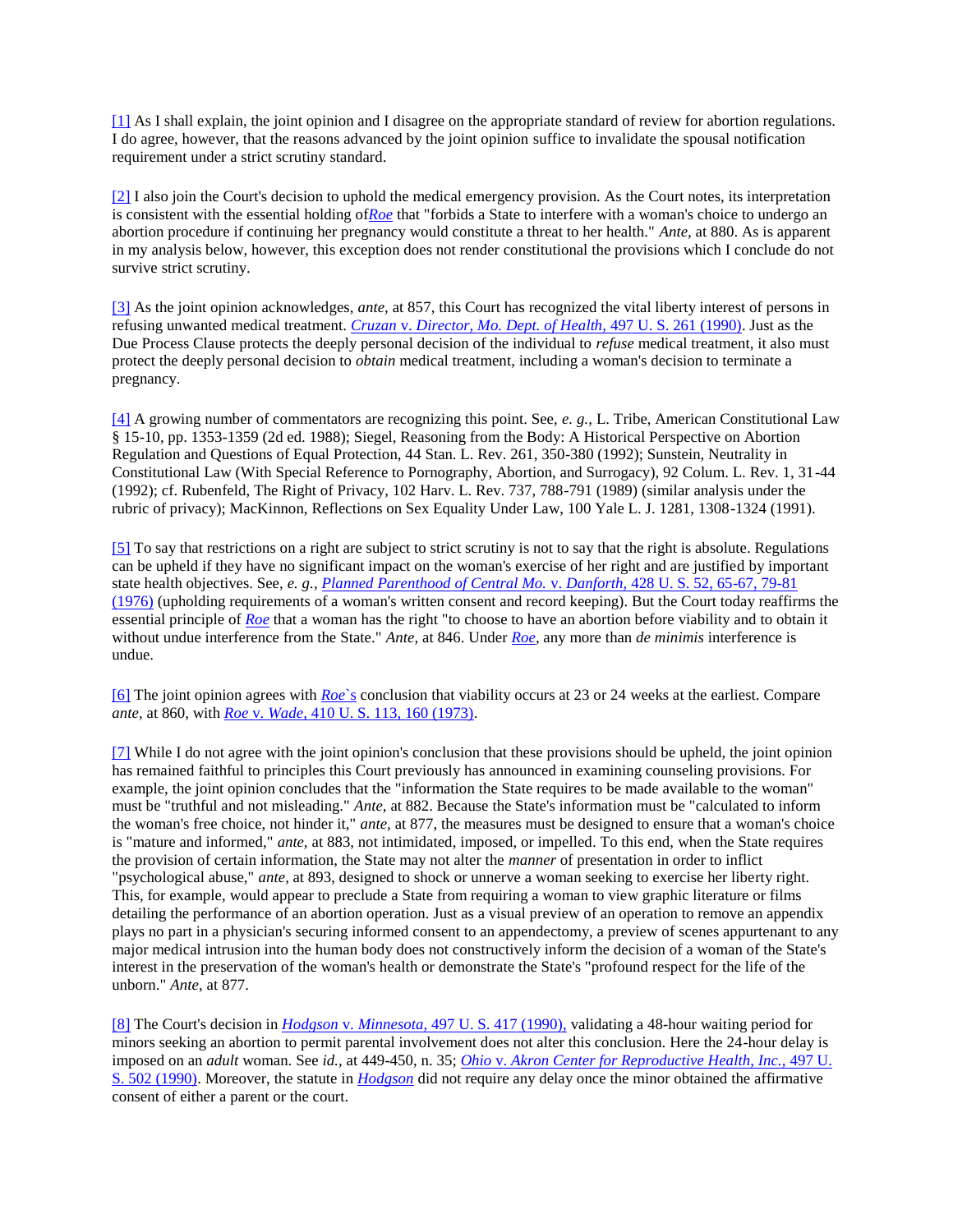[\[9\]](http://scholar.google.co.in/scholar_case?q=planned+parenthood+v.+casey&hl=en&as_sdt=2,5&case=6298856056242550994&scilh=0#r[19]) Because this information is so widely known, I am confident that a developed record can be made to show that the 24-hour delay, "in a large fraction of the cases in which [the restriction] is relevant, . . . will operate as a substantial obstacle to a woman's choice to undergo an abortion." *Ante,* at 895.

[\[10\]](http://scholar.google.co.in/scholar_case?q=planned+parenthood+v.+casey&hl=en&as_sdt=2,5&case=6298856056242550994&scilh=0#r[20]) The judicial-bypass provision does not cure this violation.*[Hodgson](http://scholar.google.co.in/scholar_case?case=15890213352888117836&q=planned+parenthood+v.+casey&hl=en&as_sdt=2,5&scilh=0)* is distinguishable, since these cases involve more than parental involvement or approval—rather, the Pennsylvania law requires that the parent receive information designed to discourage abortion in a face-to-face meeting with the physician. The bypass procedure cannot ensure that the parent would obtain the information, since in many instances, the parent would not even attend the hearing. A State may not place any restriction on a young woman's right to an abortion,however irrational,simply because it has provided a judicial bypass.

[\[11\]](http://scholar.google.co.in/scholar_case?q=planned+parenthood+v.+casey&hl=en&as_sdt=2,5&case=6298856056242550994&scilh=0#r[21]) Obviously, I do not share The Chief Justice's views of homosexuality as sexual deviance. See *[Bowers,](http://scholar.google.co.in/scholar_case?case=14901730125647575103&q=planned+parenthood+v.+casey&hl=en&as_sdt=2,5&scilh=0)* 478 U. [S., at 202-203, n. 2.](http://scholar.google.co.in/scholar_case?case=14901730125647575103&q=planned+parenthood+v.+casey&hl=en&as_sdt=2,5&scilh=0)

[\[12\]](http://scholar.google.co.in/scholar_case?q=planned+parenthood+v.+casey&hl=en&as_sdt=2,5&case=6298856056242550994&scilh=0#r[22]) Justice Scalia urges the Court to "get out of this area," *post,* at 1002, and leave questions regarding abortion entirely to the States, *post,* at 999-1000. Putting aside the fact that what he advocates is nothing short of an abdication by the Court of its constitutional responsibilities, Justice Scalia is uncharacteristically naive if he thinks that overruling *[Roe](http://scholar.google.co.in/scholar_case?case=12334123945835207673&q=planned+parenthood+v.+casey&hl=en&as_sdt=2,5&scilh=0)* and holding that restrictions on a woman's right to an abortion are subject only to rational-basis review will enable the Court henceforth to avoid reviewing abortion-related issues. State efforts to regulate and prohibit abortion in a post-*[Roe](http://scholar.google.co.in/scholar_case?case=12334123945835207673&q=planned+parenthood+v.+casey&hl=en&as_sdt=2,5&scilh=0)* world undoubtedly would raise a host of distinct and important constitutional questions meriting review by this Court. For example, does the Eighth Amendment impose any limits on the degree or kind of punishment a State can inflict upon physicians who perform, or women who undergo, abortions? What effect would differences among States in their approaches to abortion have on a woman's right to engage in interstate travel? Does the First Amendment permit States that choose not to criminalize abortion to ban all advertising providing information about where and how to obtain abortions?

[\[1\]](http://scholar.google.co.in/scholar_case?q=planned+parenthood+v.+casey&hl=en&as_sdt=2,5&case=6298856056242550994&scilh=0#r[23]) Two years after *[Roe,](http://scholar.google.co.in/scholar_case?case=12334123945835207673&q=planned+parenthood+v.+casey&hl=en&as_sdt=2,5&scilh=0)* the West German constitutional court, by contrast, struck down a law liberalizing access to abortion on the grounds that life developing within the womb is constitutionally protected. *Judgment of February 25, 1975,* 39 BVerfGE 1 (translated in Jonas & Gorby, West German Abortion Decision: A Contrast to *[Roe](http://scholar.google.co.in/scholar_case?case=12334123945835207673&q=planned+parenthood+v.+casey&hl=en&as_sdt=2,5&scilh=0)* v. *[Wade,](http://scholar.google.co.in/scholar_case?case=12334123945835207673&q=planned+parenthood+v.+casey&hl=en&as_sdt=2,5&scilh=0)* 9 John Marshall J. Prac. & Proc. 605 (1976)). In 1988, the Canadian Supreme Court followed reasoning similar to that of *[Roe](http://scholar.google.co.in/scholar_case?case=12334123945835207673&q=planned+parenthood+v.+casey&hl=en&as_sdt=2,5&scilh=0)* in striking down a law that restricted abortion. *Morgentaler* v. *Queen,* [1 S. C. R. 30, 44 D. L.](http://scholar.google.co.in/scholar_case?about=3685047419651185514&q=planned+parenthood+v.+casey&hl=en&as_sdt=2,5&scilh=0)  [R. 4th 385 \(1988\).](http://scholar.google.co.in/scholar_case?about=3685047419651185514&q=planned+parenthood+v.+casey&hl=en&as_sdt=2,5&scilh=0)

[\[2\]](http://scholar.google.co.in/scholar_case?q=planned+parenthood+v.+casey&hl=en&as_sdt=2,5&case=6298856056242550994&scilh=0#r[24]) The joint opinion of Justices O'Connor, Kennedy, and Souter appears to ignore this point in concluding that the spousal notice provision imposes an undue burden on the abortion decision. *Ante,* at 887-898. In most instances the notification requirement operates without difficulty. As the District Court found, the vast majority of wives seeking abortions notify and consult with their husbands, and thus suffer no burden as a result of the provision. 744 F. Supp. 1323, 1360 (ED Pa. 1990). In other instances where a woman does not want to notify her husband, the Act provides exceptions. For example, notification is not required if the husband is not the father, if the pregnancy is the result of a reported spousal sexual assault, or if the woman fears bodily injury as a result of notifying her husband. Thus, in these instances as well, the notification provision imposes no obstacle to the abortion decision.

The joint opinion puts to one side these situations where the regulation imposes no obstacle at all,and instead focuses on the group of married women who would not otherwise notify their husbands and who do not qualify for one of the exceptions. Having narrowed the focus, the joint opinion concludes that in a "large fraction" of those cases, the notification provision operates as a substantial obstacle, *ante,* at 895, and that the provision is therefore invalid. There are certainly instances where a woman would prefer not to notify her husband, and yet does not qualify for an exception. For example, there are the situations of battered women who fear psychological abuse or injury to their children as a result of notification; because in these situations the women do not fear bodily injury, they do not qualify for an exception. And there are situations where a woman has become pregnant as a result of an unreported spousal sexual assault; when such an assault is unreported, no exception is available. But, as the District Court found, there are also instances where the woman prefers not to notify her husband for a variety of other reasons. See 744 F. Supp., at 1360. For example, a woman might desire to obtain an abortion without her husband's knowledge because of perceived economic constraints or her husband's previously expressed opposition to abortion. The joint opinion concentrates on the situations involving battered women and unreported spousal assault, and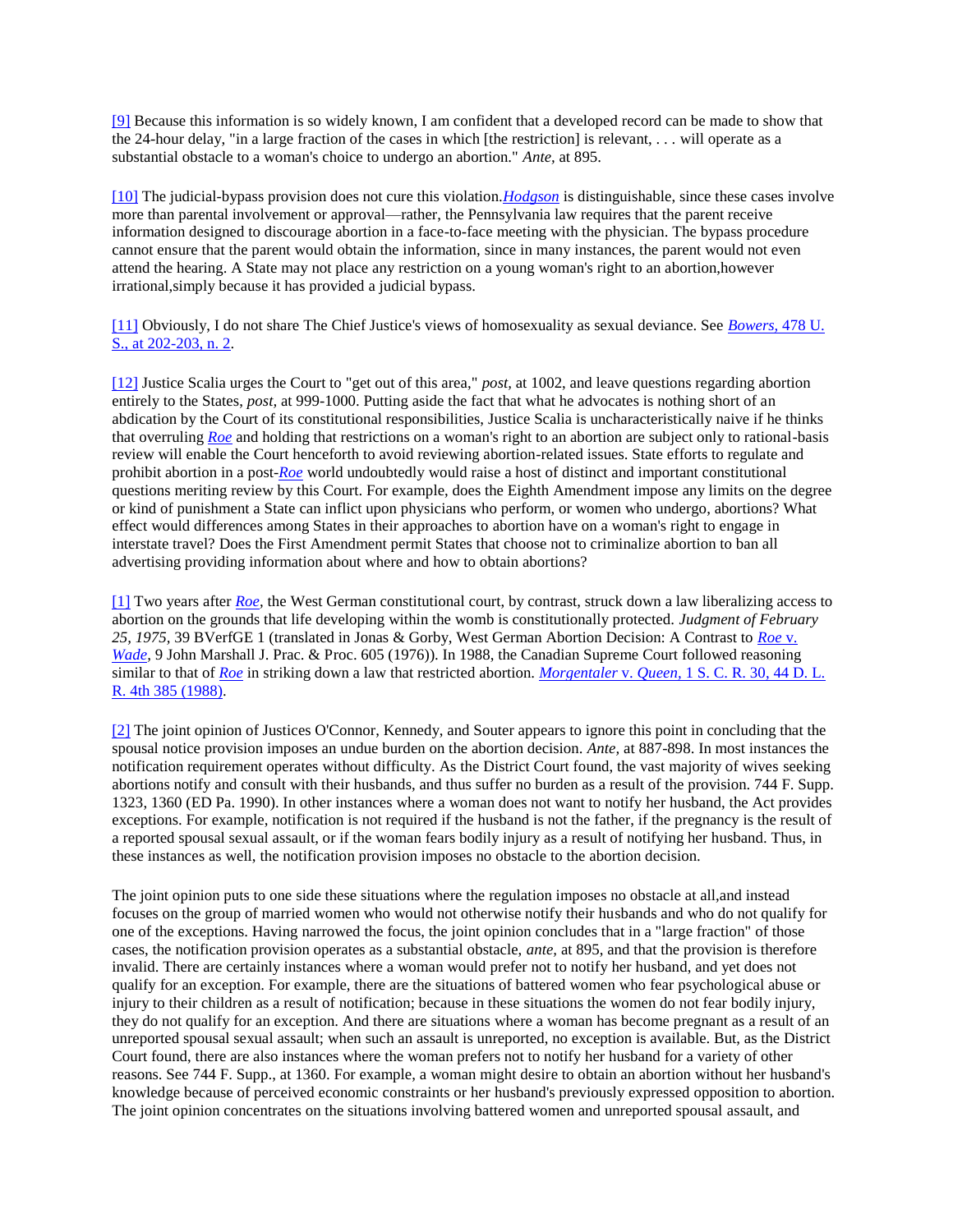assumes, without any support in the record, that these instances constitute a "large fraction" of those cases in which women prefer not to notify their husbands (and do not qualify for an exception). *Ante,* at 895. This assumption is not based on any hard evidence, however. And were it helpful to an attempt to reach a desired result, one could just as easily assume that the battered women situations form 100 percent of the cases where women desire not to notify, or that they constitute only 20 percent of those cases. But reliance on such speculation is the necessary result of adopting the undue burden standard.

[\[3\]](http://scholar.google.co.in/scholar_case?q=planned+parenthood+v.+casey&hl=en&as_sdt=2,5&case=6298856056242550994&scilh=0#r[25]) The definition in use at that time provided as follows:

"`Medical emergency.'That condition which, on the basis of the physician's best clinical judgment, so complicates a pregnancy as to necessitate the immediate abortion of same to avert the death of the mother or for which a 24-hour delay will create grave peril of immediate and irreversible loss of major bodily function." Pa. Stat.Ann., Tit.18, § 3203(Purdon 1983).

[\[1\]](http://scholar.google.co.in/scholar_case?q=planned+parenthood+v.+casey&hl=en&as_sdt=2,5&case=6298856056242550994&scilh=0#r[26]) The Court's suggestion, *ante,* at 847-848, that adherence to tradition would require us to uphold laws against interracial marriage is entirely wrong. Any tradition in that case was contradicted *by a text* —an Equal Protection Clause that explicitly establishes racial equality as a constitutional value. See *Loving* v. *Virginia,* [388 U. S. 1, 9](http://scholar.google.co.in/scholar_case?case=5103666188878568597&q=planned+parenthood+v.+casey&hl=en&as_sdt=2,5&scilh=0)   $(1967)$  ("In the case at bar, ... we deal with statutes containing racial classifications, and the fact of equal application does not immunize the statute from the very heavy burden of justification which the Fourteenth Amendment has traditionally required of state statutes drawn according to race"); see also *id.,* at 13 (Stewart, J., concurring in judgment). The enterprise launched in *Roe* v. *Wade,* [410 U. S. 113 \(1973\),](http://scholar.google.co.in/scholar_case?case=12334123945835207673&q=planned+parenthood+v.+casey&hl=en&as_sdt=2,5&scilh=0) by contrast, sought to *establish* —in the teeth of a clear, contrary tradition—a value found nowhere in the constitutional text.

There is, of course, no comparable tradition barring recognition of a "liberty interest" in carrying one's child to term free from state efforts to kill it. For that reason, it does not follow that the Constitution does not protect childbirth simply because it does not protect abortion. The Court's contention, *ante,* at 859, that the only way to protect childbirth is to protect abortion shows the utter bankruptcy of constitutional analysis deprived of tradition as a validating factor.It drives one to say that the only way to protect the right to eat is to acknowledge the constitutional right to starve oneself to death.

[\[2\]](http://scholar.google.co.in/scholar_case?q=planned+parenthood+v.+casey&hl=en&as_sdt=2,5&case=6298856056242550994&scilh=0#r[27]) Justice Blackmun's parade of adjectives is similarly empty: Abortion is among "`the most intimate and personal choices,' "*ante,* at 923; it is a matter "central to personal dignity and autonomy," *ibid.;* and it involves "personal decisions that profoundly affect bodily integrity,identity,and destiny," *ante,* at 927.Justice Stevens is not much less conclusory: The decision to choose abortion is a matter of "the highest privacy and the most personal nature," *ante,* at 915; it involves a "`difficult choice having serious and personal consequences of major importance to [a woman's] future,' " *ante*, at 916; the authority to make this "traumatic and yet empowering decisio<sup>[n]"</sup> is "an element of basic human dignity," *ibid.*; and it is "nothing less than a matter of conscience," *ibid.* 

[\[3\]](http://scholar.google.co.in/scholar_case?q=planned+parenthood+v.+casey&hl=en&as_sdt=2,5&case=6298856056242550994&scilh=0#r[28]) The joint opinion is clearly wrong in asserting, *ante,* at 874, that "the Court's early abortion cases adhered to" the "undue burden" standard. The passing use of that phrase in Justice Blackmun's opinion for the Court in *[Bellotti](http://scholar.google.co.in/scholar_case?case=13318947486987437593&q=planned+parenthood+v.+casey&hl=en&as_sdt=2,5&scilh=0)* v. *Baird,* [428 U. S. 132, 147 \(1976\)](http://scholar.google.co.in/scholar_case?case=13318947486987437593&q=planned+parenthood+v.+casey&hl=en&as_sdt=2,5&scilh=0) *(Bellotti I),* was not by way of setting forth the *standard* of unconstitutionality, as Justice O'Connor's later opinions did, but by way of expressing the *conclusion* of unconstitutionality. Justice Powell for a time appeared to employ a variant of "undue burden" analysis in several non majority opinions, see, *e. g., Bellotti* v. *Baird,* [443 U. S. 622, 647 \(1979\)](http://scholar.google.co.in/scholar_case?case=13182298442826453955&q=planned+parenthood+v.+casey&hl=en&as_sdt=2,5&scilh=0) *(Bellotti II); Carey* v. *[Population Services International,](http://scholar.google.co.in/scholar_case?case=4801034783278981738&q=planned+parenthood+v.+casey&hl=en&as_sdt=2,5&scilh=0)* 431 U. S. 678, [705 \(1977\) \(opinion concurring in part and concurring in judgment\),](http://scholar.google.co.in/scholar_case?case=4801034783278981738&q=planned+parenthood+v.+casey&hl=en&as_sdt=2,5&scilh=0) but he too ultimately rejected that standard in his opinion for the Court in *Akron* v. *[Akron Center for Reproductive Health, Inc.,](http://scholar.google.co.in/scholar_case?case=7944230995323582140&q=planned+parenthood+v.+casey&hl=en&as_sdt=2,5&scilh=0)* 462 U. S. 416, 420, n. 1 (1983) *[\(Akron I\)](http://scholar.google.co.in/scholar_case?case=7944230995323582140&q=planned+parenthood+v.+casey&hl=en&as_sdt=2,5&scilh=0)* . The joint opinion's reliance on *Maher* v. *Roe,* [432 U. S. 464, 473 \(1977\),](http://scholar.google.co.in/scholar_case?case=10803349459097846233&q=planned+parenthood+v.+casey&hl=en&as_sdt=2,5&scilh=0) and *Harris* v. *McRae,* [448 U. S.](http://scholar.google.co.in/scholar_case?case=8833310949486291357&q=planned+parenthood+v.+casey&hl=en&as_sdt=2,5&scilh=0)  [297, 314 \(1980\),](http://scholar.google.co.in/scholar_case?case=8833310949486291357&q=planned+parenthood+v.+casey&hl=en&as_sdt=2,5&scilh=0) is entirely misplaced, since those cases did not involve regulation of abortion, but mere refusal to fund it. In any event, Justice O'Connor's earlier formulations have apparently now proved unsatisfactory to the three Justices, who—in the name of *stare decisis* no less—today find it necessary to devise an entirely new version of "undue burden" analysis. See *ante,* at 877-879.

[\[4\]](http://scholar.google.co.in/scholar_case?q=planned+parenthood+v.+casey&hl=en&as_sdt=2,5&case=6298856056242550994&scilh=0#r[29]) The joint opinion further asserts that a law imposing an undue burden on abortion decisions is not a "permissible" means of serving "legitimate" state interests. *Ante,* at 877. This description of the undue burden